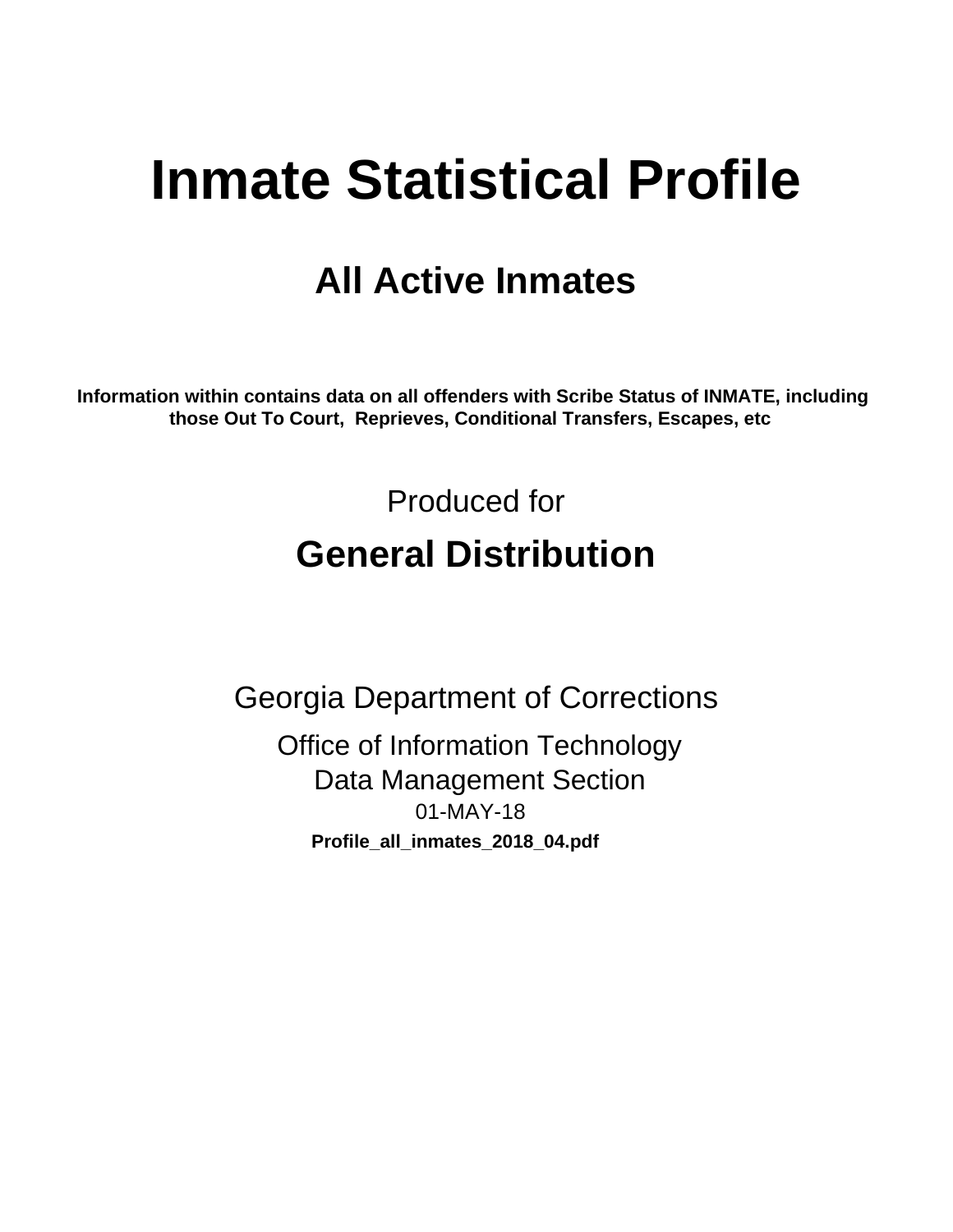#### **Inmate Statistical Profile 01-MAY-18** Contents

**All Active Inmates** 

Produced for General Distribution

# **Table of Contents**

| <b>Demographic information</b>                                        |
|-----------------------------------------------------------------------|
| 4 Current age, broken out in ten year age groups                      |
| 5 Race group                                                          |
| 6 Marital status, self-reported at entry to prison                    |
| 7 Number of Inmates with Dependents, self-reported at entry to prison |
| 8 Religious affiliation, self-reported at entry to prison             |
| 9 Home county - self-reported at entry to prison                      |
| 14 Employment status before prison, self-reported at entry to prison  |
| 15 Age at admission                                                   |
| 17 Age at admission                                                   |
| 20 Height, measured at entry to prison                                |
| 21 Height, measured at entry to prison                                |
| 23 Weight, measured at entry to prison                                |
| 24 Military service                                                   |
| <b>Correctional information</b>                                       |
| 25 Type of admission to prison                                        |
| 26 Current / last supervision level                                   |
| 27 Current / last institution type                                    |
| 28 Institution type - transitional centers                            |
| 29 Institution type - county prisons                                  |
| 31 Institution type - state prisons                                   |
| 33 Institution type - private prisons                                 |
| 34 Institution type - inmate boot camp                                |
| 35 Number of disciplinary reports                                     |
| 36 Number of transfers                                                |
| 37 Number of escapes                                                  |
| 38 Split sentence - Probation to follow                               |
| 39 Probable future release type of still active inmates               |
| 40 Time served in current (or last) institution                       |
| Educational, psychological and physical information                   |
| 41 Highest grade level attained                                       |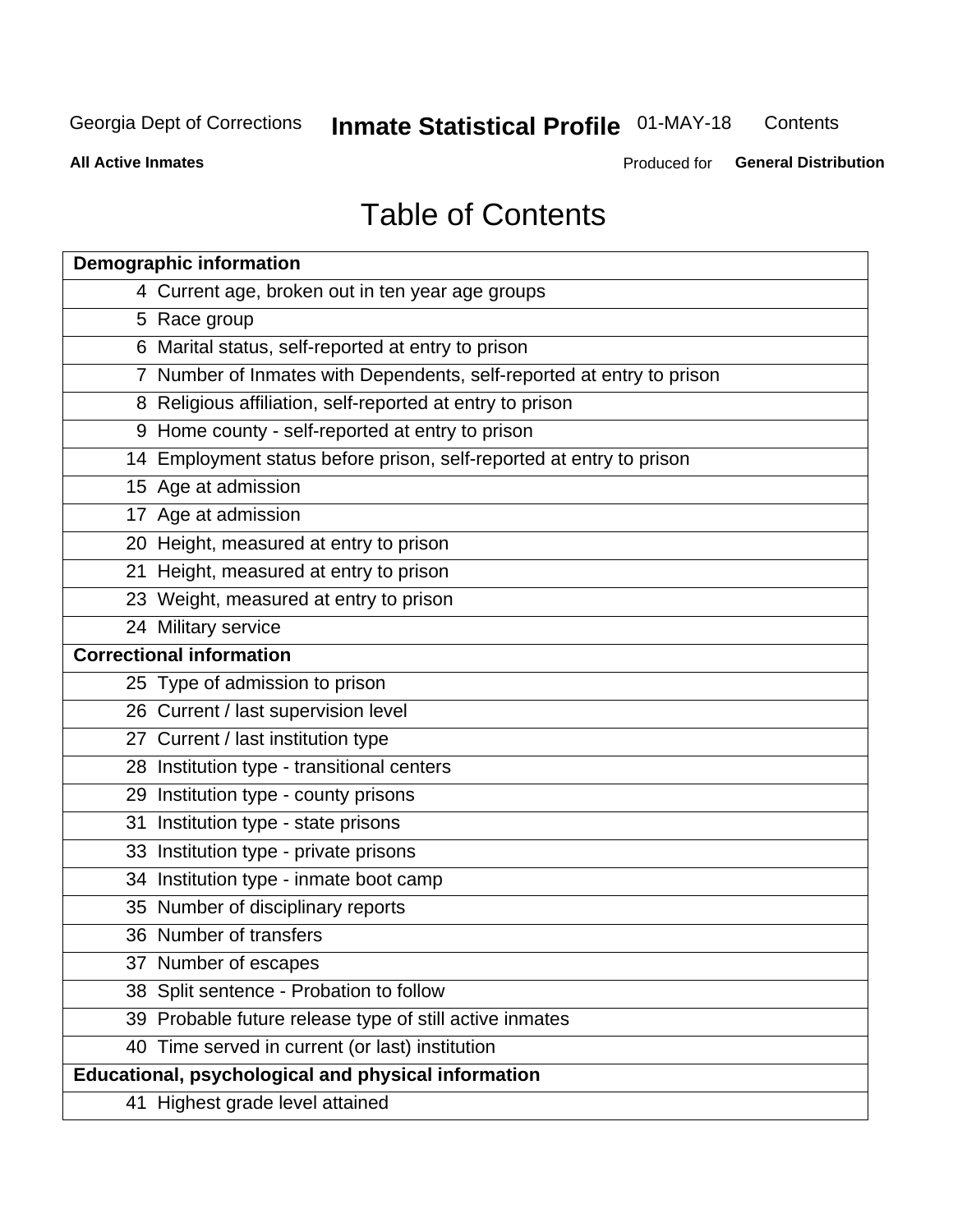#### **Inmate Statistical Profile 01-MAY-18** Contents

**All Active Inmates** 

Produced for General Distribution

# **Table of Contents**

| <b>Educational, psychological and physical information</b>       |
|------------------------------------------------------------------|
| 42 Culture fair IQ scores                                        |
| 43 Wide Range Achievement Test (WRAT) reading score              |
| 44 Wide Range Achievement Test (WRAT) math score                 |
| 45 Wide Range Achievement Test (WRAT) spelling score             |
| 46 Current / last mental health treatment level                  |
| 47 PULHESDWIT medical scale - 'P' overall condition ('P'hysical) |
| 48 PULHESDWIT medical scale - 'U' upper body                     |
| 49 PULHESDWIT medical scale - 'L' lower body                     |
| 50 PULHESDWIT medical scale - 'H' hearing                        |
| 51 PULHESDWIT medical scale - 'E' vision                         |
| 52 PULHESDWIT medical scale -'S' psychiatric                     |
| 53 PULHESDWIT medical scale - 'D' dental                         |
| 54 PULHESDWIT medical scale - 'W' work ability                   |
| 55 PULHESDWIT medical scale - 'I' impairment                     |
| 56 PULHESDWIT medical scale - 'T' transportability               |
| <b>Crimes and criminal history information</b>                   |
| 57 Number of prior Georgia incarcerations                        |
| 58 Prison sentence in years                                      |
| 59 Primary offense, broken out into felonies vs misdemeanors     |
| 60 Primary offense, broken out into six broad crime categories   |
| 61 Primary offense, detailed offense code                        |
| 69 County of conviction of primary offense                       |
| 74 Circuit of conviction of primary offense                      |
| 76 Years served (jail + prison) in this incarceration            |
| <b>Medical information</b>                                       |
| 77 Results of most recent HIV test                               |
| 78 Results of most recent tuberculosis test                      |
| 79 Results of most recent syphilis test                          |
| 80 Results of most recent Hepatitis-C test                       |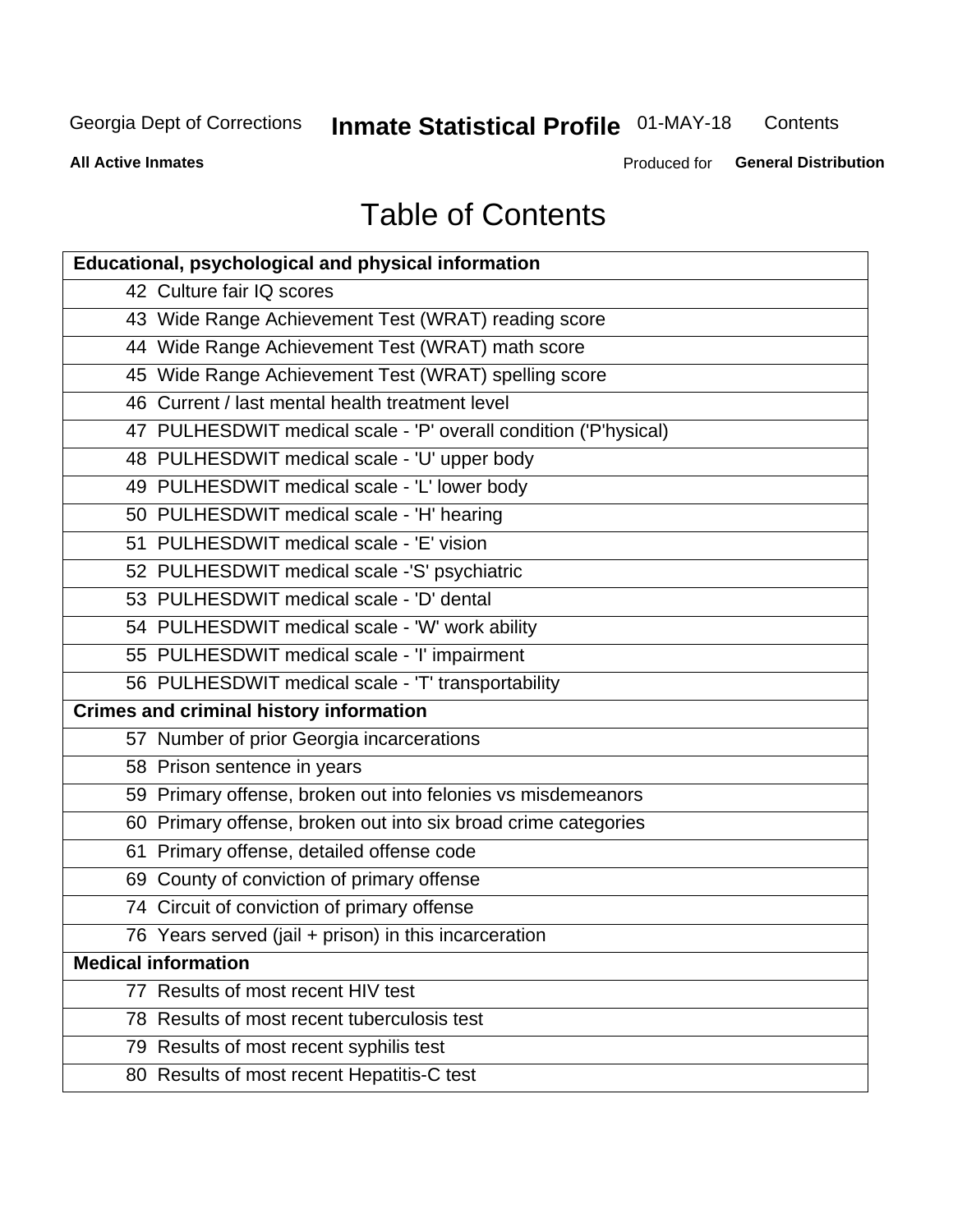### **All Active Inmates**

### Produced for General Distribution

# Current age, broken out in ten-year age groups

COL % - percent each COUNT is of its particular column

|                          | <b>Male</b>  |          |        | <b>Female</b>   |        |          | <b>Total</b> |        |
|--------------------------|--------------|----------|--------|-----------------|--------|----------|--------------|--------|
| <b>Current Age</b>       | <b>Count</b> | Col %    | Row %  | <b>Count</b>    | Col %  | Row %    | <b>Total</b> | Col %  |
| <b>Teens (1-19)</b>      | 788          | 1.56%    | 95.52% | 37              | 0.94%  | 4.48%    | 825          | 1.51%  |
| <b>Twenties (20-29)</b>  | 14,067       | 27.76%   | 93.31% | 1,008           | 25.71% | 6.69%    | 15,075       | 27.62% |
| Thirties (30-39)         | 15,363       | 30.32%   | 91.59% | 1,411           | 35.99% | $8.41\%$ | 16,774       | 30.73% |
| <b>Forties (40-49)</b>   | 10,378       | 20.48%   | 92.18% | 881             | 22.47% | 7.82%    | 11,259       | 20.63% |
| <b>Fifties (50-59)</b>   | 6,950        | 13.72%   | 93.79% | 460             | 11.73% | 6.21%    | 7,410        | 13.57% |
| <b>Sixties (60-69)</b>   | 2.460        | 4.86%    | 95.94% | 104             | 2.65%  | 4.06%    | 2.564        | 4.70%  |
| Seventy + (70 and above) | 661          | $1.30\%$ | 97.21% | 19 <sup>1</sup> | 0.48%  | 2.79%    | 680          | 1.25%  |
| <b>Total Reported</b>    | 50,667       | 100%     | 92.82% | 3,920           | 100%   | 7.18%    | 54,587       | 100.0% |

| <b>Not Reported</b> | <b>007</b><br><u> .</u> |       | າາດ<br>ZZO |
|---------------------|-------------------------|-------|------------|
| <b>Total</b>        | 50,894                  | 3,921 | 54,815     |

| <b>Mean</b><br>(average) | 38.26 | 37.43 | 38.20 |
|--------------------------|-------|-------|-------|
| Median (middle)          | 36    | 36    | 36    |
| Mode<br>(most frequent)  | 28    | 28    | 28    |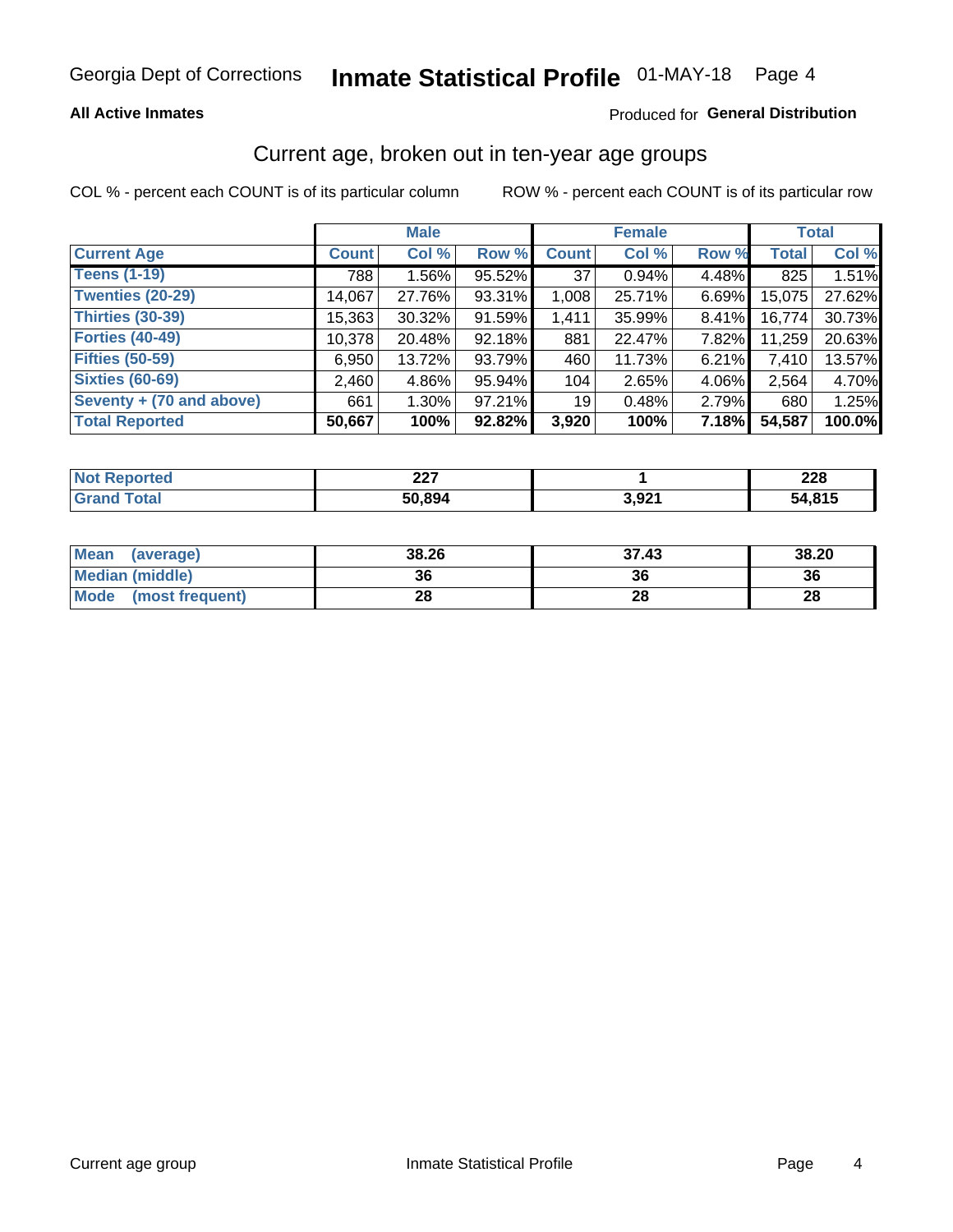# Inmate Statistical Profile 01-MAY-18 Page 5

### **All Active Inmates**

### **Produced for General Distribution**

### Race group

COL % - percent each COUNT is of its particular column

|                   |                        |              | <b>Male</b> |           |             | <b>Female</b> |          |              | <b>Total</b> |  |
|-------------------|------------------------|--------------|-------------|-----------|-------------|---------------|----------|--------------|--------------|--|
|                   | <b>Race Group</b>      | <b>Count</b> | Col %       |           | Row % Count | Col %         | Row %    | <b>Total</b> | Col %        |  |
|                   | <b>White</b>           | 17,365       | 34.12%      | 88.37%    | 2,285       | 58.28%        | 11.63%   | 19,650       | 35.85%       |  |
| $\mathbf{2}$      | <b>Black</b>           | 31,258       | 61.42%      | 95.23%    | 1,564       | 39.89%        | 4.77%    | 32,822       | 59.88%       |  |
| 5.                | <b>Other</b>           | 54           | .11%        | 88.52%    |             | .18%          | 11.48%   | 61           | .11%         |  |
| 6                 | <b>Asian</b>           | 177          | .35%        | 96.20%    |             | .18%          | $3.80\%$ | 184          | .34%         |  |
| 9                 | <b>Unknown</b>         | 11           | $.02\%$     | 84.62%    | 2           | .05%          | 15.38%   | 13           | .02%         |  |
| 10                | <b>Hispanic</b>        | 2,004        | 3.94%       | 97.33%    | 55          | 1.40%         | 2.67%    | 2,059        | 3.76%        |  |
| $12 \overline{ }$ | <b>Native American</b> | 24           | $.05\%$     | 96.00%    |             | .03%          | 4.00%    | 25           | .05%         |  |
| 13                | <b>Native Hawaiian</b> |              | .01%        | 100.00%   |             |               |          |              | .01%         |  |
|                   | <b>Total Reported</b>  | 50,894       | 100%        | $92.85\%$ | 3,921       | 100%          | 7.15%    | 54,815       | 100%         |  |

| <b>Not Reported</b>         |        |       |        |
|-----------------------------|--------|-------|--------|
| <b>Total</b><br><b>Gran</b> | 50,894 | 3,921 | 54,815 |

| <b>Mode</b><br>---<br>most frequent) | Black | White | <b>Black</b> |
|--------------------------------------|-------|-------|--------------|
|                                      |       |       |              |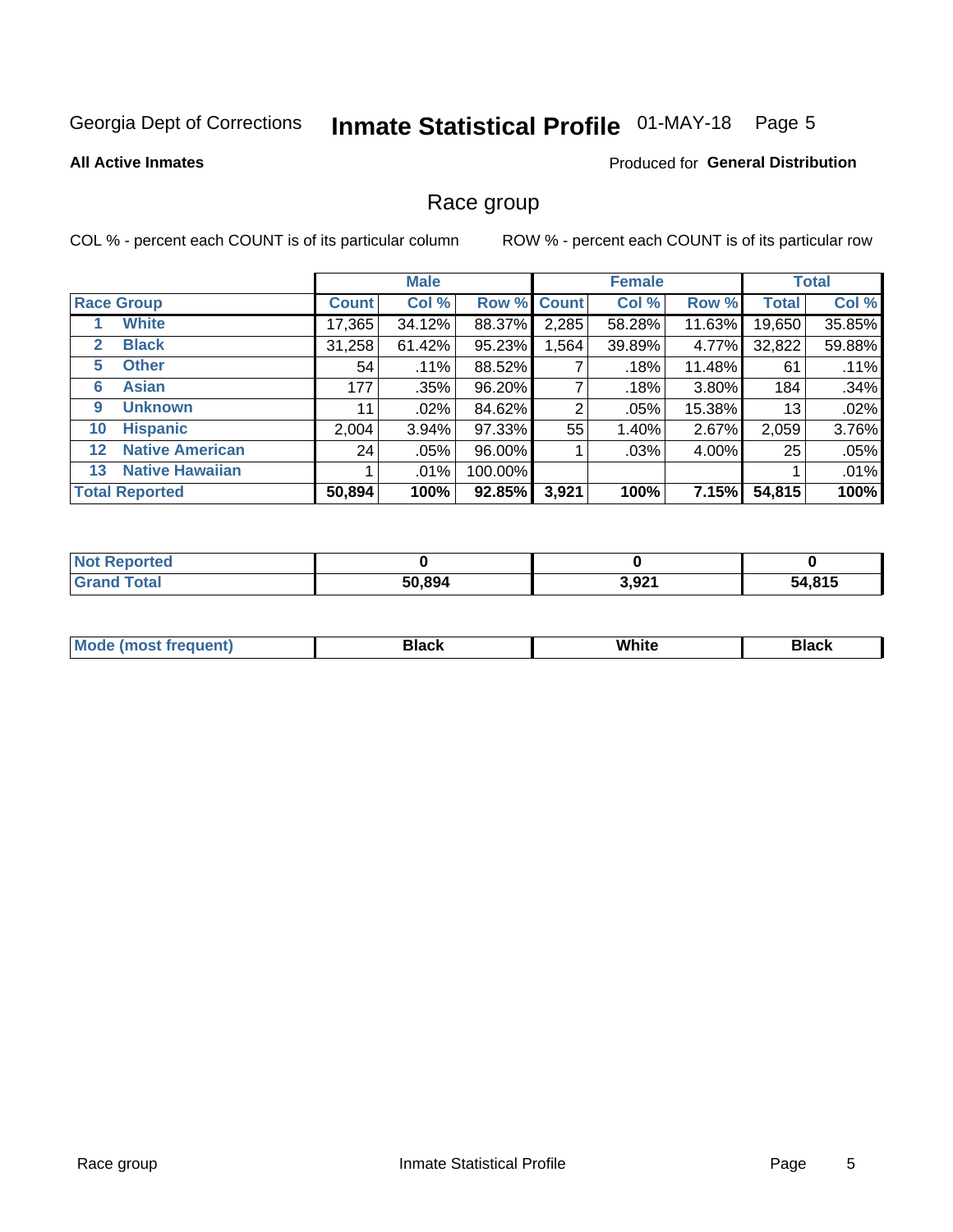# Inmate Statistical Profile 01-MAY-18 Page 6

**All Active Inmates** 

#### Produced for General Distribution

# Marital status, self-reported at entry to prison

COL % - percent each COUNT is of its particular column

|                            | <b>Male</b>  |        |        |                  | <b>Female</b> | <b>Total</b> |              |        |
|----------------------------|--------------|--------|--------|------------------|---------------|--------------|--------------|--------|
| <b>Marital Status</b>      | <b>Count</b> | Col %  | Row %  | <b>Count</b>     | Col %         | Row %        | <b>Total</b> | Col %  |
| <b>Unknown</b><br>$\bf{0}$ | 1,128        | 2.22%  | 91.71% | 102 <sub>1</sub> | 2.60%         | 8.29%        | 1,230        | 2.24%  |
| <b>Divorced</b><br>D       | 4,868        | 9.56%  | 89.93% | 545              | 13.90%        | 10.07%       | 5,413        | 9.88%  |
| <b>Married</b><br>М        | 6,757        | 13.28% | 91.14% | 657              | 16.76%        | 8.86%        | 7,414        | 13.53% |
| <b>Separated</b><br>S.     | 1,815        | 3.57%  | 84.07% | 344              | 8.77%         | 15.93%       | 2,159        | 3.94%  |
| <b>Unmarried</b><br>U      | 35,754       | 70.25% | 94.39% | 2,126            | 54.22%        | 5.61%        | 37,880       | 69.11% |
| <b>Widow</b><br>W          | 572          | 1.12%  | 79.55% | 147              | 3.75%         | 20.45%       | 719          | 1.31%  |
| <b>Total Reported</b>      | 50,894       | 100%   | 92.85% | 3,921            | 100%          | 7.15%        | 54,815       | 100%   |

| <b>Not Repo</b><br>norted |        |              |        |
|---------------------------|--------|--------------|--------|
| <b>Total</b>              | 50.894 | റാ-<br>ו שקט | 54.815 |

|--|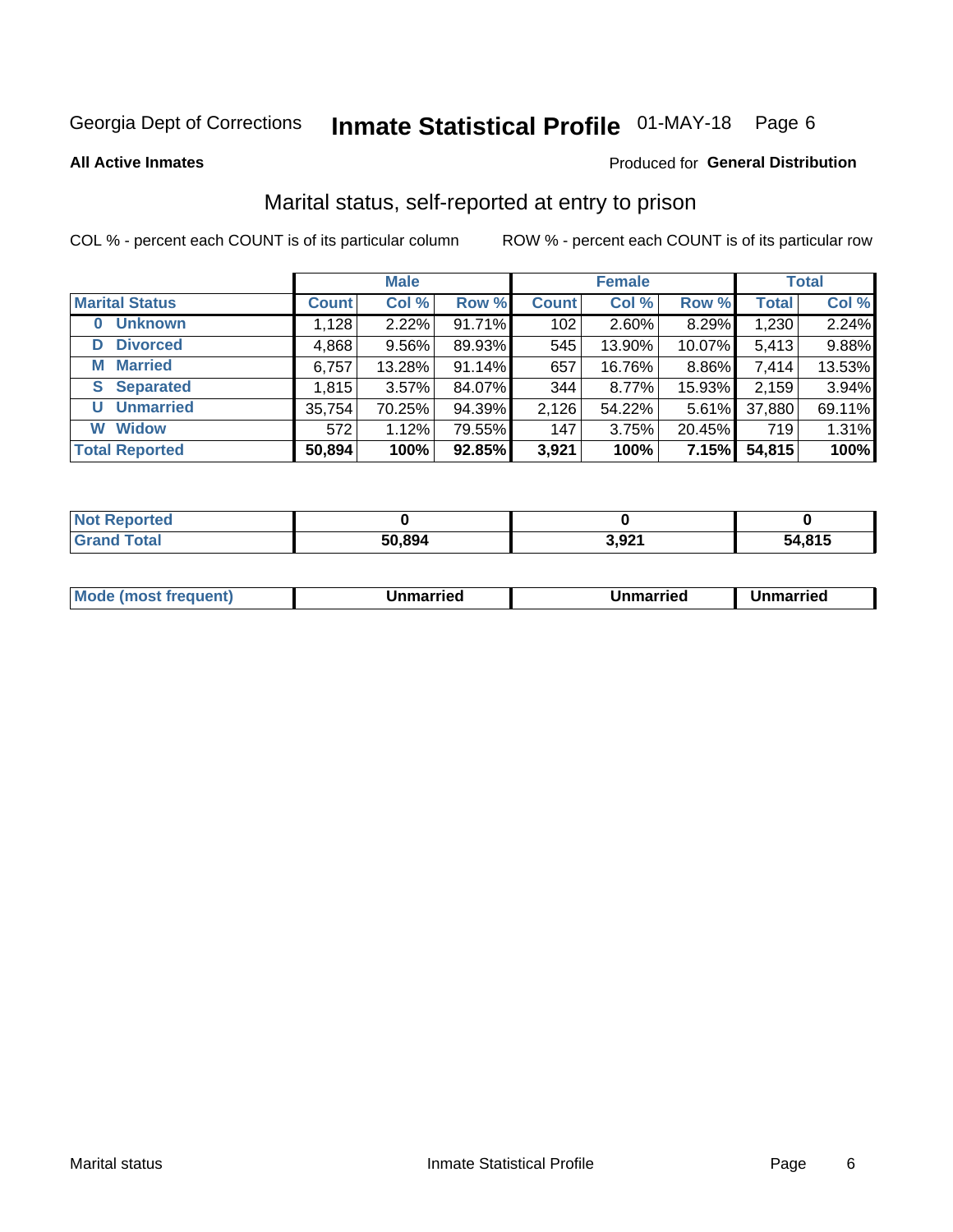#### Inmate Statistical Profile 01-MAY-18 Page 7

#### **All Active Inmates**

### Produced for General Distribution

# Number of Inmates with Dependents, Self-Reported at Entry to Prison

COL % - percent each COUNT is of its particular column

|                             |              | <b>Male</b> |        |                | <b>Female</b> |       |              | <b>Total</b> |
|-----------------------------|--------------|-------------|--------|----------------|---------------|-------|--------------|--------------|
| <b>Number of dependents</b> | <b>Count</b> | Col %       | Row %  | <b>Count</b>   | Col %         | Row % | <b>Total</b> | Col %        |
| l 0                         | 15,713       | 37.62%      | 93.98% | 1,007          | 31.77%        | 6.02% | 16,720       | 37.20%       |
|                             | 9,712        | 23.25%      | 93.90% | 631            | 19.91%        | 6.10% | 10,343       | 23.01%       |
| $\overline{2}$              | 7,259        | 17.38%      | 91.41% | 682            | 21.51%        | 8.59% | 7,941        | 17.67%       |
| $\overline{\mathbf{3}}$     | 4,351        | 10.42%      | 90.25% | 470            | 14.83%        | 9.75% | 4,821        | 10.73%       |
| 4                           | 2,253        | 5.39%       | 91.62% | 206            | 6.50%         | 8.38% | 2,459        | 5.47%        |
| 5                           | 1,163        | 2.78%       | 92.37% | 96             | 3.03%         | 7.63% | 1,259        | 2.80%        |
| 6                           | 589          | 1.41%       | 92.76% | 46             | 1.45%         | 7.24% | 635          | 1.41%        |
| 7                           | 302          | 0.72%       | 95.87% | 13             | 0.41%         | 4.13% | 315          | 0.70%        |
| 8                           | 152          | 0.36%       | 96.20% | 6              | 0.19%         | 3.80% | 158          | 0.35%        |
| 9                           | 93           | 0.22%       | 94.90% | 5              | 0.16%         | 5.10% | 98           | 0.22%        |
| 10                          | 78           | 0.19%       | 92.86% | 6              | 0.19%         | 7.14% | 84           | 0.19%        |
| Over 10                     | 107          | 0.26%       | 98.17% | $\overline{2}$ | 0.06%         | 1.83% | 109          | 0.24%        |
| <b>Total Reported</b>       | 41,772       | 100%        | 92.95% | 3,170          | 100%          | 7.05% | 44,942       | 100%         |

| nu d | <b>100</b><br>J.IZZ | 751<br>ا پ             | 072<br>1.O I J |
|------|---------------------|------------------------|----------------|
|      | 50.894              | <b>021</b><br>. J.JZ . | 54,815         |

| Mean (average)          | 1.48 | 1.66 | 1.50 |
|-------------------------|------|------|------|
| <b>Median (middle)</b>  |      |      |      |
| Mode<br>(most frequent) |      |      |      |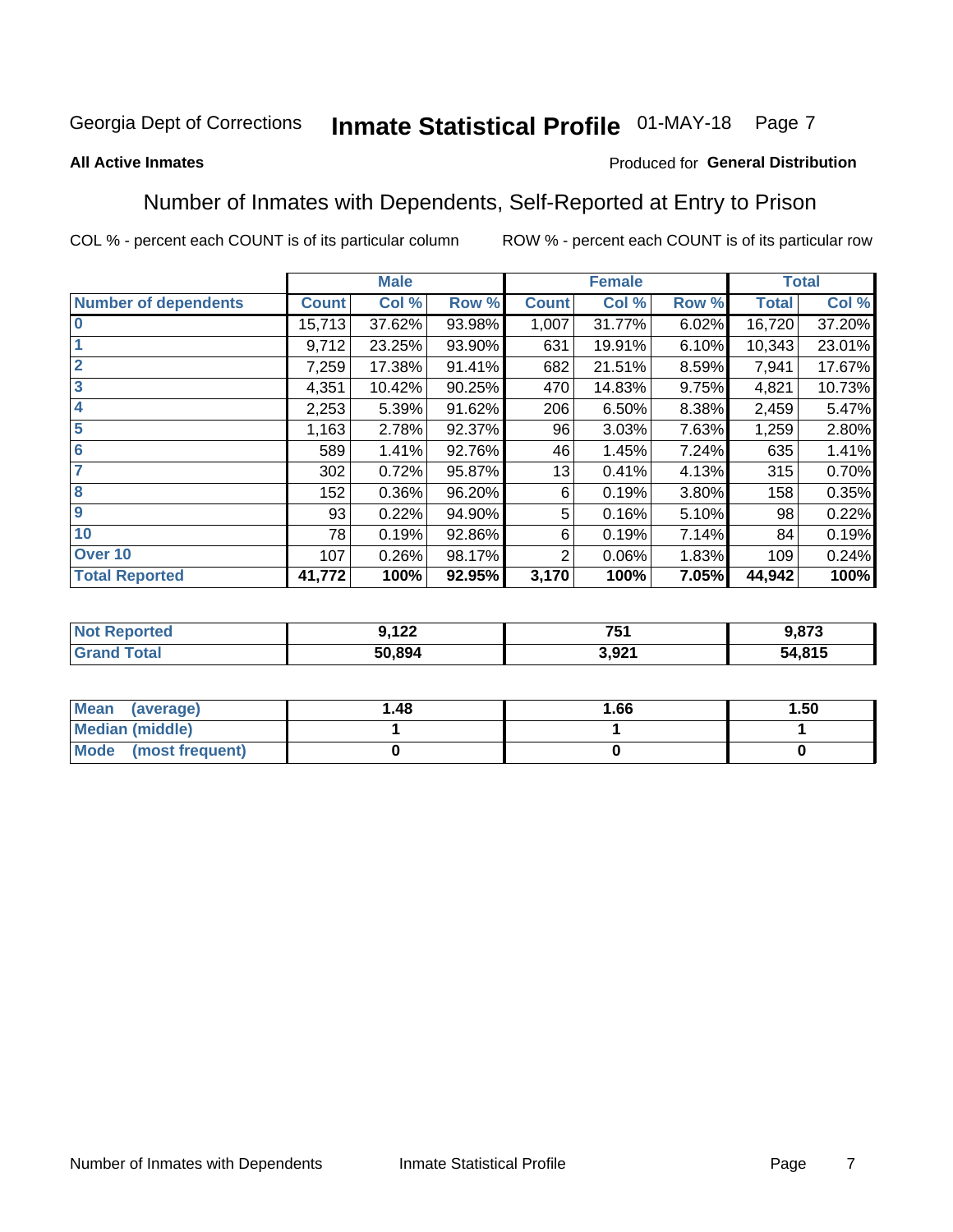# Inmate Statistical Profile 01-MAY-18 Page 8

#### **All Active Inmates**

#### Produced for General Distribution

# Religious affiliation, self-reported at entry to prison

COL % - percent each COUNT is of its particular column

|                |                              |                | <b>Male</b> |         |              | <b>Female</b> |        |              | <b>Total</b> |
|----------------|------------------------------|----------------|-------------|---------|--------------|---------------|--------|--------------|--------------|
|                | <b>Religious Affiliation</b> | <b>Count</b>   | Col %       | Row %   | <b>Count</b> | Col %         | Row %  | <b>Total</b> | Col %        |
| 1              | <b>Islam</b>                 | 1,322          | 6.08%       | 97.13%  | 39           | 1.76%         | 2.87%  | 1,361        | 5.68%        |
| $\overline{2}$ | <b>Catholic</b>              | 1,110          | 5.11%       | 89.37%  | 132          | 5.96%         | 10.63% | 1,242        | 5.19%        |
| 3              | <b>Baptist</b>               | 13,633         | 62.72%      | 89.40%  | 1,616        | 72.96%        | 10.60% | 15,249       | 63.67%       |
| 4              | <b>Methodist</b>             | 382            | 1.76%       | 87.61%  | 54           | 2.44%         | 12.39% | 436          | 1.82%        |
| 5              | <b>EpiscopIn</b>             | 48             | .22%        | 88.89%  | 6            | .27%          | 11.11% | 54           | .23%         |
| 6              | <b>Presbytrn</b>             | 75             | .35%        | 89.29%  | 9            | .41%          | 10.71% | 84           | .35%         |
| 7              | <b>Chc Of God</b>            | 415            | 1.91%       | 89.06%  | 51           | 2.30%         | 10.94% | 466          | 1.95%        |
| 8              | <b>Holiness</b>              | 557            | 2.56%       | 83.38%  | 111          | 5.01%         | 16.62% | 668          | 2.79%        |
| 9              | <b>Jewish</b>                | 62             | .29%        | 81.58%  | 14           | .63%          | 18.42% | 76           | .32%         |
| 10             | <b>Anglican</b>              | 43             | .20%        | 93.48%  | 3            | .14%          | 6.52%  | 46           | .19%         |
| 11             | <b>Grk Orthdx</b>            | 4              | .02%        | 57.14%  | 3            | .14%          | 42.86% | 7            | .03%         |
| 12             | <b>Hindu</b>                 | 9              | .04%        | 100.00% |              |               |        | 9            | .04%         |
| 13             | <b>Buddhist</b>              | 44             | .20%        | 88.00%  | 6            | .27%          | 12.00% | 50           | .21%         |
| 14             | <b>Taoist</b>                | 6              | .03%        | 100.00% |              |               |        | 6            | .03%         |
| 15             | <b>Shintoist</b>             | 4              | .02%        | 100.00% |              |               |        | 4            | .02%         |
| 16             | <b>Seven D Ad</b>            | 60             | .28%        | 88.24%  | 8            | .36%          | 11.76% | 68           | .28%         |
| 17             | <b>Jehovah Wt</b>            | 269            | 1.24%       | 88.49%  | 35           | 1.58%         | 11.51% | 304          | 1.27%        |
| 18             | <b>Latr Day S</b>            | 26             | .12%        | 86.67%  | 4            | .18%          | 13.33% | 30           | .13%         |
| 19             | Quaker                       | $\overline{2}$ | .01%        | 100.00% |              |               |        | 2            | .01%         |
| 20             | <b>Other Prot</b>            | 1,968          | 9.05%       | 94.62%  | 112          | 5.06%         | 5.38%  | 2,080        | 8.68%        |
| 21             | <b>Messianic Judaism</b>     | 11             | .05%        | 100.00% |              |               |        | 11           | .05%         |
| 96             | <b>None</b>                  | 1,685          | 7.75%       | 99.29%  | 12           | .54%          | .71%   | 1,697        | 7.09%        |
|                | <b>Total Reported</b>        | 21,735         | 100%        | 90.75%  | 2,215        | 100%          | 9.25%  | 23,950       | 100%         |

| <b>rteo</b><br>Nt | 29,159 | ,706            | 30,865 |
|-------------------|--------|-----------------|--------|
| ' Gra             | 50.894 | 2.021<br>J.JZ 1 | 54,815 |

| Mode (most frequent) | Baptist | aptist | Baptist |
|----------------------|---------|--------|---------|
|----------------------|---------|--------|---------|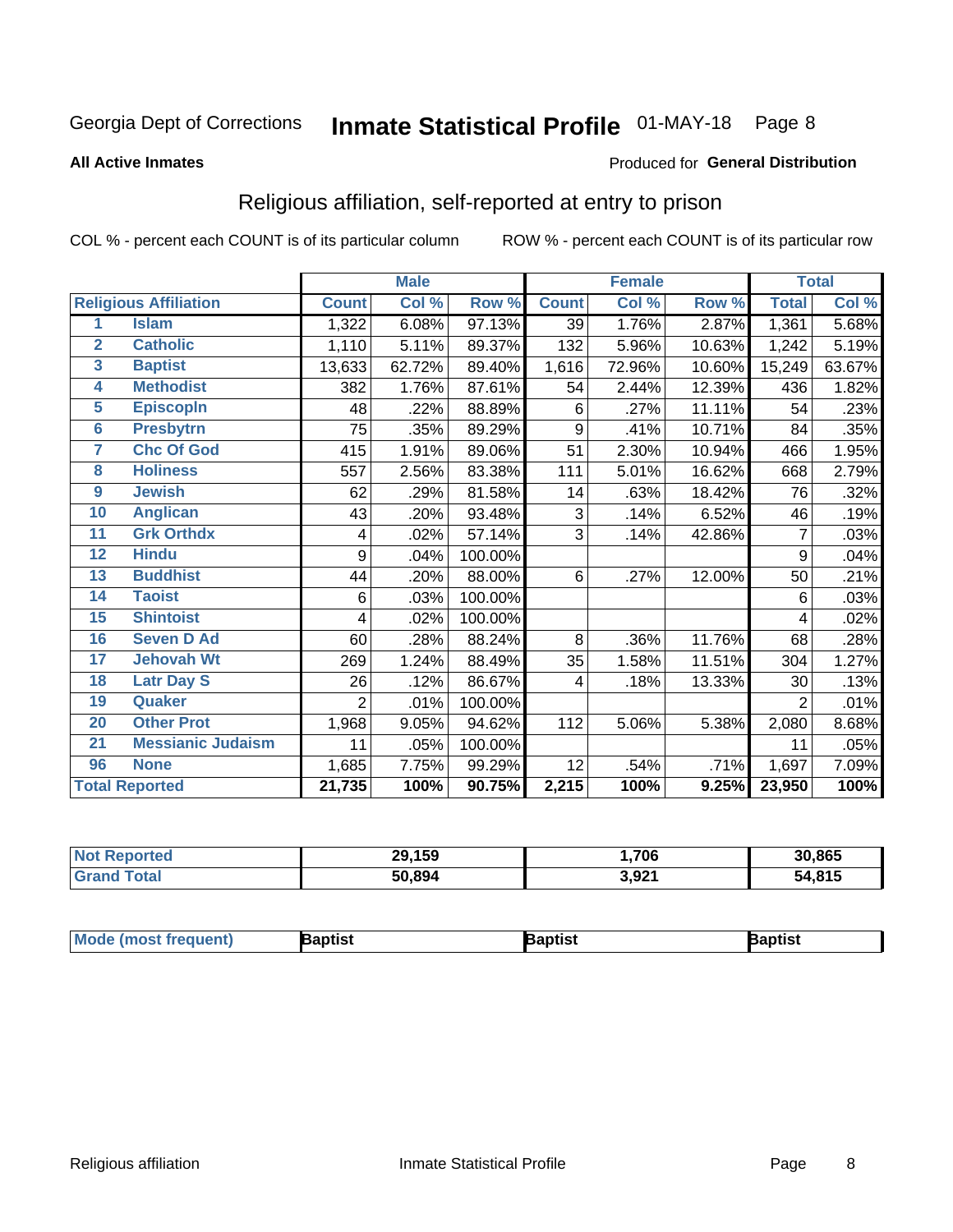# Inmate Statistical Profile 01-MAY-18 Page 9

#### **All Active Inmates**

#### Produced for General Distribution

# Home county, self-reported at entry to prison

COL % - percent each COUNT is of its particular column

|     |                             |              | <b>Male</b> |                  |                         | <b>Female</b> |        | <b>Total</b> |        |
|-----|-----------------------------|--------------|-------------|------------------|-------------------------|---------------|--------|--------------|--------|
|     | <b>Home County</b>          | <b>Count</b> | Col %       | Row <sup>%</sup> | <b>Count</b>            | Col %         | Row %  | <b>Total</b> | Col %  |
| 000 | <b>Unknown</b>              | 7,233        | 14.21%      | 92.29%           | 604                     | 15.40%        | 7.71%  | 7,837        | 14.30% |
| 001 | <b>Appling County</b>       | 131          | .26%        | 95.62%           | 6                       | .15%          | 4.38%  | 137          | .25%   |
| 002 | <b>Atkinson County</b>      | 35           | .07%        | 92.11%           | 3                       | .08%          | 7.89%  | 38           | .07%   |
| 003 | <b>Bacon County</b>         | 67           | .13%        | 95.71%           | 3                       | .08%          | 4.29%  | 70           | .13%   |
| 004 | <b>Baker County</b>         | 16           | .03%        | 94.12%           | $\mathbf{1}$            | .03%          | 5.88%  | 17           | .03%   |
| 005 | <b>Baldwin County</b>       | 248          | .49%        | 91.18%           | 24                      | .61%          | 8.82%  | 272          | .50%   |
| 006 | <b>Banks County</b>         | 71           | .14%        | 84.52%           | 13                      | .33%          | 15.48% | 84           | .15%   |
| 007 | <b>Barrow County</b>        | 306          | .60%        | 91.34%           | 29                      | .74%          | 8.66%  | 335          | .61%   |
| 008 | <b>Bartow County</b>        | 520          | 1.02%       | 85.81%           | 86                      | 2.19%         | 14.19% | 606          | 1.11%  |
| 009 | <b>Ben Hill County</b>      | 190          | .37%        | 92.68%           | 15                      | .38%          | 7.32%  | 205          | .37%   |
| 010 | <b>Berrien County</b>       | 81           | .16%        | 93.10%           | $\,6$                   | .15%          | 6.90%  | 87           | .16%   |
| 011 | <b>Bibb County</b>          | 1,120        | 2.20%       | 95.16%           | 57                      | 1.45%         | 4.84%  | 1,177        | 2.15%  |
| 012 | <b>Bleckley County</b>      | 70           | .14%        | 88.61%           | 9                       | .23%          | 11.39% | 79           | .14%   |
| 013 | <b>Brantley County</b>      | 75           | .15%        | 85.23%           | 13                      | .33%          | 14.77% | 88           | .16%   |
| 014 | <b>Brooks County</b>        | 203          | .40%        | 99.02%           | $\overline{2}$          | .05%          | .98%   | 205          | .37%   |
| 015 | <b>Bryan County</b>         | 85           | .17%        | 94.44%           | 5                       | .13%          | 5.56%  | 90           | .16%   |
| 016 | <b>Bulloch County</b>       | 352          | .69%        | 95.39%           | 17                      | .43%          | 4.61%  | 369          | .67%   |
| 017 | <b>Burke County</b>         | 230          | .45%        | 97.87%           | 5                       | .13%          | 2.13%  | 235          | .43%   |
| 018 | <b>Butts County</b>         | 132          | .26%        | 92.31%           | 11                      | .28%          | 7.69%  | 143          | .26%   |
| 019 | <b>Calhoun County</b>       | 64           | .13%        | 88.89%           | 8                       | .20%          | 11.11% | 72           | .13%   |
| 020 | <b>Camden County</b>        | 137          | .27%        | 91.33%           | 13                      | .33%          | 8.67%  | 150          | .27%   |
| 021 | <b>Candler County</b>       | 99           | .19%        | 91.67%           | $\boldsymbol{9}$        | .23%          | 8.33%  | 108          | .20%   |
| 022 | <b>Carroll County</b>       | 537          | 1.06%       | 91.02%           | 53                      | 1.35%         | 8.98%  | 590          | 1.08%  |
| 023 | <b>Catoosa County</b>       | 231          | .45%        | 88.51%           | 30                      | .77%          | 11.49% | 261          | .48%   |
| 024 | <b>Charlton County</b>      | 47           | .09%        | 92.16%           | 4                       | .10%          | 7.84%  | 51           | .09%   |
| 025 | <b>Chatham County</b>       | 1,671        | 3.28%       | 95.76%           | 74                      | 1.89%         | 4.24%  | 1,745        | 3.18%  |
| 026 | <b>Chattahoochee County</b> | 23           | .05%        | 100.00%          |                         |               |        | 23           | .04%   |
| 027 | <b>Chattooga County</b>     | 217          | .43%        | 90.04%           | 24                      | .61%          | 9.96%  | 241          | .44%   |
| 028 | <b>Cherokee County</b>      | 390          | .77%        | 88.84%           | 49                      | 1.25%         | 11.16% | 439          | .80%   |
| 029 | <b>Clarke County</b>        | 525          | 1.03%       | 93.58%           | 36                      | .92%          | 6.42%  | 561          | 1.02%  |
| 030 | <b>Clay County</b>          | 40           | .08%        | 90.91%           | $\overline{\mathbf{4}}$ | .10%          | 9.09%  | 44           | .08%   |
| 031 | <b>Clayton County</b>       | 1,421        | 2.79%       | 93.06%           | 106                     | 2.70%         | 6.94%  | 1,527        | 2.79%  |
| 032 | <b>Clinch County</b>        | 53           | .10%        | 91.38%           | 5                       | .13%          | 8.62%  | 58           | .11%   |
| 033 | <b>Cobb County</b>          | 1,744        | 3.43%       | 91.45%           | 163                     | 4.16%         | 8.55%  | 1,907        | 3.48%  |
| 034 | <b>Coffee County</b>        | 268          | .53%        | 92.41%           | 22                      | .56%          | 7.59%  | 290          | .53%   |
| 035 | <b>Colquitt County</b>      | 194          | .38%        | 94.63%           | 11                      | .28%          | 5.37%  | 205          | .37%   |
| 036 | <b>Columbia County</b>      | 298          | .59%        | 92.83%           | 23                      | .59%          | 7.17%  | 321          | .59%   |
| 037 | <b>Cook County</b>          | 133          | .26%        | 92.36%           | 11                      | .28%          | 7.64%  | 144          | .26%   |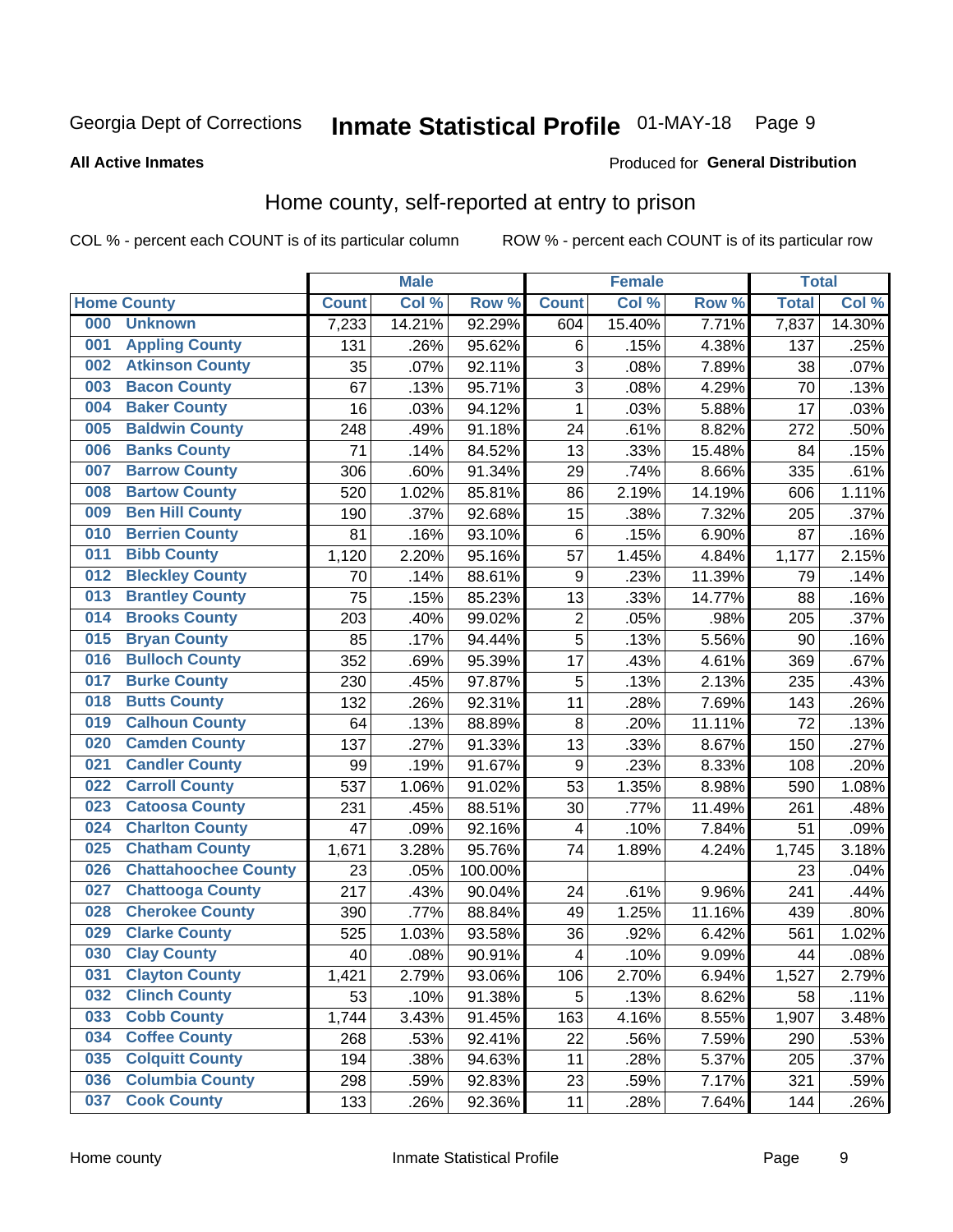# Inmate Statistical Profile 01-MAY-18 Page 10

### **All Active Inmates**

#### Produced for General Distribution

### Home county, self-reported at entry to prison

COL % - percent each COUNT is of its particular column

|     |                         |              | <b>Male</b> |         |                  | <b>Female</b> |        | <b>Total</b> |       |
|-----|-------------------------|--------------|-------------|---------|------------------|---------------|--------|--------------|-------|
|     | <b>Home County</b>      | <b>Count</b> | Col %       | Row %   | <b>Count</b>     | Col %         | Row %  | <b>Total</b> | Col % |
| 038 | <b>Coweta County</b>    | 479          | .94%        | 94.66%  | 27               | .69%          | 5.34%  | 506          | .92%  |
| 039 | <b>Crawford County</b>  | 39           | .08%        | 79.59%  | 10               | .26%          | 20.41% | 49           | .09%  |
| 040 | <b>Crisp County</b>     | 220          | .43%        | 94.42%  | 13               | .33%          | 5.58%  | 233          | .43%  |
| 041 | <b>Dade County</b>      | 62           | .12%        | 89.86%  | $\overline{7}$   | .18%          | 10.14% | 69           | .13%  |
| 042 | <b>Dawson County</b>    | 75           | .15%        | 88.24%  | 10               | .26%          | 11.76% | 85           | .16%  |
| 043 | <b>Decatur County</b>   | 217          | .43%        | 95.18%  | 11               | .28%          | 4.82%  | 228          | .42%  |
| 044 | <b>Dekalb County</b>    | 2,879        | 5.66%       | 94.92%  | 154              | 3.93%         | 5.08%  | 3,033        | 5.53% |
| 045 | <b>Dodge County</b>     | 139          | .27%        | 93.29%  | 10               | .26%          | 6.71%  | 149          | .27%  |
| 046 | <b>Dooly County</b>     | 89           | .17%        | 93.68%  | 6                | .15%          | 6.32%  | 95           | .17%  |
| 047 | <b>Dougherty County</b> | 812          | 1.60%       | 94.97%  | 43               | 1.10%         | 5.03%  | 855          | 1.56% |
| 048 | <b>Douglas County</b>   | 534          | 1.05%       | 91.75%  | 48               | 1.22%         | 8.25%  | 582          | 1.06% |
| 049 | <b>Early County</b>     | 70           | .14%        | 87.50%  | 10               | .26%          | 12.50% | 80           | .15%  |
| 050 | <b>Echols County</b>    | 8            | .02%        | 100.00% |                  |               |        | 8            | .01%  |
| 051 | <b>Effingham County</b> | 219          | .43%        | 92.41%  | 18               | .46%          | 7.59%  | 237          | .43%  |
| 052 | <b>Elbert County</b>    | 110          | .22%        | 92.44%  | $\boldsymbol{9}$ | .23%          | 7.56%  | 119          | .22%  |
| 053 | <b>Emanuel County</b>   | 169          | .33%        | 91.85%  | 15               | .38%          | 8.15%  | 184          | .34%  |
| 054 | <b>Evans County</b>     | 68           | .13%        | 91.89%  | $\,6$            | .15%          | 8.11%  | 74           | .13%  |
| 055 | <b>Fannin County</b>    | 100          | .20%        | 94.34%  | $\,6$            | .15%          | 5.66%  | 106          | .19%  |
| 056 | <b>Fayette County</b>   | 174          | .34%        | 92.06%  | 15               | .38%          | 7.94%  | 189          | .34%  |
| 057 | <b>Floyd County</b>     | 720          | 1.41%       | 88.67%  | 92               | 2.35%         | 11.33% | 812          | 1.48% |
| 058 | <b>Forsyth County</b>   | 211          | .41%        | 90.17%  | 23               | .59%          | 9.83%  | 234          | .43%  |
| 059 | <b>Franklin County</b>  | 128          | .25%        | 87.67%  | 18               | .46%          | 12.33% | 146          | .27%  |
| 060 | <b>Fulton County</b>    | 4,822        | 9.47%       | 95.47%  | 229              | 5.84%         | 4.53%  | 5,051        | 9.21% |
| 061 | <b>Gilmer County</b>    | 83           | .16%        | 89.25%  | 10               | .26%          | 10.75% | 93           | .17%  |
| 062 | <b>Glascock County</b>  | 9            | .02%        | 81.82%  | $\overline{2}$   | .05%          | 18.18% | 11           | .02%  |
| 063 | <b>Glynn County</b>     | 413          | .81%        | 94.94%  | 22               | .56%          | 5.06%  | 435          | .79%  |
| 064 | <b>Gordon County</b>    | 298          | .59%        | 85.88%  | 49               | 1.25%         | 14.12% | 347          | .63%  |
| 065 | <b>Grady County</b>     | 103          | .20%        | 94.50%  | $\,6$            | .15%          | 5.50%  | 109          | .20%  |
| 066 | <b>Greene County</b>    | 89           | .17%        | 92.71%  | 7                | .18%          | 7.29%  | 96           | .18%  |
| 067 | <b>Gwinnett County</b>  | 1,796        | 3.53%       | 93.20%  | 131              | 3.34%         | 6.80%  | 1,927        | 3.52% |
| 068 | <b>Habersham County</b> | 110          | .22%        | 90.91%  | 11               | .28%          | 9.09%  | 121          | .22%  |
| 069 | <b>Hall County</b>      | 617          | 1.21%       | 90.74%  | 63               | 1.61%         | 9.26%  | 680          | 1.24% |
| 070 | <b>Hancock County</b>   | 54           | .11%        | 96.43%  | $\overline{2}$   | .05%          | 3.57%  | 56           | .10%  |
| 071 | <b>Haralson County</b>  | 134          | .26%        | 93.06%  | 10               | .26%          | 6.94%  | 144          | .26%  |
| 072 | <b>Harris County</b>    | 98           | .19%        | 93.33%  | $\overline{7}$   | .18%          | 6.67%  | 105          | .19%  |
| 073 | <b>Hart County</b>      | 147          | .29%        | 92.45%  | 12               | .31%          | 7.55%  | 159          | .29%  |
| 074 | <b>Heard County</b>     | 57           | .11%        | 90.48%  | 6                | .15%          | 9.52%  | 63           | .11%  |
| 075 | <b>Henry County</b>     | 574          | 1.13%       | 91.69%  | 52               | 1.33%         | 8.31%  | 626          | 1.14% |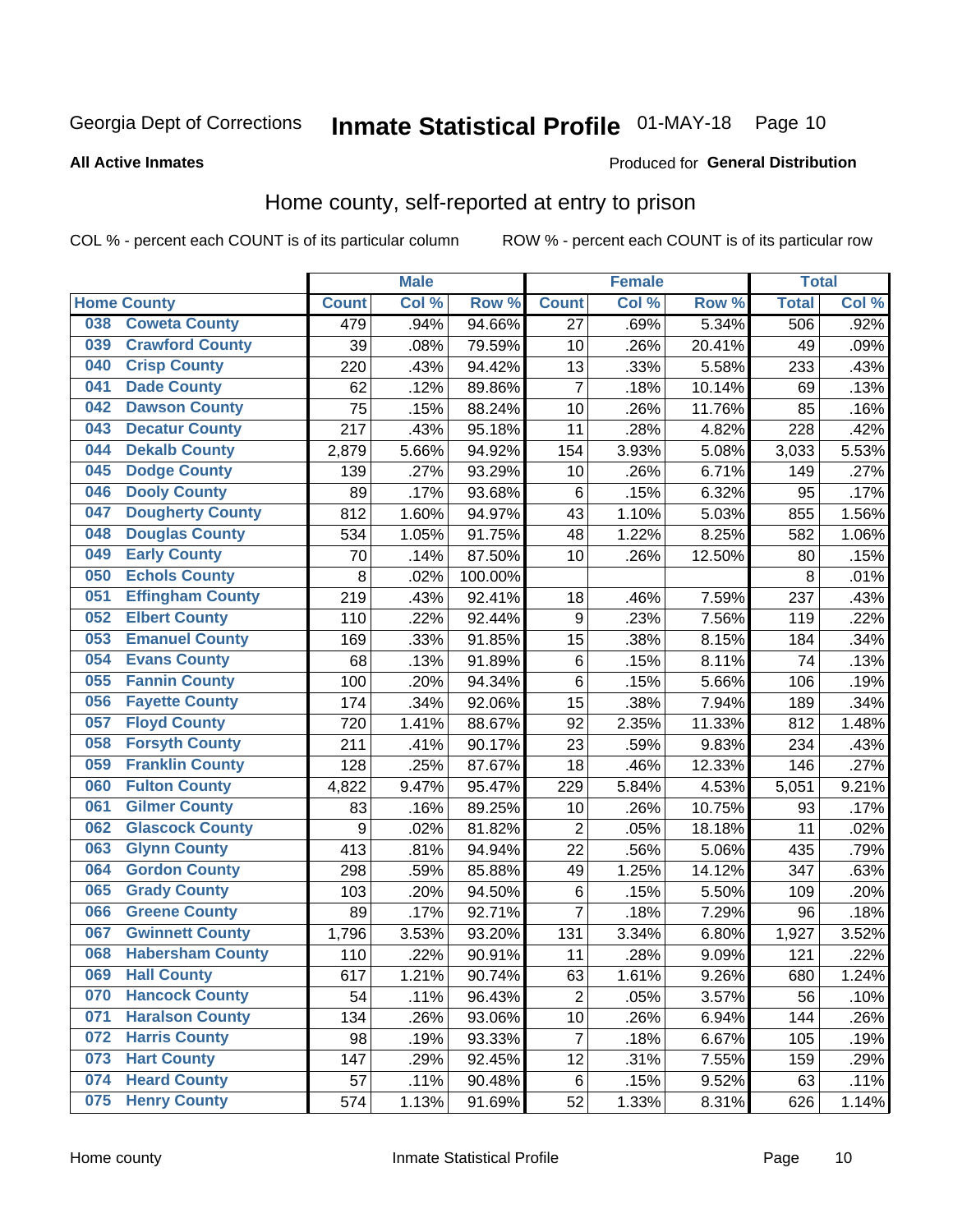# Inmate Statistical Profile 01-MAY-18 Page 11

### **All Active Inmates**

### Produced for General Distribution

### Home county, self-reported at entry to prison

COL % - percent each COUNT is of its particular column

|       |                          |              | <b>Male</b> |                  |                         | <b>Female</b> |        | <b>Total</b> |       |
|-------|--------------------------|--------------|-------------|------------------|-------------------------|---------------|--------|--------------|-------|
|       | <b>Home County</b>       | <b>Count</b> | Col %       | Row <sup>%</sup> | <b>Count</b>            | Col %         | Row %  | <b>Total</b> | Col % |
| 076   | <b>Houston County</b>    | 522          | 1.03%       | 92.39%           | 43                      | 1.10%         | 7.61%  | 565          | 1.03% |
| 077   | <b>Irwin County</b>      | 65           | .13%        | 92.86%           | 5                       | .13%          | 7.14%  | 70           | .13%  |
| 078   | <b>Jackson County</b>    | 246          | .48%        | 92.83%           | 19                      | .48%          | 7.17%  | 265          | .48%  |
| 079   | <b>Jasper County</b>     | 85           | .17%        | 93.41%           | 6                       | .15%          | 6.59%  | 91           | .17%  |
| 080   | <b>Jeff Davis County</b> | 70           | .14%        | 95.89%           | 3                       | .08%          | 4.11%  | 73           | .13%  |
| 081   | <b>Jefferson County</b>  | 170          | .33%        | 95.51%           | $\overline{8}$          | .20%          | 4.49%  | 178          | .32%  |
| 082   | <b>Jenkins County</b>    | 64           | .13%        | 96.97%           | $\overline{2}$          | .05%          | 3.03%  | 66           | .12%  |
| 083   | <b>Johnson County</b>    | 36           | .07%        | 87.80%           | 5                       | .13%          | 12.20% | 41           | .07%  |
| 084   | <b>Jones County</b>      | 113          | .22%        | 88.98%           | 14                      | .36%          | 11.02% | 127          | .23%  |
| 085   | <b>Lamar County</b>      | 67           | .13%        | 93.06%           | 5                       | .13%          | 6.94%  | 72           | .13%  |
| 086   | <b>Lanier County</b>     | 47           | .09%        | 95.92%           | $\overline{2}$          | .05%          | 4.08%  | 49           | .09%  |
| 087   | <b>Laurens County</b>    | 238          | .47%        | 91.19%           | 23                      | .59%          | 8.81%  | 261          | .48%  |
| 088   | <b>Lee County</b>        | 104          | .20%        | 91.23%           | 10                      | .26%          | 8.77%  | 114          | .21%  |
| 089   | <b>Liberty County</b>    | 213          | .42%        | 95.95%           | $\boldsymbol{9}$        | .23%          | 4.05%  | 222          | .40%  |
| 090   | <b>Lincoln County</b>    | 29           | .06%        | 87.88%           | $\overline{\mathbf{4}}$ | .10%          | 12.12% | 33           | .06%  |
| 091   | <b>Long County</b>       | 42           | .08%        | 89.36%           | 5                       | .13%          | 10.64% | 47           | .09%  |
| 092   | <b>Lowndes County</b>    | 401          | .79%        | 96.86%           | 13                      | .33%          | 3.14%  | 414          | .76%  |
| 093   | <b>Lumpkin County</b>    | 84           | .17%        | 95.45%           | 4                       | .10%          | 4.55%  | 88           | .16%  |
| 094   | <b>Macon County</b>      | 66           | .13%        | 88.00%           | $\boldsymbol{9}$        | .23%          | 12.00% | 75           | .14%  |
| 095   | <b>Madison County</b>    | 190          | .37%        | 90.05%           | 21                      | .54%          | 9.95%  | 211          | .38%  |
| 096   | <b>Marion County</b>     | 55           | .11%        | 93.22%           | 4                       | .10%          | 6.78%  | 59           | .11%  |
| 097   | <b>Mcduffie County</b>   | 161          | .32%        | 95.27%           | 8                       | .20%          | 4.73%  | 169          | .31%  |
| 098   | <b>Mcintosh County</b>   | 50           | .10%        | 98.04%           | $\mathbf 1$             | .03%          | 1.96%  | 51           | .09%  |
| 099   | <b>Meriwether County</b> | 164          | .32%        | 92.66%           | 13                      | .33%          | 7.34%  | 177          | .32%  |
| 100   | <b>Miller County</b>     | 31           | .06%        | 96.88%           | 1                       | .03%          | 3.13%  | 32           | .06%  |
| 101   | <b>Mitchell County</b>   | 153          | .30%        | 93.87%           | 10                      | .26%          | 6.13%  | 163          | .30%  |
| 102   | <b>Monroe County</b>     | 106          | .21%        | 95.50%           | 5                       | .13%          | 4.50%  | 111          | .20%  |
| 103   | <b>Montgomery County</b> | 81           | .16%        | 87.10%           | 12                      | .31%          | 12.90% | 93           | .17%  |
| 104   | <b>Morgan County</b>     | 100          | .20%        | 92.59%           | 8                       | .20%          | 7.41%  | 108          | .20%  |
| 105   | <b>Murray County</b>     | 205          | .40%        | 89.91%           | 23                      | .59%          | 10.09% | 228          | .42%  |
| 106   | <b>Muscogee County</b>   | 1,020        | 2.00%       | 94.80%           | 56                      | 1.43%         | 5.20%  | 1,076        | 1.96% |
| 107   | <b>Newton County</b>     | 566          | 1.11%       | 90.27%           | 61                      | 1.56%         | 9.73%  | 627          | 1.14% |
| 108   | <b>Oconee County</b>     | 51           | .10%        | 86.44%           | 8                       | .20%          | 13.56% | 59           | .11%  |
| 109   | <b>Oglethorpe County</b> | 71           | .14%        | 93.42%           | 5                       | .13%          | 6.58%  | 76           | .14%  |
| 110   | <b>Paulding County</b>   | 319          | .63%        | 89.61%           | 37                      | .94%          | 10.39% | 356          | .65%  |
| 111   | <b>Peach County</b>      | 116          | .23%        | 95.87%           | 5                       | .13%          | 4.13%  | 121          | .22%  |
| $112$ | <b>Pickens County</b>    | 119          | .23%        | 92.97%           | $\boldsymbol{9}$        | .23%          | 7.03%  | 128          | .23%  |
| 113   | <b>Pierce County</b>     | 91           | .18%        | 93.81%           | $\,6$                   | .15%          | 6.19%  | 97           | .18%  |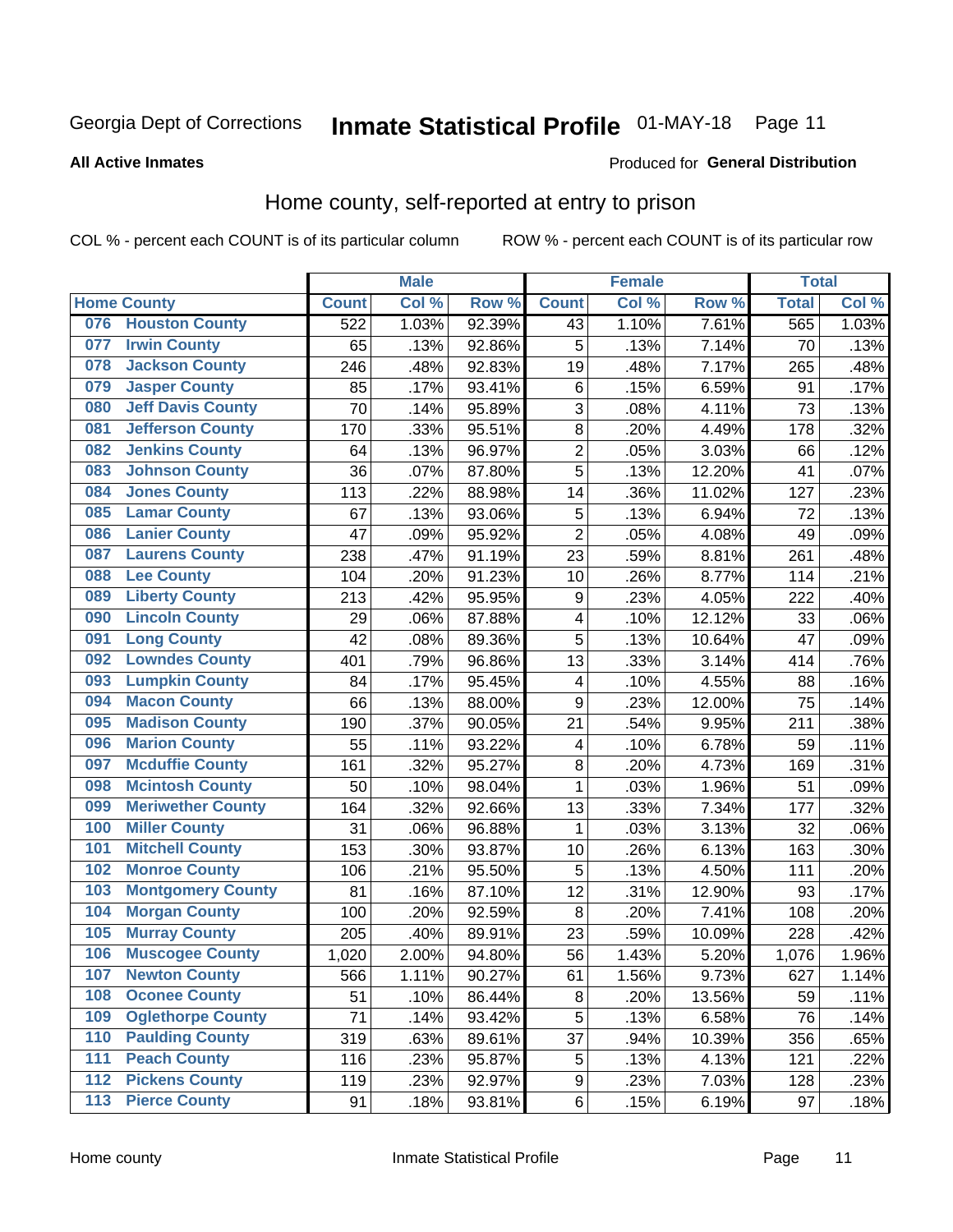# Inmate Statistical Profile 01-MAY-18 Page 12

### **All Active Inmates**

#### Produced for General Distribution

### Home county, self-reported at entry to prison

COL % - percent each COUNT is of its particular column

|                           |                          |              | <b>Male</b> |         |                  | <b>Female</b> |        | <b>Total</b>    |       |
|---------------------------|--------------------------|--------------|-------------|---------|------------------|---------------|--------|-----------------|-------|
| <b>Home County</b>        |                          | <b>Count</b> | Col %       | Row %   | <b>Count</b>     | Col %         | Row %  | <b>Total</b>    | Col % |
| 114                       | <b>Pike County</b>       | 38           | .07%        | 90.48%  | 4                | .10%          | 9.52%  | $\overline{42}$ | .08%  |
| 115                       | <b>Polk County</b>       | 228          | .45%        | 90.48%  | 24               | .61%          | 9.52%  | 252             | .46%  |
| 116                       | <b>Pulaski County</b>    | 57           | .11%        | 90.48%  | $\,6$            | .15%          | 9.52%  | 63              | .11%  |
| 117                       | <b>Putnam County</b>     | 132          | .26%        | 91.03%  | 13               | .33%          | 8.97%  | 145             | .26%  |
| 118                       | <b>Quitman County</b>    | 16           | .03%        | 100.00% |                  |               |        | 16              | .03%  |
| 119                       | <b>Rabun County</b>      | 53           | .10%        | 85.48%  | $\boldsymbol{9}$ | .23%          | 14.52% | 62              | .11%  |
| 120                       | <b>Randolph County</b>   | 65           | .13%        | 95.59%  | 3                | .08%          | 4.41%  | 68              | .12%  |
| 121                       | <b>Richmond County</b>   | 1,733        | 3.41%       | 93.42%  | 122              | 3.11%         | 6.58%  | 1,855           | 3.38% |
| 122                       | <b>Rockdale County</b>   | 362          | .71%        | 92.82%  | 28               | .71%          | 7.18%  | 390             | .71%  |
| 123                       | <b>Schley County</b>     | 16           | .03%        | 88.89%  | $\overline{2}$   | .05%          | 11.11% | 18              | .03%  |
| 124                       | <b>Screven County</b>    | 109          | .21%        | 96.46%  | $\overline{4}$   | .10%          | 3.54%  | 113             | .21%  |
| 125                       | <b>Seminole County</b>   | 63           | .12%        | 86.30%  | 10               | .26%          | 13.70% | 73              | .13%  |
| 126                       | <b>Spalding County</b>   | 457          | .90%        | 92.70%  | 36               | .92%          | 7.30%  | 493             | .90%  |
| 127                       | <b>Stephens County</b>   | 122          | .24%        | 85.92%  | 20               | .51%          | 14.08% | 142             | .26%  |
| 128                       | <b>Stewart County</b>    | 34           | .07%        | 100.00% |                  |               |        | 34              | .06%  |
| 129                       | <b>Sumter County</b>     | 176          | .35%        | 96.17%  | 7                | .18%          | 3.83%  | 183             | .33%  |
| 130                       | <b>Talbot County</b>     | 38           | .07%        | 88.37%  | 5                | .13%          | 11.63% | 43              | .08%  |
| 131                       | <b>Taliaferro County</b> | 13           | .03%        | 100.00% |                  |               |        | 13              | .02%  |
| 132                       | <b>Tattnall County</b>   | 150          | .29%        | 93.17%  | 11               | .28%          | 6.83%  | 161             | .29%  |
| 133                       | <b>Taylor County</b>     | 56           | .11%        | 84.85%  | 10               | .26%          | 15.15% | 66              | .12%  |
| 134                       | <b>Telfair County</b>    | 101          | .20%        | 92.66%  | 8                | .20%          | 7.34%  | 109             | .20%  |
| 135                       | <b>Terrell County</b>    | 77           | .15%        | 93.90%  | 5                | .13%          | 6.10%  | 82              | .15%  |
| 136                       | <b>Thomas County</b>     | 178          | .35%        | 95.19%  | $\overline{9}$   | .23%          | 4.81%  | 187             | .34%  |
| <b>Tift County</b><br>137 |                          | 284          | .56%        | 97.93%  | 6                | .15%          | 2.07%  | 290             | .53%  |
| 138                       | <b>Toombs County</b>     | 273          | .54%        | 91.92%  | 24               | .61%          | 8.08%  | 297             | .54%  |
| 139                       | <b>Towns County</b>      | 24           | .05%        | 77.42%  | 7                | .18%          | 22.58% | 31              | .06%  |
| 140                       | <b>Treutlen County</b>   | 53           | .10%        | 91.38%  | 5                | .13%          | 8.62%  | 58              | .11%  |
| 141                       | <b>Troup County</b>      | 545          | 1.07%       | 93.00%  | 41               | 1.05%         | 7.00%  | 586             | 1.07% |
| $\overline{142}$          | <b>Turner County</b>     | 67           | .13%        | 97.10%  | $\overline{2}$   | .05%          | 2.90%  | 69              | .13%  |
| 143                       | <b>Twiggs County</b>     | 50           | .10%        | 90.91%  | 5                | .13%          | 9.09%  | 55              | .10%  |
| 144                       | <b>Union County</b>      | 76           | .15%        | 83.52%  | 15               | .38%          | 16.48% | 91              | .17%  |
| 145                       | <b>Upson County</b>      | 145          | .28%        | 94.77%  | 8                | .20%          | 5.23%  | 153             | .28%  |
| 146                       | <b>Walker County</b>     | 358          | .70%        | 88.40%  | 47               | 1.20%         | 11.60% | 405             | .74%  |
| 147                       | <b>Walton County</b>     | 429          | .84%        | 89.56%  | 50               | 1.28%         | 10.44% | 479             | .87%  |
| 148                       | <b>Ware County</b>       | 284          | .56%        | 93.73%  | 19               | .48%          | 6.27%  | 303             | .55%  |
| 149                       | <b>Warren County</b>     | 34           | .07%        | 97.14%  | 1                | .03%          | 2.86%  | 35              | .06%  |
| 150                       | <b>Washington County</b> | 182          | .36%        | 91.92%  | 16               | .41%          | 8.08%  | 198             | .36%  |
| 151                       | <b>Wayne County</b>      | 180          | .35%        | 92.78%  | 14               | .36%          | 7.22%  | 194             | .35%  |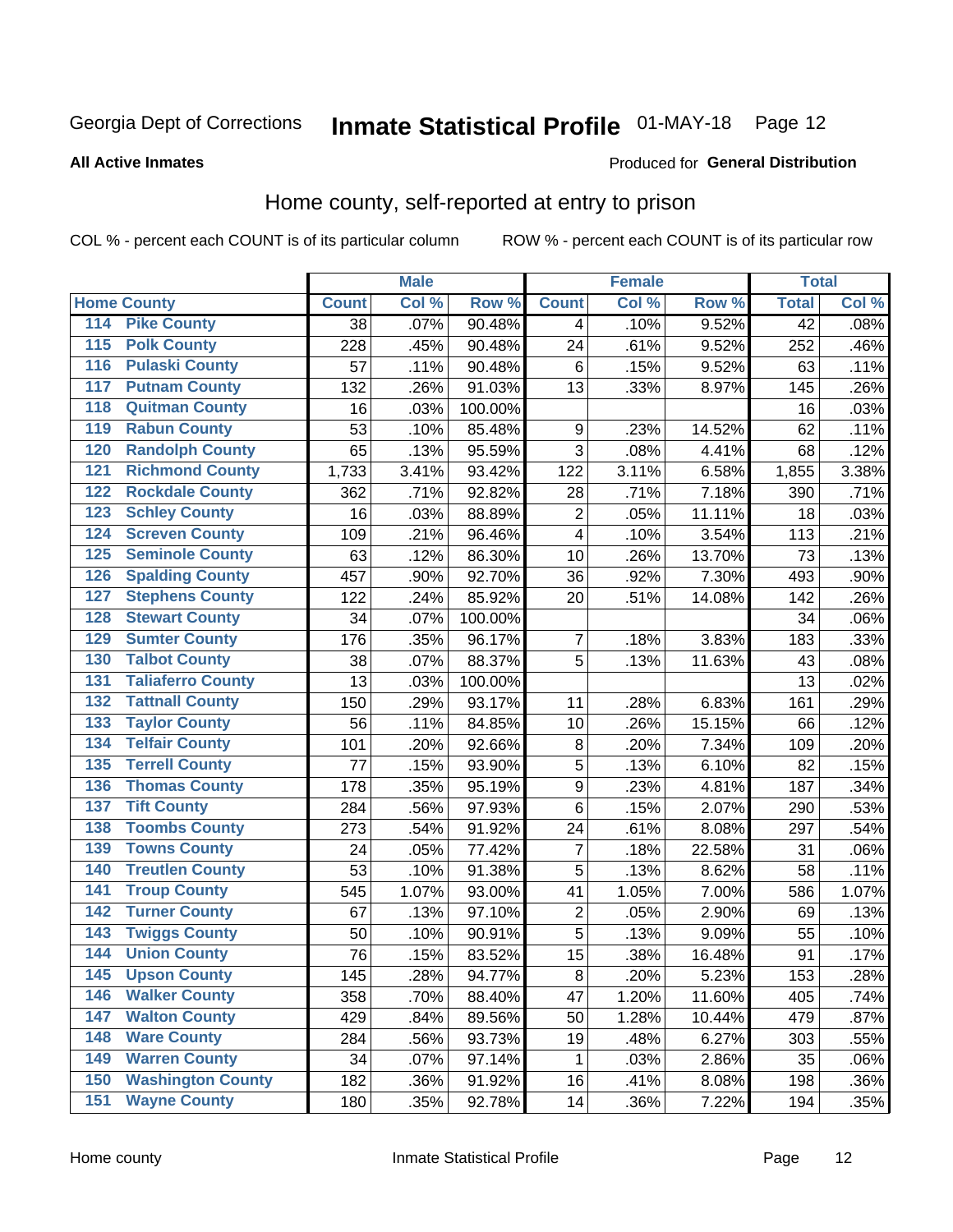# Inmate Statistical Profile 01-MAY-18 Page 13

**All Active Inmates** 

#### Produced for General Distribution

### Home county, self-reported at entry to prison

COL % - percent each COUNT is of its particular column

|     |                             |                 | <b>Male</b> |        |                | <b>Female</b> |          | <b>Total</b> |       |
|-----|-----------------------------|-----------------|-------------|--------|----------------|---------------|----------|--------------|-------|
|     | <b>Home County</b>          | <b>Count</b>    | Col %       | Row %  | <b>Count</b>   | Col %         | Row %    | <b>Total</b> | Col % |
| 152 | <b>Webster County</b>       | 10              | .02%        | 83.33% | $\overline{2}$ | .05%          | 16.67%   | 12           | .02%  |
| 153 | <b>Wheeler County</b>       | 60              | .12%        | 96.77% | $\overline{2}$ | .05%          | 3.23%    | 62           | .11%  |
| 154 | <b>White County</b>         | 98              | .19%        | 90.74% | 10             | .26%          | $9.26\%$ | 108          | .20%  |
| 155 | <b>Whitfield County</b>     | 568             | 1.12%       | 88.75% | 72             | 1.84%         | 11.25%   | 640          | 1.17% |
| 156 | <b>Wilcox County</b>        | 50 <sup>°</sup> | .10%        | 89.29% | 6              | .15%          | 10.71%   | 56           | .10%  |
| 157 | <b>Wilkes County</b>        | 72              | .14%        | 92.31% | 6              | .15%          | 7.69%    | 78           | .14%  |
| 158 | <b>Wilkinson County</b>     | 45              | .09%        | 93.75% | 3              | .08%          | 6.25%    | 48           | .09%  |
| 159 | <b>Worth County</b>         | 108             | .21%        | 90.76% | 11             | .28%          | 9.24%    | 119          | .22%  |
| 999 | <b>Other Custody/Out Of</b> | 131             | .26%        | 94.93% | 7              | .18%          | 5.07%    | 138          | .25%  |
|     | <b>State</b>                |                 |             |        |                |               |          |              |       |
|     | <b>Total Rported</b>        | 50,894          | 100%        | 92.85% | 3,921          | 100%          | 7.15%    | 54,815       | 100%  |

| 'Not<br>Reported |        |               |        |
|------------------|--------|---------------|--------|
| <b>Total</b>     | 50,894 | 2 Q21<br>,,JL | 54,815 |

| Mode (most frequent) | <b>Fulton County</b> | <b>Fulton County</b> | <b>Fulton County</b> |
|----------------------|----------------------|----------------------|----------------------|
|                      |                      |                      |                      |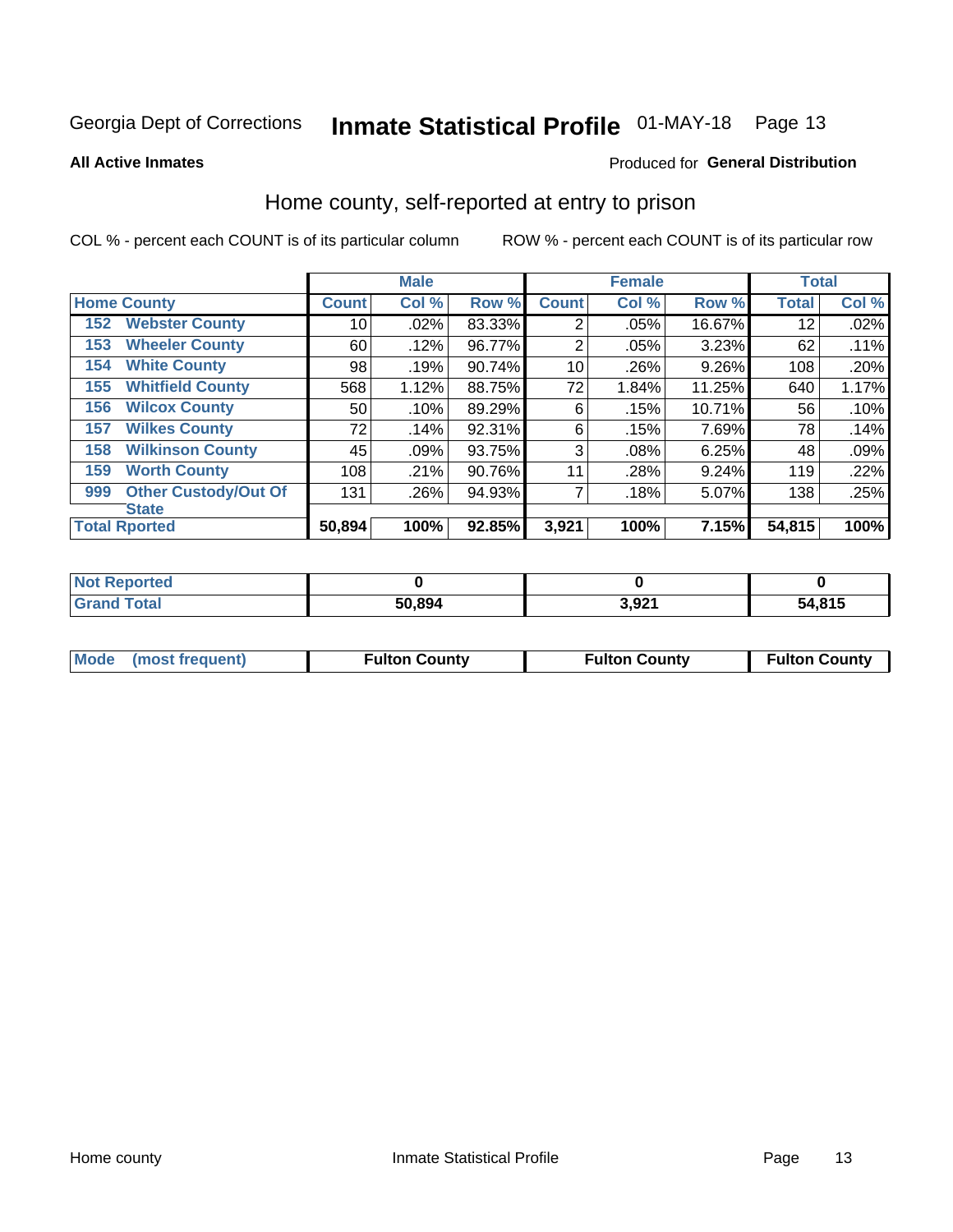# Inmate Statistical Profile 01-MAY-18 Page 14

### **All Active Inmates**

### Produced for General Distribution

# Employment status before prison, self-reported at entry to prison

COL % - percent each COUNT is of its particular column

|                           |              | <b>Male</b> |         |              | <b>Female</b> |          |              | <b>Total</b> |  |
|---------------------------|--------------|-------------|---------|--------------|---------------|----------|--------------|--------------|--|
| <b>Employment Status</b>  | <b>Count</b> | Col %       | Row %   | <b>Count</b> | Col %         | Row %    | <b>Total</b> | Col %        |  |
| <b>Full Time</b><br>01    | 17,194       | 46.27%      | 92.70%  | 1,355        | 37.99%        | 7.30%    | 18,549       | 45.54%       |  |
| <b>Part Time</b><br>02    | 2,282        | 6.14%       | 87.43%  | 328          | 9.20%         | 12.57%   | 2,610        | 6.41%        |  |
| Unempl $<$ 6M<br>03       | 2,175        | 5.85%       | 98.06%  | 43           | 1.21%         | 1.94%    | 2,218        | 5.45%        |  |
| Unempl > 6M<br>04         | 9,082        | 24.44%      | 88.79%  | 1,147        | 32.16%        | 11.21%   | 10,229       | 25.11%       |  |
| <b>Never Worked</b><br>05 | 3,635        | 9.78%       | 94.12%  | 227          | $6.36\%$      | $5.88\%$ | 3,862        | 9.48%        |  |
| 06<br><b>Student</b>      | 961          | 2.59%       | 96.49%  | 35           | .98%          | 3.51%    | 996          | 2.45%        |  |
| 07<br><b>Incapable</b>    | 1,834        | 4.93%       | 80.94%  | 432          | 12.11%        | 19.06%   | 2,266        | 5.56%        |  |
| <b>UNKNOWN</b><br>20      |              | $.01\%$     | 100.00% |              |               |          |              | .01%         |  |
| <b>Total Reported</b>     | 37,164       | 100%        | 91.24%  | 3,567        | 100%          | 8.76%    | 40,731       | 100%         |  |

| <b>Not Reported</b> | 49 794<br>13.731 | 354   | 14,085 |
|---------------------|------------------|-------|--------|
| <b>Grand Total</b>  | 50,895           | 3,921 | 54,816 |

| <b>Mode (most frequent)</b> | Full Time | <b>Full Time</b> | Time |
|-----------------------------|-----------|------------------|------|
|                             |           |                  |      |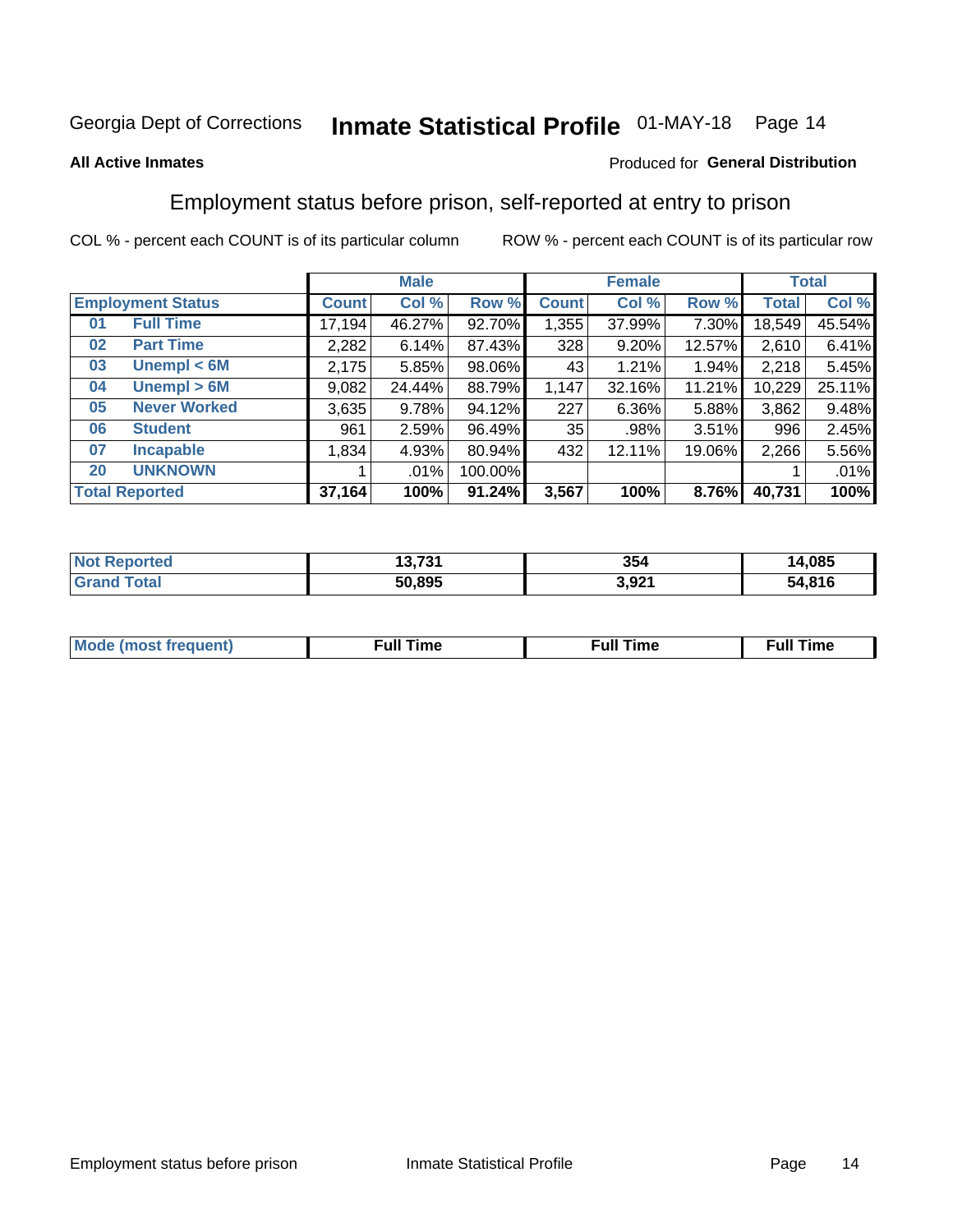### **All Active Inmates**

Produced for General Distribution

### Age at admission

COL % - percent each COUNT is of its particular column

|                         |              | <b>Male</b> |         |                | <b>Female</b> |        |              | <b>Total</b> |
|-------------------------|--------------|-------------|---------|----------------|---------------|--------|--------------|--------------|
| <b>Age At Admission</b> | <b>Count</b> | Col %       | Row %   | <b>Count</b>   | Col %         | Row %  | <b>Total</b> | Col %        |
| 14                      | 14           | 0.03%       | 87.50%  | $\overline{2}$ | 0.05%         | 12.50% | 16           | 0.03%        |
| $\overline{15}$         | 57           | 0.11%       | 100.00% |                |               |        | 57           | 0.10%        |
| 16                      | 133          | 0.26%       | 98.52%  | $\overline{2}$ | 0.05%         | 1.48%  | 135          | 0.25%        |
| $\overline{17}$         | 705          | 1.39%       | 95.92%  | 30             | 0.77%         | 4.08%  | 735          | 1.34%        |
| $\overline{18}$         | 1,297        | 2.55%       | 96.72%  | 44             | 1.12%         | 3.28%  | 1,341        | 2.45%        |
| 19                      | 1,841        | 3.62%       | 96.89%  | 59             | 1.50%         | 3.11%  | 1,900        | 3.47%        |
| 20                      | 2,080        | 4.09%       | 95.85%  | 90             | 2.30%         | 4.15%  | 2,170        | 3.96%        |
| $\overline{21}$         | 2,105        | 4.14%       | 95.86%  | 91             | 2.32%         | 4.14%  | 2,196        | 4.01%        |
| $\overline{22}$         | 2,158        | 4.24%       | 94.57%  | 124            | 3.16%         | 5.43%  | 2,282        | 4.16%        |
| 23                      | 2,017        | 3.96%       | 93.99%  | 129            | 3.29%         | 6.01%  | 2,146        | 3.92%        |
| 24                      | 2,024        | 3.98%       | 92.59%  | 162            | 4.13%         | 7.41%  | 2,186        | 3.99%        |
| $\overline{25}$         | 1,957        | 3.85%       | 93.15%  | 144            | 3.67%         | 6.85%  | 2,101        | 3.83%        |
| $\overline{26}$         | 1,945        | 3.82%       | 93.24%  | 141            | 3.60%         | 6.76%  | 2,086        | 3.81%        |
| $\overline{27}$         | 1,890        | 3.71%       | 92.83%  | 146            | 3.72%         | 7.17%  | 2,036        | 3.71%        |
| 28                      | 1,820        | 3.58%       | 93.05%  | 136            | 3.47%         | 6.95%  | 1,956        | 3.57%        |
| 29                      | 1,716        | 3.37%       | 92.41%  | 141            | 3.60%         | 7.59%  | 1,857        | 3.39%        |
| 30                      | 1,707        | 3.35%       | 91.77%  | 153            | 3.90%         | 8.23%  | 1,860        | 3.39%        |
| 31                      | 1,586        | 3.12%       | 90.63%  | 164            | 4.18%         | 9.37%  | 1,750        | 3.19%        |
| 32                      | 1,506        | 2.96%       | 90.50%  | 158            | 4.03%         | 9.50%  | 1,664        | 3.04%        |
| 33                      | 1,477        | 2.90%       | 91.06%  | 145            | 3.70%         | 8.94%  | 1,622        | 2.96%        |
| 34                      | 1,389        | 2.73%       | 90.02%  | 154            | 3.93%         | 9.98%  | 1,543        | 2.81%        |
| 35                      | 1,410        | 2.77%       | 92.22%  | 119            | 3.03%         | 7.78%  | 1,529        | 2.79%        |
| 36                      | 1,344        | 2.64%       | 92.12%  | 115            | 2.93%         | 7.88%  | 1,459        | 2.66%        |
| $\overline{37}$         | 1,331        | 2.62%       | 92.56%  | 107            | 2.73%         | 7.44%  | 1,438        | 2.62%        |
| 38                      | 1,224        | 2.41%       | 91.41%  | 115            | 2.93%         | 8.59%  | 1,339        | 2.44%        |
| 39                      | 1,099        | 2.16%       | 91.20%  | 106            | 2.70%         | 8.80%  | 1,205        | 2.20%        |
| 40                      | 1,050        | 2.06%       | 90.75%  | 107            | 2.73%         | 9.25%  | 1,157        | 2.11%        |
| 41                      | 980          | 1.93%       | 92.89%  | 75             | 1.91%         | 7.11%  | 1,055        | 1.92%        |
| 42                      | 878          | 1.73%       | 92.03%  | 76             | 1.94%         | 7.97%  | 954          | 1.74%        |
| 43                      | 901          | 1.77%       | 92.13%  | 77             | 1.96%         | 7.87%  | 978          | 1.78%        |
| 44                      | 779          | 1.53%       | 90.69%  | 80             | 2.04%         | 9.31%  | 859          | 1.57%        |
| 45                      | 749          | 1.47%       | 90.02%  | 83             | 2.12%         | 9.98%  | 832          | 1.52%        |
| 46                      | 742          | 1.46%       | 90.93%  | 74             | 1.89%         | 9.07%  | 816          | 1.49%        |
| 47                      | 666          | 1.31%       | 88.21%  | 89             | 2.27%         | 11.79% | 755          | 1.38%        |
| 48                      | 666          | 1.31%       | 90.74%  | 68             | 1.73%         | 9.26%  | 734          | 1.34%        |
| 49                      | 631          | 1.24%       | 92.52%  | 51             | 1.30%         | 7.48%  | 682          | 1.24%        |
| 50                      | 573          | 1.13%       | 92.27%  | 48             | 1.22%         | 7.73%  | 621          | 1.13%        |
| 51                      | 487          | 0.96%       | 92.59%  | 39             | 0.99%         | 7.41%  | 526          | 0.96%        |
| 52                      | 516          | 1.01%       | 90.53%  | 54             | 1.38%         | 9.47%  | 570          | 1.04%        |
| 53                      | 478          | 0.94%       | 91.22%  | 46             | 1.17%         | 8.78%  | 524          | 0.96%        |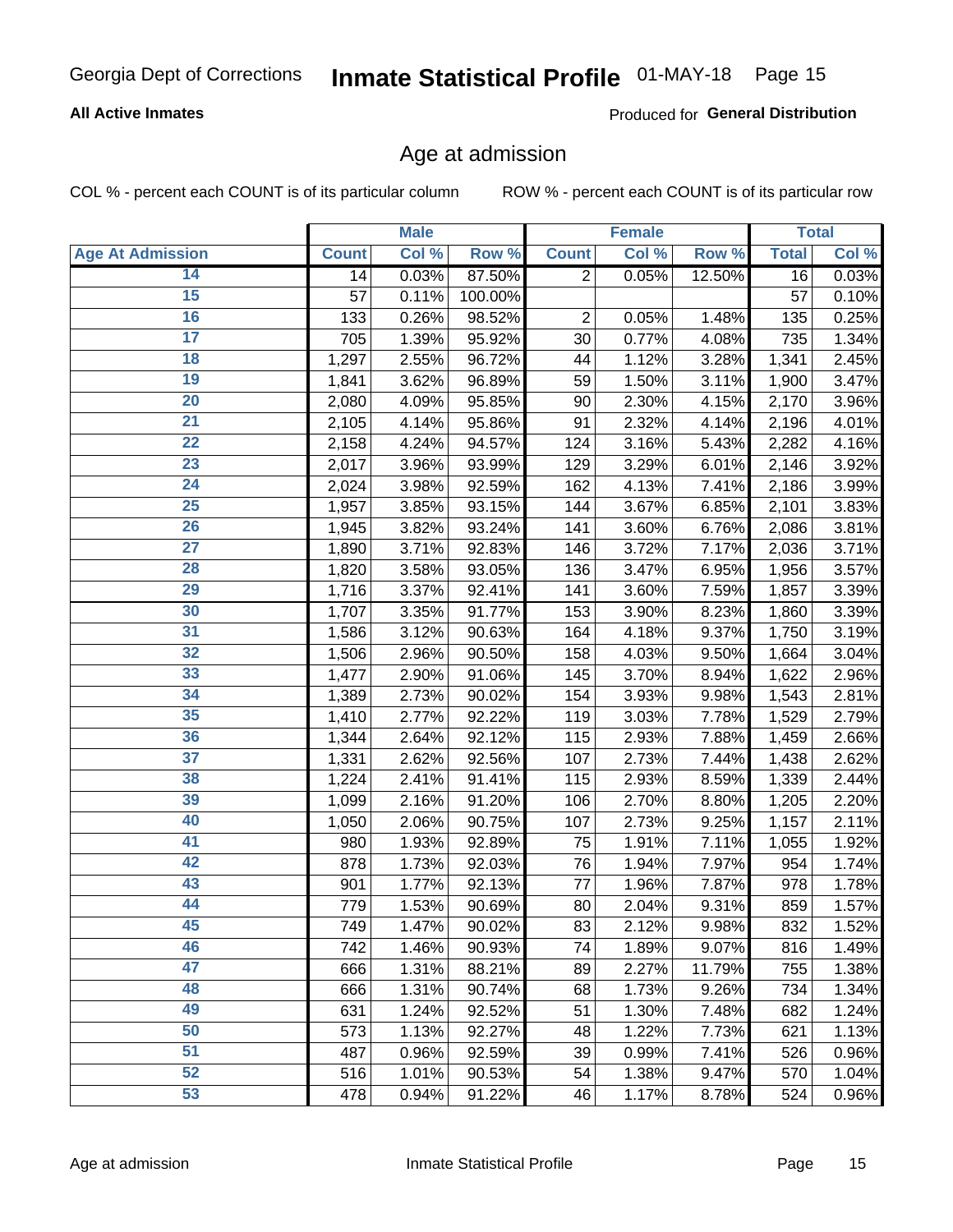### **All Active Inmates**

Produced for General Distribution

### Age at admission

COL % - percent each COUNT is of its particular column

|                         |                | <b>Male</b> |         |                 | <b>Female</b> |        |                | <b>Total</b> |
|-------------------------|----------------|-------------|---------|-----------------|---------------|--------|----------------|--------------|
| <b>Age At Admission</b> | <b>Count</b>   | Col %       | Row %   | <b>Count</b>    | Col %         | Row %  | <b>Total</b>   | Col %        |
| 54                      | 425            | 0.84%       | 92.79%  | $\overline{33}$ | 0.84%         | 7.21%  | 458            | 0.84%        |
| 55                      | 383            | 0.75%       | 94.80%  | 21              | 0.54%         | 5.20%  | 404            | 0.74%        |
| 56                      | 337            | 0.66%       | 92.58%  | 27              | 0.69%         | 7.42%  | 364            | 0.66%        |
| 57                      | 290            | 0.57%       | 94.16%  | 18              | 0.46%         | 5.84%  | 308            | 0.56%        |
| 58                      | 257            | 0.50%       | 95.19%  | 13              | 0.33%         | 4.81%  | 270            | 0.49%        |
| 59                      | 204            | 0.40%       | 93.15%  | 15              | 0.38%         | 6.85%  | 219            | 0.40%        |
| 60                      | 180            | 0.35%       | 94.74%  | 10              | 0.26%         | 5.26%  | 190            | 0.35%        |
| 61                      | 155            | 0.30%       | 98.10%  | 3               | 0.08%         | 1.90%  | 158            | 0.29%        |
| 62                      | 132            | 0.26%       | 92.31%  | 11              | 0.28%         | 7.69%  | 143            | 0.26%        |
| 63                      | 103            | 0.20%       | 96.26%  | 4               | 0.10%         | 3.74%  | 107            | 0.20%        |
| 64                      | 110            | 0.22%       | 94.83%  | $6\phantom{1}6$ | 0.15%         | 5.17%  | 116            | 0.21%        |
| 65                      | 65             | 0.13%       | 94.20%  | 4               | 0.10%         | 5.80%  | 69             | 0.13%        |
| 66                      | 48             | 0.09%       | 96.00%  | $\overline{2}$  | 0.05%         | 4.00%  | 50             | 0.09%        |
| 67                      | 46             | 0.09%       | 95.83%  | $\overline{2}$  | 0.05%         | 4.17%  | 48             | 0.09%        |
| 68                      | 40             | 0.08%       | 97.56%  | 1               | 0.03%         | 2.44%  | 41             | 0.07%        |
| 69                      | 36             | 0.07%       | 94.74%  | $\overline{c}$  | 0.05%         | 5.26%  | 38             | 0.07%        |
| 70                      | 37             | 0.07%       | 97.37%  | 1               | 0.03%         | 2.63%  | 38             | 0.07%        |
| $\overline{71}$         | 21             | 0.04%       | 95.45%  | 1               | 0.03%         | 4.55%  | 22             | 0.04%        |
| $\overline{72}$         | 17             | 0.03%       | 94.44%  | $\mathbf{1}$    | 0.03%         | 5.56%  | 18             | 0.03%        |
| $\overline{73}$         | 15             | 0.03%       | 100.00% |                 |               |        | 15             | 0.03%        |
| $\overline{74}$         | 14             | 0.03%       | 93.33%  | $\mathbf{1}$    | 0.03%         | 6.67%  | 15             | 0.03%        |
| 75                      | 12             | 0.02%       | 100.00% |                 |               |        | 12             | 0.02%        |
| 76                      | 10             | 0.02%       | 100.00% |                 |               |        | 10             | 0.02%        |
| $\overline{77}$         | 5              | 0.01%       | 100.00% |                 |               |        | 5              | 0.01%        |
| 78                      | $\mathbf{3}$   | 0.01%       | 100.00% |                 |               |        | 3              | 0.01%        |
| 79                      | 3              | 0.01%       | 100.00% |                 |               |        | 3              | 0.01%        |
| 80                      | $\mathbf{1}$   | 0.01%       | 50.00%  | $\mathbf{1}$    | 0.03%         | 50.00% | $\overline{2}$ | 0.01%        |
| $\overline{81}$         | 3              | 0.01%       | 100.00% |                 |               |        | 3              | 0.01%        |
| $\overline{82}$         | 5              | 0.01%       | 100.00% |                 |               |        | 5              | 0.01%        |
| 83                      | $\overline{2}$ | 0.01%       | 100.00% |                 |               |        | $\overline{2}$ | 0.01%        |
| 84                      | 3              | 0.01%       | 100.00% |                 |               |        | 3              | 0.01%        |
| 85                      | $\mathbf{1}$   | 0.01%       | 100.00% |                 |               |        | $\mathbf{1}$   | 0.01%        |
| 86                      | $\mathbf 1$    | 0.01%       | 100.00% |                 |               |        | 1              | 0.01%        |
| 87                      | $\mathbf{1}$   | 0.01%       | 100.00% |                 |               |        | $\mathbf{1}$   | 0.01%        |
| <b>Total Reported</b>   | 50,893         | 100%        | 92.85%  | 3,921           | 100%          | 7.15%  | 54,814         | 100%         |

| <b>Not Reported</b> |        |                |        |
|---------------------|--------|----------------|--------|
| Total<br>Gra        | 50,894 | 2 021<br>J.JZ. | 54,815 |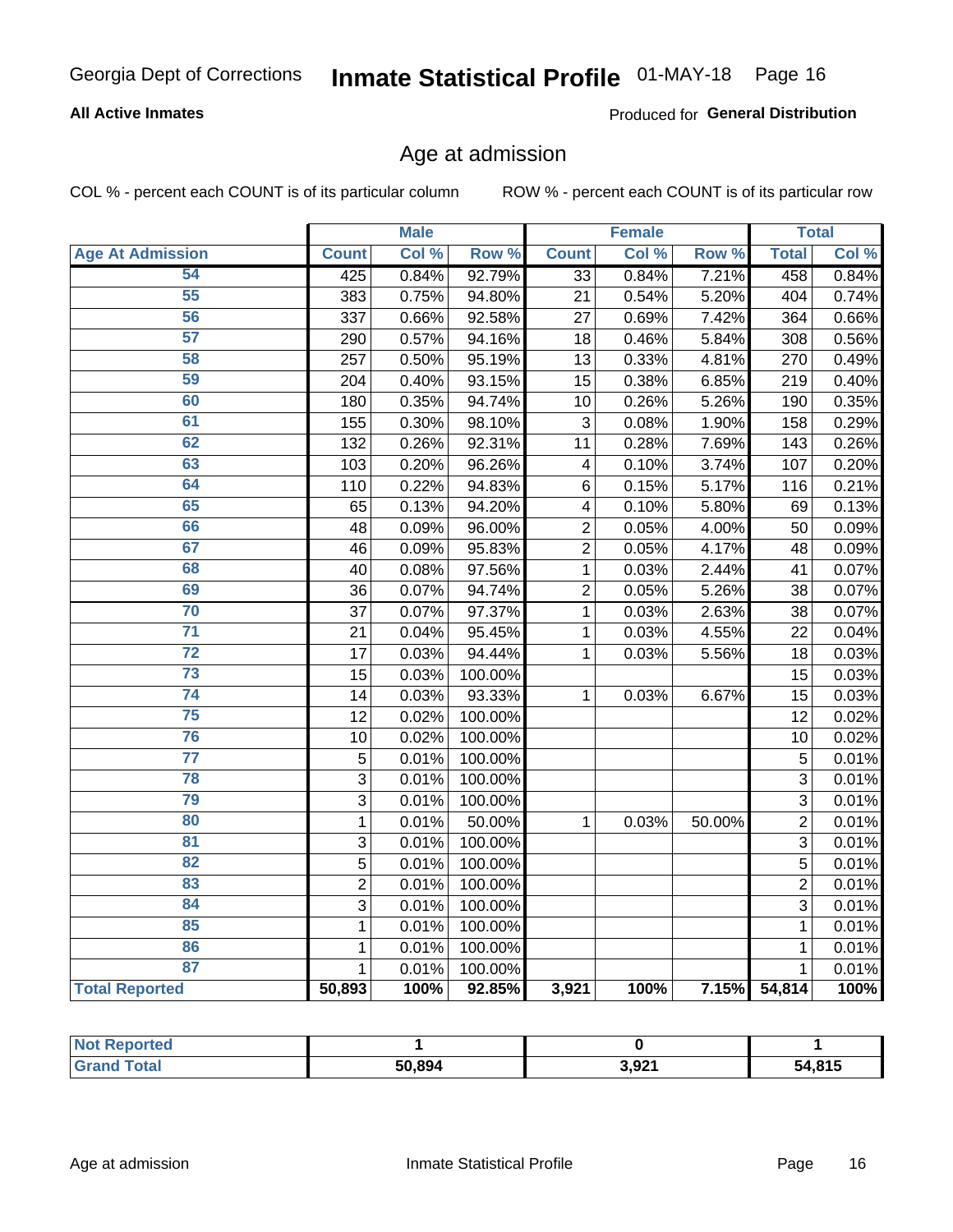### **All Active Inmates**

Produced for General Distribution

### Age at admission

COL % - percent each COUNT is of its particular column

|                         | <b>Male</b> | <b>Female</b> | <b>Total</b> |
|-------------------------|-------------|---------------|--------------|
| MetaRep(anterage)       | 32.79       | 34.38         | 32.91        |
| <b>MeatianTotaddle)</b> | 30          | 33            | 31           |
| Mode<br>(most frequent) | 22          |               | 22           |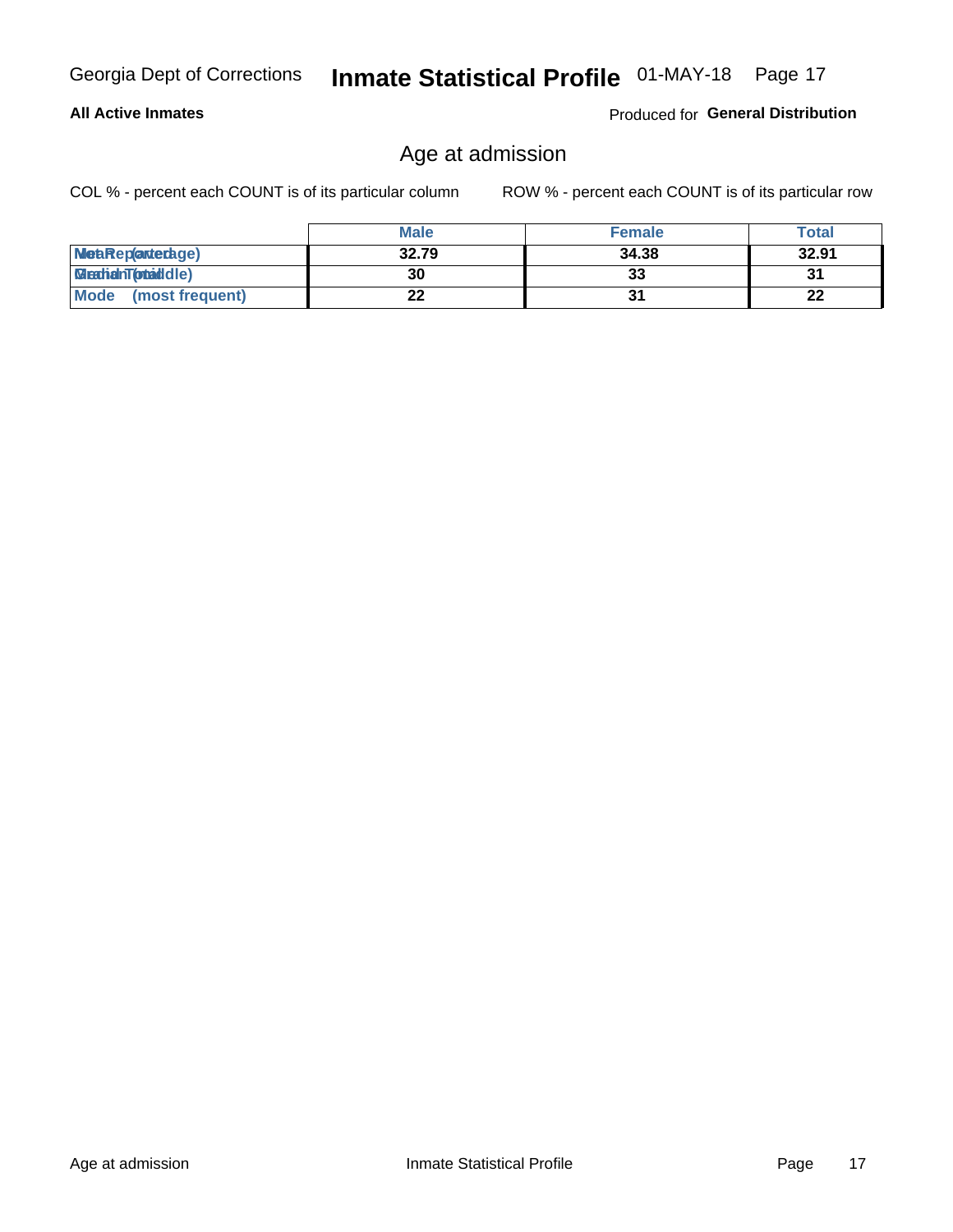### **All Active Inmates**

### Produced for General Distribution

### Height, measured at entry to prison

COL % - percent each COUNT is of its particular column

|                         |                  | <b>Male</b> |         |                 | <b>Female</b> |        |                | <b>Total</b> |
|-------------------------|------------------|-------------|---------|-----------------|---------------|--------|----------------|--------------|
| <b>Height</b>           | <b>Count</b>     | Col %       | Row %   | <b>Count</b>    | Col %         | Row %  | <b>Total</b>   | Col %        |
| $\overline{\mathbf{0}}$ | $\overline{578}$ | 1.14%       | 95.85%  | $\overline{25}$ | 0.64%         | 4.15%  | 603            | 1.10%        |
| 4'00"                   | $\overline{2}$   | 0.01%       | 100.00% |                 |               |        | $\overline{2}$ | 0.01%        |
| 4'02"                   | $\mathbf{1}$     | 0.01%       | 33.33%  | $\overline{2}$  | 0.05%         | 66.67% | $\overline{3}$ | 0.01%        |
| 4'03"                   | 3                | 0.01%       | 100.00% |                 |               |        | 3              | 0.01%        |
| 4'04"                   | 1                | 0.01%       | 100.00% |                 |               |        | 1              | 0.01%        |
| 4'05"                   | 1                | 0.01%       | 50.00%  | 1               | 0.03%         | 50.00% | $\overline{2}$ | 0.01%        |
| 4'06"                   | 1                | 0.01%       | 100.00% |                 |               |        | 1              | 0.01%        |
| 4'07"                   | 1                | 0.01%       | 50.00%  | 1               | 0.03%         | 50.00% | $\overline{2}$ | 0.01%        |
| 4'08"                   | 6                | 0.01%       | 54.55%  | 5               | 0.13%         | 45.45% | 11             | 0.02%        |
| 4'09"                   | 4                | 0.01%       | 20.00%  | 16              | 0.41%         | 80.00% | 20             | 0.04%        |
| 4'10"                   | $\overline{7}$   | 0.01%       | 29.17%  | 17              | 0.43%         | 70.83% | 24             | 0.04%        |
| 4'11''                  | 13               | 0.03%       | 13.54%  | 83              | 2.12%         | 86.46% | 96             | 0.18%        |
| 5'00''                  | 97               | 0.19%       | 36.74%  | 167             | 4.26%         | 63.26% | 264            | 0.48%        |
| 5'01"                   | 111              | 0.22%       | 33.94%  | 216             | 5.51%         | 66.06% | 327            | 0.60%        |
| 5'02"                   | 278              | 0.55%       | 40.64%  | 406             | 10.35%        | 59.36% | 684            | 1.25%        |
| 5'03''                  | 389              | 0.76%       | 45.50%  | 466             | 11.88%        | 54.50% | 855            | 1.56%        |
| 5'04"                   | 1,003            | 1.97%       | 64.09%  | 562             | 14.33%        | 35.91% | 1,565          | 2.86%        |
| 5'05"                   | 1,736            | 3.41%       | 78.73%  | 469             | 11.96%        | 21.27% | 2,205          | 4.02%        |
| 5'06"                   | 3,509            | 6.89%       | 87.44%  | 504             | 12.85%        | 12.56% | 4,013          | 7.32%        |
| 5'07''                  | 4,120            | 8.10%       | 90.83%  | 416             | 10.61%        | 9.17%  | 4,536          | 8.28%        |
| 5'08''                  | 5,042            | 9.91%       | 96.02%  | 209             | 5.33%         | 3.98%  | 5,251          | 9.58%        |
| 5'09''                  | 6,414            | 12.60%      | 97.17%  | 187             | 4.77%         | 2.83%  | 6,601          | 12.04%       |
| 5'10''                  | 5,474            | 10.76%      | 98.60%  | 78              | 1.99%         | 1.40%  | 5,552          | 10.13%       |
| 5'11"                   | 6,077            | 11.94%      | 99.12%  | 54              | 1.38%         | 0.88%  | 6,131          | 11.18%       |
| 6'00''                  | 5,569            | 10.94%      | 99.66%  | 19              | 0.48%         | 0.34%  | 5,588          | 10.19%       |
| 6'01''                  | 4,112            | 8.08%       | 99.66%  | 14              | 0.36%         | 0.34%  | 4,126          | 7.53%        |
| 6'02"                   | 3,115            | 6.12%       | 99.97%  | 1               | 0.03%         | 0.03%  | 3,116          | 5.68%        |
| 6'03''                  | 1,630            | 3.20%       | 99.82%  | 3               | 0.08%         | 0.18%  | 1,633          | 2.98%        |
| 6'04"                   | 910              | 1.79%       | 100.00% |                 |               |        | 910            | 1.66%        |
| 6'05"                   | 367              | 0.72%       | 100.00% |                 |               |        | 367            | 0.67%        |
| 6'06"                   | 176              | 0.35%       | 100.00% |                 |               |        | 176            | 0.32%        |
| 6'07"                   | 58               | 0.11%       | 100.00% |                 |               |        | 58             | 0.11%        |
| 6'08''                  | 36               | 0.07%       | 100.00% |                 |               |        | 36             | 0.07%        |
| 6'09''                  | 33               | 0.06%       | 100.00% |                 |               |        | 33             | 0.06%        |
| 6'10''                  | 5                | 0.01%       | 100.00% |                 |               |        | 5              | 0.01%        |
| 6'11''                  | 6                | 0.01%       | 100.00% |                 |               |        | 6              | 0.01%        |
| 7'00''                  | 5                | 0.01%       | 100.00% |                 |               |        | 5              | 0.01%        |
| 7'02"                   | 1                | 0.01%       | 100.00% |                 |               |        | 1              | 0.01%        |
| 7'03''                  | 1                | 0.01%       | 100.00% |                 |               |        | 1              | 0.01%        |
| 7'04"                   | 1                | 0.01%       | 100.00% |                 |               |        | 1              | 0.01%        |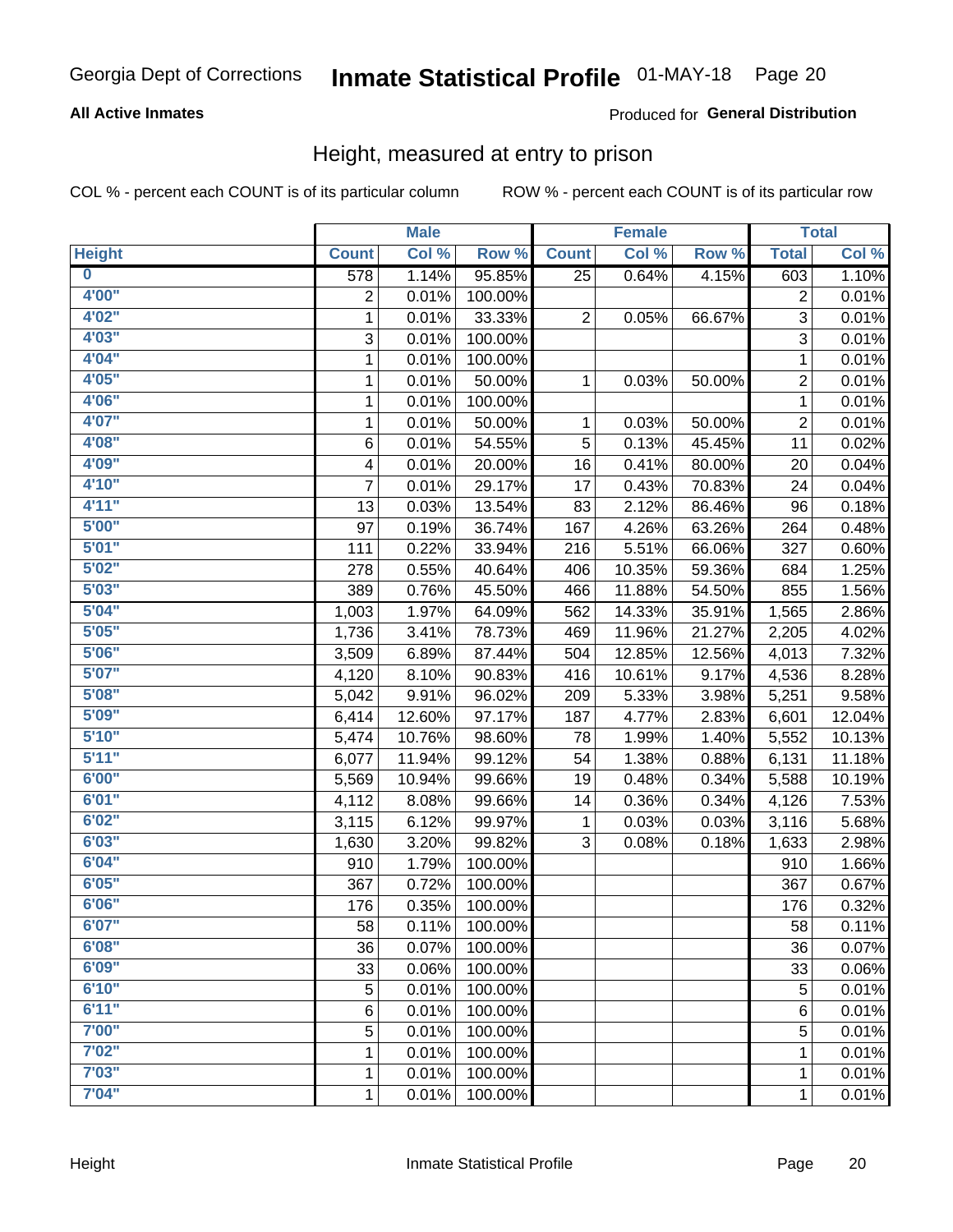### **All Active Inmates**

### Produced for General Distribution

### Height, measured at entry to prison

COL % - percent each COUNT is of its particular column

|                       |              | <b>Male</b> |           |             | <b>Female</b> |       |              | Total |
|-----------------------|--------------|-------------|-----------|-------------|---------------|-------|--------------|-------|
| <b>Height</b>         | <b>Count</b> | Col %       |           | Row % Count | Col %         | Row % | <b>Total</b> | Col % |
| 7'07"                 |              | $0.01\%$    | 100.00%   |             |               |       |              | 0.01% |
| <b>Total Reported</b> | 50,894       | 100%        | $92.85\%$ | 3,921       | 100%          |       | 7.15% 54,815 | 100%  |

| <b>Not Reported</b> |        |       |        |
|---------------------|--------|-------|--------|
| <b>Grand Total</b>  | 50.894 | 3,921 | 54,815 |

| <b>Mean</b> | (average)       | 5'10" | 5'05" | 5'10" |
|-------------|-----------------|-------|-------|-------|
|             |                 |       |       |       |
| <b>Mode</b> | (most frequent) | 5'09" | 5'04" | 5'09" |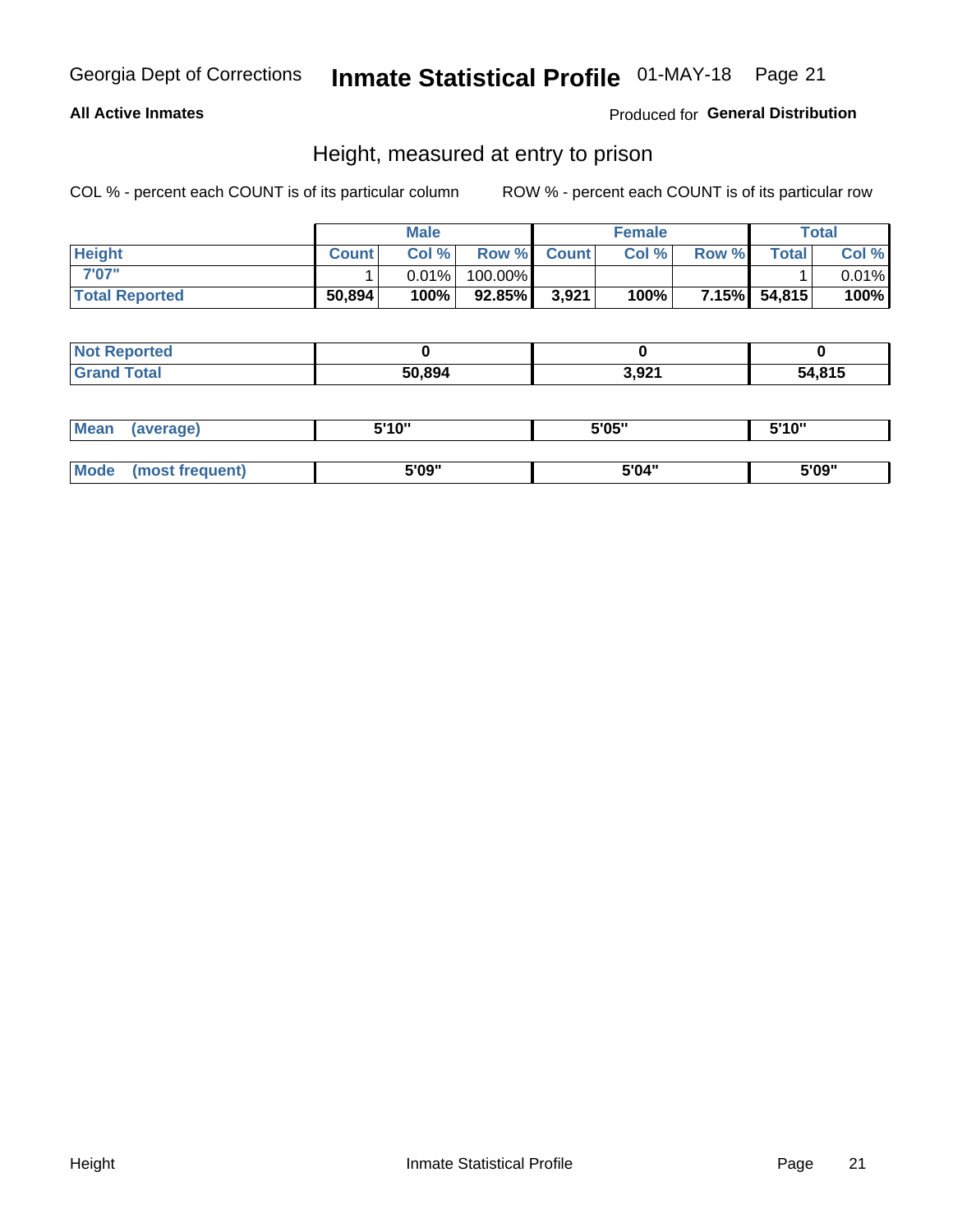**All Active Inmates** 

Produced for General Distribution

# Weight, measured at entry to prison

COL % - percent each COUNT is of its particular column

| Col %<br>Row %<br>Col %<br>Row %<br><b>Total</b><br>Col %<br><b>Count</b><br><b>Count</b><br>90.91%<br>0.02%<br>0.03%<br>9.09%<br>0.02%<br>1<br>11<br>10<br>$\overline{7}$<br>5<br>0.01%<br>41.67%<br>0.18%<br>58.33%<br>0.02%<br>12<br>100 - 109 pounds<br>34<br>0.07%<br>45.33%<br>75<br>0.14%<br>41<br>1.05%<br>54.67%<br>110 - 119 pounds<br>2.34%<br>0.42%<br>135<br>0.27%<br>59.73%<br>91<br>40.27%<br>226<br>120 - 129 pounds<br>1.18%<br>76.06%<br>187<br>4.80%<br>23.94%<br>781<br>1.44%<br>594<br>130 - 139 pounds<br>1,730<br>3.44%<br>83.01%<br>354<br>9.10%<br>16.99%<br>2,084<br>3.84%<br>140 - 149 pounds<br>89.81%<br>405<br>10.19%<br>7.33%<br>3,570<br>7.09%<br>10.41%<br>3,975<br>150 - 159 pounds<br>10.75%<br>10.71%<br>92.47%<br>11.28%<br>7.53%<br>5,830<br>5,391<br>439<br>160 - 169 pounds<br>93.79%<br>11.56%<br>6.21%<br>7,250<br>13.37%<br>6,800<br>13.51%<br>450<br>12.35%<br>388<br>9.97%<br>12.18%<br>6,218<br>94.13%<br>5.87%<br>6,606<br>5.63%<br>6,915<br>12.75%<br>6,526<br>12.96%<br>94.37%<br>389<br>9.99%<br>190 - 199 pounds<br>8.43%<br>4,349<br>8.64%<br>95.16%<br>221<br>5.68%<br>4.84%<br>4,570<br>200 - 209 pounds<br>8.02%<br>94.24%<br>247<br>6.35%<br>5.76%<br>4,285<br>7.90%<br>4,038<br>210 - 219 pounds<br>3.93%<br>5.75%<br>2,967<br>5.89%<br>95.10%<br>153<br>4.90%<br>3,120<br>220 - 229 pounds<br>5.63%<br>4.65%<br>4.73%<br>94.37%<br>142<br>3.65%<br>2,521<br>2,379<br>230 - 239 pounds<br>2.99%<br>1,513<br>3.01%<br>93.34%<br>2.77%<br>6.66%<br>1,621<br>108<br>240 - 249 pounds<br>2.37%<br>1,223<br>2.43%<br>95.03%<br>1.64%<br>4.97%<br>1,287<br>64<br>250 - 259 pounds<br>1.85%<br>93.28%<br>1.72%<br>6.72%<br>1.84%<br>930<br>67<br>997<br>260 - 269 pounds<br>1.10%<br>93.72%<br>1.09%<br>552<br>37<br>0.95%<br>6.28%<br>589<br>270 - 279 pounds<br>0.80%<br>95.72%<br>0.46%<br>4.28%<br>421<br>0.78%<br>403<br>18<br>280 - 289 pounds<br>0.60%<br>93.25%<br>0.57%<br>6.75%<br>326<br>0.60%<br>304<br>22<br>290 - 299 pounds<br>0.36%<br>0.36%<br>91.37%<br>17<br>0.44%<br>8.63%<br>197<br>180<br>300 - 309 pounds<br>0.30%<br>0.31%<br>89.82%<br>17<br>0.44%<br>10.18%<br>167<br>150<br>310 - 319 pounds<br>0.16%<br>0.16%<br>93.02%<br>6<br>0.15%<br>6.98%<br>80<br>86<br>320 - 329 pounds<br>75<br>0.15%<br>94.94%<br>0.10%<br>5.06%<br>0.15%<br>4<br>79<br>330 - 339 pounds<br>5<br>47<br>0.09%<br>90.38%<br>0.13%<br>9.62%<br>52<br>0.10%<br>340 - 349 pounds<br>0.06%<br>96.67%<br>0.06%<br>29<br>1<br>0.03%<br>3.33%<br>30<br>350 - 359 pounds<br>39<br>0.08%<br>82.98%<br>8<br>0.21%<br>17.02%<br>47<br>0.09%<br>360 - 369 pounds<br>18<br>94.74%<br>0.03%<br>5.26%<br>0.04%<br>0.04%<br>1<br>19<br>370 - 379 pounds<br>12<br>0.02%<br>100.00%<br>12<br>0.02%<br>380 - 389 pounds<br>8<br>8<br>100.00%<br>0.01%<br>0.02%<br>390 - 399 pounds<br>0.01%<br>0.03%<br>0.01%<br>25.00%<br>3<br>75.00%<br>1<br>4<br>400 pounds and over<br>0.06%<br>29<br>0.06%<br>1<br>0.03%<br>3.33%<br>30<br>96.67%<br>100.0%<br><b>Total Reported</b><br>50,341<br>100%<br>92.82%<br>100%<br>7.18%<br>54,233<br>3,892<br>553<br>$\overline{29}$<br>582<br><b>Not Reported</b><br><b>Grand Total</b><br>50,894<br>3,921<br>54,815<br>184<br>174<br>184<br><b>Mean</b><br>(average) |                        | <b>Male</b> |  | <b>Female</b> |  | <b>Total</b> |
|-----------------------------------------------------------------------------------------------------------------------------------------------------------------------------------------------------------------------------------------------------------------------------------------------------------------------------------------------------------------------------------------------------------------------------------------------------------------------------------------------------------------------------------------------------------------------------------------------------------------------------------------------------------------------------------------------------------------------------------------------------------------------------------------------------------------------------------------------------------------------------------------------------------------------------------------------------------------------------------------------------------------------------------------------------------------------------------------------------------------------------------------------------------------------------------------------------------------------------------------------------------------------------------------------------------------------------------------------------------------------------------------------------------------------------------------------------------------------------------------------------------------------------------------------------------------------------------------------------------------------------------------------------------------------------------------------------------------------------------------------------------------------------------------------------------------------------------------------------------------------------------------------------------------------------------------------------------------------------------------------------------------------------------------------------------------------------------------------------------------------------------------------------------------------------------------------------------------------------------------------------------------------------------------------------------------------------------------------------------------------------------------------------------------------------------------------------------------------------------------------------------------------------------------------------------------------------------------------------------------------------------------------------------------------------------------------------------------------------------------------------------------------------------------------------------------------------------------------------------------------------------------------------------------------------------------------------------------------------------------------------------------------------------------------------------------------------------------------------------------------------------------------------------------------------------------------------------------------------------------|------------------------|-------------|--|---------------|--|--------------|
|                                                                                                                                                                                                                                                                                                                                                                                                                                                                                                                                                                                                                                                                                                                                                                                                                                                                                                                                                                                                                                                                                                                                                                                                                                                                                                                                                                                                                                                                                                                                                                                                                                                                                                                                                                                                                                                                                                                                                                                                                                                                                                                                                                                                                                                                                                                                                                                                                                                                                                                                                                                                                                                                                                                                                                                                                                                                                                                                                                                                                                                                                                                                                                                                                                         | Weight                 |             |  |               |  |              |
|                                                                                                                                                                                                                                                                                                                                                                                                                                                                                                                                                                                                                                                                                                                                                                                                                                                                                                                                                                                                                                                                                                                                                                                                                                                                                                                                                                                                                                                                                                                                                                                                                                                                                                                                                                                                                                                                                                                                                                                                                                                                                                                                                                                                                                                                                                                                                                                                                                                                                                                                                                                                                                                                                                                                                                                                                                                                                                                                                                                                                                                                                                                                                                                                                                         | <b>Under 80 pounds</b> |             |  |               |  |              |
|                                                                                                                                                                                                                                                                                                                                                                                                                                                                                                                                                                                                                                                                                                                                                                                                                                                                                                                                                                                                                                                                                                                                                                                                                                                                                                                                                                                                                                                                                                                                                                                                                                                                                                                                                                                                                                                                                                                                                                                                                                                                                                                                                                                                                                                                                                                                                                                                                                                                                                                                                                                                                                                                                                                                                                                                                                                                                                                                                                                                                                                                                                                                                                                                                                         | <b>90 - 99 pounds</b>  |             |  |               |  |              |
|                                                                                                                                                                                                                                                                                                                                                                                                                                                                                                                                                                                                                                                                                                                                                                                                                                                                                                                                                                                                                                                                                                                                                                                                                                                                                                                                                                                                                                                                                                                                                                                                                                                                                                                                                                                                                                                                                                                                                                                                                                                                                                                                                                                                                                                                                                                                                                                                                                                                                                                                                                                                                                                                                                                                                                                                                                                                                                                                                                                                                                                                                                                                                                                                                                         |                        |             |  |               |  |              |
|                                                                                                                                                                                                                                                                                                                                                                                                                                                                                                                                                                                                                                                                                                                                                                                                                                                                                                                                                                                                                                                                                                                                                                                                                                                                                                                                                                                                                                                                                                                                                                                                                                                                                                                                                                                                                                                                                                                                                                                                                                                                                                                                                                                                                                                                                                                                                                                                                                                                                                                                                                                                                                                                                                                                                                                                                                                                                                                                                                                                                                                                                                                                                                                                                                         |                        |             |  |               |  |              |
|                                                                                                                                                                                                                                                                                                                                                                                                                                                                                                                                                                                                                                                                                                                                                                                                                                                                                                                                                                                                                                                                                                                                                                                                                                                                                                                                                                                                                                                                                                                                                                                                                                                                                                                                                                                                                                                                                                                                                                                                                                                                                                                                                                                                                                                                                                                                                                                                                                                                                                                                                                                                                                                                                                                                                                                                                                                                                                                                                                                                                                                                                                                                                                                                                                         |                        |             |  |               |  |              |
|                                                                                                                                                                                                                                                                                                                                                                                                                                                                                                                                                                                                                                                                                                                                                                                                                                                                                                                                                                                                                                                                                                                                                                                                                                                                                                                                                                                                                                                                                                                                                                                                                                                                                                                                                                                                                                                                                                                                                                                                                                                                                                                                                                                                                                                                                                                                                                                                                                                                                                                                                                                                                                                                                                                                                                                                                                                                                                                                                                                                                                                                                                                                                                                                                                         |                        |             |  |               |  |              |
|                                                                                                                                                                                                                                                                                                                                                                                                                                                                                                                                                                                                                                                                                                                                                                                                                                                                                                                                                                                                                                                                                                                                                                                                                                                                                                                                                                                                                                                                                                                                                                                                                                                                                                                                                                                                                                                                                                                                                                                                                                                                                                                                                                                                                                                                                                                                                                                                                                                                                                                                                                                                                                                                                                                                                                                                                                                                                                                                                                                                                                                                                                                                                                                                                                         |                        |             |  |               |  |              |
|                                                                                                                                                                                                                                                                                                                                                                                                                                                                                                                                                                                                                                                                                                                                                                                                                                                                                                                                                                                                                                                                                                                                                                                                                                                                                                                                                                                                                                                                                                                                                                                                                                                                                                                                                                                                                                                                                                                                                                                                                                                                                                                                                                                                                                                                                                                                                                                                                                                                                                                                                                                                                                                                                                                                                                                                                                                                                                                                                                                                                                                                                                                                                                                                                                         |                        |             |  |               |  |              |
|                                                                                                                                                                                                                                                                                                                                                                                                                                                                                                                                                                                                                                                                                                                                                                                                                                                                                                                                                                                                                                                                                                                                                                                                                                                                                                                                                                                                                                                                                                                                                                                                                                                                                                                                                                                                                                                                                                                                                                                                                                                                                                                                                                                                                                                                                                                                                                                                                                                                                                                                                                                                                                                                                                                                                                                                                                                                                                                                                                                                                                                                                                                                                                                                                                         |                        |             |  |               |  |              |
|                                                                                                                                                                                                                                                                                                                                                                                                                                                                                                                                                                                                                                                                                                                                                                                                                                                                                                                                                                                                                                                                                                                                                                                                                                                                                                                                                                                                                                                                                                                                                                                                                                                                                                                                                                                                                                                                                                                                                                                                                                                                                                                                                                                                                                                                                                                                                                                                                                                                                                                                                                                                                                                                                                                                                                                                                                                                                                                                                                                                                                                                                                                                                                                                                                         | 170 - 179 pounds       |             |  |               |  |              |
|                                                                                                                                                                                                                                                                                                                                                                                                                                                                                                                                                                                                                                                                                                                                                                                                                                                                                                                                                                                                                                                                                                                                                                                                                                                                                                                                                                                                                                                                                                                                                                                                                                                                                                                                                                                                                                                                                                                                                                                                                                                                                                                                                                                                                                                                                                                                                                                                                                                                                                                                                                                                                                                                                                                                                                                                                                                                                                                                                                                                                                                                                                                                                                                                                                         | 180 - 189 pounds       |             |  |               |  |              |
|                                                                                                                                                                                                                                                                                                                                                                                                                                                                                                                                                                                                                                                                                                                                                                                                                                                                                                                                                                                                                                                                                                                                                                                                                                                                                                                                                                                                                                                                                                                                                                                                                                                                                                                                                                                                                                                                                                                                                                                                                                                                                                                                                                                                                                                                                                                                                                                                                                                                                                                                                                                                                                                                                                                                                                                                                                                                                                                                                                                                                                                                                                                                                                                                                                         |                        |             |  |               |  |              |
|                                                                                                                                                                                                                                                                                                                                                                                                                                                                                                                                                                                                                                                                                                                                                                                                                                                                                                                                                                                                                                                                                                                                                                                                                                                                                                                                                                                                                                                                                                                                                                                                                                                                                                                                                                                                                                                                                                                                                                                                                                                                                                                                                                                                                                                                                                                                                                                                                                                                                                                                                                                                                                                                                                                                                                                                                                                                                                                                                                                                                                                                                                                                                                                                                                         |                        |             |  |               |  |              |
|                                                                                                                                                                                                                                                                                                                                                                                                                                                                                                                                                                                                                                                                                                                                                                                                                                                                                                                                                                                                                                                                                                                                                                                                                                                                                                                                                                                                                                                                                                                                                                                                                                                                                                                                                                                                                                                                                                                                                                                                                                                                                                                                                                                                                                                                                                                                                                                                                                                                                                                                                                                                                                                                                                                                                                                                                                                                                                                                                                                                                                                                                                                                                                                                                                         |                        |             |  |               |  |              |
|                                                                                                                                                                                                                                                                                                                                                                                                                                                                                                                                                                                                                                                                                                                                                                                                                                                                                                                                                                                                                                                                                                                                                                                                                                                                                                                                                                                                                                                                                                                                                                                                                                                                                                                                                                                                                                                                                                                                                                                                                                                                                                                                                                                                                                                                                                                                                                                                                                                                                                                                                                                                                                                                                                                                                                                                                                                                                                                                                                                                                                                                                                                                                                                                                                         |                        |             |  |               |  |              |
|                                                                                                                                                                                                                                                                                                                                                                                                                                                                                                                                                                                                                                                                                                                                                                                                                                                                                                                                                                                                                                                                                                                                                                                                                                                                                                                                                                                                                                                                                                                                                                                                                                                                                                                                                                                                                                                                                                                                                                                                                                                                                                                                                                                                                                                                                                                                                                                                                                                                                                                                                                                                                                                                                                                                                                                                                                                                                                                                                                                                                                                                                                                                                                                                                                         |                        |             |  |               |  |              |
|                                                                                                                                                                                                                                                                                                                                                                                                                                                                                                                                                                                                                                                                                                                                                                                                                                                                                                                                                                                                                                                                                                                                                                                                                                                                                                                                                                                                                                                                                                                                                                                                                                                                                                                                                                                                                                                                                                                                                                                                                                                                                                                                                                                                                                                                                                                                                                                                                                                                                                                                                                                                                                                                                                                                                                                                                                                                                                                                                                                                                                                                                                                                                                                                                                         |                        |             |  |               |  |              |
|                                                                                                                                                                                                                                                                                                                                                                                                                                                                                                                                                                                                                                                                                                                                                                                                                                                                                                                                                                                                                                                                                                                                                                                                                                                                                                                                                                                                                                                                                                                                                                                                                                                                                                                                                                                                                                                                                                                                                                                                                                                                                                                                                                                                                                                                                                                                                                                                                                                                                                                                                                                                                                                                                                                                                                                                                                                                                                                                                                                                                                                                                                                                                                                                                                         |                        |             |  |               |  |              |
|                                                                                                                                                                                                                                                                                                                                                                                                                                                                                                                                                                                                                                                                                                                                                                                                                                                                                                                                                                                                                                                                                                                                                                                                                                                                                                                                                                                                                                                                                                                                                                                                                                                                                                                                                                                                                                                                                                                                                                                                                                                                                                                                                                                                                                                                                                                                                                                                                                                                                                                                                                                                                                                                                                                                                                                                                                                                                                                                                                                                                                                                                                                                                                                                                                         |                        |             |  |               |  |              |
|                                                                                                                                                                                                                                                                                                                                                                                                                                                                                                                                                                                                                                                                                                                                                                                                                                                                                                                                                                                                                                                                                                                                                                                                                                                                                                                                                                                                                                                                                                                                                                                                                                                                                                                                                                                                                                                                                                                                                                                                                                                                                                                                                                                                                                                                                                                                                                                                                                                                                                                                                                                                                                                                                                                                                                                                                                                                                                                                                                                                                                                                                                                                                                                                                                         |                        |             |  |               |  |              |
|                                                                                                                                                                                                                                                                                                                                                                                                                                                                                                                                                                                                                                                                                                                                                                                                                                                                                                                                                                                                                                                                                                                                                                                                                                                                                                                                                                                                                                                                                                                                                                                                                                                                                                                                                                                                                                                                                                                                                                                                                                                                                                                                                                                                                                                                                                                                                                                                                                                                                                                                                                                                                                                                                                                                                                                                                                                                                                                                                                                                                                                                                                                                                                                                                                         |                        |             |  |               |  |              |
|                                                                                                                                                                                                                                                                                                                                                                                                                                                                                                                                                                                                                                                                                                                                                                                                                                                                                                                                                                                                                                                                                                                                                                                                                                                                                                                                                                                                                                                                                                                                                                                                                                                                                                                                                                                                                                                                                                                                                                                                                                                                                                                                                                                                                                                                                                                                                                                                                                                                                                                                                                                                                                                                                                                                                                                                                                                                                                                                                                                                                                                                                                                                                                                                                                         |                        |             |  |               |  |              |
|                                                                                                                                                                                                                                                                                                                                                                                                                                                                                                                                                                                                                                                                                                                                                                                                                                                                                                                                                                                                                                                                                                                                                                                                                                                                                                                                                                                                                                                                                                                                                                                                                                                                                                                                                                                                                                                                                                                                                                                                                                                                                                                                                                                                                                                                                                                                                                                                                                                                                                                                                                                                                                                                                                                                                                                                                                                                                                                                                                                                                                                                                                                                                                                                                                         |                        |             |  |               |  |              |
|                                                                                                                                                                                                                                                                                                                                                                                                                                                                                                                                                                                                                                                                                                                                                                                                                                                                                                                                                                                                                                                                                                                                                                                                                                                                                                                                                                                                                                                                                                                                                                                                                                                                                                                                                                                                                                                                                                                                                                                                                                                                                                                                                                                                                                                                                                                                                                                                                                                                                                                                                                                                                                                                                                                                                                                                                                                                                                                                                                                                                                                                                                                                                                                                                                         |                        |             |  |               |  |              |
|                                                                                                                                                                                                                                                                                                                                                                                                                                                                                                                                                                                                                                                                                                                                                                                                                                                                                                                                                                                                                                                                                                                                                                                                                                                                                                                                                                                                                                                                                                                                                                                                                                                                                                                                                                                                                                                                                                                                                                                                                                                                                                                                                                                                                                                                                                                                                                                                                                                                                                                                                                                                                                                                                                                                                                                                                                                                                                                                                                                                                                                                                                                                                                                                                                         |                        |             |  |               |  |              |
|                                                                                                                                                                                                                                                                                                                                                                                                                                                                                                                                                                                                                                                                                                                                                                                                                                                                                                                                                                                                                                                                                                                                                                                                                                                                                                                                                                                                                                                                                                                                                                                                                                                                                                                                                                                                                                                                                                                                                                                                                                                                                                                                                                                                                                                                                                                                                                                                                                                                                                                                                                                                                                                                                                                                                                                                                                                                                                                                                                                                                                                                                                                                                                                                                                         |                        |             |  |               |  |              |
|                                                                                                                                                                                                                                                                                                                                                                                                                                                                                                                                                                                                                                                                                                                                                                                                                                                                                                                                                                                                                                                                                                                                                                                                                                                                                                                                                                                                                                                                                                                                                                                                                                                                                                                                                                                                                                                                                                                                                                                                                                                                                                                                                                                                                                                                                                                                                                                                                                                                                                                                                                                                                                                                                                                                                                                                                                                                                                                                                                                                                                                                                                                                                                                                                                         |                        |             |  |               |  |              |
|                                                                                                                                                                                                                                                                                                                                                                                                                                                                                                                                                                                                                                                                                                                                                                                                                                                                                                                                                                                                                                                                                                                                                                                                                                                                                                                                                                                                                                                                                                                                                                                                                                                                                                                                                                                                                                                                                                                                                                                                                                                                                                                                                                                                                                                                                                                                                                                                                                                                                                                                                                                                                                                                                                                                                                                                                                                                                                                                                                                                                                                                                                                                                                                                                                         |                        |             |  |               |  |              |
|                                                                                                                                                                                                                                                                                                                                                                                                                                                                                                                                                                                                                                                                                                                                                                                                                                                                                                                                                                                                                                                                                                                                                                                                                                                                                                                                                                                                                                                                                                                                                                                                                                                                                                                                                                                                                                                                                                                                                                                                                                                                                                                                                                                                                                                                                                                                                                                                                                                                                                                                                                                                                                                                                                                                                                                                                                                                                                                                                                                                                                                                                                                                                                                                                                         |                        |             |  |               |  |              |
|                                                                                                                                                                                                                                                                                                                                                                                                                                                                                                                                                                                                                                                                                                                                                                                                                                                                                                                                                                                                                                                                                                                                                                                                                                                                                                                                                                                                                                                                                                                                                                                                                                                                                                                                                                                                                                                                                                                                                                                                                                                                                                                                                                                                                                                                                                                                                                                                                                                                                                                                                                                                                                                                                                                                                                                                                                                                                                                                                                                                                                                                                                                                                                                                                                         |                        |             |  |               |  |              |
|                                                                                                                                                                                                                                                                                                                                                                                                                                                                                                                                                                                                                                                                                                                                                                                                                                                                                                                                                                                                                                                                                                                                                                                                                                                                                                                                                                                                                                                                                                                                                                                                                                                                                                                                                                                                                                                                                                                                                                                                                                                                                                                                                                                                                                                                                                                                                                                                                                                                                                                                                                                                                                                                                                                                                                                                                                                                                                                                                                                                                                                                                                                                                                                                                                         |                        |             |  |               |  |              |
|                                                                                                                                                                                                                                                                                                                                                                                                                                                                                                                                                                                                                                                                                                                                                                                                                                                                                                                                                                                                                                                                                                                                                                                                                                                                                                                                                                                                                                                                                                                                                                                                                                                                                                                                                                                                                                                                                                                                                                                                                                                                                                                                                                                                                                                                                                                                                                                                                                                                                                                                                                                                                                                                                                                                                                                                                                                                                                                                                                                                                                                                                                                                                                                                                                         |                        |             |  |               |  |              |
|                                                                                                                                                                                                                                                                                                                                                                                                                                                                                                                                                                                                                                                                                                                                                                                                                                                                                                                                                                                                                                                                                                                                                                                                                                                                                                                                                                                                                                                                                                                                                                                                                                                                                                                                                                                                                                                                                                                                                                                                                                                                                                                                                                                                                                                                                                                                                                                                                                                                                                                                                                                                                                                                                                                                                                                                                                                                                                                                                                                                                                                                                                                                                                                                                                         |                        |             |  |               |  |              |
|                                                                                                                                                                                                                                                                                                                                                                                                                                                                                                                                                                                                                                                                                                                                                                                                                                                                                                                                                                                                                                                                                                                                                                                                                                                                                                                                                                                                                                                                                                                                                                                                                                                                                                                                                                                                                                                                                                                                                                                                                                                                                                                                                                                                                                                                                                                                                                                                                                                                                                                                                                                                                                                                                                                                                                                                                                                                                                                                                                                                                                                                                                                                                                                                                                         |                        |             |  |               |  |              |
|                                                                                                                                                                                                                                                                                                                                                                                                                                                                                                                                                                                                                                                                                                                                                                                                                                                                                                                                                                                                                                                                                                                                                                                                                                                                                                                                                                                                                                                                                                                                                                                                                                                                                                                                                                                                                                                                                                                                                                                                                                                                                                                                                                                                                                                                                                                                                                                                                                                                                                                                                                                                                                                                                                                                                                                                                                                                                                                                                                                                                                                                                                                                                                                                                                         |                        |             |  |               |  |              |
|                                                                                                                                                                                                                                                                                                                                                                                                                                                                                                                                                                                                                                                                                                                                                                                                                                                                                                                                                                                                                                                                                                                                                                                                                                                                                                                                                                                                                                                                                                                                                                                                                                                                                                                                                                                                                                                                                                                                                                                                                                                                                                                                                                                                                                                                                                                                                                                                                                                                                                                                                                                                                                                                                                                                                                                                                                                                                                                                                                                                                                                                                                                                                                                                                                         |                        |             |  |               |  |              |
|                                                                                                                                                                                                                                                                                                                                                                                                                                                                                                                                                                                                                                                                                                                                                                                                                                                                                                                                                                                                                                                                                                                                                                                                                                                                                                                                                                                                                                                                                                                                                                                                                                                                                                                                                                                                                                                                                                                                                                                                                                                                                                                                                                                                                                                                                                                                                                                                                                                                                                                                                                                                                                                                                                                                                                                                                                                                                                                                                                                                                                                                                                                                                                                                                                         |                        |             |  |               |  |              |
|                                                                                                                                                                                                                                                                                                                                                                                                                                                                                                                                                                                                                                                                                                                                                                                                                                                                                                                                                                                                                                                                                                                                                                                                                                                                                                                                                                                                                                                                                                                                                                                                                                                                                                                                                                                                                                                                                                                                                                                                                                                                                                                                                                                                                                                                                                                                                                                                                                                                                                                                                                                                                                                                                                                                                                                                                                                                                                                                                                                                                                                                                                                                                                                                                                         |                        |             |  |               |  |              |
| 180<br>168<br>180                                                                                                                                                                                                                                                                                                                                                                                                                                                                                                                                                                                                                                                                                                                                                                                                                                                                                                                                                                                                                                                                                                                                                                                                                                                                                                                                                                                                                                                                                                                                                                                                                                                                                                                                                                                                                                                                                                                                                                                                                                                                                                                                                                                                                                                                                                                                                                                                                                                                                                                                                                                                                                                                                                                                                                                                                                                                                                                                                                                                                                                                                                                                                                                                                       | <b>Median (middle)</b> |             |  |               |  |              |
| (most frequent)<br>160<br>160<br>160                                                                                                                                                                                                                                                                                                                                                                                                                                                                                                                                                                                                                                                                                                                                                                                                                                                                                                                                                                                                                                                                                                                                                                                                                                                                                                                                                                                                                                                                                                                                                                                                                                                                                                                                                                                                                                                                                                                                                                                                                                                                                                                                                                                                                                                                                                                                                                                                                                                                                                                                                                                                                                                                                                                                                                                                                                                                                                                                                                                                                                                                                                                                                                                                    | <b>Mode</b>            |             |  |               |  |              |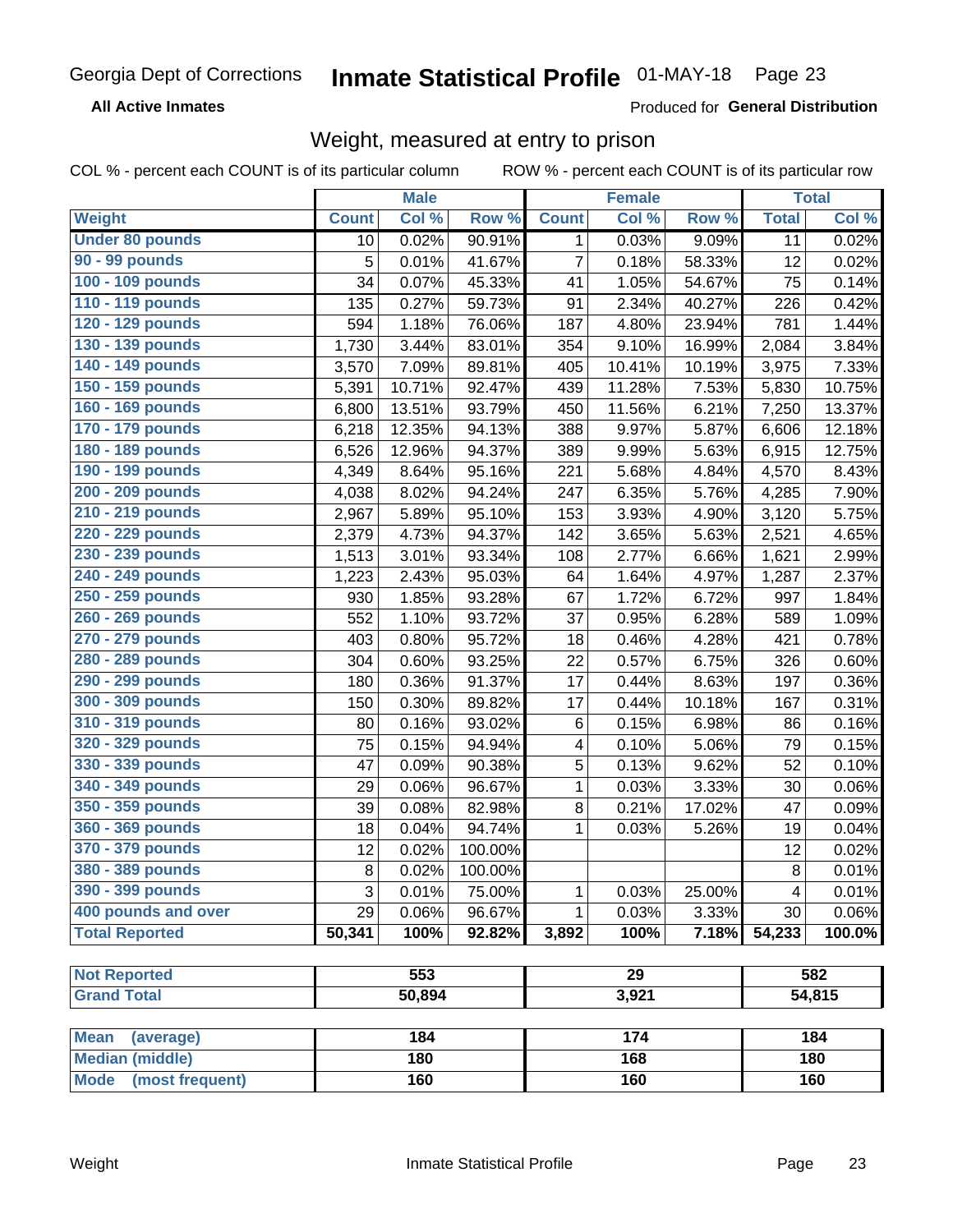# Inmate Statistical Profile 01-MAY-18 Page 24

**All Active Inmates** 

#### Produced for General Distribution

# Veterans validated by Veteran's Administration

COL % - percent each COUNT is of its particular column

|                             |              | <b>Male</b> |         |                    | <b>Female</b> |          |              | <b>Total</b> |
|-----------------------------|--------------|-------------|---------|--------------------|---------------|----------|--------------|--------------|
| <b>Military service</b>     | <b>Count</b> | Col %       |         | <b>Row % Count</b> | Col %         | Row %    | <b>Total</b> | Col %        |
| <b>Others</b><br>0          | 895          | 31.33%      | 97.07%  | 27                 | 55.10%        | 2.93%    | 922          | 31.73%       |
| <b>Air Force</b>            | 1,143        | 40.01%      | 98.70%  | 15                 | 30.61%        | 1.30%    | 1,158        | 39.85%       |
| <b>Army</b><br>$\mathbf{2}$ | 163          | 5.71%       | 99.39%  |                    | 2.04%         | .61%     | 164          | 5.64%        |
| <b>Navy</b><br>3            | 384          | 13.44%      | 99.48%  | 2                  | 4.08%         | .52%     | 386          | 13.28%       |
| <b>Marines</b><br>4         | 14           | .49%        | 100.00% |                    |               |          | 14           | .48%         |
| <b>Coast Guard</b><br>5.    | 258          | $9.03\%$    | 98.47%  | 4                  | 8.16%         | $1.53\%$ | 262          | 9.02%        |
| <b>Total Reported</b>       | 2,857        | 100%        | 98.31%  | 49                 | 100%          | 1.69%    | 2,906        | 100%         |

| rted<br><b>NOT</b> | 48,037 | 2070  | 51,909 |
|--------------------|--------|-------|--------|
|                    | 50,894 | 3,921 | 54,815 |

|  |  | <b>Mode (most frequent)</b> | <b>Force</b><br>Aır | วthers | orce |
|--|--|-----------------------------|---------------------|--------|------|
|--|--|-----------------------------|---------------------|--------|------|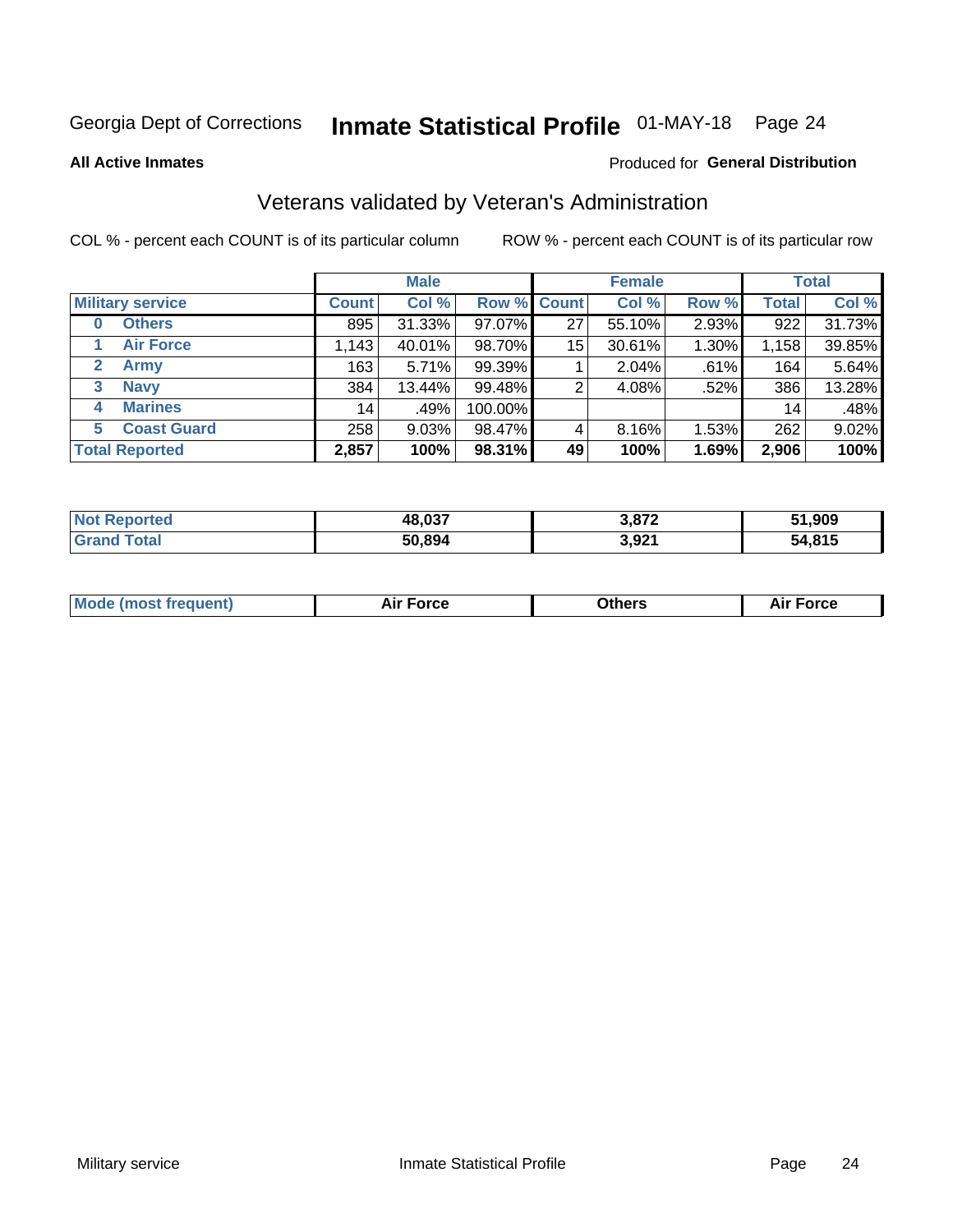# Inmate Statistical Profile 01-MAY-18 Page 25

**All Active Inmates** 

#### Produced for General Distribution

# Type of admission to prison

COL % - percent each COUNT is of its particular column

|    |                                  |              | <b>Male</b> |                    |     | <b>Female</b> |        |              | <b>Total</b> |
|----|----------------------------------|--------------|-------------|--------------------|-----|---------------|--------|--------------|--------------|
|    | <b>Type of Admission</b>         | <b>Count</b> | Col %       | <b>Row % Count</b> |     | Col %         | Row %  | <b>Total</b> | Col %        |
| 16 | <b>Population Redistribution</b> | 6            | .01%        | 100.00%            |     |               |        | 6            | .01%         |
| 27 | <b>Boot Camp Plus</b>            |              | .01%        | 100.00%            |     |               |        |              | .01%         |
| 28 | <b>Initial Assignment</b>        | 11           | .02%        | 100.00%            |     |               |        | 11           | .02%         |
| 52 | <b>New Sentence</b>              | 40,504       | 79.61%      | 93.11% 2,998       |     | 76.46%        | 6.89%  | 43,502       | 79.38%       |
| 53 | <b>Probation Rev Partial</b>     | 2,237        | 4.40%       | 89.48%             | 263 | 6.71%         | 10.52% | 2,500        | 4.56%        |
| 54 | <b>Probation Rev Remainder</b>   | 3,441        | 6.76%       | 88.53%             | 446 | 11.37%        | 11.47% | 3,887        | 7.09%        |
| 55 | <b>Parole Rev New Sentence</b>   | 2,773        | 5.45%       | 95.52%             | 130 | 3.32%         | 4.48%  | 2,903        | 5.30%        |
| 56 | <b>Parole Rev No New</b>         | 1,836        | 3.61%       | 95.77%             | 81  | 2.07%         | 4.23%  | 1,917        | 3.50%        |
|    | <b>Sentence</b>                  |              |             |                    |     |               |        |              |              |
| 57 | <b>Released In Error</b>         | 12           | .02%        | 80.00%             | 3   | .08%          | 20.00% | 15           | .03%         |
| 65 | <b>Return Appeal/Bond</b>        | 2            | .01%        | 100.00%            |     |               |        | 2            | .01%         |
| 67 | <b>Admit Fm Other Cust</b>       | 5            | .01%        | 100.00%            |     |               |        | 5            | .01%         |
| 69 | <b>New Sent/Par Rev Pnd</b>      | 4            | .01%        | 100.00%            |     |               |        | 4            | .01%         |
| 70 | <b>Life W/O Parole</b>           | 14           | .03%        | 100.00%            |     |               |        | 14           | .03%         |
| 72 | <b>Par Rev/Rsn Unknown</b>       | 27           | .05%        | 100.00%            |     |               |        | 27           | .05%         |
| 74 | <b>Pb Parole Rescinded</b>       |              | .01%        | 100.00%            |     |               |        |              | .01%         |
| 76 | <b>Par Rev/Revoc Center</b>      |              | .01%        | 100.00%            |     |               |        |              | .01%         |
| 82 | <b>Unknown</b>                   | 6            | .01%        | 100.00%            |     |               |        | 6            | .01%         |
|    | <b>Total Reported</b>            | 50,881       | 100%        | 92.85% 3,921       |     | 100%          | 7.15%  | 54,802       | 100%         |

| <b>Not</b><br>orted |        |                                          | .,   |
|---------------------|--------|------------------------------------------|------|
| 'otal               | 50.894 | 2 021<br>$\mathcal{L}$ , $\mathcal{L}$ , | .815 |

| <b>Mode (most frequent)</b> | New Sentence | <b>New Sentence</b> | <b>New Sentence</b> |
|-----------------------------|--------------|---------------------|---------------------|
|                             |              |                     |                     |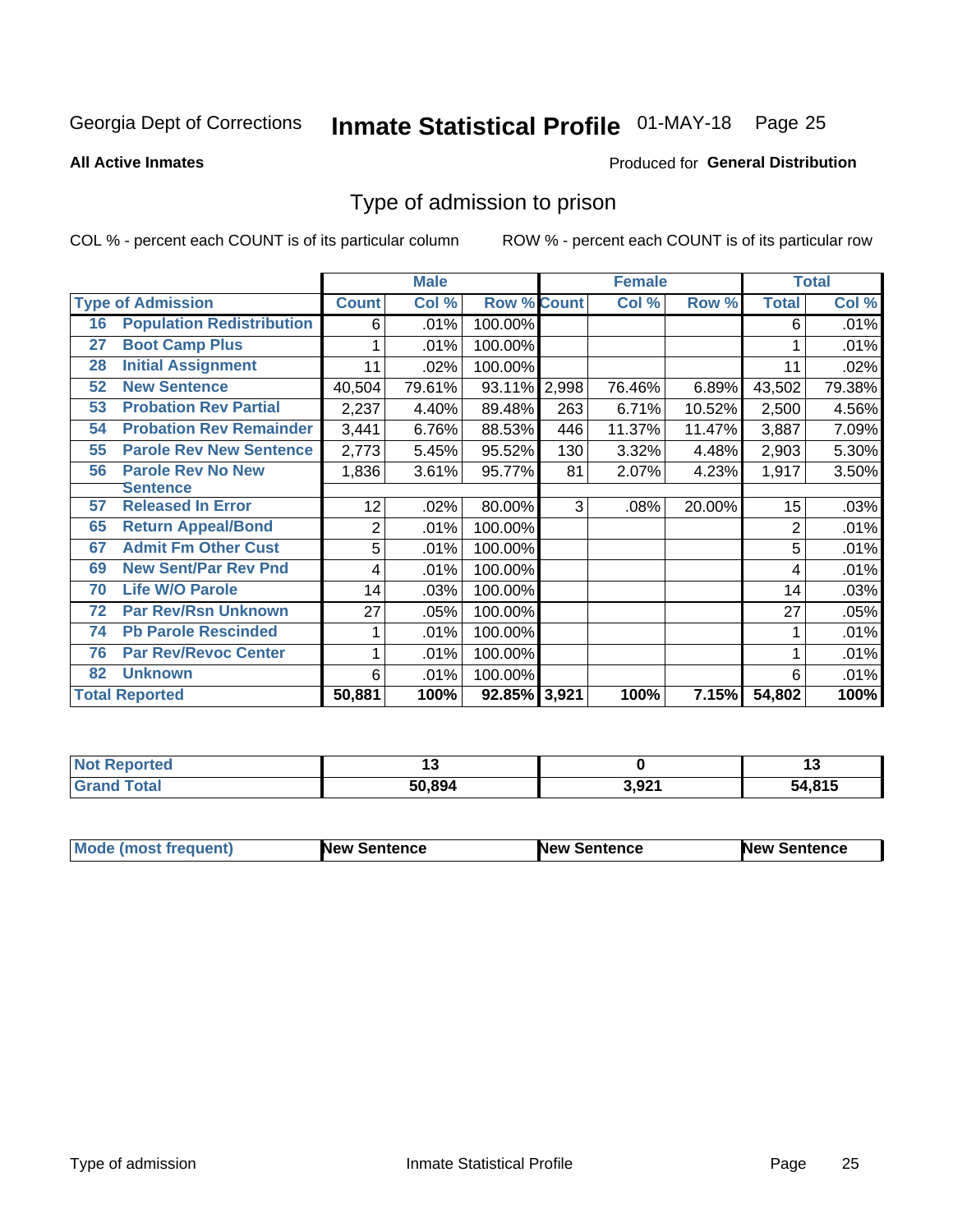# Inmate Statistical Profile 01-MAY-18 Page 26

**All Active Inmates** 

#### Produced for General Distribution

# Current / last supervision level

COL % - percent each COUNT is of its particular column

|                        |              | <b>Male</b> |                    |       | <b>Female</b> |          |        | <b>Total</b> |
|------------------------|--------------|-------------|--------------------|-------|---------------|----------|--------|--------------|
| <b>Security Status</b> | <b>Count</b> | Col %       | <b>Row % Count</b> |       | Col %         | Row %    | Total  | Col %        |
| 3 Minimum              | 3.982        | 7.83%       | 70.90%             | 1,634 | 41.68%        | 29.10%   | 5.616  | 10.25%       |
| 4 Medium               | 37,050       | 72.81%      | 94.68%             | 2,083 | 53.14%        | $5.32\%$ | 39,133 | 71.40%       |
| 5 Close                | 9.853        | 19.36%      | $97.98\%$          | 203   | 5.18%         | $2.02\%$ | 10,056 | 18.35%       |
| <b>Total Reported</b>  | 50,885       | 100%        | 92.85%             | 3,920 | 100%          | $7.15\%$ | 54,805 | 100%         |

| <b>Still being diagnosed</b> |        |       |        |
|------------------------------|--------|-------|--------|
| <b>Not Reported</b>          |        |       | 10     |
| <b>Grand Total</b>           | 50,894 | 3.921 | 54,815 |

| M | . | -- |
|---|---|----|
|   |   |    |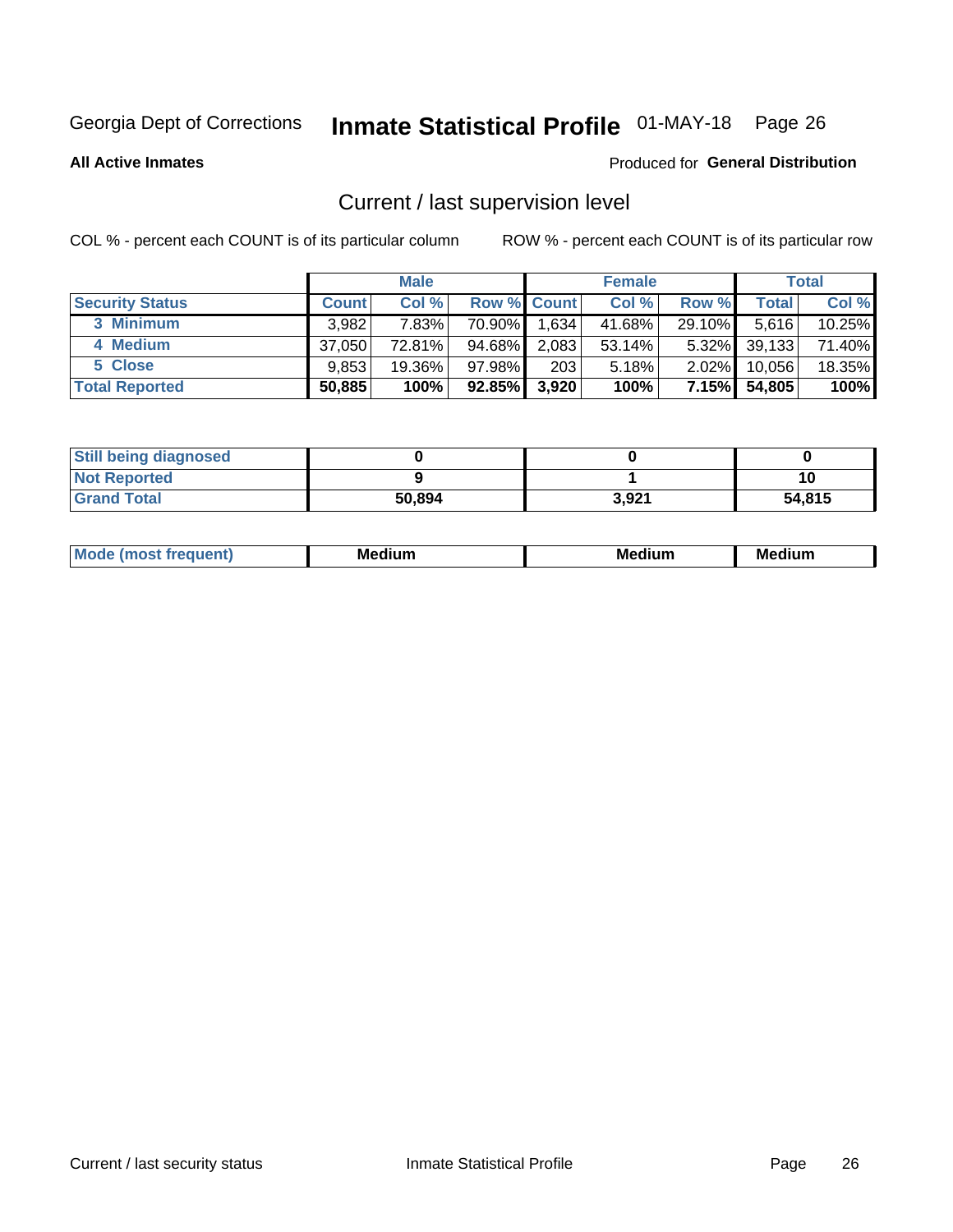# Inmate Statistical Profile 01-MAY-18 Page 27

**All Active Inmates** 

### Produced for General Distribution

# Current / last type of institution

COL % - percent each COUNT is of its particular column

|                                   |              | <b>Male</b> |           |             | <b>Female</b> |          |              | <b>Total</b> |
|-----------------------------------|--------------|-------------|-----------|-------------|---------------|----------|--------------|--------------|
| <b>Type of Institution</b>        | <b>Count</b> | Col %       |           | Row % Count | Col %         | Row %    | <b>Total</b> | Col %        |
| <b>County Ci</b>                  | 4,881        | 9.64%       | 99.98%    |             | $.03\%$       | $.02\%$  | 4,882        | 8.95%        |
| <b>Probation Detention Center</b> | 3            | .01%        | 75.00%    |             | $.03\%$       | 25.00%   | 4            | .01%         |
| <b>State Prison</b>               | 35,789       | 70.68%      | $90.69\%$ | 3,674       | $93.72\%$     | $9.31\%$ | 39,463       | 72.34%       |
| <b>Transitional Center</b>        | 2,060        | 4.07%       | 89.57%    | 240         | 6.12%         | 10.43%   | 2,300        | 4.22%        |
| <b>Private Prison</b>             | 7,888        | 15.58%      | 100.00%   |             |               |          | 7,888        | 14.46%       |
| <b>County Jail</b>                |              | .01%        | 100.00%   |             |               |          |              | .01%         |
| <b>Rsat - Center</b>              | 2            | $.01\%$     | 40.00%    | 3           | $.08\%$       | 60.00%   | 5            | .01%         |
| <b>State Hospital</b>             | 3            | .01%        | 75.00%    |             | .03%          | 25.00%   | 4            | .01%         |
| <b>Total Reported</b>             | 50,633       | 100%        | 92.81%    | 3,920       | 100%          | 7.19%    | 54,553       | 100%         |

| oorted<br><b>NO</b> |        |       |        |
|---------------------|--------|-------|--------|
| `otal               | 50,633 | 3,920 | 54,553 |

| Mode (most frequent) | <b>State Prison</b> | <b>State Prison</b> | <b>State Prisonl</b> |
|----------------------|---------------------|---------------------|----------------------|
|                      |                     |                     |                      |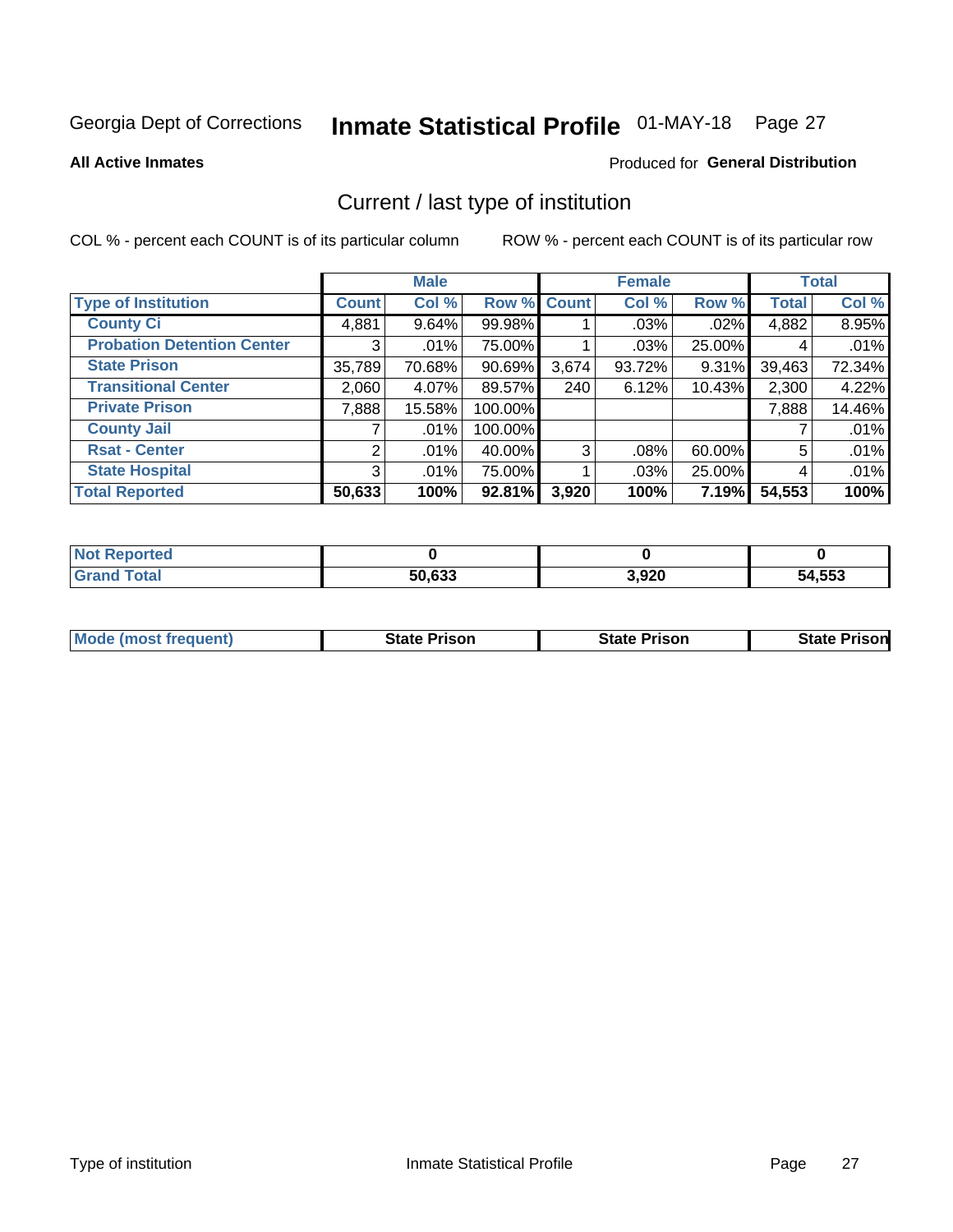# Inmate Statistical Profile 01-MAY-18 Page 28

**All Active Inmates** 

#### Produced for General Distribution

### Institution type - transitional centers

COL % - percent each COUNT is of its particular column

|                                          |              | <b>Male</b> |         |              | <b>Female</b> |         |              | <b>Total</b> |
|------------------------------------------|--------------|-------------|---------|--------------|---------------|---------|--------------|--------------|
| <b>Institution Type - Trans. Centers</b> | <b>Count</b> | Col %       | Row %   | <b>Count</b> | Col %         | Row %   | <b>Total</b> | Col %        |
| <b>Albany Tc</b>                         | 148          | 6.58%       | 100.00% |              |               |         | 148          | 5.69%        |
| <b>Arrendale State Prison</b>            |              |             |         | 112          | 31.82%        | 100.00% | 112          | 4.30%        |
| <b>Atlanta Tc</b>                        | 278          | 12.36%      | 100.00% |              |               |         | 278          | 10.68%       |
| <b>Augusta Tc</b>                        | 218          | 9.69%       | 100.00% |              |               |         | 218          | 8.38%        |
| <b>Charles D. Hudson Tc</b>              | 153          | 6.80%       | 100.00% |              |               |         | 153          | 5.88%        |
| <b>Clayton Tc</b>                        | 381          | 16.93%      | 100.00% |              |               |         | 381          | 14.64%       |
| <b>Coastal Tc</b>                        | 221          | 9.82%       | 100.00% |              |               |         | 221          | 8.49%        |
| <b>Columbus Tc</b>                       | 139          | 6.18%       | 100.00% |              |               |         | 139          | 5.34%        |
| <b>Macon Tc</b>                          | 156          | 6.93%       | 100.00% |              |               |         | 156          | 6.00%        |
| <b>Macon Womens Tc</b>                   |              |             |         | 2            | .57%          | 100.00% | 2            | .08%         |
| <b>Metro Tc</b>                          |              |             |         | 238          | 67.61%        | 100.00% | 238          | 9.15%        |
| <b>Phillips State Prison</b>             | 190          | 8.44%       | 100.00% |              |               |         | 190          | 7.30%        |
| <b>Savannah Mens Tc</b>                  | 1            | .04%        | 100.00% |              |               |         |              | .04%         |
| <b>Smith Tc</b>                          | 207          | 9.20%       | 100.00% |              |               |         | 207          | 7.96%        |
| <b>Valdosta Tc</b>                       | 158          | 7.02%       | 100.00% |              |               |         | 158          | 6.07%        |
| <b>Total Reported</b>                    | 2,250        | 100%        | 86.47%  | 352          | 100%          | 13.53%  | 2,602        | 100%         |

| τeι |       |           |      |
|-----|-------|-----------|------|
|     | 2,250 | 2E<br>◡◡▴ | ,602 |

| Mode (most frequent) | <b>Clayton Tc</b> | Metro Tc | <b>Clayton Tc</b> |
|----------------------|-------------------|----------|-------------------|
|                      |                   |          |                   |
|                      |                   |          |                   |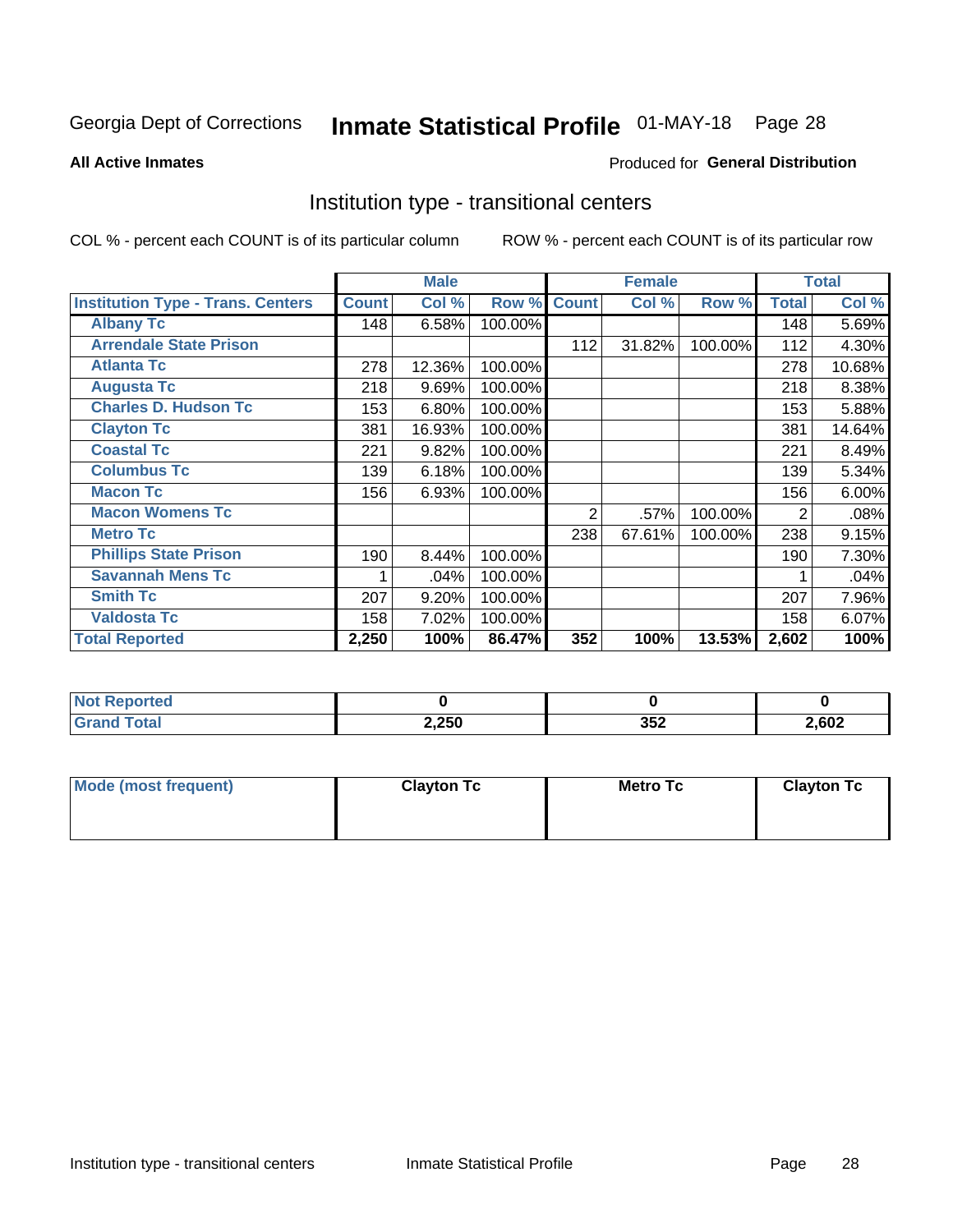# Inmate Statistical Profile 01-MAY-18 Page 29

#### **All Active Inmates**

#### Produced for General Distribution

### Institution type - county prisons

COL % - percent each COUNT is of its particular column

|                                          |                | <b>Male</b> |         |              | <b>Female</b> |       |                | <b>Total</b> |
|------------------------------------------|----------------|-------------|---------|--------------|---------------|-------|----------------|--------------|
| <b>Institution Type - County Prisons</b> | <b>Count</b>   | Col %       | Row %   | <b>Count</b> | Col %         | Row % | <b>Total</b>   | Col %        |
| <b>Adoc</b>                              | 8              | .16%        | 100.00% |              |               |       | 8              | .16%         |
| <b>Baldwin County Ci</b>                 | 1              | .02%        | 100.00% |              |               |       | 1              | .02%         |
| <b>Bulloch County Ci</b>                 | 163            | 3.34%       | 100.00% |              |               |       | 163            | 3.34%        |
| <b>Carroll County Ci</b>                 | 240            | 4.92%       | 100.00% |              |               |       | 240            | 4.92%        |
| <b>Clarke County Ci</b>                  | 128            | 2.62%       | 100.00% |              |               |       | 128            | 2.62%        |
| <b>Clayton County Ci</b>                 | 253            | 5.18%       | 100.00% |              |               |       | 253            | 5.18%        |
| <b>Colquitt County Ci</b>                | 191            | 3.91%       | 100.00% |              |               |       | 191            | 3.91%        |
| <b>Coweta County Ci</b>                  | 225            | 4.61%       | 100.00% |              |               |       | 225            | 4.61%        |
| <b>Decatur County Ci</b>                 | 194            | 3.97%       | 100.00% |              |               |       | 194            | 3.97%        |
| <b>Dougherty County Ci</b>               | 1              | .02%        | 100.00% |              |               |       | 1              | .02%         |
| <b>Effingham County Ci</b>               | 191            | 3.91%       | 100.00% |              |               |       | 191            | 3.91%        |
| <b>Floyd County Ci</b>                   | 435            | 8.91%       | 100.00% |              |               |       | 435            | 8.91%        |
| <b>Fulton County Ci</b>                  | 8              | .16%        | 100.00% |              |               |       | 8              | .16%         |
| <b>Gilmer County Ci</b>                  | 3              | .06%        | 100.00% |              |               |       | 3              | .06%         |
| <b>Grady County Ci</b>                   | $\overline{2}$ | .04%        | 100.00% |              |               |       | $\overline{2}$ | .04%         |
| <b>Gwinnett County Ci</b>                | 218            | 4.47%       | 100.00% |              |               |       | 218            | 4.47%        |
| <b>Hall County Ci</b>                    | 194            | 3.97%       | 100.00% |              |               |       | 194            | 3.97%        |
| <b>Hancock County Ci</b>                 | 1              | .02%        | 100.00% |              |               |       | 1              | .02%         |
| <b>Harris County Ci</b>                  | 152            | 3.11%       | 100.00% |              |               |       | 152            | 3.11%        |
| <b>Hart County Ci</b>                    | 4              | .08%        | 100.00% |              |               |       | 4              | .08%         |
| <b>Jackson County Ci</b>                 | 153            | 3.13%       | 100.00% |              |               |       | 153            | 3.13%        |
| <b>Jefferson County Ci</b>               | 147            | 3.01%       | 100.00% |              |               |       | 147            | 3.01%        |
| <b>Meriwether County Ci</b>              | 3              | .06%        | 100.00% |              |               |       | 3              | .06%         |
| <b>Miller County Ci</b>                  | 1              | .02%        | 100.00% |              |               |       | 1              | .02%         |
| <b>Mitchell County Ci</b>                | 143            | 2.93%       | 100.00% |              |               |       | 143            | 2.93%        |
| <b>Morgan County Ci</b>                  | 1              | .02%        | 100.00% |              |               |       | 1              | .02%         |
| <b>Muscogee County Ci</b>                | 529            | 10.84%      | 100.00% |              |               |       | 529            | 10.84%       |
| <b>Richmond County Ci</b>                | 238            | 4.88%       | 100.00% |              |               |       | 238            | 4.88%        |
| <b>Screven County Ci</b>                 | 147            | 3.01%       | 100.00% |              |               |       | 147            | 3.01%        |
| <b>Spalding County Ci</b>                | 388            | 7.95%       | 100.00% |              |               |       | 388            | 7.95%        |
| <b>Stewart County Ci</b>                 | $\overline{c}$ | .04%        | 100.00% |              |               |       | $\overline{2}$ | .04%         |
| <b>Sumter County Ci</b>                  | 356            | 7.29%       | 100.00% |              |               |       | 356            | 7.29%        |
| <b>Terrell County Ci</b>                 | 144            | 2.95%       | 100.00% |              |               |       | 144            | 2.95%        |
| <b>Thomas County Ci</b>                  | 3              | .06%        | 100.00% |              |               |       | 3              | .06%         |
| <b>Tift County Ci</b>                    | $\overline{3}$ | .06%        | 100.00% |              |               |       | $\overline{3}$ | .06%         |
| <b>Troup County Ci</b>                   | 1              | .02%        | 100.00% |              |               |       | $\mathbf 1$    | .02%         |
| <b>Upson County Ci</b>                   | $\overline{2}$ | .04%        | 100.00% |              |               |       | $\overline{2}$ | .04%         |
| <b>Walker County Ci</b>                  | 3              | .06%        | 100.00% |              |               |       | 3              | .06%         |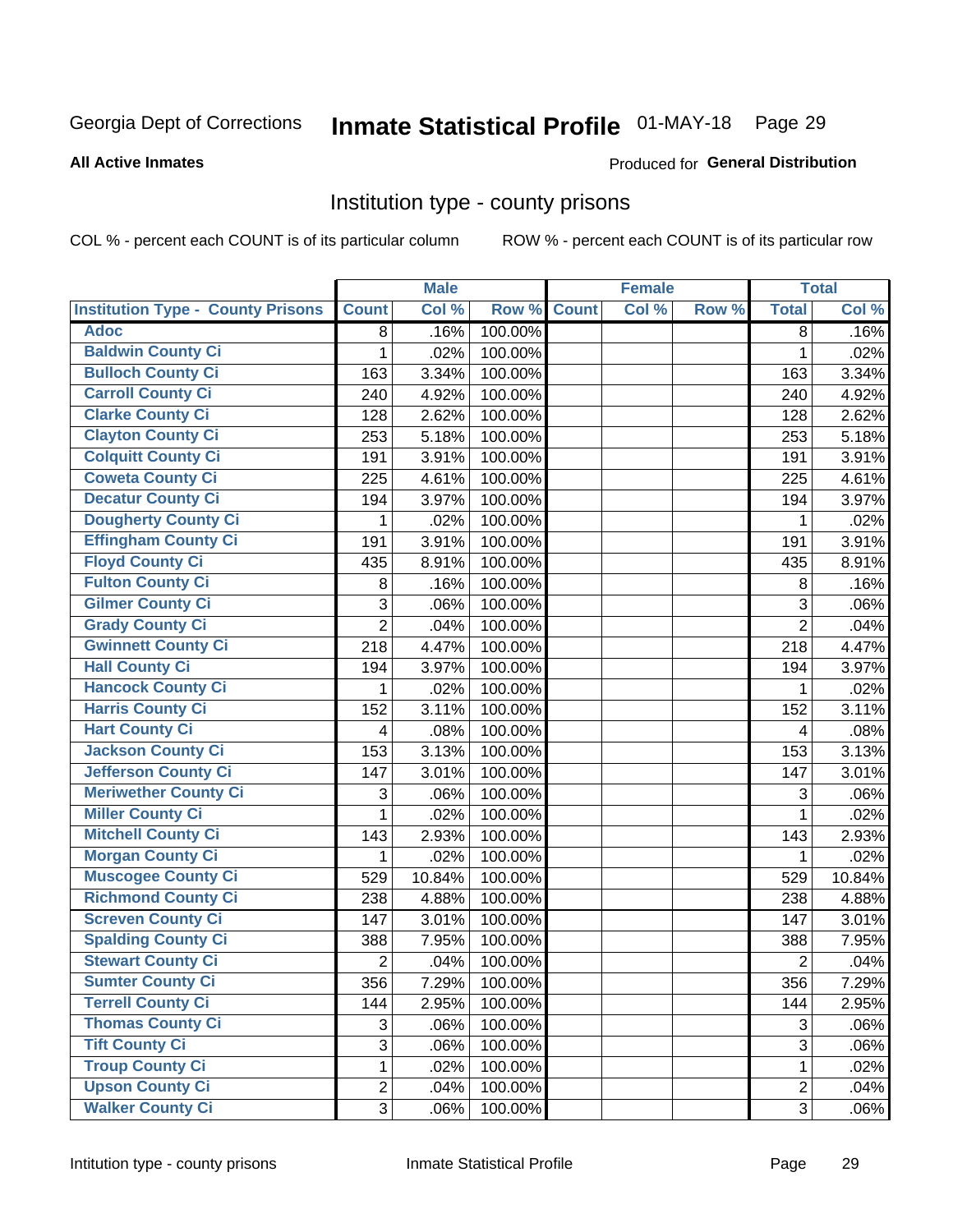# Inmate Statistical Profile 01-MAY-18 Page 30

**All Active Inmates** 

### Produced for General Distribution

### Institution type - county prisons

COL % - percent each COUNT is of its particular column

|                                          |              | <b>Male</b> |                    | <b>Female</b> |         |              | Total   |
|------------------------------------------|--------------|-------------|--------------------|---------------|---------|--------------|---------|
| <b>Institution Type - County Prisons</b> | <b>Count</b> | Col%        | <b>Row % Count</b> | Col%          | Row %   | <b>Total</b> | Col %   |
| <b>Walton County Ci</b>                  | 3            | $.06\%$     | 100.00%            |               |         |              | $.06\%$ |
| <b>Wilkes County Ci</b>                  |              | $.02\%$     | 100.00%            |               |         |              | .02%    |
| <b>Womens Ci</b>                         |              |             |                    | $ 100.00\% $  | 100.00% |              | .02%    |
| <b>Worth County Ci</b>                   |              | $.02\%$     | 100.00%            |               |         |              | .02%    |
| <b>Total Reported</b>                    | 4,881        | 100%        | 99.98%             | 100%          | $.02\%$ | 4,882        | 100%    |

| ported<br>' NOT |       |       |
|-----------------|-------|-------|
| _____           | l,881 | 1,882 |

| Mode (most frequent) | <b>Muscogee County Ci</b> | <b>Womens Ci</b> Muscogee County |
|----------------------|---------------------------|----------------------------------|
|                      |                           |                                  |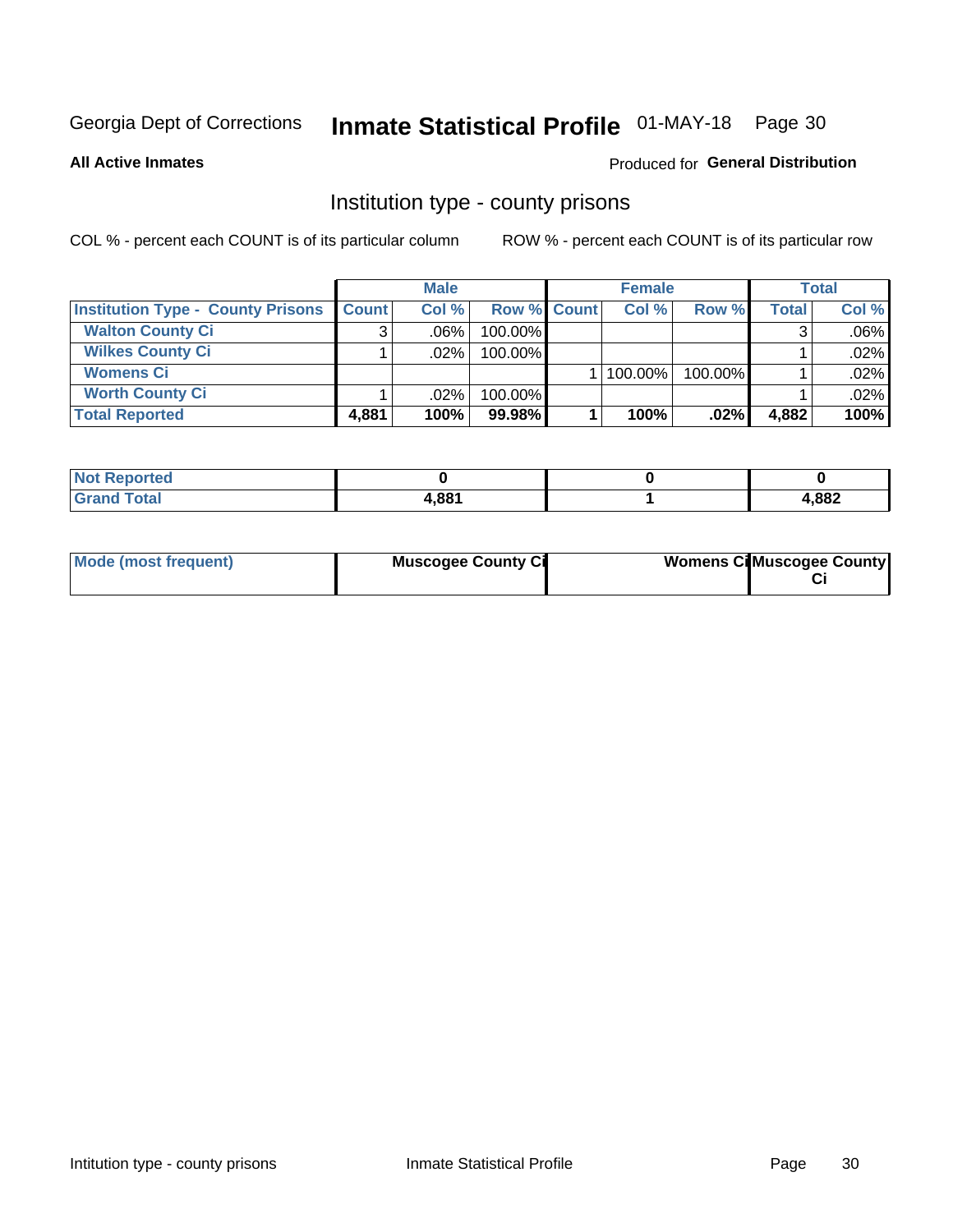# Inmate Statistical Profile 01-MAY-18 Page 31

#### **All Active Inmates**

#### Produced for General Distribution

### Institution type - state prisons

COL % - percent each COUNT is of its particular column

|                                         |              | <b>Male</b> |         |              | <b>Female</b> |         | <b>Total</b> |       |
|-----------------------------------------|--------------|-------------|---------|--------------|---------------|---------|--------------|-------|
| <b>Institution Type - State Prisons</b> | <b>Count</b> | Col %       | Row %   | <b>Count</b> | Col %         | Row %   | <b>Total</b> | Col % |
| <b>Arrendale State Prison</b>           |              |             |         | 1,663        | 45.26%        | 100.00% | 1,663        | 4.21% |
| <b>Augusta State Med. Prison</b>        | 1,197        | 3.34%       | 99.83%  | 2            | .05%          | .17%    | 1,199        | 3.04% |
| <b>Autry State Prison</b>               | 1,717        | 4.80%       | 100.00% |              |               |         | 1,717        | 4.35% |
| <b>Baldwin State Prison</b>             | 962          | 2.69%       | 100.00% |              |               |         | 962          | 2.44% |
| <b>Burruss Correctional Training</b>    | 757          | 2.12%       | 100.00% |              |               |         | 757          | 1.92% |
| <b>Ctr</b>                              |              |             |         |              |               |         |              |       |
| <b>Calhoun State Prison</b>             | 1,622        | 4.53%       | 100.00% |              |               |         | 1,622        | 4.11% |
| <b>Central State Prison</b>             | 1,056        | 2.95%       | 100.00% |              |               |         | 1,056        | 2.68% |
| <b>Chatham State Prison</b>             | 6            | .02%        | 100.00% |              |               |         | 6            | .02%  |
| <b>Coastal State Prison</b>             | 1,780        | 4.97%       | 100.00% |              |               |         | 1,780        | 4.51% |
| <b>Dodge State Prison</b>               | 1,239        | 3.46%       | 100.00% |              |               |         | 1,239        | 3.14% |
| <b>Dooly State Prison</b>               | 1,669        | 4.66%       | 100.00% |              |               |         | 1,669        | 4.23% |
| <b>Emanuel Women'S Facility</b>         |              |             |         | 421          | 11.46%        | 100.00% | 421          | 1.07% |
| <b>Ga Diag Class Prison</b>             | 3,458        | 9.66%       | 99.97%  | $\mathbf 1$  | .03%          | .03%    | 3,459        | 8.77% |
| <b>Ga State Prison</b>                  | 1,485        | 4.15%       | 100.00% |              |               |         | 1,485        | 3.76% |
| <b>Hancock State Prison</b>             | 1,036        | 2.89%       | 100.00% |              |               |         | 1,036        | 2.63% |
| <b>Hays State Prison</b>                | 1,050        | 2.93%       | 100.00% |              |               |         | 1,050        | 2.66% |
| <b>Helms Facility</b>                   | 19           | .05%        | 54.29%  | 16           | .44%          | 45.71%  | 35           | .09%  |
| <b>Johnson State Prison</b>             | 1,470        | 4.11%       | 100.00% |              |               |         | 1,470        | 3.73% |
| <b>Lee State Prison</b>                 | 743          | 2.08%       | 100.00% |              |               |         | 743          | 1.88% |
| <b>Long Unit</b>                        | 208          | .58%        | 100.00% |              |               |         | 208          | .53%  |
| <b>Lowndes Unit</b>                     | 6            | .02%        | 100.00% |              |               |         | 6            | .02%  |
| <b>Macon State Prison</b>               | 1,709        | 4.78%       | 100.00% |              |               |         | 1,709        | 4.33% |
| <b>Metro State Prison (W)</b>           |              |             |         | 1            | .03%          | 100.00% | 1            | .01%  |
| <b>Montgomery State Prison</b>          | 426          | 1.19%       | 100.00% |              |               |         | 426          | 1.08% |
| <b>Phillips State Prison</b>            | 1,074        | 3.00%       | 100.00% |              |               |         | 1,074        | 2.72% |
| <b>Pulaski State Prison</b>             |              |             |         | 1,121        | 30.51%        | 100.00% | 1,121        | 2.84% |
| <b>Putnam State Prison</b>              | 1            | .01%        | 100.00% |              |               |         | 1            | .01%  |
| <b>Rivers State Prison</b>              | 1            | .01%        | 100.00% |              |               |         | 1            | .01%  |
| <b>Rogers State Prison</b>              | 1,405        | 3.93%       | 100.00% |              |               |         | 1,405        | 3.56% |
| <b>Rutledge State Prison</b>            | 629          | 1.76%       | 100.00% |              |               |         | 629          | 1.59% |
| <b>Smith State Prison</b>               | 1,512        | 4.22%       | 100.00% |              |               |         | 1,512        | 3.83% |
| <b>Telfair State Prison</b>             | 1,394        | 3.90%       | 100.00% |              |               |         | 1,394        | 3.53% |
| <b>Valdosta State Prison</b>            | 925          | 2.58%       | 100.00% |              |               |         | 925          | 2.34% |
| <b>Walker State Prison</b>              | 408          | 1.14%       | 100.00% |              |               |         | 408          | 1.03% |
| <b>Ware State Prison</b>                | 1,496        | 4.18%       | 100.00% |              |               |         | 1,496        | 3.79% |
| <b>Washington State Prison</b>          | 1,505        | 4.21%       | 100.00% |              |               |         | 1,505        | 3.81% |
| <b>Wayne State Prison</b>               | 1            | .01%        | 100.00% |              |               |         | 1            | .01%  |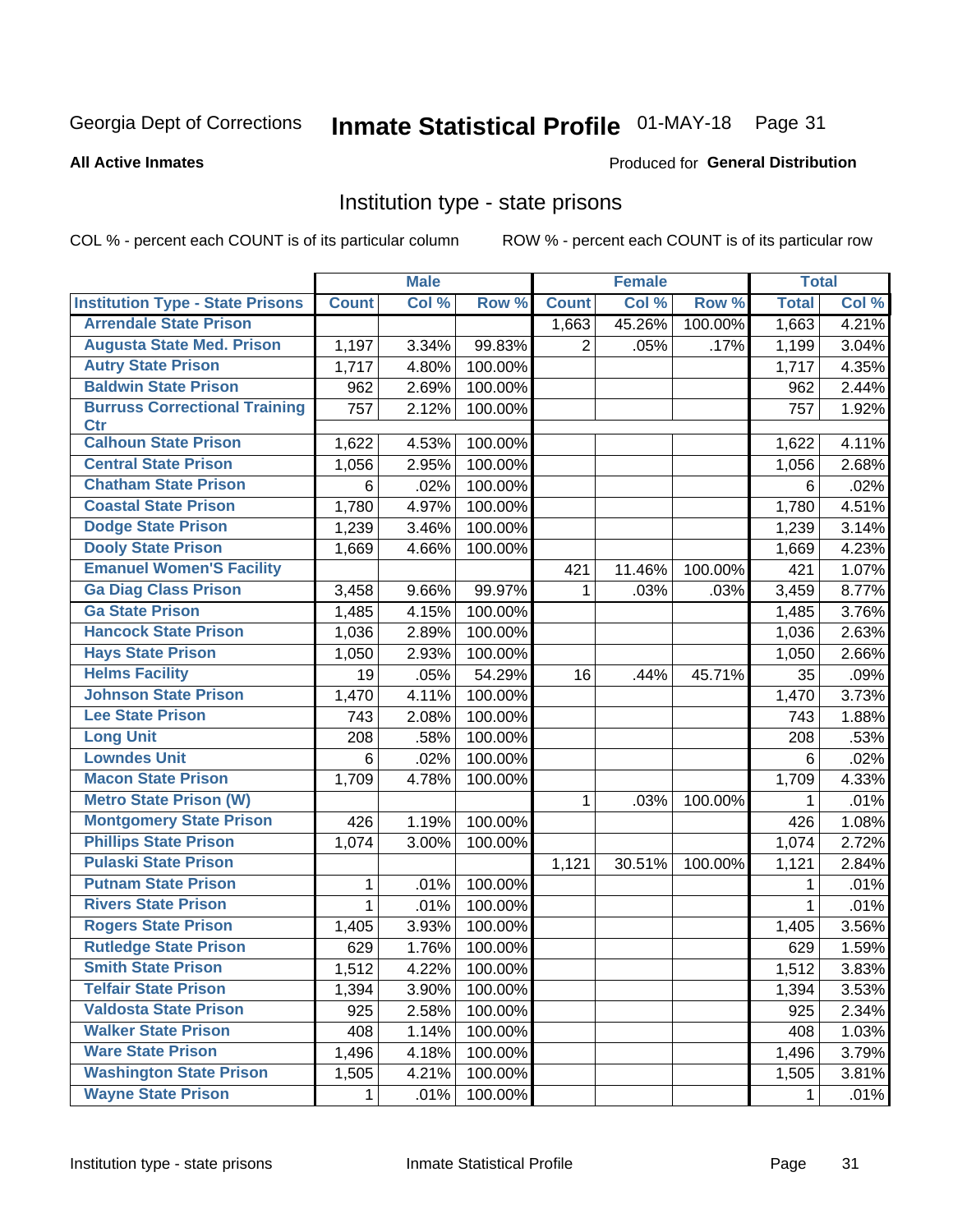# Inmate Statistical Profile 01-MAY-18 Page 32

**All Active Inmates** 

#### Produced for General Distribution

### Institution type - state prisons

COL % - percent each COUNT is of its particular column ROW % - percent each COUNT is of its particular row

|                                         |              | <b>Male</b>                 |           | <b>Female</b> |                               |          | <b>Total</b>                   |       |
|-----------------------------------------|--------------|-----------------------------|-----------|---------------|-------------------------------|----------|--------------------------------|-------|
| <b>Institution Type - State Prisons</b> | <b>Count</b> | Col %                       | Row %     | <b>Count</b>  | Col %                         | Row %    | <b>Total</b>                   | Col % |
| <b>Whitworth Women'S Facility</b>       |              | .01%                        | .22%      | 449           | 12.22%                        | 99.78%   | 450                            | 1.14% |
| <b>Wilcox State Prison</b>              | 1,822        | 5.09%                       | 100.00%   |               |                               |          | 1,822                          | 4.62% |
| <b>Total Reported</b>                   | 35,789       | 100%                        | $90.69\%$ | 3,674         | 100%                          | $9.31\%$ | 39,463                         | 100%  |
| <b>Not Reported</b>                     |              | 0                           |           |               | 0                             |          | 0                              |       |
|                                         |              |                             |           |               |                               |          |                                |       |
| <b>Grand Total</b>                      |              | 35,789                      |           |               | 3,674                         |          | 39,463                         |       |
| <b>Mode (most frequent)</b>             |              | <b>Ga Diag Class Prison</b> |           |               | <b>Arrendale State Prison</b> |          | <b>Ga Diag Class</b><br>Prison |       |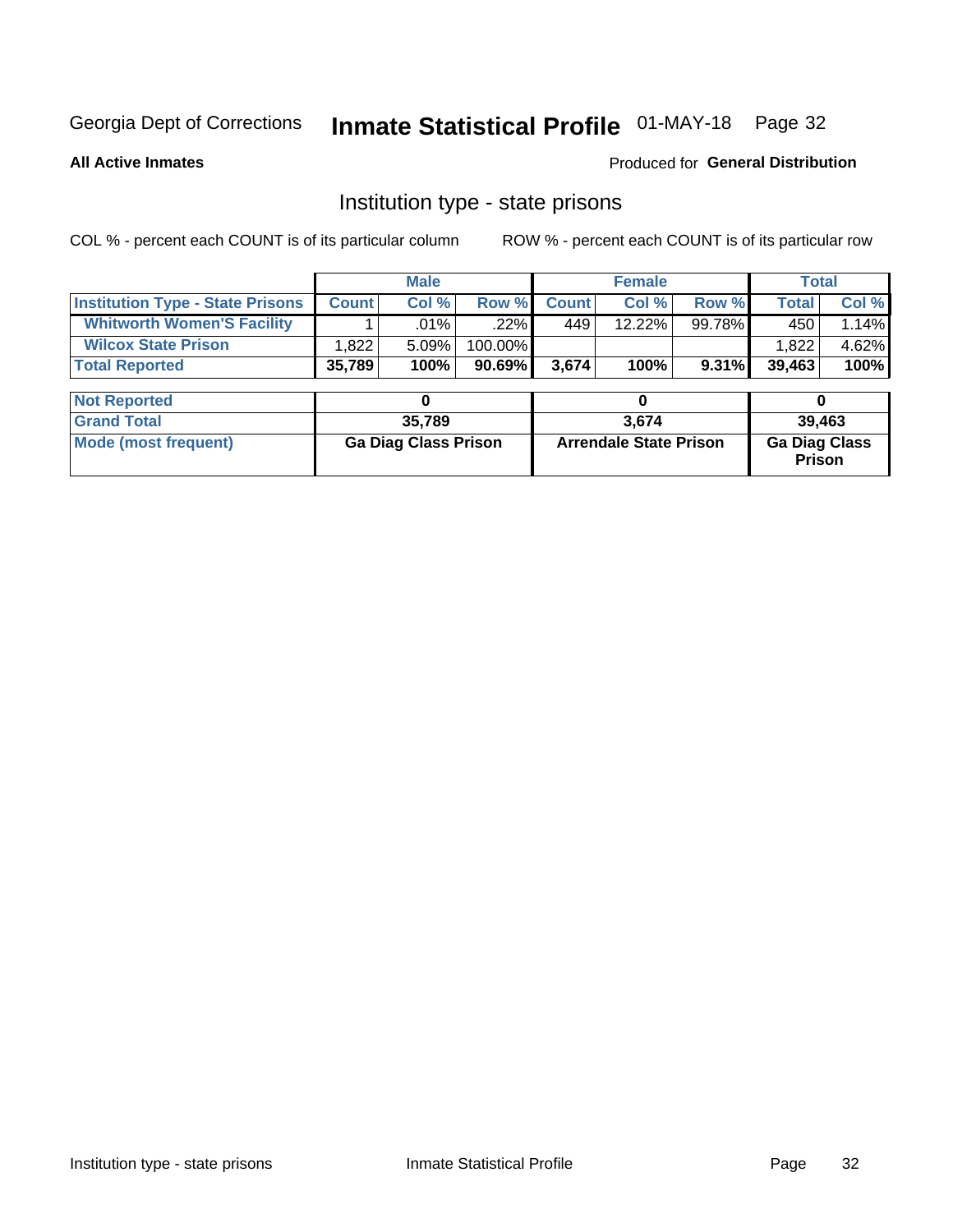# Inmate Statistical Profile 01-MAY-18 Page 33

**All Active Inmates** 

### Produced for General Distribution

# Institution type - private prisons

COL % - percent each COUNT is of its particular column

|                                           |              | <b>Male</b> |                    | <b>Female</b> |       |       | <b>Total</b> |
|-------------------------------------------|--------------|-------------|--------------------|---------------|-------|-------|--------------|
| <b>Institution Type - Private Prisons</b> | <b>Count</b> | Col %       | <b>Row % Count</b> | Col %         | Row % | Total | Col %        |
| <b>Coffee Corr Facility</b>               | 2.629        | 33.33%      | 100.00%            |               |       | 2,629 | 33.33%       |
| <b>Jenkins Corr Facility</b>              | 1.142        | 14.48%      | $100.00\%$         |               |       | 1,142 | 14.48%       |
| <b>Riverbend Corr Facility</b>            | .485         | 18.83%      | 100.00%            |               |       | 1,485 | 18.83%       |
| <b>Wheeler Corr Facility</b>              | 2.632        | $33.37\%$   | 100.00%            |               |       | 2,632 | 33.37%       |
| <b>Total Reported</b>                     | 7,888        | 100%        | 100%               |               | %     | 7,888 | 100%         |

| <b>Reported</b><br>NOT |       |       |
|------------------------|-------|-------|
| 'otal                  | 7,888 | 7,888 |

| <b>Mode (most frequent)</b> | <b>Wheeler Corr Facility</b> | <b>Null</b> | <b>Wheeler Corr</b><br><b>Facility</b> |
|-----------------------------|------------------------------|-------------|----------------------------------------|
|-----------------------------|------------------------------|-------------|----------------------------------------|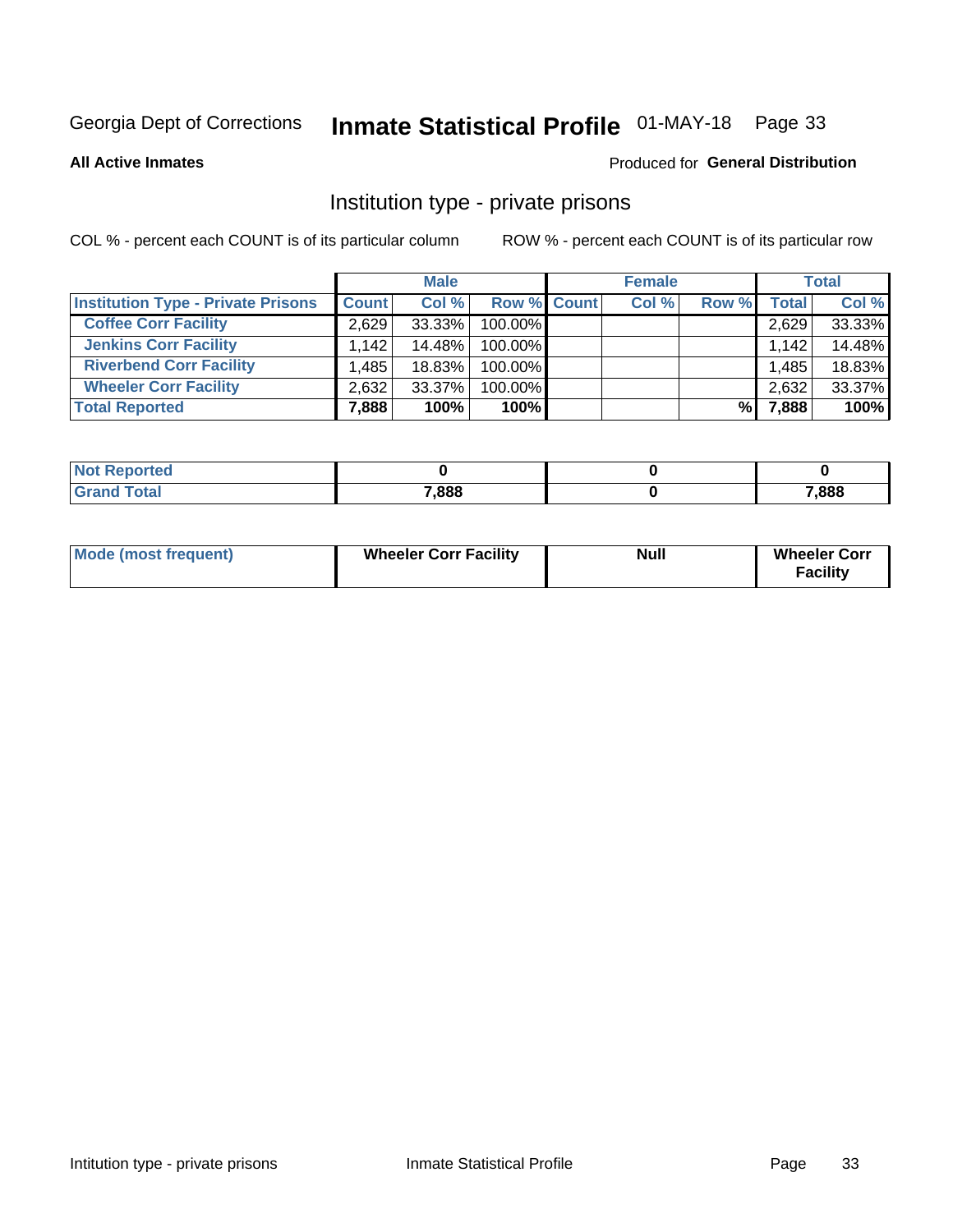# Inmate Statistical Profile 01-MAY-18 Page 34

**All Active Inmates** 

### Produced for General Distribution

# Institution type - inmate boot camp

COL % - percent each COUNT is of its particular column

|                                      |              | <b>Male</b> |             | <b>Female</b> |                   | <b>Total</b> |
|--------------------------------------|--------------|-------------|-------------|---------------|-------------------|--------------|
| <b>Institution Type - Boot Camps</b> | <b>Count</b> | Col %       | Row % Count |               | Col % Row % Total | Col %        |
| <b>Total Rported</b>                 |              |             |             |               |                   |              |

| <b>Not Reported</b>            |  |  |
|--------------------------------|--|--|
| <b>Total</b><br>C <sub>r</sub> |  |  |

| Mod<br>uamo | Nul.<br>$- - - - - -$ | <b>Null</b> | <br>uu.<br>------ |
|-------------|-----------------------|-------------|-------------------|
|             |                       |             |                   |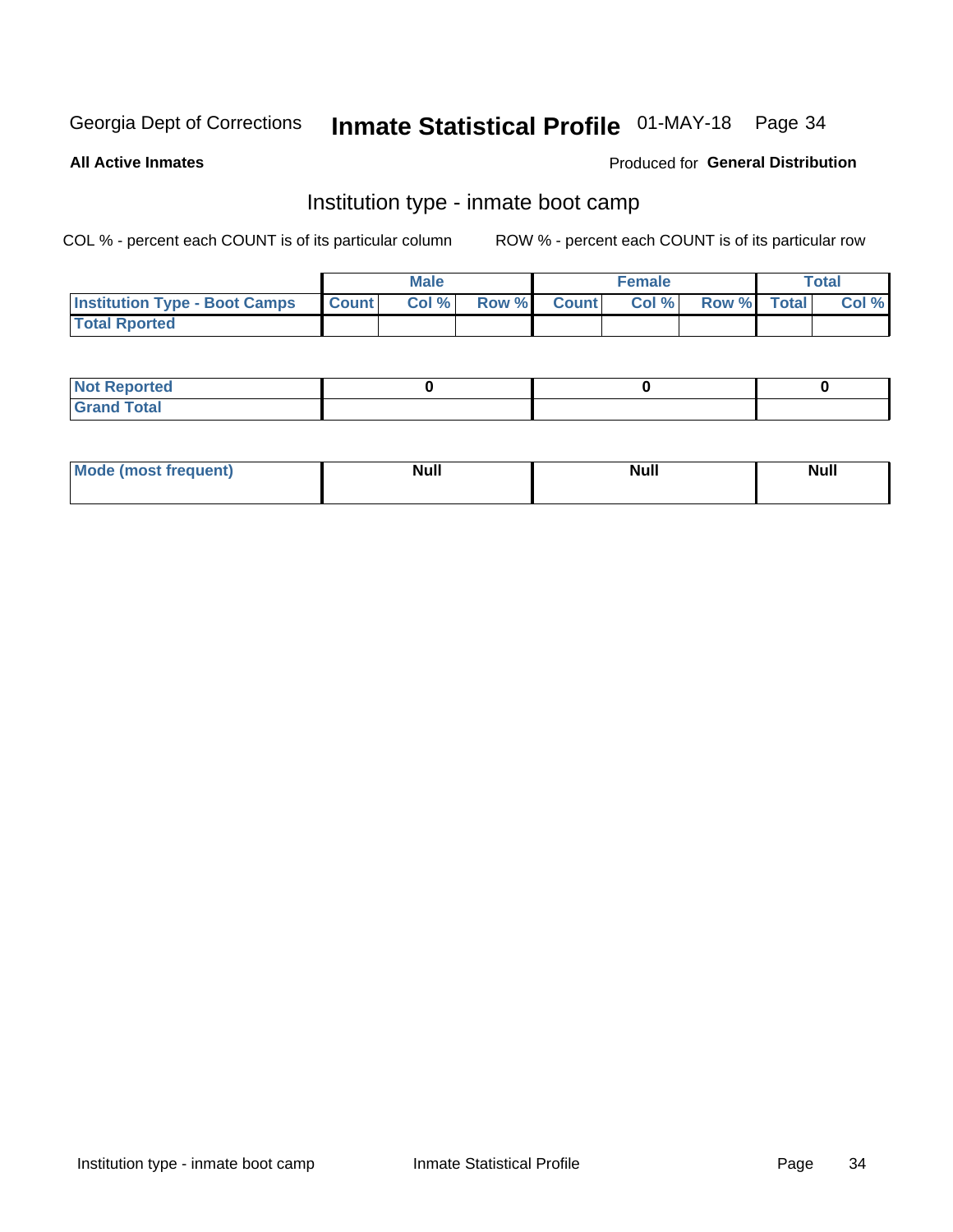# Inmate Statistical Profile 01-MAY-18 Page 35

#### **All Active Inmates**

#### Produced for General Distribution

# Number of disciplinary reports

COL % - percent each COUNT is of its particular column

|                                       |              | <b>Male</b> |        |              | <b>Female</b> |          |              | <b>Total</b> |
|---------------------------------------|--------------|-------------|--------|--------------|---------------|----------|--------------|--------------|
| <b>Number of Disciplinary Reports</b> | <b>Count</b> | Col %       | Row %  | <b>Count</b> | Col %         | Row %    | <b>Total</b> | Col %        |
|                                       | 22,348       | 43.91%      | 90.01% | 2,479        | 63.22%        | $9.99\%$ | 24,827       | 45.29%       |
|                                       | 6,154        | 12.09%      | 92.67% | 487          | 12.42%        | 7.33%    | 6,641        | 12.12%       |
|                                       | 3,821        | 7.51%       | 94.74% | 212          | 5.41%         | $5.26\%$ | 4,033        | 7.36%        |
| 3                                     | 2,736        | 5.38%       | 94.80% | 150          | 3.83%         | $5.20\%$ | 2,886        | 5.26%        |
| 4                                     | 1,991        | 3.91%       | 95.26% | 99           | 2.52%         | 4.74%    | 2,090        | 3.81%        |
| 5                                     | 1,659        | $3.26\%$    | 96.06% | 68           | 1.73%         | $3.94\%$ | 1,727        | 3.15%        |
| <b>More Than 5</b>                    | 12,185       | 23.94%      | 96.62% | 426          | 10.86%        | $3.38\%$ | 12,611       | 23.01%       |
| <b>Total Reported</b>                 | 50,894       | 100%        | 92.85% | 3,921        | 100%          | 7.15%    | 54,815       | 100%         |

| <b>Reported</b><br>Not F |        |       |        |
|--------------------------|--------|-------|--------|
| Total                    | 50.894 | 3,921 | 54,815 |

| Mean (average)         | 5.19 | 2.45 | 4.99 |
|------------------------|------|------|------|
| <b>Median (middle)</b> |      |      |      |
| Mode (most frequent)   |      |      |      |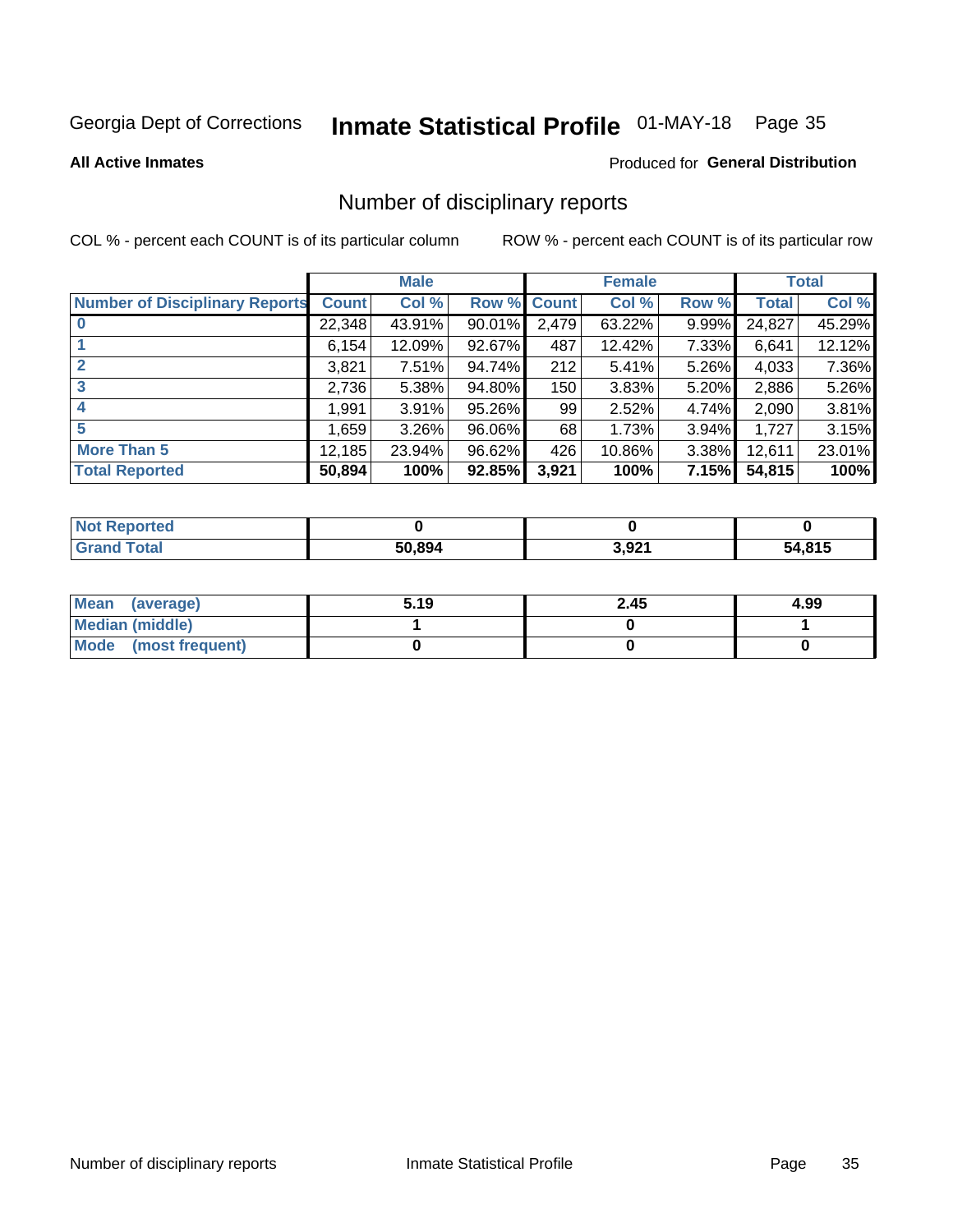# Inmate Statistical Profile 01-MAY-18 Page 36

#### **All Active Inmates**

### **Produced for General Distribution**

# Number of transfers

COL % - percent each COUNT is of its particular column

|                            |         | <b>Male</b> |        |              | <b>Female</b> |          |              | <b>Total</b> |
|----------------------------|---------|-------------|--------|--------------|---------------|----------|--------------|--------------|
| <b>Number of Transfers</b> | Count l | Col %       | Row %  | <b>Count</b> | Col %         | Row %    | <b>Total</b> | Col %        |
|                            | 4,276   | $8.40\%$    | 81.88% | 946          | 24.13%        | 18.12%   | 5,222        | 9.53%        |
|                            | 15,909  | 31.26%      | 91.02% | 1,569        | 40.02%        | 8.98%    | 17,478       | 31.89%       |
| $\mathbf{2}$               | 8,071   | 15.86%      | 91.98% | 704          | 17.95%        | $8.02\%$ | 8,775        | 16.01%       |
| 3                          | 5,310   | 10.43%      | 95.06% | 276          | 7.04%         | 4.94%    | 5,586        | 10.19%       |
| 4                          | 3,359   | $6.60\%$    | 96.08% | 137          | 3.49%         | $3.92\%$ | 3,496        | 6.38%        |
| 5                          | 2,475   | 4.86%       | 96.30% | 95           | 2.42%         | $3.70\%$ | 2,570        | 4.69%        |
| <b>More Than 5</b>         | 11,494  | 22.58%      | 98.34% | 194          | 4.95%         | 1.66%    | 11,688       | 21.32%       |
| <b>Total Reported</b>      | 50,894  | 100%        | 92.85% | 3,921        | 100%          | 7.15%    | 54,815       | 100.0%       |

| Reported<br>Not <b>F</b> |        |       |                    |
|--------------------------|--------|-------|--------------------|
| <b>Total</b>             | 50.894 | 3,921 | <b>1.815</b><br>34 |

| Mean (average)         | 4.16 | 1.66 | 3.99 |
|------------------------|------|------|------|
| <b>Median (middle)</b> |      |      |      |
| Mode (most frequent)   |      |      |      |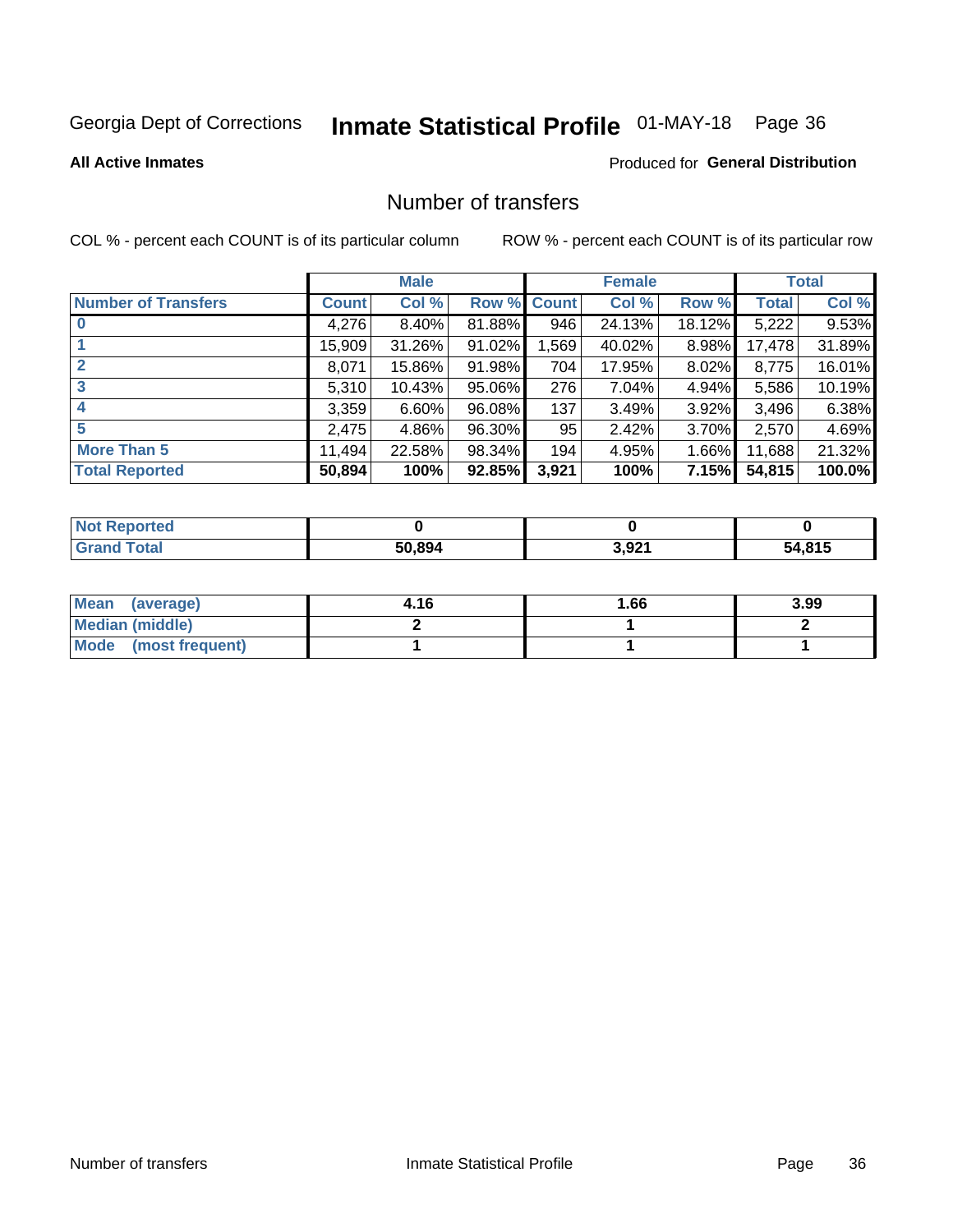# Inmate Statistical Profile 01-MAY-18 Page 37

**All Active Inmates** 

#### Produced for General Distribution

# Number of escapes

COL % - percent each COUNT is of its particular column

|                          |              | <b>Male</b> |             |       | <b>Female</b> |       |        | <b>Total</b> |
|--------------------------|--------------|-------------|-------------|-------|---------------|-------|--------|--------------|
| <b>Number of Escapes</b> | <b>Count</b> | Col %       | Row % Count |       | Col %         | Row % | Total  | Col %        |
|                          | 50,354       | 98.94%      | 92.80%      | 3,906 | 99.62%        | 7.20% | 54,260 | 98.99%       |
|                          | 511          | $1.00\%$    | 97.33%      | 14    | $0.36\%$      | 2.67% | 525    | 0.96%        |
| 2                        | 24           | 0.05%       | $96.00\%$   |       | 0.03%         | 4.00% | 25     | 0.05%        |
| 3                        |              | 0.01%       | 100.00%     |       |               |       |        | 0.01%        |
|                          |              | 0.01%       | 100.00%     |       |               |       |        | 0.01%        |
| <b>Total Reported</b>    | 50,894       | 100%        | $92.85\%$   | 3,921 | 100.0%        | 7.15% | 54,815 | 100.0%       |

| orted        |        |              |      |
|--------------|--------|--------------|------|
| <b>Total</b> | 50.894 | 391<br>J,JL. | .815 |

| Mean (average)       |  | .0 <sup>1</sup> |
|----------------------|--|-----------------|
| Median (middle)      |  |                 |
| Mode (most frequent) |  |                 |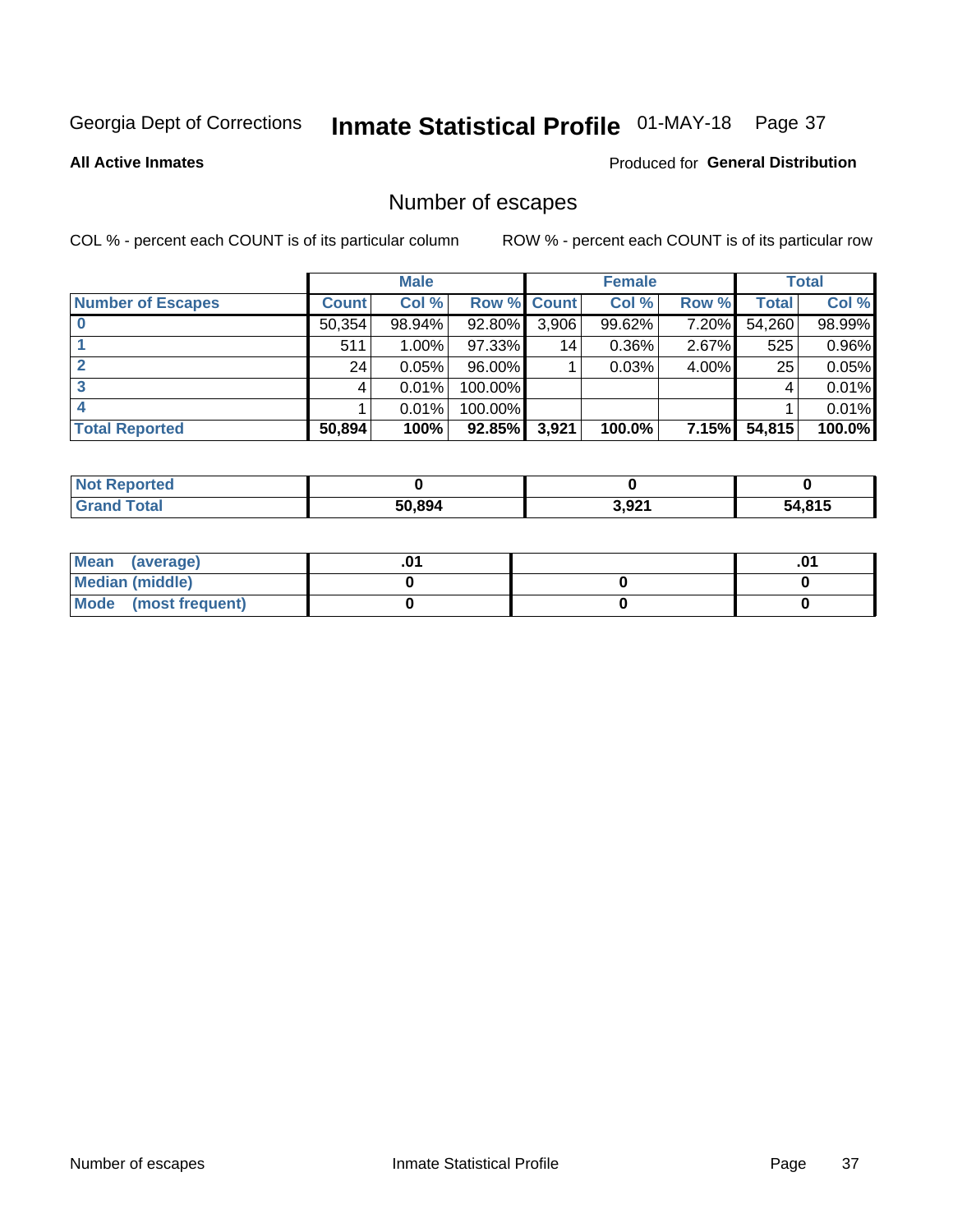# Inmate Statistical Profile 01-MAY-18 Page 38

**All Active Inmates** 

### Produced for General Distribution

# Split sentences - Probation to follow

COL % - percent each COUNT is of its particular column

|                            |              | <b>Male</b> |                    |     | <b>Female</b> |          |              | <b>Total</b> |
|----------------------------|--------------|-------------|--------------------|-----|---------------|----------|--------------|--------------|
| <b>Probation to follow</b> | <b>Count</b> | Col%        | <b>Row % Count</b> |     | Col %         | Row %    | Total        | Col %        |
| <b>Yes</b>                 | 37.757       | 74.19%      | 92.52% 3.051       |     | 77.81%        | $7.48\%$ | 40,808       | 74.45%       |
| <b>No</b>                  | 13.137       | 25.81%      | 93.79%             | 870 | 22.19%        | $6.21\%$ | 14.007       | 25.55%       |
| <b>Total Reported</b>      | 50,894       | 100%        | $92.85\%$ 3,921    |     | 100%          |          | 7.15% 54,815 | 100%         |

| _______ | 50.894 | 3.92 <sup>4</sup><br>--- | <b>A 945</b><br>74 |
|---------|--------|--------------------------|--------------------|
|         |        |                          |                    |

| Vac<br>(most frequent)<br>Yes<br>V ac<br>w |  | Mode |  |  |  |
|--------------------------------------------|--|------|--|--|--|
|--------------------------------------------|--|------|--|--|--|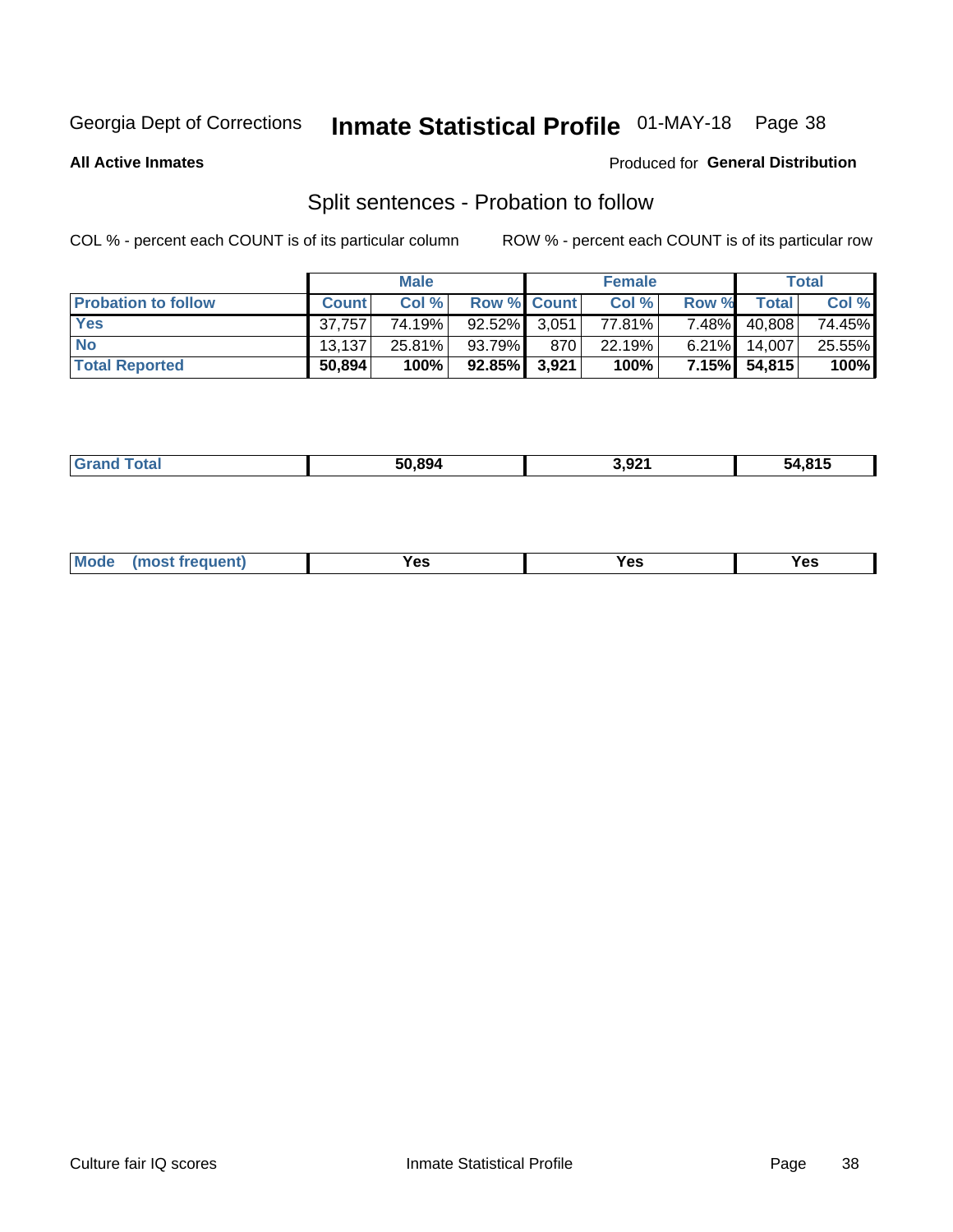# Inmate Statistical Profile 01-MAY-18 Page 39

**All Active Inmates** 

#### Produced for General Distribution

# Probable future release type of still active inmates

COL % - percent each COUNT is of its particular column

|                                         |              | <b>Male</b> |                    |     | <b>Female</b> |       | <b>Total</b> |        |
|-----------------------------------------|--------------|-------------|--------------------|-----|---------------|-------|--------------|--------|
| <b>Probable Future Release Type</b>     | <b>Count</b> | Col %       | <b>Row % Count</b> |     | Col %         | Row % | <b>Total</b> | Col %  |
| <b>Paroled with probation to follow</b> | 20,201       | 46.07%      | 91.31% 1,923       |     | 53.03%        | 8.69% | 22,124       | 46.60% |
| Paroled w/o probation to follow         | 6,023        | 13.74%      | $92.00\%$          | 524 | 14.45%        | 8.00% | 6,547        | 13.79% |
| <b>Maxout with probation to follow</b>  | 14,515       | 33.10%      | 93.52% 1.005       |     | 27.72%        | 6.48% | 15,520       | 32.69% |
| <b>Maxout w/o probation to follow</b>   | 2,496        | 5.69%       | 94.98%             | 132 | 3.64%         | 5.02% | 2,628        | 5.54%  |
| Life, LWOP or death sentence            | 611          | 1.39%       | 93.57%             | 42  | 1.16%         | 6.43% | 653          | 1.38%  |
| <b>Total Reported</b>                   | 43,846       | 100%        | $92.36\%$ 3,626    |     | 100%          | 7.64% | 47,472       | 100%   |

| ased                   |        |       |      |
|------------------------|--------|-------|------|
| $f \wedge f \wedge f'$ | 43,846 | 3,626 | ,472 |

| <b>Mode (most frequent)</b> | <b>PAR with PROB follow</b> | <b>PAR with PROB follow</b> | <b>PAR with PROB</b> |
|-----------------------------|-----------------------------|-----------------------------|----------------------|
|                             |                             |                             | follow               |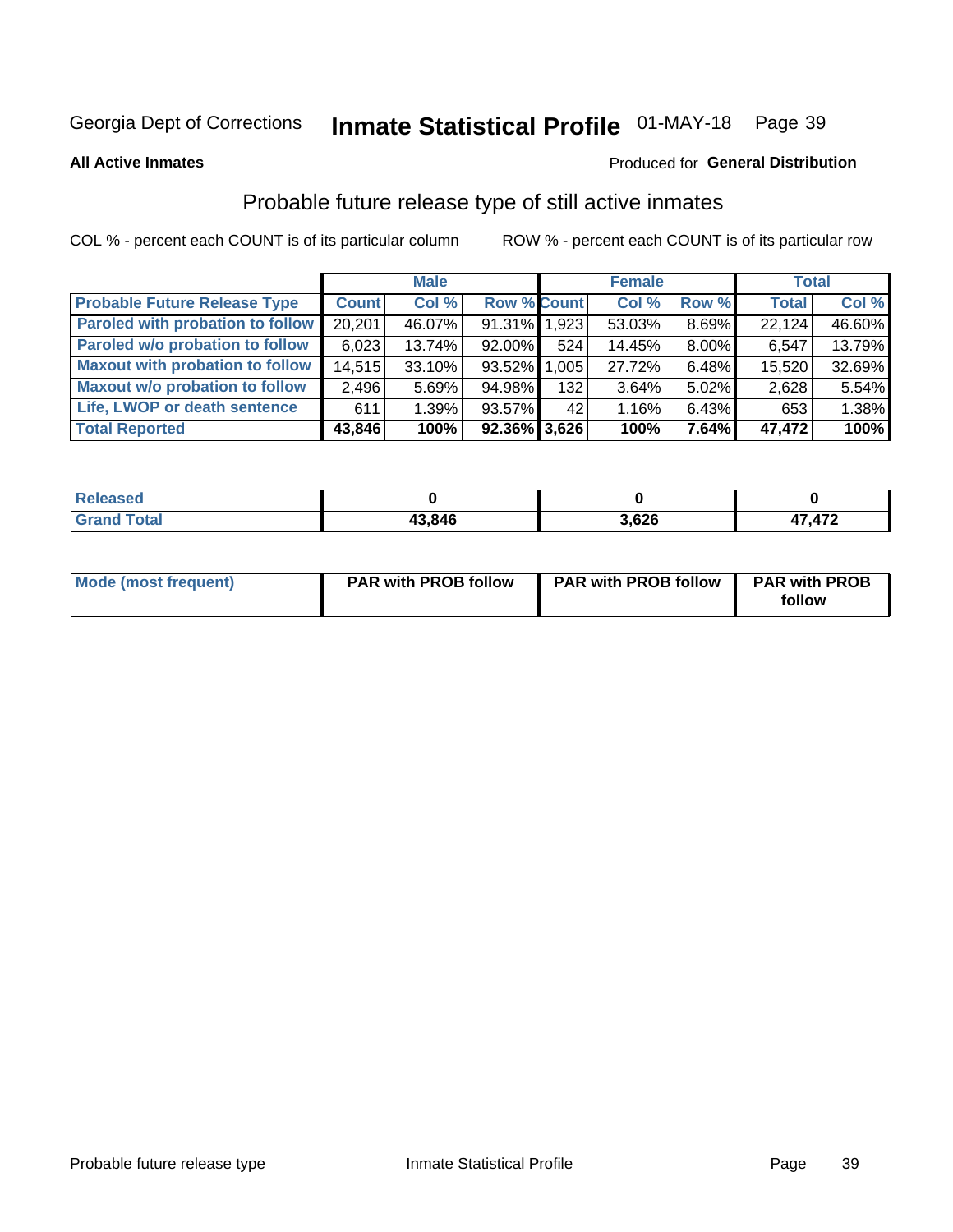### **All Active Inmates**

### **Produced for General Distribution**

### Time served in current (or last) institution

COL % - percent each COUNT is of its particular column

|                            |              | <b>Male</b> |        |              | <b>Female</b> |        |              | <b>Total</b> |
|----------------------------|--------------|-------------|--------|--------------|---------------|--------|--------------|--------------|
| <b>Time In Institution</b> | <b>Count</b> | Col %       | Row %  | <b>Count</b> | Col %         | Row %  | <b>Total</b> | Col %        |
| 0 to 3 months              | 12,955       | 25.45%      | 90.93% | 1,292        | 32.95%        | 9.07%  | 14,247       | 25.99%       |
| 3.01 to 6 months           | 6,570        | 12.91%      | 92.13% | 561          | 14.31%        | 7.87%  | 7,131        | 13.01%       |
| 6.01 to 9 months           | 6,190        | 12.16%      | 94.45% | 364          | 9.28%         | 5.55%  | 6,554        | 11.96%       |
| 9.01 to 12 months          | 4,216        | 8.28%       | 93.48% | 294          | 7.50%         | 6.52%  | 4,510        | 8.23%        |
| 12.01 to 18 months         | 5,116        | 10.05%      | 93.65% | 347          | 8.85%         | 6.35%  | 5,463        | 9.97%        |
| <b>18.01 to 24 months</b>  | 3,318        | 6.52%       | 94.83% | 181          | 4.62%         | 5.17%  | 3,499        | 6.38%        |
| 2.01 to 3 years            | 4,723        | 9.28%       | 94.48% | 276          | 7.04%         | 5.52%  | 4,999        | 9.12%        |
| 3.01 to 4 years            | 2,759        | 5.42%       | 94.84% | 150          | 3.83%         | 5.16%  | 2,909        | 5.31%        |
| $4.01$ to 5 years          | 1,536        | 3.02%       | 93.94% | 99           | 2.52%         | 6.06%  | 1,635        | 2.98%        |
| 5.01 to 6 years            | 926          | 1.82%       | 90.70% | 95           | 2.42%         | 9.30%  | 1,021        | 1.86%        |
| 6.01 to 7 years            | 786          | 1.54%       | 94.13% | 49           | 1.25%         | 5.87%  | 835          | 1.52%        |
| 7.01 to 8 years            | 447          | 0.88%       | 81.57% | 101          | 2.58%         | 18.43% | 548          | 1.00%        |
| $8.01$ to 9 years          | 259          | 0.51%       | 92.83% | 20           | 0.51%         | 7.17%  | 279          | 0.51%        |
| 9.01 to 10 years           | 246          | 0.48%       | 91.11% | 24           | 0.61%         | 8.89%  | 270          | 0.49%        |
| Over 10 years              | 847          | 1.66%       | 92.57% | 68           | 1.73%         | 7.43%  | 915          | 1.67%        |
| <b>Total Reported</b>      | 50,894       | 100%        | 92.85% | 3,921        | 100%          | 7.15%  | 54,815       | 100%         |

| <b>Not R</b><br>Reported |        |    |        |
|--------------------------|--------|----|--------|
| <b>Total</b>             | 50.894 | റാ | 54.815 |

| <b>Mean</b><br>(average) | 24 months | 19 months | 24 months |
|--------------------------|-----------|-----------|-----------|
| Median (middle)          | 9 months  | 7 months  | 9 months  |
| Mode (most frequent)     | 0 months  | months    | 1 months  |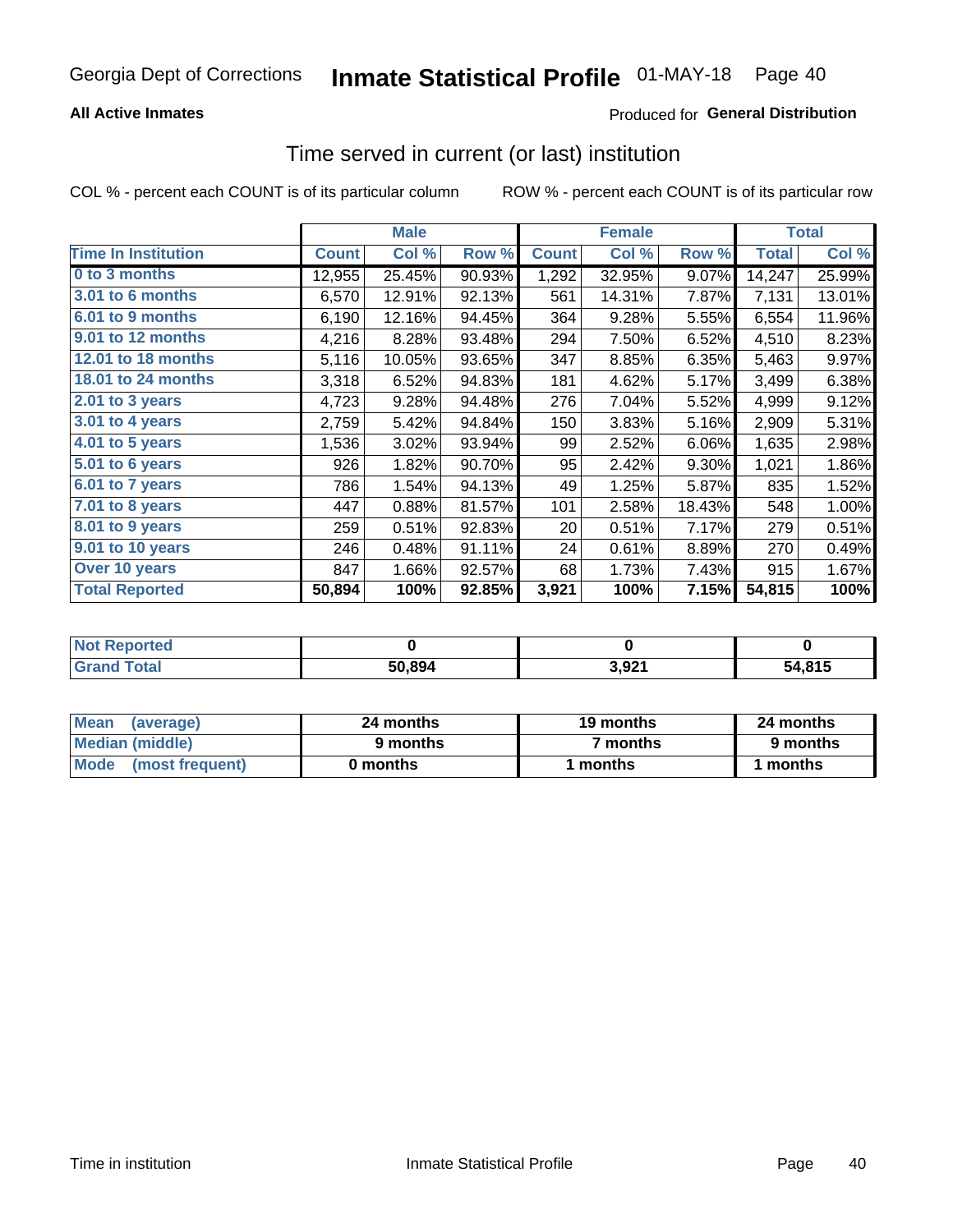# Inmate Statistical Profile 01-MAY-18 Page 41

### **All Active Inmates**

### **Produced for General Distribution**

### Highest grade level attained

COL % - percent each COUNT is of its particular column

|                              |                 | <b>Male</b> |         |                | <b>Female</b> |        |                 | <b>Total</b> |
|------------------------------|-----------------|-------------|---------|----------------|---------------|--------|-----------------|--------------|
| <b>Grade Level</b>           | <b>Count</b>    | Col %       | Row %   | <b>Count</b>   | Col %         | Row %  | <b>Total</b>    | Col %        |
| No school at all             | $\overline{15}$ | 0.04%       | 100.00% |                |               |        | $\overline{15}$ | 0.04%        |
| <b>Grade 1</b>               | 20              | 0.05%       | 100.00% |                |               |        | 20              | 0.05%        |
| <b>Grade 2</b>               | 26              | 0.07%       | 86.67%  | 4              | 0.16%         | 13.33% | 30              | 0.07%        |
| Grade 3                      | 79              | 0.21%       | 98.75%  | $\mathbf{1}$   | 0.04%         | 1.25%  | 80              | 0.20%        |
| <b>Grade 4</b>               | 82              | 0.22%       | 97.62%  | $\overline{2}$ | 0.08%         | 2.38%  | 84              | 0.21%        |
| Grade 5                      | 93              | 0.25%       | 94.90%  | 5              | 0.20%         | 5.10%  | 98              | 0.24%        |
| Grade 6                      | 362             | 0.96%       | 94.52%  | 21             | 0.83%         | 5.48%  | 383             | 0.96%        |
| <b>Grade 7</b>               | 693             | 1.85%       | 93.40%  | 49             | 1.93%         | 6.60%  | 742             | 1.85%        |
| Grade 8                      | 2,540           | 6.77%       | 94.28%  | 154            | 6.06%         | 5.72%  | 2,694           | 6.72%        |
| Grade 9                      | 4,763           | 12.69%      | 95.57%  | 221            | 8.70%         | 4.43%  | 4,984           | 12.43%       |
| Grade 10                     | 6,500           | 17.31%      | 95.35%  | 317            | 12.48%        | 4.65%  | 6,817           | 17.01%       |
| Grade 11                     | 6,513           | 17.35%      | 95.26%  | 324            | 12.75%        | 4.74%  | 6,837           | 17.06%       |
| <b>Grade 12 or GED</b>       | 12,241          | 32.61%      | 92.90%  | 936            | 36.84%        | 7.10%  | 13,177          | 32.87%       |
| <b>Some tech school</b>      | 272             | 0.72%       | 83.69%  | 53             | 2.09%         | 16.31% | 325             | 0.81%        |
| <b>Completed tech school</b> | 274             | 0.73%       | 84.05%  | 52             | 2.05%         | 15.95% | 326             | 0.81%        |
| College, 1 year              | 1,018           | 2.71%       | 89.22%  | 123            | 4.84%         | 10.78% | 1,141           | 2.85%        |
| College, 2 year              | 1,219           | 3.25%       | 87.45%  | 175            | 6.89%         | 12.55% | 1,394           | 3.48%        |
| College, 3 year              | 305             | 0.81%       | 87.64%  | 43             | 1.69%         | 12.36% | 348             | 0.87%        |
| <b>Bachelor's degree</b>     | 423             | 1.13%       | 89.62%  | 49             | 1.93%         | 10.38% | 472             | 1.18%        |
| <b>Master's degree</b>       | 67              | 0.18%       | 88.16%  | 9              | 0.35%         | 11.84% | 76              | 0.19%        |
| Ph.D. degree                 | 13              | 0.03%       | 92.86%  | $\mathbf{1}$   | 0.04%         | 7.14%  | 14              | 0.03%        |
| Law degree                   | 14              | 0.04%       | 87.50%  | $\overline{2}$ | 0.08%         | 12.50% | 16              | 0.04%        |
| <b>Some medical school</b>   | $\overline{2}$  | 0.01%       | 100.00% |                |               |        | $\overline{2}$  | 0.01%        |
| <b>Medical degree</b>        | 8               | 0.02%       | 100.00% |                |               |        | 8               | 0.02%        |
|                              | $\mathbf 1$     | 0.01%       | 100.00% |                |               |        | 1               | 0.01%        |
| <b>Total Reported</b>        | 37,543          | 100%        | 93.66%  | 2,541          | 100.0%        | 6.34%  | 40,084          | 100.0%       |

| 19 9 E 1<br>1 J.JJ | 1,380          | $\mathbf{z}$ |
|--------------------|----------------|--------------|
| 50.894             | 2.021<br>J,JL. | 04E          |

| Mean<br>(average)    | 10.81           | 11.34           | 10.84           |
|----------------------|-----------------|-----------------|-----------------|
| Median (middle)      | Grade 11        | Grade 12 or GED | Grade 11        |
| Mode (most frequent) | Grade 12 or GED | Grade 12 or GED | Grade 12 or GED |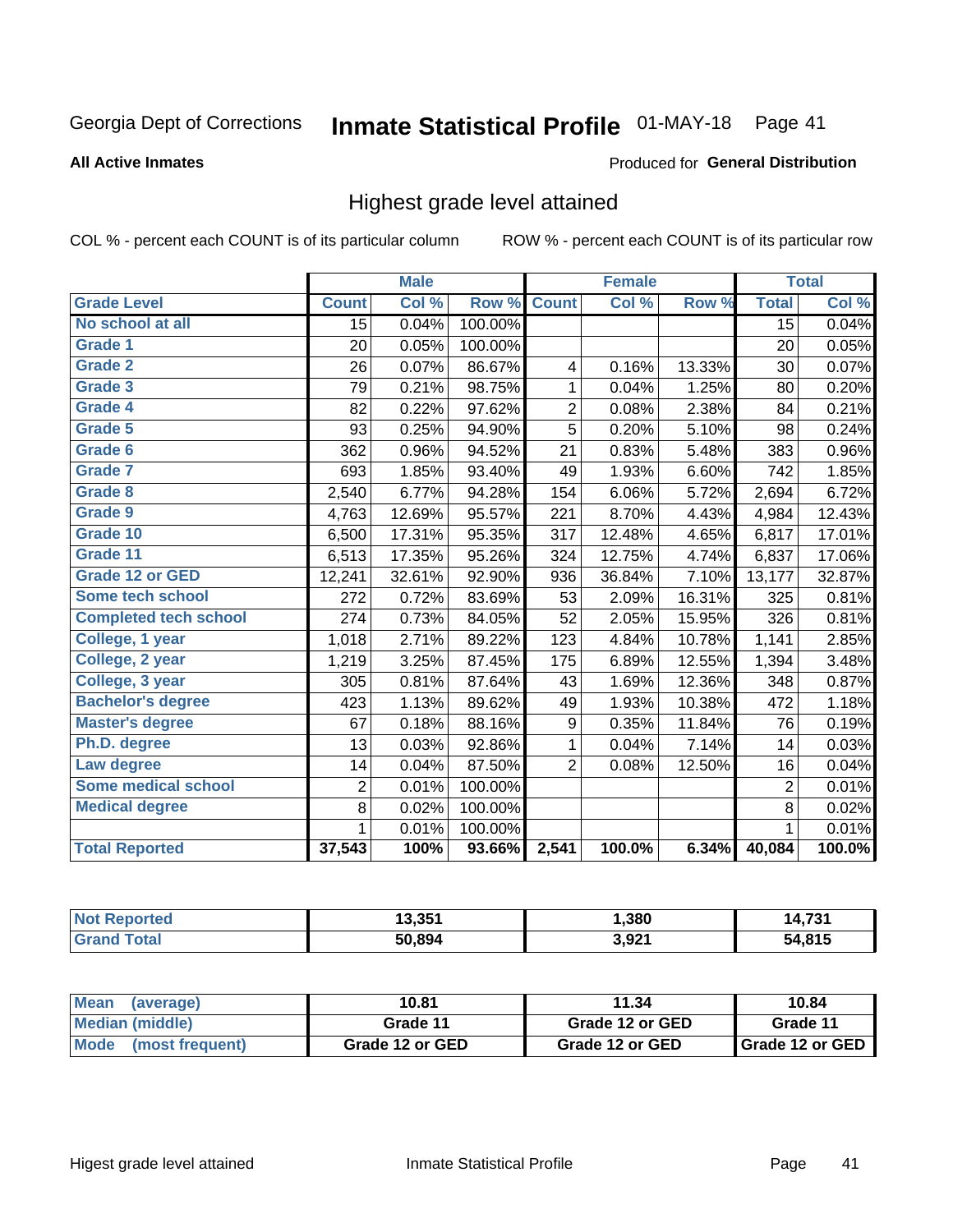# Inmate Statistical Profile 01-MAY-18 Page 42

### **All Active Inmates**

### **Produced for General Distribution**

## Culture fair IQ scores

COL % - percent each COUNT is of its particular column

|                       |              | <b>Male</b> |        |              | <b>Female</b> |          |              | <b>Total</b> |
|-----------------------|--------------|-------------|--------|--------------|---------------|----------|--------------|--------------|
| <b>IQ Scores</b>      | <b>Count</b> | Col %       | Row %  | <b>Count</b> | Col %         | Row %    | <b>Total</b> | Col %        |
| $60 - 69$             | 913          | 2.24%       | 91.85% | 81           | 2.40%         | 8.15%    | 994          | 2.25%        |
| $70 - 79$             | 2,784        | 6.82%       | 92.15% | 237          | 7.02%         | 7.85%    | 3,021        | 6.84%        |
| $80 - 89$             | 6,208        | 15.22%      | 88.27% | 825          | 24.43%        | 11.73%   | 7,033        | 15.92%       |
| $90 - 99$             | 11,510       | 28.22%      | 90.19% | 1,252        | 37.07%        | $9.81\%$ | 12,762       | 28.89%       |
| $100 - 109$           | 11,265       | 27.62%      | 95.25% | 562          | 16.64%        | 4.75%    | 11,827       | 26.78%       |
| $110 - 119$           | 6,725        | 16.49%      | 96.64% | 234          | 6.93%         | $3.36\%$ | 6,959        | 15.76%       |
| $120 - 129$           | 1,325        | 3.25%       | 91.57% | 122          | 3.61%         | 8.43%    | 1,447        | 3.28%        |
| $130 - 139$           | 53           | 0.13%       | 53.54% | 46           | 1.36%         | 46.46%   | 99           | 0.22%        |
| 140 & Up              | 9            | 0.02%       | 33.33% | 18           | 0.53%         | 66.67%   | 27           | $0.06\%$     |
| <b>Total Reported</b> | 40,792       | 100%        | 92.35% | 3,377        | 100%          | 7.65%    | 44,169       | 100%         |

| <b>Not Reported</b>         | 9,302  | 376   | 9,678  |
|-----------------------------|--------|-------|--------|
| <b>Not Valid (under 60)</b> | 800    | 168   | 968    |
| <b>Grand Total</b>          | 50,894 | 3,921 | 54,815 |

| Mean<br>(average)       | 98 | 95 | 98 |
|-------------------------|----|----|----|
| Median (middle)         | 99 | 94 | 99 |
| Mode<br>(most frequent) | 99 | 92 | 99 |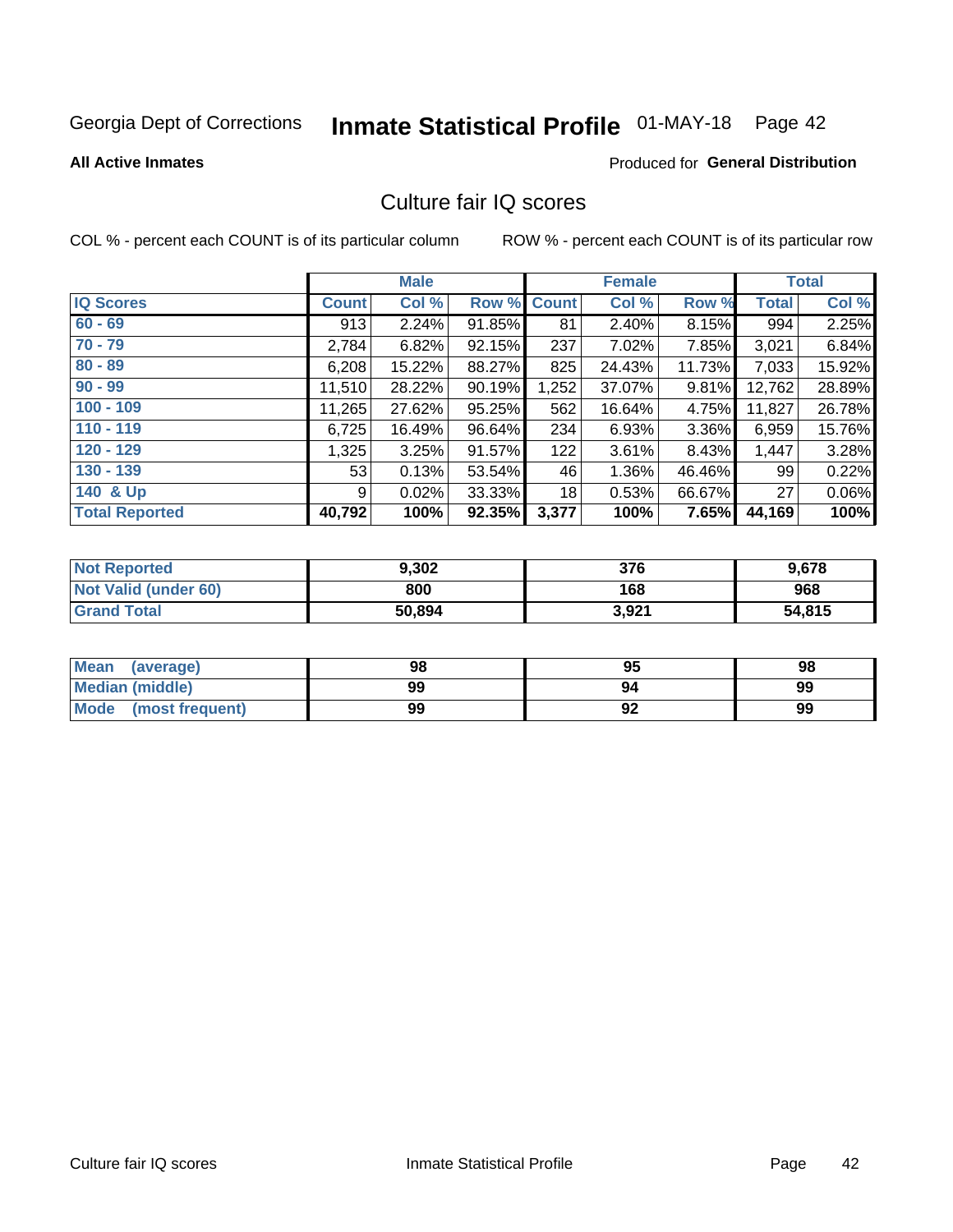# Inmate Statistical Profile 01-MAY-18 Page 43

### **All Active Inmates**

### Produced for General Distribution

## Wide Range Achievement Test (WRAT) reading score

COL % - percent each COUNT is of its particular column

|                           |              | <b>Male</b> |        |              | <b>Female</b> |        |              | <b>Total</b> |
|---------------------------|--------------|-------------|--------|--------------|---------------|--------|--------------|--------------|
| <b>WRAT Reading Score</b> | <b>Count</b> | Col %       | Row %  | <b>Count</b> | Col %         | Row %  | <b>Total</b> | Col %        |
| 0.1 to 0.9                | 841          | 1.84%       | 99.64% | 3            | 0.08%         | 0.36%  | 844          | 1.71%        |
| 1.0 to 1.9                | 799          | 1.74%       | 98.52% | 12           | 0.34%         | 1.48%  | 811          | 1.64%        |
| 2.0 to 2.9                | 1,566        | 3.42%       | 97.69% | 37           | 1.04%         | 2.31%  | 1,603        | 3.25%        |
| 3.0 to 3.9                | 3,564        | 7.78%       | 97.43% | 94           | 2.65%         | 2.57%  | 3,658        | 7.41%        |
| 4.0 to 4.9                | 4,338        | 9.47%       | 95.87% | 187          | 5.27%         | 4.13%  | 4,525        | 9.17%        |
| 5.0 to 5.9                | 3,766        | 8.22%       | 96.00% | 157          | 4.43%         | 4.00%  | 3,923        | 7.95%        |
| 6.0 to 6.9                | 4,388        | 9.58%       | 95.23% | 220          | 6.20%         | 4.77%  | 4,608        | 9.33%        |
| 7.0 to 7.9                | 1,684        | 3.68%       | 94.39% | 100          | 2.82%         | 5.61%  | 1,784        | 3.61%        |
| 8.0 to 8.9                | 3,390        | 7.40%       | 94.56% | 195          | 5.50%         | 5.44%  | 3,585        | 7.26%        |
| 9.0 to 9.9                | 1,982        | 4.33%       | 94.88% | 107          | 3.02%         | 5.12%  | 2,089        | 4.23%        |
| 10.0 to 10.9              | 2,974        | 6.49%       | 92.82% | 230          | 6.48%         | 7.18%  | 3,204        | 6.49%        |
| 11.0 to 11.9              | 4,423        | 9.65%       | 91.06% | 434          | 12.23%        | 8.94%  | 4,857        | 9.84%        |
| 12.0 to 12.9              | 11,487       | 25.07%      | 87.17% | 1,691        | 47.66%        | 12.83% | 13,178       | 26.70%       |
| 13                        | 615          | 1.34%       | 88.36% | 81           | 2.28%         | 11.64% | 696          | 1.41%        |
| <b>Total Reported</b>     | 45,817       | 100%        | 92.81% | 3,548        | 100%          | 7.19%  | 49,365       | 100%         |

| rtea<br>NO | 077,ز  | クフク<br>ა ია | 5,450  |
|------------|--------|-------------|--------|
| $\sim$     | 50.894 | 3,921       | 54,815 |

| <b>Mean</b><br>(average) | 8.35 | 10.44 | 8.50 |
|--------------------------|------|-------|------|
| Median (middle)          |      | 11.9  | 8.9  |
| Mode<br>(most frequent)  | 12.9 | 12.9  | 12.9 |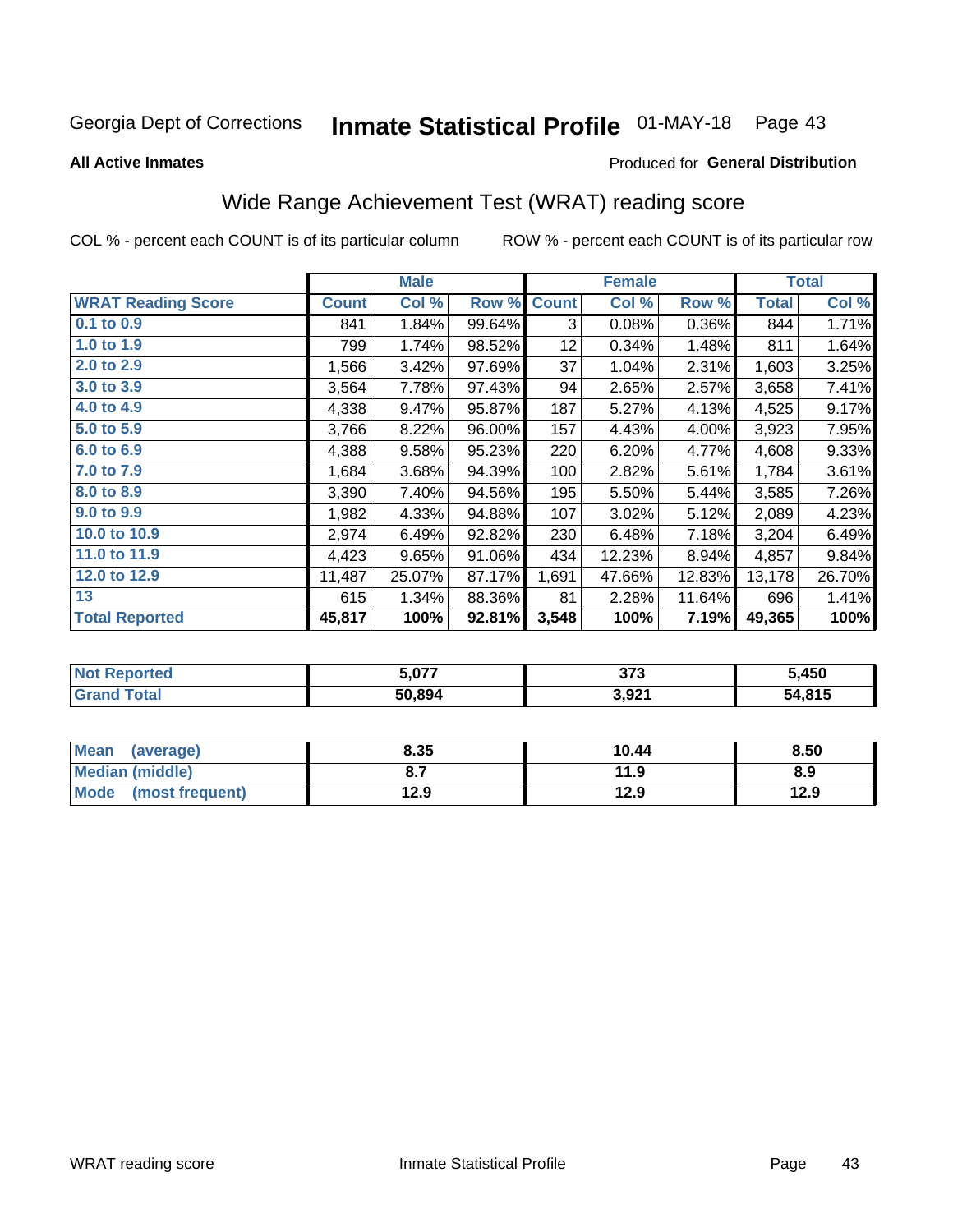# Inmate Statistical Profile 01-MAY-18 Page 44

**All Active Inmates** 

### **Produced for General Distribution**

## Wide Range Achievement Test (WRAT) math score

COL % - percent each COUNT is of its particular column

|                              |              | <b>Male</b> |        |              | <b>Female</b> |        |              | <b>Total</b> |
|------------------------------|--------------|-------------|--------|--------------|---------------|--------|--------------|--------------|
| <b>WRAT Mathematic Score</b> | <b>Count</b> | Col %       | Row %  | <b>Count</b> | Col %         | Row %  | <b>Total</b> | Col %        |
| 0.1 to 0.9                   | 104          | 0.23%       | 99.05% | 1            | 0.03%         | 0.95%  | 105          | 0.21%        |
| 1.0 to 1.9                   | 288          | 0.63%       | 96.97% | 9            | 0.25%         | 3.03%  | 297          | 0.60%        |
| 2.0 to 2.9                   | 935          | 2.04%       | 96.09% | 38           | 1.07%         | 3.91%  | 973          | 1.97%        |
| 3.0 to 3.9                   | 2,217        | 4.84%       | 95.40% | 107          | 3.02%         | 4.60%  | 2,324        | 4.71%        |
| 4.0 to 4.9                   | 5,769        | 12.59%      | 94.11% | 361          | 10.18%        | 5.89%  | 6,130        | 12.42%       |
| 5.0 to 5.9                   | 7,164        | 15.64%      | 92.50% | 581          | 16.38%        | 7.50%  | 7,745        | 15.69%       |
| 6.0 to 6.9                   | 9,355        | 20.42%      | 92.55% | 753          | 21.23%        | 7.45%  | 10,108       | 20.48%       |
| 7.0 to 7.9                   | 3,635        | 7.93%       | 93.13% | 268          | 7.56%         | 6.87%  | 3,903        | 7.91%        |
| 8.0 to 8.9                   | 4,973        | 10.86%      | 91.69% | 451          | 12.71%        | 8.31%  | 5,424        | 10.99%       |
| 9.0 to 9.9                   | 2,577        | 5.63%       | 92.30% | 215          | 6.06%         | 7.70%  | 2,792        | 5.66%        |
| 10.0 to 10.9                 | 461          | 1.01%       | 96.65% | 16           | 0.45%         | 3.35%  | 477          | 0.97%        |
| 11.0 to 11.9                 | 1,836        | 4.01%       | 92.12% | 157          | 4.43%         | 7.88%  | 1,993        | 4.04%        |
| 12.0 to 12.9                 | 6,422        | 14.02%      | 91.82% | 572          | 16.13%        | 8.18%  | 6,994        | 14.17%       |
| 13                           | 76           | 0.17%       | 80.85% | 18           | 0.51%         | 19.15% | 94           | 0.19%        |
| <b>Total Reported</b>        | 45,812       | 100%        | 92.81% | 3,547        | 100.0%        | 7.19%  | 49,359       | 100.0%       |

| <b>Not Reported</b> | 5,082  | 27.<br>1′ ن | 5,456  |
|---------------------|--------|-------------|--------|
| Total<br>' Grand    | 50,894 | 3,921       | 54,815 |

| <b>Mean</b><br>(average) | 7.39 | 7.75 | 7.42 |
|--------------------------|------|------|------|
| Median (middle)          | 6.9  | 6.9  | 6.9  |
| Mode<br>(most frequent)  | 12.9 | 12.9 | 12.9 |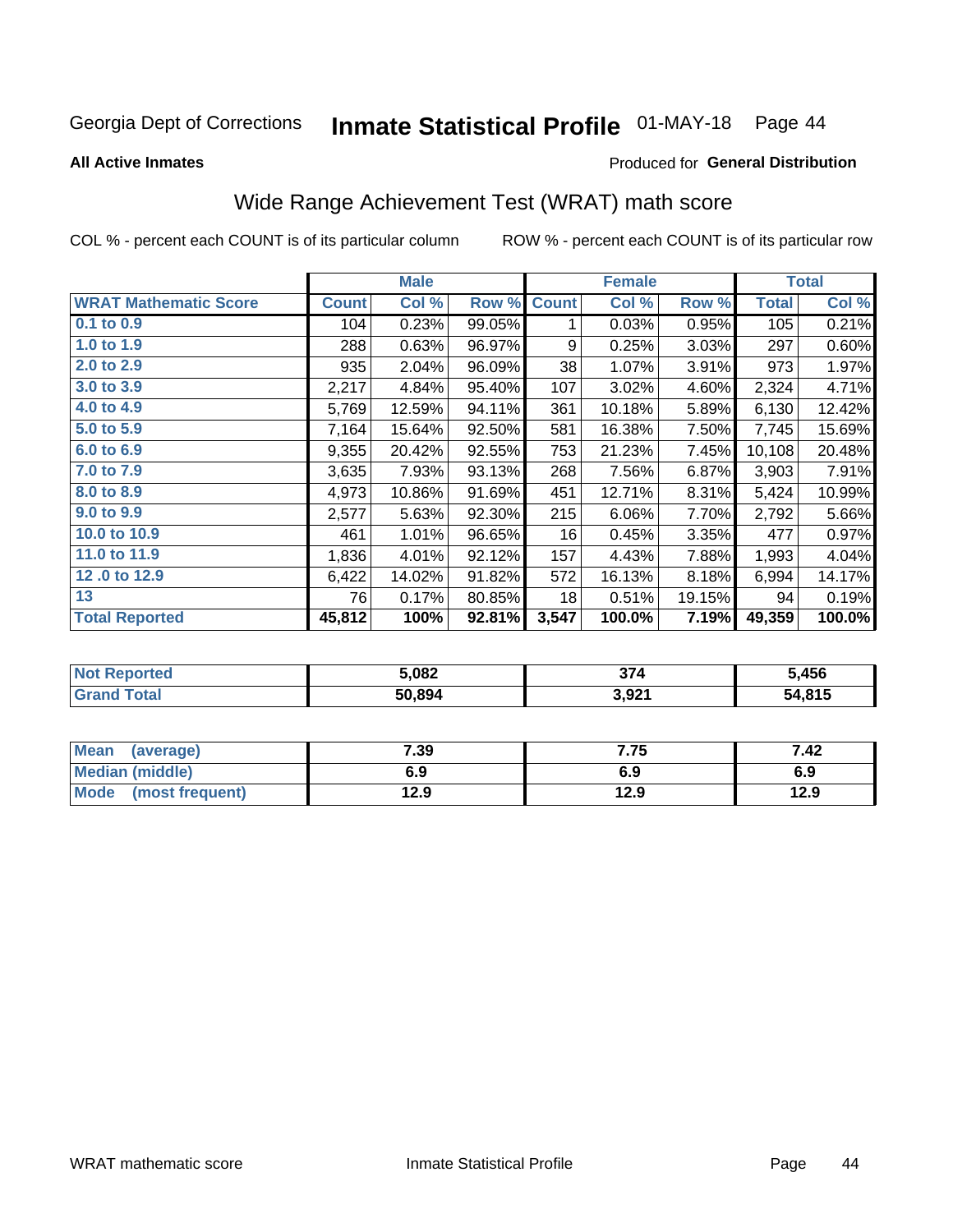#### **Inmate Statistical Profile 01-MAY-18** Page 45

### **All Active Inmates**

### Produced for General Distribution

## Wide Range Achievement Test (WRAT) spelling score

COL % - percent each COUNT is of its particular column

|                            |              | <b>Male</b> |        |              | <b>Female</b> |        |              | <b>Total</b> |
|----------------------------|--------------|-------------|--------|--------------|---------------|--------|--------------|--------------|
| <b>WRAT Spelling Score</b> | <b>Count</b> | Col %       | Row %  | <b>Count</b> | Col %         | Row %  | <b>Total</b> | Col %        |
| $0.1$ to $0.9$             | 978          | 2.13%       | 99.39% | 6            | 0.17%         | 0.61%  | 984          | 1.99%        |
| 1.0 to 1.9                 | 1,195        | 2.61%       | 98.27% | 21           | 0.59%         | 1.73%  | 1,216        | 2.46%        |
| 2.0 to 2.9                 | 2,095        | 4.57%       | 98.08% | 41           | 1.16%         | 1.92%  | 2,136        | 4.33%        |
| 3.0 to 3.9                 | 3,296        | 7.19%       | 97.31% | 91           | 2.56%         | 2.69%  | 3,387        | 6.86%        |
| 4.0 to 4.9                 | 2,996        | 6.54%       | 96.71% | 102          | 2.87%         | 3.29%  | 3,098        | 6.27%        |
| 5.0 to 5.9                 | 5,204        | 11.36%      | 95.54% | 243          | 6.85%         | 4.46%  | 5,447        | 11.03%       |
| 6.0 to 6.9                 | 4,195        | 9.15%       | 94.42% | 248          | 6.99%         | 5.58%  | 4,443        | 9.00%        |
| 7.0 to 7.9                 | 3,997        | 8.72%       | 94.00% | 255          | 7.19%         | 6.00%  | 4,252        | 8.61%        |
| 8.0 to 8.9                 | 3,898        | 8.51%       | 93.32% | 279          | 7.86%         | 6.68%  | 4,177        | 8.46%        |
| 9.0 to 9.9                 | 2,188        | 4.77%       | 92.95% | 166          | 4.68%         | 7.05%  | 2,354        | 4.77%        |
| 10.0 to 10.9               | 2,108        | 4.60%       | 92.21% | 178          | 5.02%         | 7.79%  | 2,286        | 4.63%        |
| 11.0 to 11.9               | 3,569        | 7.79%       | 91.02% | 352          | 9.92%         | 8.98%  | 3,921        | 7.94%        |
| 12.0 to 12.9               | 9,814        | 21.42%      | 86.58% | 1,521        | 42.86%        | 13.42% | 11,335       | 22.96%       |
| 13                         | 290          | 0.63%       | 86.31% | 46           | 1.30%         | 13.69% | 336          | 0.68%        |
| <b>Total Reported</b>      | 45,823       | 100%        | 92.81% | 3,549        | 100.0%        | 7.19%  | 49,372       | 100%         |

| <b>Not Reported</b>    | 5.071  | 272<br>- JI 4 | 5,443  |
|------------------------|--------|---------------|--------|
| <b>Total</b><br>'Grand | 50,894 | 3,921         | 54,815 |

| <b>Mean</b><br>(average) | 7.93 | 10.04 | 8.08 |
|--------------------------|------|-------|------|
| Median (middle)          | . .  |       | 7. I |
| Mode<br>(most frequent)  | 12.9 | 12.9  | 12.9 |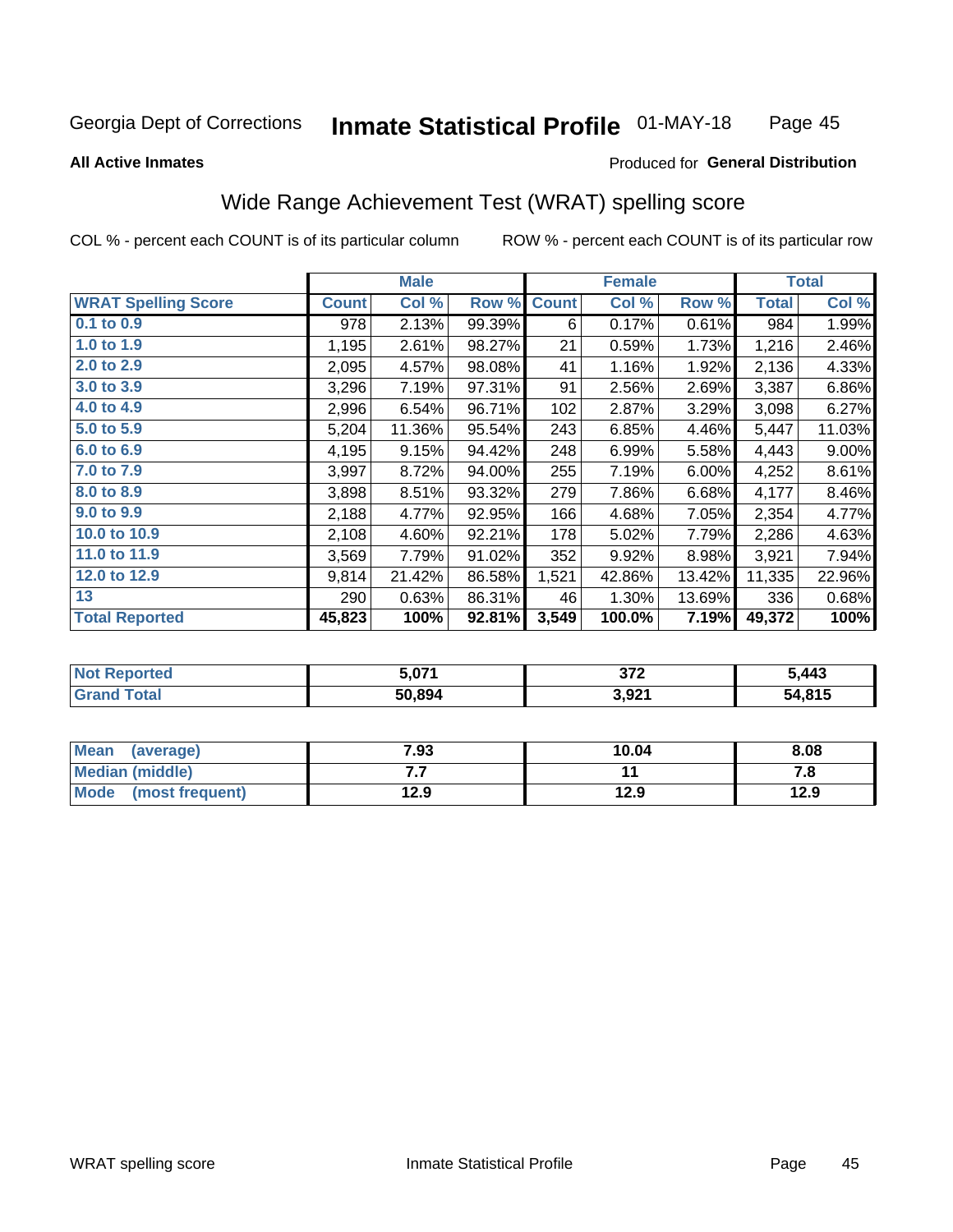# Inmate Statistical Profile 01-MAY-18 Page 46

#### **All Active Inmates**

### **Produced for General Distribution**

## Current / last mental health treatment level

COL % - percent each COUNT is of its particular column

|                                    |                    | <b>Male</b> |         |              | <b>Female</b> |        |              | <b>Total</b> |
|------------------------------------|--------------------|-------------|---------|--------------|---------------|--------|--------------|--------------|
| <b>Mental Health Treatment Lev</b> | Count <sup>1</sup> | Col %       | Row %   | <b>Count</b> | Col %         | Row %  | <b>Total</b> | Col %        |
| 1 No problem at current time       | 8,743              | 52.50%      | 92.75%  | 683          | 23.99%        | 7.25%  | 9,426        | 48.34%       |
| 2 Receiving outpatient             | 6,161              | 36.99%      | 74.60%  | 2,098        | 73.69%        | 25.40% | 8,259        | 42.35%       |
| <b>Treatment</b>                   |                    |             |         |              |               |        |              |              |
| 3 Inpatient, moderate              | 1,434              | 8.61%       | 96.37%  | 54           | 1.90%         | 3.63%  | 1,488        | 7.63%        |
| Treatment                          |                    |             |         |              |               |        |              |              |
| 4 Inpatient, intensive             | 294                | 1.77%       | 96.08%  | 12           | 0.42%         | 3.92%  | 306          | 1.57%        |
| <b>Treatment</b>                   |                    |             |         |              |               |        |              |              |
| <b>5 Undergoing crisis</b>         | 21                 | 0.13%       | 100.00% |              |               |        | 21           | 0.11%        |
| <b>stabilization</b>               |                    |             |         |              |               |        |              |              |
| <b>6 Hospital for criminally</b>   |                    | 0.01%       | 100.00% |              |               |        |              | 0.01%        |
| <b>Tinsane</b>                     |                    |             |         |              |               |        |              |              |
| <b>Total Evaluated</b>             | 16,654             | 100%        | 85.40%  | 2,847        | 100%          | 14.60% | 19,501       | 100.0%       |

| Never had MH evaluation | 34,240 | .074  | 35,314 |
|-------------------------|--------|-------|--------|
| <b>Grand Total</b>      | 50,894 | 3,921 | 54,815 |

| Median (middle) | No problem at current time | <b>Receiving outpatient</b><br>treatment | <b>Receiving</b><br>outpatient<br>treatment |
|-----------------|----------------------------|------------------------------------------|---------------------------------------------|
| <b>Mode</b>     | No problem at current time | <b>Receiving outpatient</b>              | No problem at                               |
| (most frequent) |                            | treatment                                | current time                                |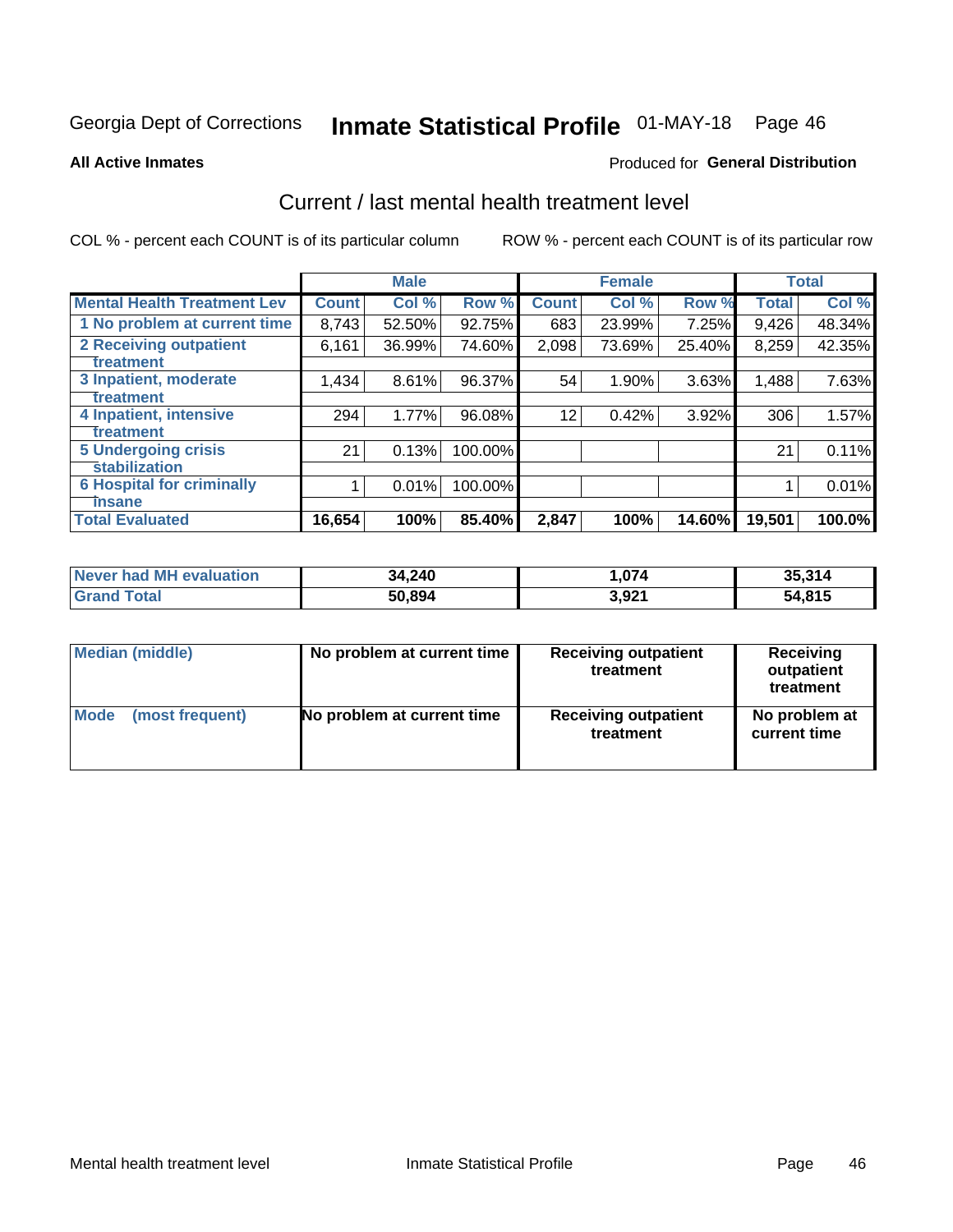### **All Active Inmates**

### Produced for General Distribution

## PULHESDWIT medical scale - 'P' overall condition ('P'hysical)

COL % - percent each COUNT is of its particular column

|                                  |              | <b>Male</b> |         |              | <b>Female</b> |         |              | <b>Total</b> |
|----------------------------------|--------------|-------------|---------|--------------|---------------|---------|--------------|--------------|
| <b>P' Overall Condition</b>      | <b>Count</b> | Col %       | Row %   | <b>Count</b> | Col %         | Row %   | <b>Total</b> | Col %        |
| 1 No medical illness             | 34,889       | 75.32%      | 94.07%  | 2,201        | 63.30%        | 5.93%   | 37,090       | 74.48%       |
| 2 Well-controlled chronic        | 10,522       | 22.72%      | 89.99%  | 1,170        | 33.65%        | 10.01%  | 11,692       | 23.48%       |
| <b>lilness</b>                   |              |             |         |              |               |         |              |              |
| 3 Poorly-controlled chronic      | 818          | 1.77%       | 92.95%  | 62           | 1.78%         | 7.05%   | 880          | 1.77%        |
| <b>illness</b>                   |              |             |         |              |               |         |              |              |
| 4 Significant problems requiring | 86           | 0.19%       | 80.37%  | 21           | 0.60%         | 19.63%  | 107          | 0.21%        |
| special housing                  |              |             |         |              |               |         |              |              |
| 5 Terminal illness, < 6 months   | 6            | 0.01%       | 100.00% |              |               |         | 6            | 0.01%        |
| to live                          |              |             |         |              |               |         |              |              |
| 6 Inmate is pregnant             |              |             |         | 23           | 0.66%         | 100.00% | 23           | 0.05%        |
| <b>Total Reported</b>            | 46,321       | 100%        | 93.02%  | 3,477        | 100%          | 6.98%   | 49,798       | 100%         |

| тео | <b>F70</b> | 144       | 1ת ד<br>U I 1 |
|-----|------------|-----------|---------------|
|     | EA 00.     | ດາ4<br>__ | 54,815        |

| Mode | (most frequent) | 1 No medical illness | 1 No medical illness | 1 No medical<br>illness |
|------|-----------------|----------------------|----------------------|-------------------------|
|------|-----------------|----------------------|----------------------|-------------------------|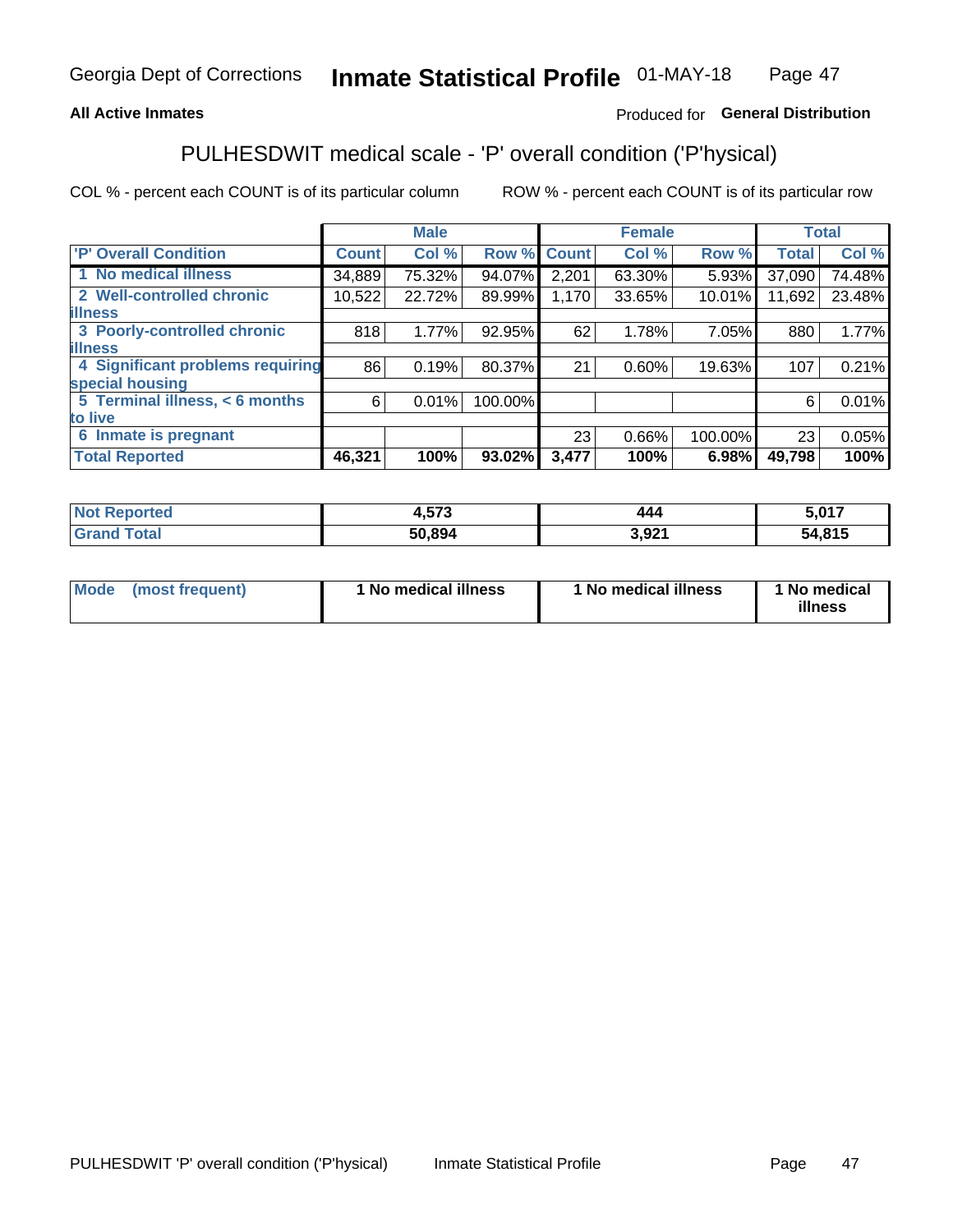### **All Active Inmates**

### Produced for General Distribution

## PULHESDWIT medical scale - 'U' upper body

COL % - percent each COUNT is of its particular column

|                              |              | <b>Male</b> |         |              | <b>Female</b> |        |              | <b>Total</b> |
|------------------------------|--------------|-------------|---------|--------------|---------------|--------|--------------|--------------|
| <b>U' Upper Body</b>         | <b>Count</b> | Col %       | Row %   | <b>Count</b> | Col %         | Row %  | <b>Total</b> | Col %        |
| 1 Upper bones, joints,       | 44,336       | 95.87%      | 93.15%  | 3,261        | 93.73%        | 6.85%  | 47,597       | 95.72%       |
| muscles all OK               |              |             |         |              |               |        |              |              |
| 2 One or both arms minimally | 1,622        | 3.51%       | 89.42%  | 192          | 5.52%         | 10.58% | 1,814        | 3.65%        |
| limited                      |              |             |         |              |               |        |              |              |
| 3 One or both arms           | 239          | 0.52%       | 91.22%  | 23           | 0.66%         | 8.78%  | 262          | 0.53%        |
| <b>moderately limited</b>    |              |             |         |              |               |        |              |              |
| 4 One arm disabled,          | 46           | 0.10%       | 93.88%  | 3            | 0.09%         | 6.12%  | 49           | 0.10%        |
| paralyzed, or amputated      |              |             |         |              |               |        |              |              |
| 5 Both arms disabled,        | 3            | 0.01%       | 100.00% |              |               |        | 3            | 0.01%        |
| paralyzed, or amputated      |              |             |         |              |               |        |              |              |
| <b>Total Reported</b>        | 46,246       | 100%        | 93.00%  | 3,479        | 100%          | 7.00%  | 49,725       | 100.0%       |

| <b>Not Reported</b> | 1,648  | 442   | 5,090  |
|---------------------|--------|-------|--------|
| <b>Grand Total</b>  | 50,894 | 3,921 | 54,815 |

|  | Mode (most frequent) | 1 Upper bones, joints,<br>muscles all OK | 1 Upper bones, joints,<br>muscles all OK | 1 Upper bones,<br>ljoints, muscles all<br>ΟK |
|--|----------------------|------------------------------------------|------------------------------------------|----------------------------------------------|
|--|----------------------|------------------------------------------|------------------------------------------|----------------------------------------------|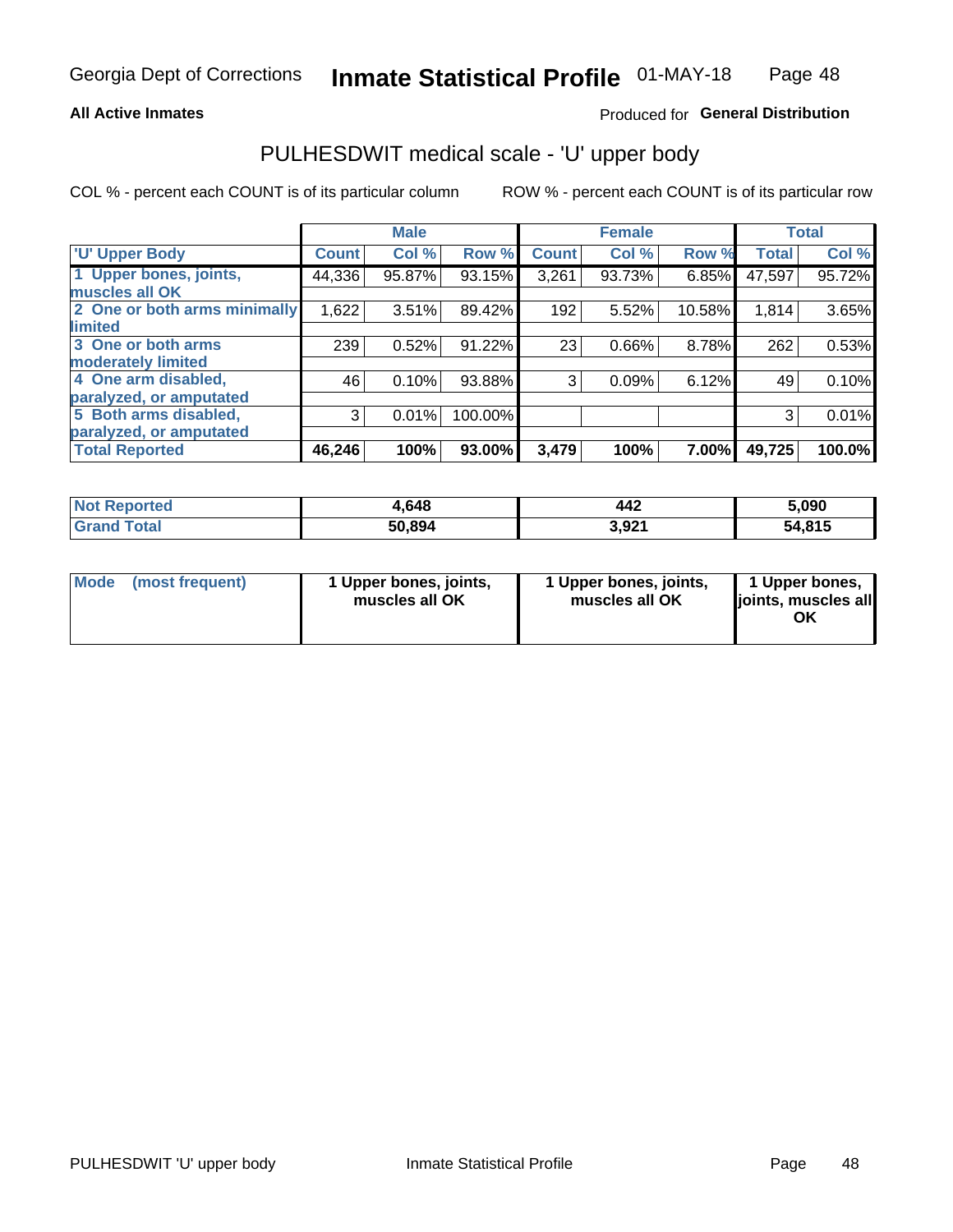### **All Active Inmates**

### Produced for General Distribution

## PULHESDWIT medical scale - 'L' lower body

COL % - percent each COUNT is of its particular column

|                                |              | <b>Male</b> |         |              | <b>Female</b> |       |              | <b>Total</b> |
|--------------------------------|--------------|-------------|---------|--------------|---------------|-------|--------------|--------------|
| 'L' Lower Body                 | <b>Count</b> | Col %       | Row %   | <b>Count</b> | Col %         | Row % | <b>Total</b> | Col %        |
| 1 Lower bones, joints,         | 41,752       | 90.30%      | 93.20%  | 3,044        | 87.55%        | 6.80% | 44,796       | 90.11%       |
| muscles all OK                 |              |             |         |              |               |       |              |              |
| 2 One or both legs minimally   | 3,717        | 8.04%       | 90.57%  | 387          | 11.13%        | 9.43% | 4,104        | 8.26%        |
| limited                        |              |             |         |              |               |       |              |              |
| 3 One or both legs             | 625          | 1.35%       | 94.84%  | 34           | 0.98%         | 5.16% | 659          | 1.33%        |
| moderately limited             |              |             |         |              |               |       |              |              |
| 4 One leg disabled, paralyzed, | 129          | 0.28%       | 91.49%  | 12           | 0.35%         | 8.51% | 141          | 0.28%        |
| or amputated                   |              |             |         |              |               |       |              |              |
| 5 Both legs disabled,          | 15           | 0.03%       | 100.00% |              |               |       | 15           | 0.03%        |
| paralyzed, or amputated        |              |             |         |              |               |       |              |              |
| <b>Total Reported</b>          | 46,238       | 100%        | 93.01%  | 3,477        | 100%          | 6.99% | 49,715       | 100.0%       |

| <b>Not Reported</b> | 1,656  | 444   | 5,100  |
|---------------------|--------|-------|--------|
| <b>Grand Total</b>  | 50,894 | 3,921 | 54,815 |

| Mode | (most frequent) | 1 Lower bones, joints,<br>muscles all OK | I Lower bones, joints,<br>muscles all OK | 1 Lower bones,<br>joints, muscles all<br>ΟK |
|------|-----------------|------------------------------------------|------------------------------------------|---------------------------------------------|
|------|-----------------|------------------------------------------|------------------------------------------|---------------------------------------------|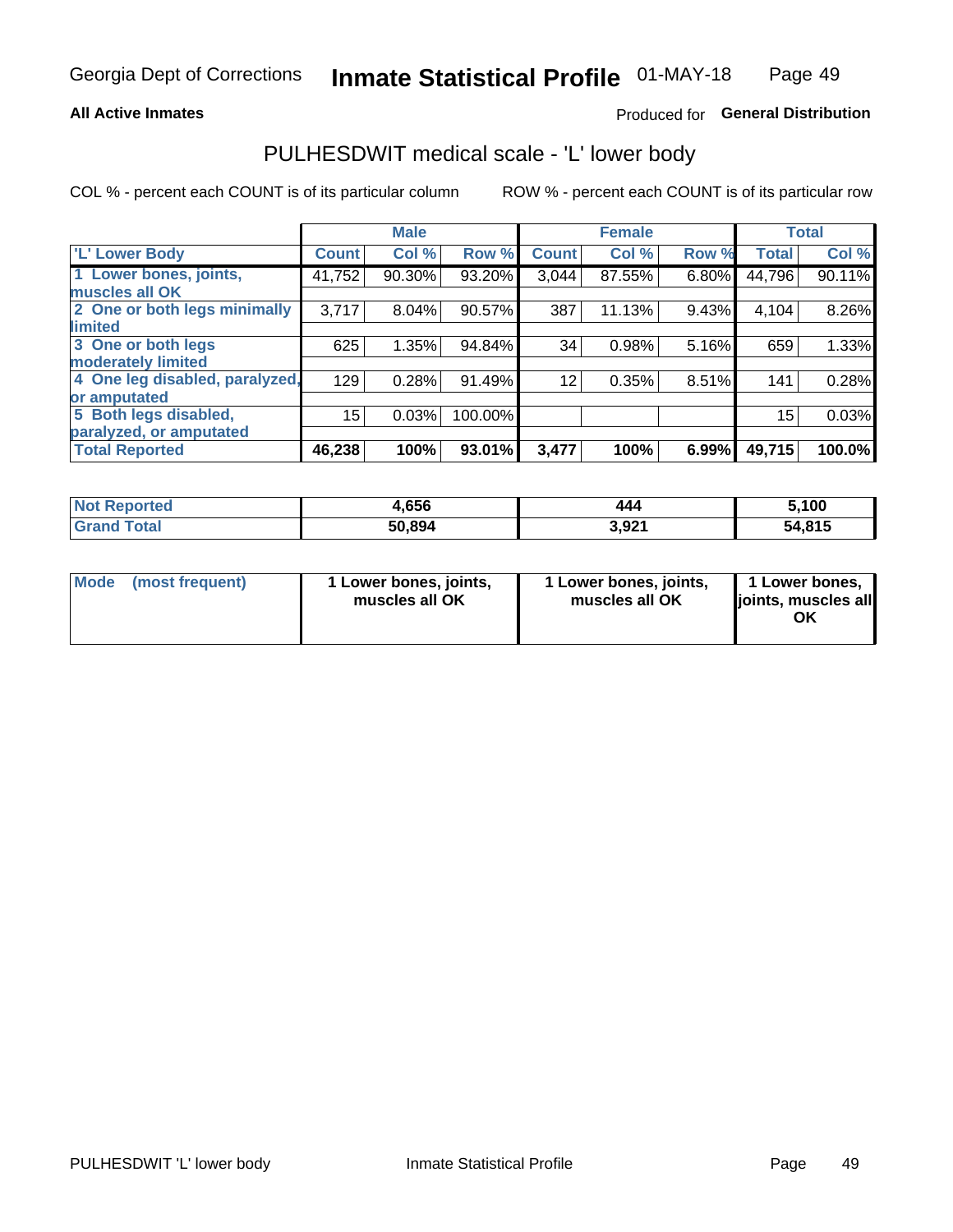### **All Active Inmates**

### Produced for General Distribution

### PULHESDWIT medical scale - 'H' hearing

COL % - percent each COUNT is of its particular column

|                                |              | <b>Male</b> |             |       | <b>Female</b> |          | <b>Total</b> |        |
|--------------------------------|--------------|-------------|-------------|-------|---------------|----------|--------------|--------|
| <b>'H' Hearing</b>             | <b>Count</b> | Col %       | Row % Count |       | Col %         | Row %    | <b>Total</b> | Col %  |
| 1 Normal hearing both ears     | 45,634       | 98.74%      | 93.01%      | 3,428 | 98.62%        | 6.99%    | 49,062       | 98.74% |
| 2 Some loss in one ear with    | 449          | 0.97%       | 90.89%      | 45    | 1.29%         | 9.11%    | 494          | 0.99%  |
| other OK, or mild loss in both |              |             |             |       |               |          |              |        |
| 3 Total loss in one ear with   | 88           | 0.19%       | 98.88%      |       | 0.03%         | 1.12%    | 89           | 0.18%  |
| mild loss in other             |              |             |             |       |               |          |              |        |
| 4 Severe loss in both ears     | 29           | 0.06%       | 93.55%      | 2     | 0.06%         | 6.45%    | 31           | 0.06%  |
| 5 Total loss in both ears,     | 14           | 0.03%       | 100.00%     |       |               |          | 14           | 0.03%  |
| requiring special housing      |              |             |             |       |               |          |              |        |
| <b>Total Reported</b>          | 46,214       | 100%        | 93.00%      | 3,476 | 100%          | $7.00\%$ | 49,690       | 100%   |

| <b>Not Reno</b><br><b>roorted</b> | ,680   | . .<br>445 | 5,125  |
|-----------------------------------|--------|------------|--------|
| Total                             | 50,894 | 3,921      | 54,815 |

| Mode (most frequent) | 1 Normal hearing both ears 1 Normal hearing both ears 1 Normal hearing | both ears |
|----------------------|------------------------------------------------------------------------|-----------|
|                      |                                                                        |           |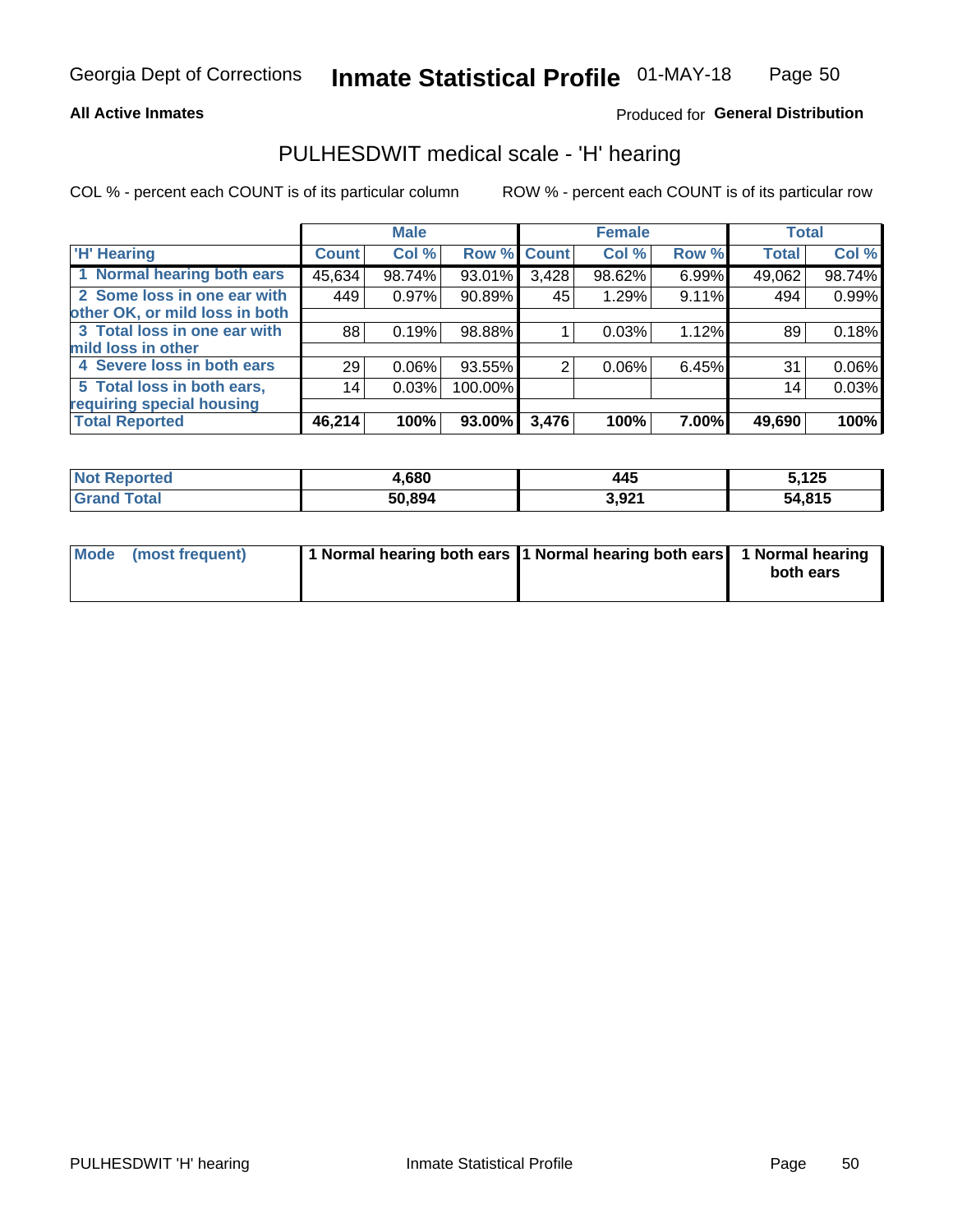### **All Active Inmates**

### Produced for General Distribution

### PULHESDWIT medical scale - 'E' vision

COL % - percent each COUNT is of its particular column

|                                 |              | <b>Male</b> |         |              | <b>Female</b> |        |              | <b>Total</b> |
|---------------------------------|--------------|-------------|---------|--------------|---------------|--------|--------------|--------------|
| <b>E' Vision</b>                | <b>Count</b> | Col %       | Row %   | <b>Count</b> | Col %         | Row %  | <b>Total</b> | Col %        |
| 1 Correctable to 20/40 in both  | 35,395       | 77.24%      | 95.15%  | ا 805.       | 52.81%        | 4.85%  | 37,200       | 75.54%       |
| eyes                            |              |             |         |              |               |        |              |              |
| 2 Correctable to 20/70 in one   | 9,440        | 20.60%      | 86.40%  | 1,486        | 43.48%        | 13.60% | 10,926       | 22.19%       |
| eye, may be blind in other      |              |             |         |              |               |        |              |              |
| 3 Correctable to 20/200 in one  | 821          | 1.79%       | 87.34%  | 119          | 3.48%         | 12.66% | 940          | 1.91%        |
| eye, may be blind in other      |              |             |         |              |               |        |              |              |
| 4 One eye not correctable to    | 156          | 0.34%       | 95.12%  | 8            | 0.23%         | 4.88%  | 164          | 0.33%        |
| 20/200, other may be blind      |              |             |         |              |               |        |              |              |
| 5 Blind in both eyes, requiring | 15           | 0.03%       | 100.00% |              |               |        | 15           | 0.03%        |
| special housing                 |              |             |         |              |               |        |              |              |
| <b>Total Reported</b>           | 45,827       | 100%        | 93.06%  | 3,418        | 100%          | 6.94%  | 49,245       | 100%         |

| <b>Not Reported</b> | 5,067  | 503   | 5,570  |
|---------------------|--------|-------|--------|
| <b>Grand Total</b>  | 50,894 | 3,921 | 54,815 |

| Mode (most frequent) | 1 Correctable to 20/40 in both<br>eves | 1 Correctable to 20/40 in   1 Correctable to  <br>both eves | 20/40 in both eyes |  |
|----------------------|----------------------------------------|-------------------------------------------------------------|--------------------|--|
|                      |                                        |                                                             |                    |  |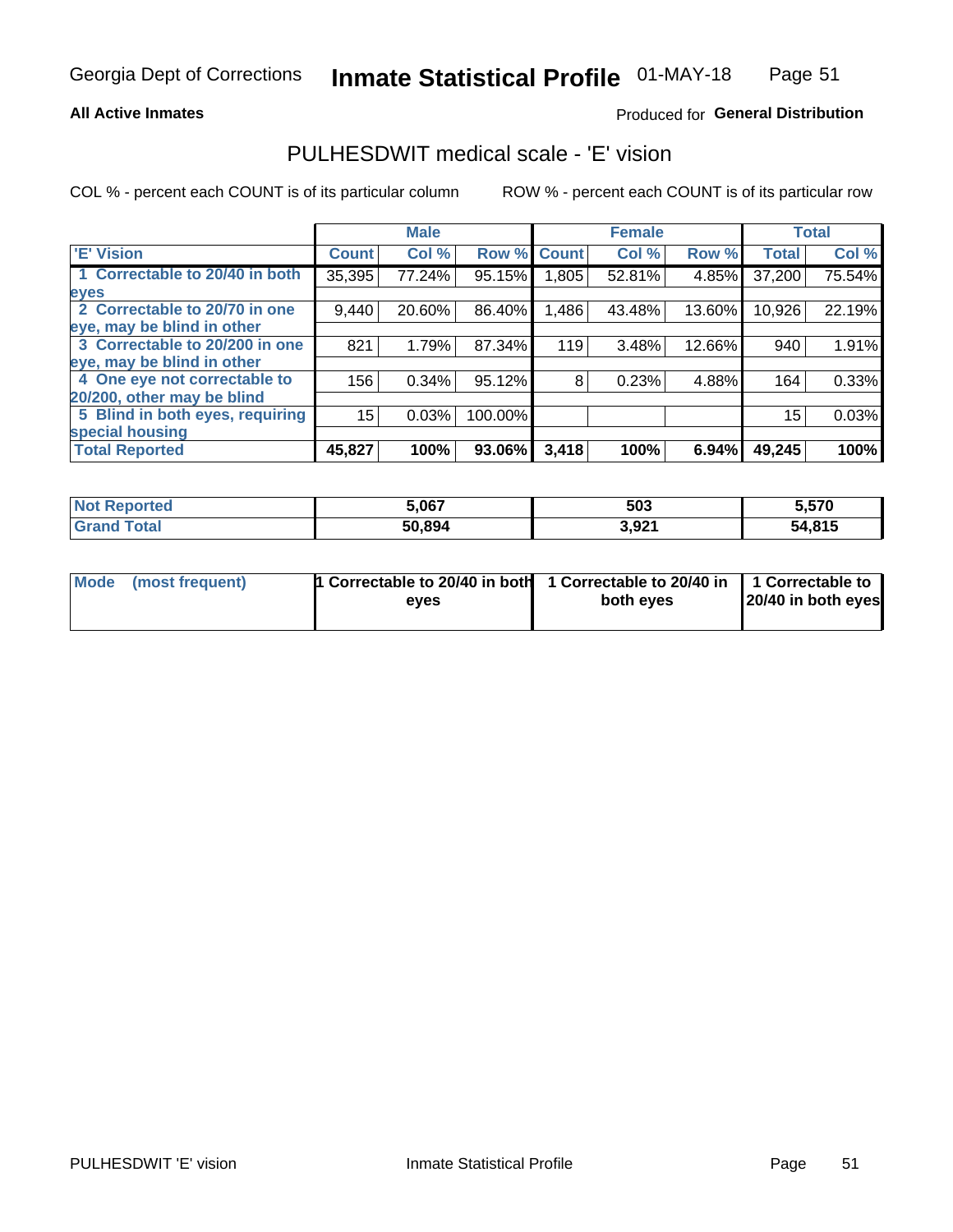### **All Active Inmates**

### Produced for General Distribution

## PULHESDWIT medical scale - 'S' pSychiatric

COL % - percent each COUNT is of its particular column

|                                        |              | <b>Male</b> |         |              | <b>Female</b> |        |              | <b>Total</b> |
|----------------------------------------|--------------|-------------|---------|--------------|---------------|--------|--------------|--------------|
| 'S' pSychiatric                        | <b>Count</b> | Col %       | Row %   | <b>Count</b> | Col %         | Row %  | <b>Total</b> | Col %        |
| 1 No impairment or disorders           | 40,500       | 88.11%      | 97.03%  | 1,239        | 39.95%        | 2.97%  | 41,739       | 85.07%       |
| 2 Stable, or in remission, or          | 4,362        | 9.49%       | 70.38%  | 1,836        | 59.21%        | 29.62% | 6,198        | 12.63%       |
| mild impairment or retardation         |              |             |         |              |               |        |              |              |
| 3 Requires moderate inpatient          | 914          | 1.99%       | 98.07%  | 18           | 0.58%         | 1.93%  | 932          | 1.90%        |
| treatment                              |              |             |         |              |               |        |              |              |
| 4 Requires intensive inpatient         | 181          | 0.39%       | 95.77%  | 8            | 0.26%         | 4.23%  | 189          | 0.39%        |
| treatment                              |              |             |         |              |               |        |              |              |
| <b>5 Requires Crisis Stabilization</b> | 8            | 0.02%       | 100.00% |              |               |        | 8            | 0.02%        |
| Unit (CSU) inpatient care              |              |             |         |              |               |        |              |              |
| <b>Total Reported</b>                  | 45,965       | 100%        | 93.68%  | 3,101        | 100%          | 6.32%  | 49,066       | 100.0%       |

| <b>Not Reported</b>     | 4,929  | 820   | 5,749  |
|-------------------------|--------|-------|--------|
| <b>Total</b><br>' Grand | 50,894 | 3,921 | 54,815 |

| Mode (most frequent) | <b>1 No impairment or disorders 2 Stable, or in remission, 1 No impairment or</b> |                       |           |
|----------------------|-----------------------------------------------------------------------------------|-----------------------|-----------|
|                      |                                                                                   | or mild impairment or | disorders |
|                      |                                                                                   | retardation           |           |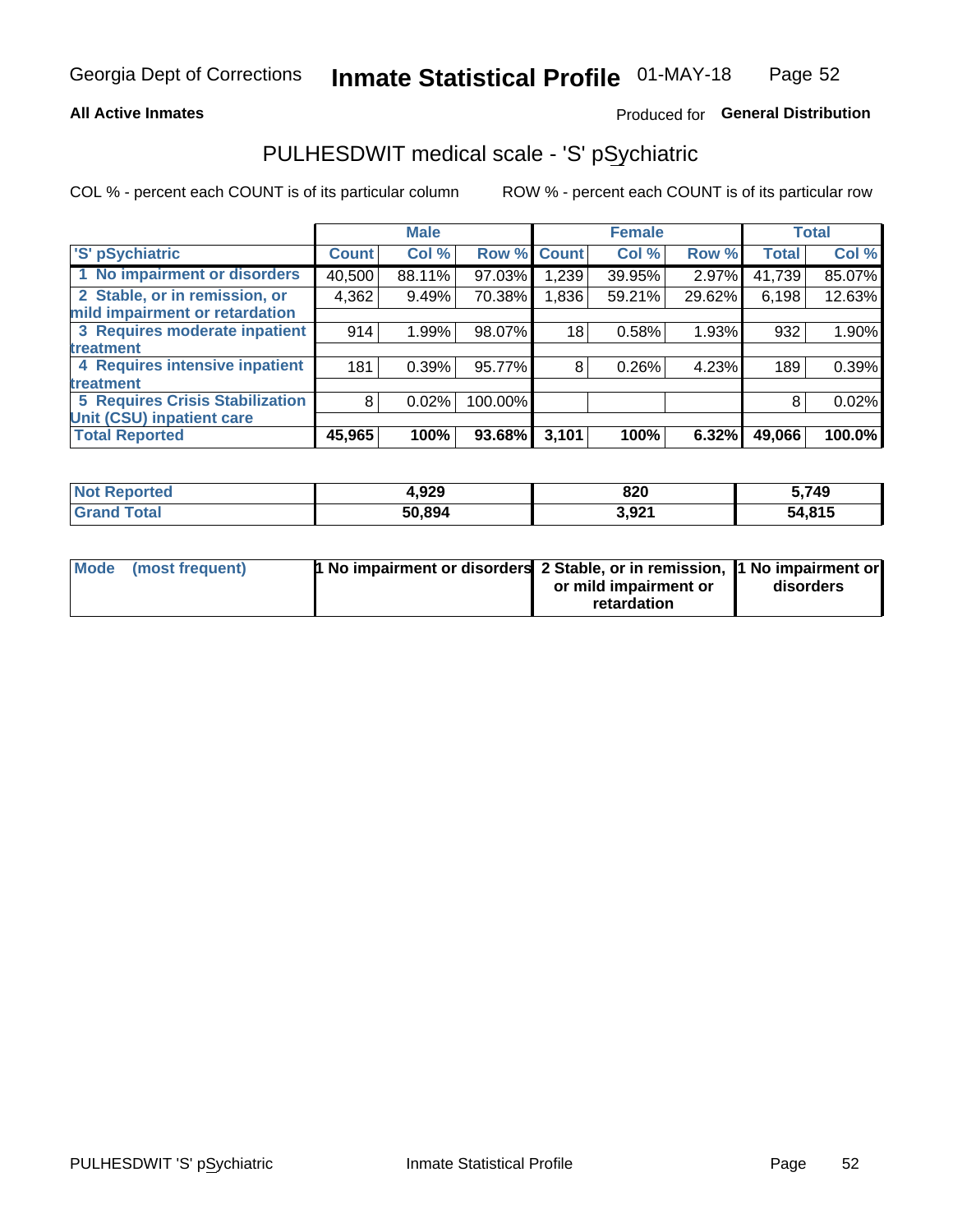### **All Active Inmates**

### Produced for General Distribution

### PULHESDWIT medical scale - 'D' dental

COL % - percent each COUNT is of its particular column

|                                 |              | <b>Male</b> |         |              | <b>Female</b> |       |              | <b>Total</b> |
|---------------------------------|--------------|-------------|---------|--------------|---------------|-------|--------------|--------------|
| <b>D'</b> Dental                | <b>Count</b> | Col %       | Row %   | <b>Count</b> | Col %         | Row % | <b>Total</b> | Col %        |
| 1 Minimal routine dental health | 26,204       | 59.67%      | 92.22%  | 2,210        | 69.24%        | 7.78% | 28,414       | 60.32%       |
| <b>needs</b>                    |              |             |         |              |               |       |              |              |
| 2 Moderate cavities and/or gum  | 14,745       | 33.58%      | 95.55%  | 687          | 21.52%        | 4.45% | 15,432       | 32.76%       |
| disease                         |              |             |         |              |               |       |              |              |
| 3 Extensive gum disease         | 2,893        | 6.59%       | 90.78%  | 294          | 9.21%         | 9.22% | 3,187        | 6.77%        |
| and/or widespread decay         |              |             |         |              |               |       |              |              |
| 4 Urgent need for dental        | 71           | 0.16%       | 98.61%  |              | 0.03%         | 1.39% | 72           | 0.15%        |
| <b>services</b>                 |              |             |         |              |               |       |              |              |
| 5 Life-threatening disease or   |              | 0.01%       | 100.00% |              |               |       |              | 0.01%        |
| extreme pain or infection       |              |             |         |              |               |       |              |              |
| <b>Total Reported</b>           | 43,914       | 100%        | 93.22%  | 3,192        | 100%          | 6.78% | 47,106       | 100.0%       |

| <b>Not Reported</b>          | 6,980  | 729   | 7,709  |
|------------------------------|--------|-------|--------|
| <b>Total</b><br><b>Grand</b> | 50,894 | 3,921 | 54,815 |

| 1 Minimal routine dental<br>Mode<br>(most frequent)<br>health needs | 1 Minimal routine dental 1 Minimal routine<br>health needs | dental health<br>needs |
|---------------------------------------------------------------------|------------------------------------------------------------|------------------------|
|---------------------------------------------------------------------|------------------------------------------------------------|------------------------|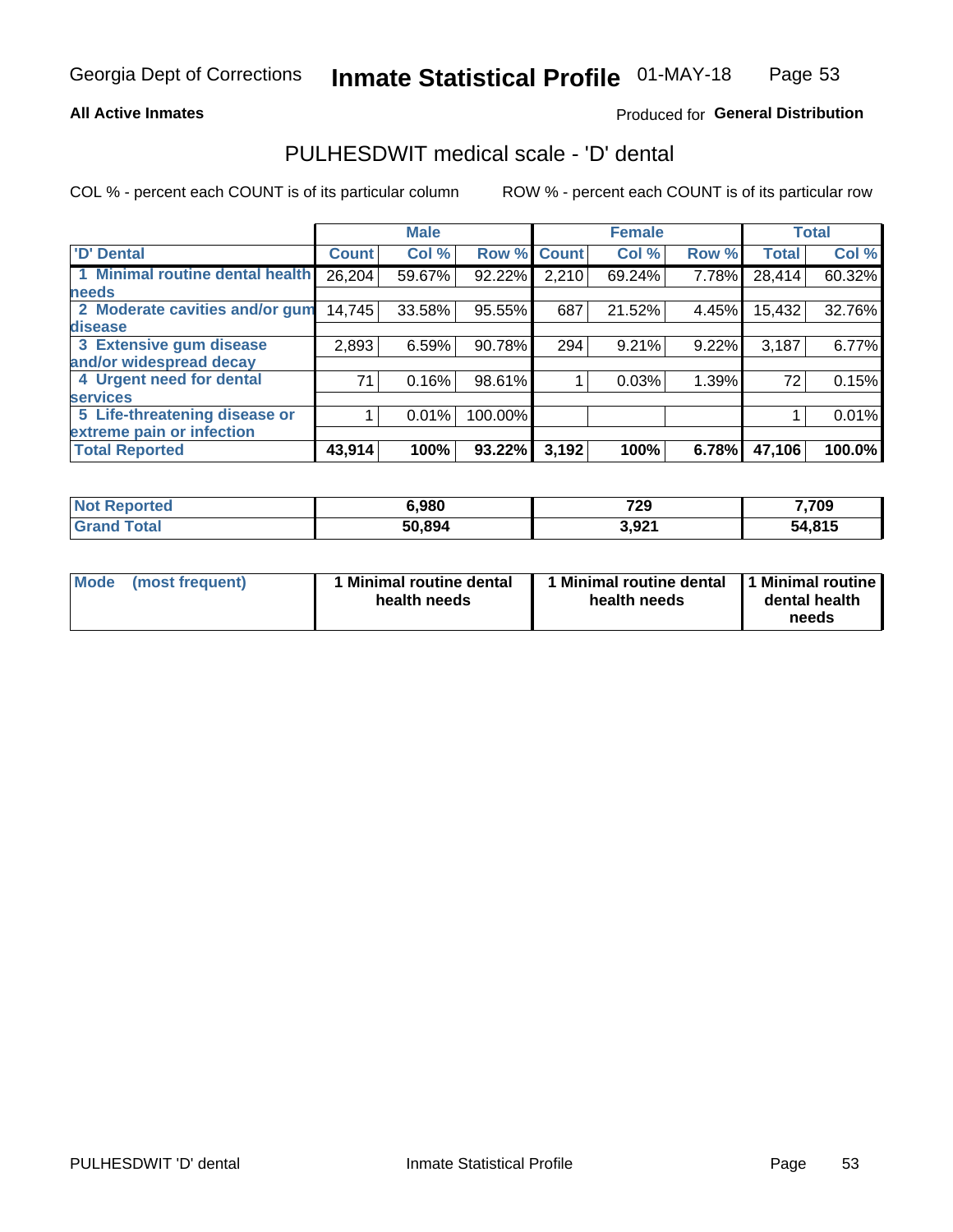### **All Active Inmates**

### Produced for General Distribution

## PULHESDWIT medical scale - 'W' work ability

COL % - percent each COUNT is of its particular column

|                                 |              | <b>Male</b> |             |       | <b>Female</b> |        |              | <b>Total</b> |
|---------------------------------|--------------|-------------|-------------|-------|---------------|--------|--------------|--------------|
| 'W' work ability                | <b>Count</b> | Col %       | Row % Count |       | Col %         | Row %  | <b>Total</b> | Col %        |
| 1 Unrestricted work or activity | 39,570       | 85.58%      | 93.81%      | 2,613 | 75.17%        | 6.19%  | 42,183       | 84.86%       |
| 2 Minor restrictions on type of | 5,198        | 11.24%      | 87.38%      | 751   | 21.61%        | 12.62% | 5,949        | 11.97%       |
| <b>work</b>                     |              |             |             |       |               |        |              |              |
| 3 Moderate restrictions on type | 979          | 2.12%       | 94.86%      | 53    | 1.52%         | 5.14%  | 1,032        | 2.08%        |
| lof work                        |              |             |             |       |               |        |              |              |
| 4 Major restrictions on type of | 336          | 0.73%       | 89.36%      | 40    | 1.15%         | 10.64% | 376          | 0.76%        |
| <b>work</b>                     |              |             |             |       |               |        |              |              |
| 5 Cannot work under any         | 152          | 0.33%       | 88.89%      | 19    | 0.55%         | 11.11% | 171          | 0.34%        |
| <b>circumstances</b>            |              |             |             |       |               |        |              |              |
| <b>Total Reported</b>           | 46,235       | 100%        | 93.01%      | 3,476 | 100%          | 6.99%  | 49,711       | 100.0%       |

| <b>Not Reported</b>     | 4,659  | 445   | 5,104  |
|-------------------------|--------|-------|--------|
| <b>Total</b><br>' Grand | 50,894 | 3,921 | 54,815 |

| Mode            | 1 Unrestricted work or | 1 Unrestricted work or | 1 Unrestricted   |
|-----------------|------------------------|------------------------|------------------|
| (most frequent) | activity               | activity               | work or activity |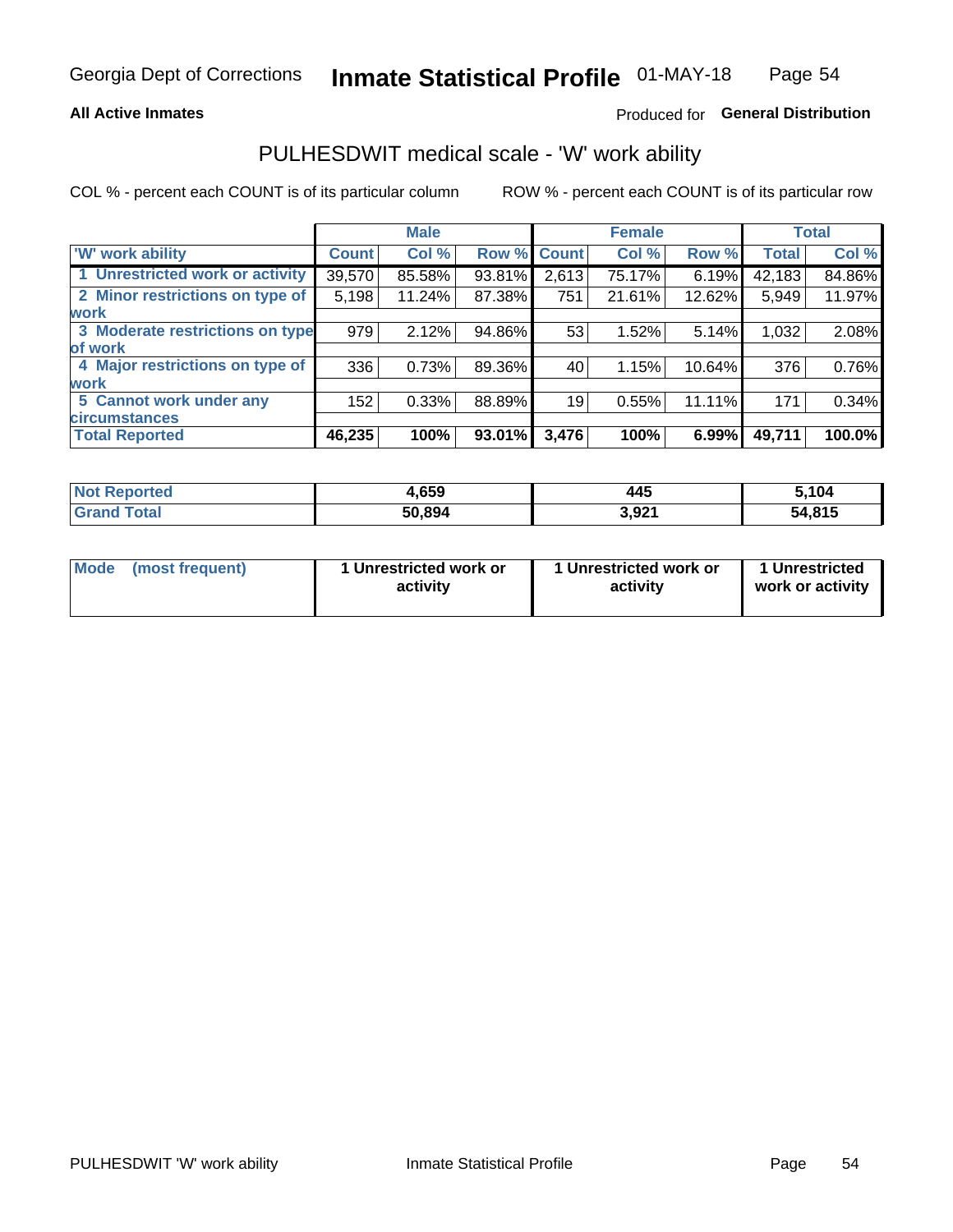### **All Active Inmates**

### Produced for General Distribution

## PULHESDWIT medical scale - 'I' impairment

COL % - percent each COUNT is of its particular column

|                                   |              | <b>Male</b> |             |       | <b>Female</b> |       |              | <b>Total</b> |
|-----------------------------------|--------------|-------------|-------------|-------|---------------|-------|--------------|--------------|
| <b>T' Impairment</b>              | <b>Count</b> | Col %       | Row % Count |       | Col %         | Row % | <b>Total</b> | Col %        |
| 1 No impairments or               | 45,826       | 99.13%      | 93.00%      | 3,448 | 99.19%        | 7.00% | 49,274       | 99.14%       |
| disabilities                      |              |             |             |       |               |       |              |              |
| 2 Wheelchair-bound but            | 249          | 0.54%       | 92.57%      | 20    | 0.58%         | 7.43% | 269          | 0.54%        |
| otherwise OK                      |              |             |             |       |               |       |              |              |
| <b>3 Needs low-level Assisted</b> | 50           | 0.11%       | 90.91%      | 5     | 0.14%         | 9.09% | 55           | 0.11%        |
| Living (level I)                  |              |             |             |       |               |       |              |              |
| 4 Needs moderate Assisted         | 34           | 0.07%       | 100.00%     |       |               |       | 34           | 0.07%        |
| Living (level II)                 |              |             |             |       |               |       |              |              |
| <b>5 Needs maximal Assisted</b>   | 68           | 0.15%       | 95.77%      | 3     | 0.09%         | 4.23% | 71           | 0.14%        |
| Living (level III)                |              |             |             |       |               |       |              |              |
| <b>Total Reported</b>             | 46,227       | 100%        | 93.01%      | 3,476 | 100%          | 6.99% | 49,703       | 100%         |

| Not F<br>Reported            | .,667  | 445   | E 449<br>JIIL |
|------------------------------|--------|-------|---------------|
| <b>Total</b><br><b>Grand</b> | 50,894 | 3,921 | 54,815        |

| Mode | (most frequent) | 1 No impairments or<br>disabilities | 1 No impairments or<br>disabilities | 1 No impairments<br>or disabilities |
|------|-----------------|-------------------------------------|-------------------------------------|-------------------------------------|
|------|-----------------|-------------------------------------|-------------------------------------|-------------------------------------|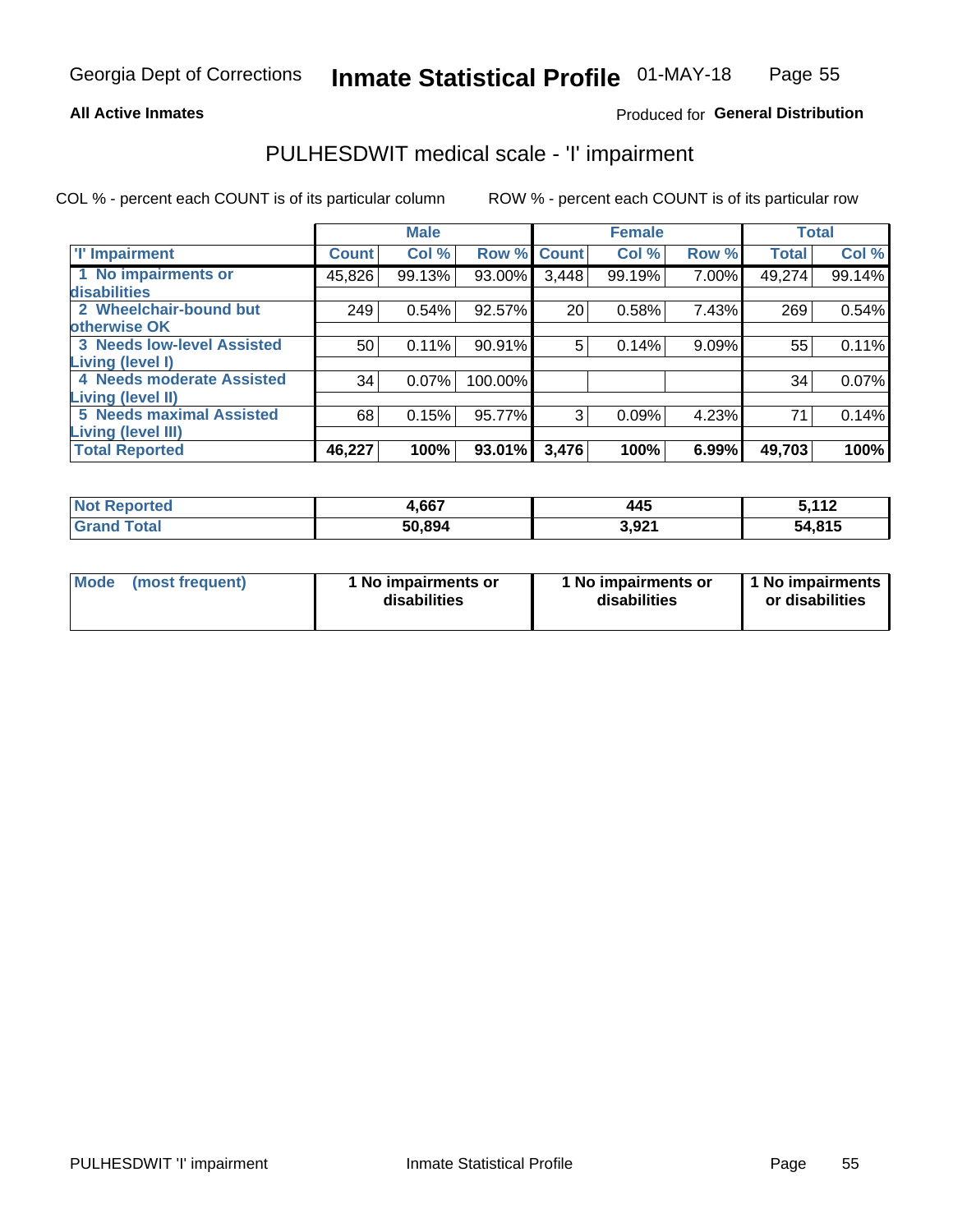### **All Active Inmates**

### Produced fo General Distribution

## PULHESDWIT medical scale - 'T' transportability

COL % - percent each COUNT is of its particular column

|                              |              | <b>Male</b> |         |              | <b>Female</b> |        |              | <b>Total</b> |
|------------------------------|--------------|-------------|---------|--------------|---------------|--------|--------------|--------------|
| <b>T' Transportability</b>   | <b>Count</b> | Col %       | Row %   | <b>Count</b> | Col %         | Row %  | <b>Total</b> | Col %        |
| 1 Can be transported in any  | 45,945       | 99.31%      | 93.02%  | 3,448        | 99.45%        | 6.98%  | 49,393       | 99.32%       |
| ordinary approved vehicle    |              |             |         |              |               |        |              |              |
| 2 Wheelchair-bound, not      | 51           | 0.11%       | 87.93%  | 7            | 0.20%         | 12.07% | 58           | 0.12%        |
| needing special vehicle      |              |             |         |              |               |        |              |              |
| 3 Wheelchair-bound, requires | 12           | 0.03%       | 100.00% |              |               |        | 12           | 0.02%        |
| special vehicle              |              |             |         |              |               |        |              |              |
| 4 Needs specially-equipped   | 4            | 0.01%       | 100.00% |              |               |        | 4            | 0.01%        |
| medical vehicle              |              |             |         |              |               |        |              |              |
| <b>5 Requires ambulance</b>  | 250          | 0.54%       | 95.42%  | 12           | 0.35%         | 4.58%  | 262          | 0.53%        |
| transport                    |              |             |         |              |               |        |              |              |
| <b>Total Reported</b>        | 46,262       | 100%        | 93.03%  | 3,467        | 100%          | 6.97%  | 49,729       | 100%         |

| <b>Not</b><br>Reported | 1,632  | 454   | 5,086  |
|------------------------|--------|-------|--------|
| Total                  | 50,894 | 3,921 | 54,815 |

|  | Mode (most frequent) | 1 Can be transported in any 1 Can be transported in any<br>ordinary approved vehicle   ordinary approved vehicle   transported in any |  | 1 Can be<br>  ordinary approved  <br>vehicle |
|--|----------------------|---------------------------------------------------------------------------------------------------------------------------------------|--|----------------------------------------------|
|--|----------------------|---------------------------------------------------------------------------------------------------------------------------------------|--|----------------------------------------------|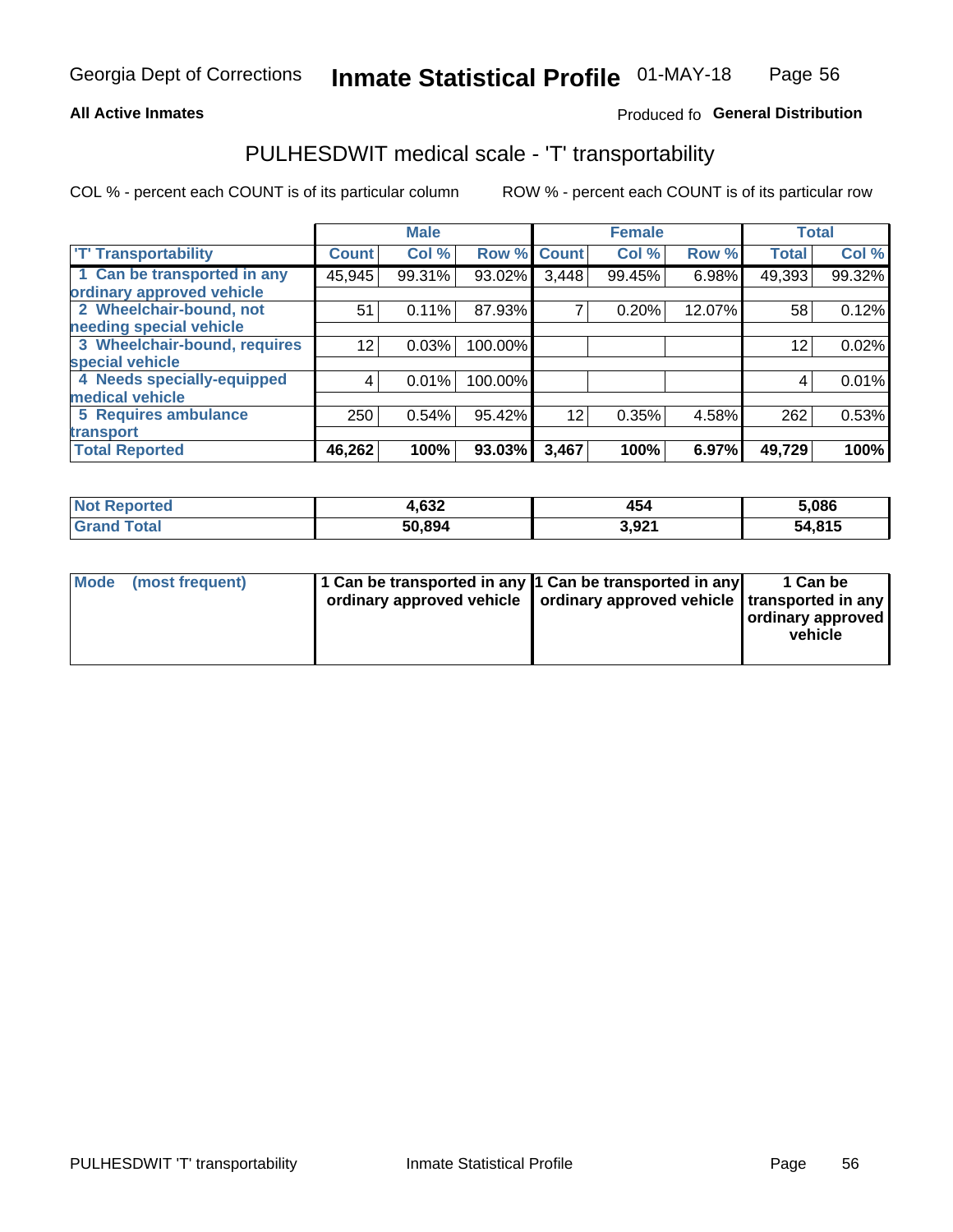# Inmate Statistical Profile 01-MAY-18 Page 57

### **All Active Inmates**

### Produced for General Distribution

### Number of prior Georgia incarcerations

COL % - percent each COUNT is of its particular column

|                                       |              | <b>Male</b> |             |                 | <b>Female</b> |       |        | <b>Total</b> |
|---------------------------------------|--------------|-------------|-------------|-----------------|---------------|-------|--------|--------------|
| <b>Num of Prior GA Incarcerations</b> | <b>Count</b> | Col %       | Row % Count |                 | Col %         | Row % | Total  | Col %        |
| $\bf{0}$                              | 28,417       | 55.84%      | 90.99%      | 2,813           | 71.74%        | 9.01% | 31,230 | 56.97%       |
|                                       | 9,443        | 18.55%      | 94.17%      | 585             | 14.92%        | 5.83% | 10,028 | 18.29%       |
| $\mathbf{2}$                          | 5,373        | 10.56%      | 95.50%      | 253             | 6.45%         | 4.50% | 5,626  | 10.26%       |
| 3                                     | 3,215        | 6.32%       | 96.72%      | 109             | 2.78%         | 3.28% | 3,324  | 6.06%        |
| $\boldsymbol{4}$                      | 1,837        | 3.61%       | 96.89%      | 59 <sub>1</sub> | 1.50%         | 3.11% | 1,896  | 3.46%        |
| 5                                     | 1,059        | 2.08%       | 96.27%      | 41              | 1.05%         | 3.73% | 1,100  | 2.01%        |
| <b>More Than 5</b>                    | 1.550        | 3.05%       | 96.21%      | 61              | 1.56%         | 3.79% | 1,611  | 2.94%        |
| <b>Total Reported</b>                 | 50,894       | 100%        | 92.85%      | 3,921           | 100%          | 7.15% | 54,815 | 100%         |

| enorted<br>NO1   |        |       |                               |
|------------------|--------|-------|-------------------------------|
| <b>ota</b><br>Gr | 50,894 | 3,921 | <b>A 045</b><br>51<br>טוט, די |

| Mean (average)       | 1.06 | .59 | 1.02 |
|----------------------|------|-----|------|
| Median (middle)      |      |     |      |
| Mode (most frequent) |      |     |      |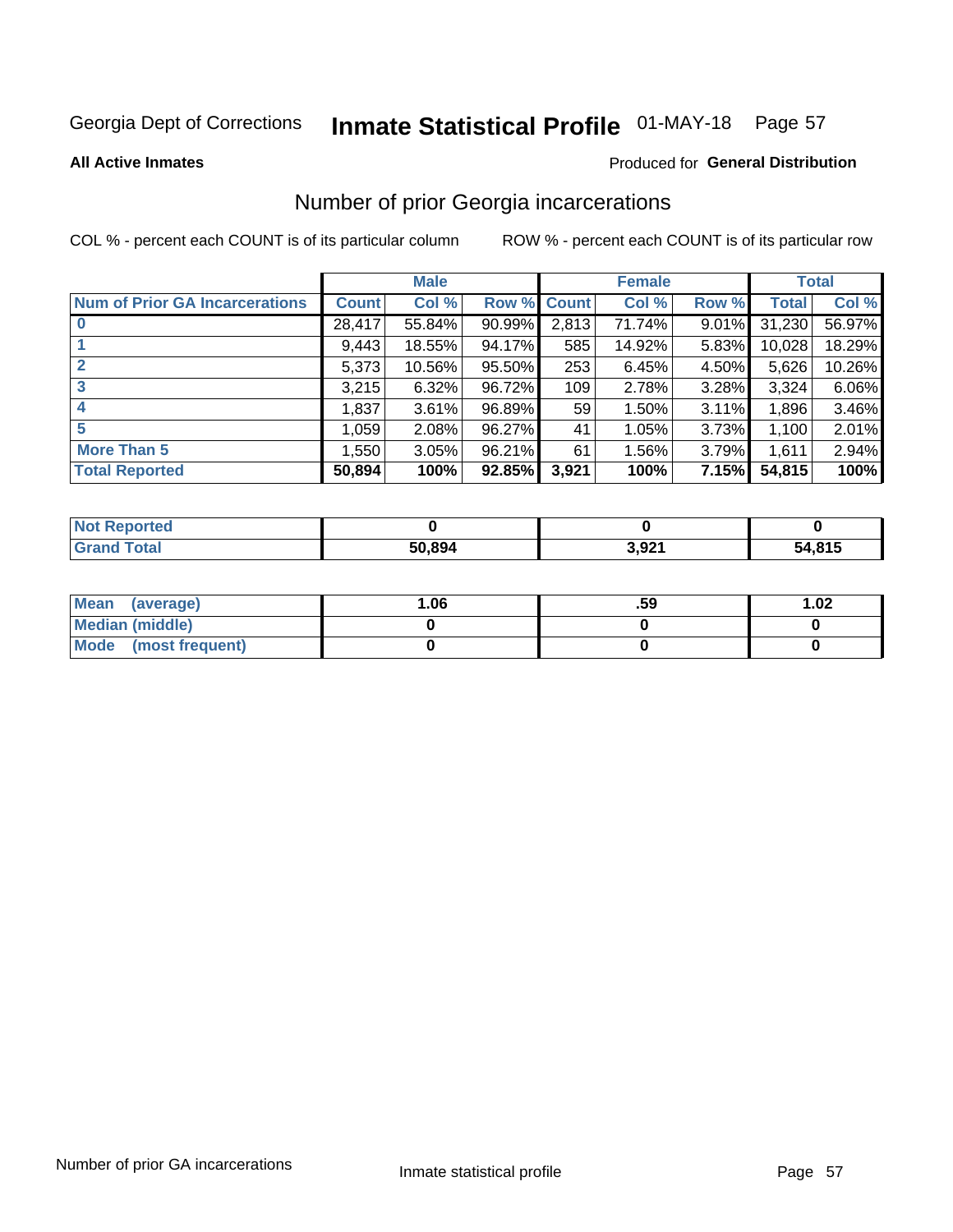#### **Inmate Statistical Profile 01-MAY-18** Page 58

### **All Active Inmates**

### Produced for General Distribution

### Prison sentence in years

COL % - percent each COUNT is of its particular column

ROW % - percent each COUNT is of its particular row

|                                 |              | <b>Male</b> |        |                | <b>Female</b> |        |              | <b>Total</b> |
|---------------------------------|--------------|-------------|--------|----------------|---------------|--------|--------------|--------------|
| <b>Prison Sentence In Years</b> | <b>Count</b> | Col %       | Row %  | <b>Count</b>   | Col %         | Row %  | <b>Total</b> | Col %        |
| $0 - 1$                         | 4,057        | 7.97%       | 94.50% | 236            | 6.02%         | 5.50%  | 4,293        | 7.83%        |
| $1.1 - 2$                       | 929          | 1.83%       | 91.71% | 84             | 2.14%         | 8.29%  | 1,013        | 1.85%        |
| $2.1 - 3$                       | 1,240        | 2.44%       | 88.32% | 164            | 4.18%         | 11.68% | 1,404        | 2.56%        |
| $3.1 - 4$                       | 1,084        | 2.13%       | 91.48% | 101            | 2.58%         | 8.52%  | 1,185        | 2.16%        |
| $4.1 - 5$                       | 2,216        | 4.35%       | 89.94% | 248            | 6.32%         | 10.06% | 2,464        | 4.50%        |
| $5.1 - 6$                       | 1,185        | 2.33%       | 89.57% | 138            | 3.52%         | 10.43% | 1,323        | 2.41%        |
| $6.1 - 7$                       | 1,273        | 2.50%       | 91.71% | 115            | 2.93%         | 8.29%  | 1,388        | 2.53%        |
| $7.1 - 8$                       | 1,264        | 2.48%       | 91.86% | 112            | 2.86%         | 8.14%  | 1,376        | 2.51%        |
| $8.1 - 9$                       | 1,335        | 2.62%       | 93.68% | 90             | 2.30%         | 6.32%  | 1,425        | 2.60%        |
| $9.1 - 10$                      | 4,001        | 7.86%       | 90.46% | 422            | 10.76%        | 9.54%  | 4,423        | 8.07%        |
| $10.1 - 12$                     | 2,403        | 4.72%       | 90.71% | 246            | 6.27%         | 9.29%  | 2,649        | 4.83%        |
| $12.1 - 15$                     | 5,262        | 10.34%      | 92.15% | 448            | 11.43%        | 7.85%  | 5,710        | 10.42%       |
| $15.1 - 20$                     | 9,745        | 19.15%      | 93.59% | 667            | 17.01%        | 6.41%  | 10,412       | 18.99%       |
| 20.1 - Over                     | 10,990       | 21.59%      | 94.44% | 647            | 16.50%        | 5.56%  | 11,637       | 21.23%       |
| Life                            | 3,044        | 5.98%       | 94.83% | 166            | 4.23%         | 5.17%  | 3,210        | 5.86%        |
| <b>Life Without Parole</b>      | 683          | 1.34%       | 95.26% | 34             | 0.87%         | 4.74%  | 717          | 1.31%        |
| <b>Death</b>                    | 93           | 0.18%       | 98.94% |                | 0.03%         | 1.06%  | 94           | 0.17%        |
| <b>Youthful Offenders</b>       | 90           | 0.18%       | 97.83% | $\overline{2}$ | 0.05%         | 2.17%  | 92           | 0.17%        |
| <b>Total Reported</b>           | 50,894       | 100%        | 92.85% | 3,921          | 100%          | 7.15%  | 54,815       | 100%         |

| <b>Not Reported</b> |              |       |        |
|---------------------|--------------|-------|--------|
| Total               | 0.894<br>וור | း ရ၇1 | 54,815 |

### **Determinate (numeric) sentences only**

| <b>Mean</b> | 15.85 | 9.96 | $F \wedge F$<br>⊺ວ.໐ປ |
|-------------|-------|------|-----------------------|
|             |       |      |                       |

All sentences (including determinate), with life, life without parole, and death sentences figured at 45 years

| <b>Mea</b><br>.<br>10.70<br>nn nn<br>20.UZ<br>$\sim$<br>.<br>___<br>____<br>____ |
|----------------------------------------------------------------------------------|
|----------------------------------------------------------------------------------|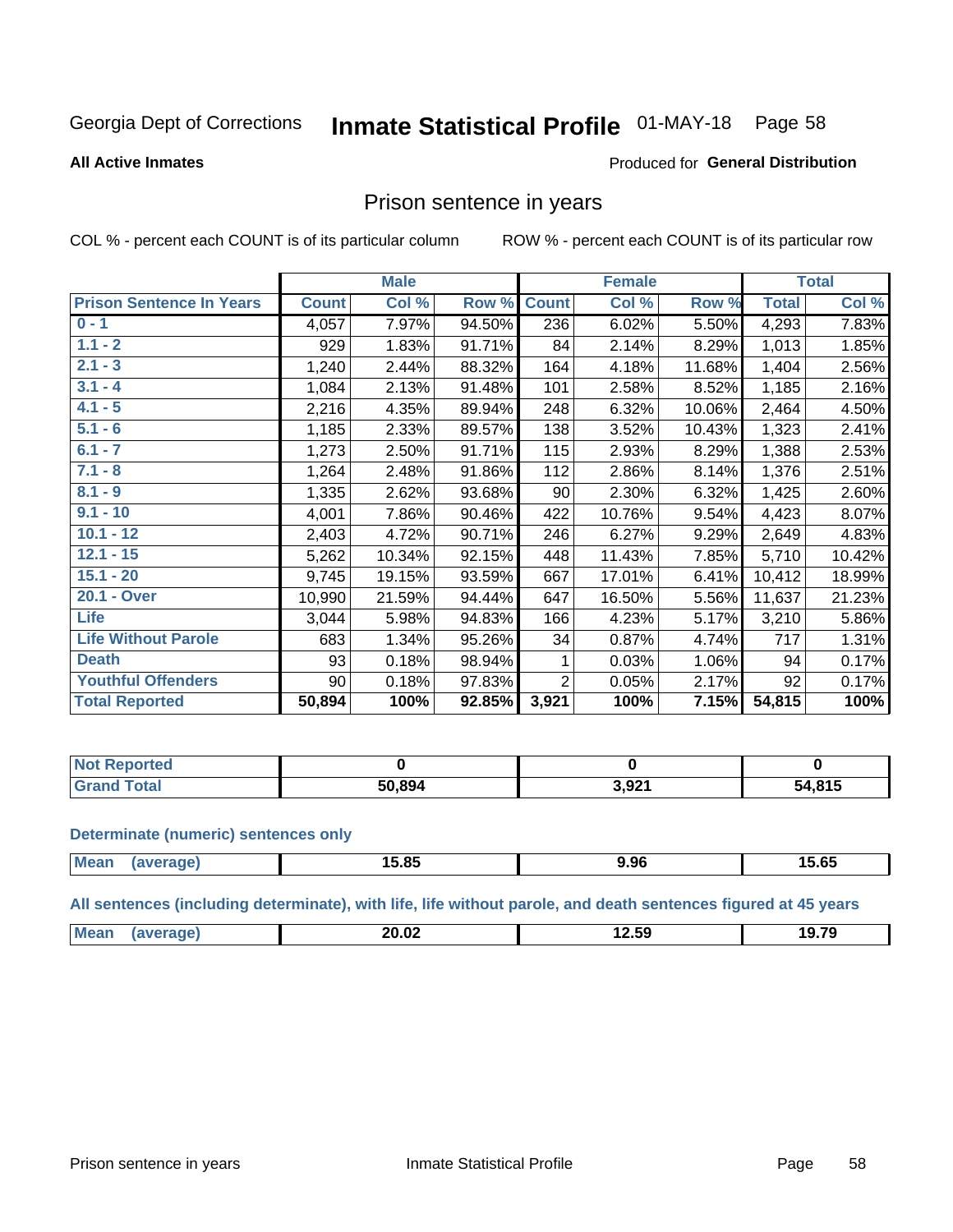## Inmate Statistical Profile 01-MAY-18 Page 59

### **All Active Inmates**

### Produced for General Distribution

## Primary offense, broken out into felonies vs misdemeanors

COL % - percent each COUNT is of its particular column

|                                  |              | <b>Male</b> |              |                    | <b>Female</b> |          | Total  |         |
|----------------------------------|--------------|-------------|--------------|--------------------|---------------|----------|--------|---------|
| <b>Felonies and Misdemeanors</b> | <b>Count</b> | Col%        |              | <b>Row % Count</b> | Col%          | Row %    | Total, | Col %   |
| <b>Felonies</b>                  | 48,260       | $99.68\%$   | 92.79% 3.748 |                    | 99.84%        | 7.21%    | 52,008 | 99.70%  |
| <b>Misdemeanors</b>              | 153          | .32%        | 96.23%       |                    | 16%           | $3.77\%$ | 159    | $.30\%$ |
| <b>Total Reported</b>            | 48,413       | 100%        |              | 92.8% 3,754        | 100%          | 7.2%     | 52,167 | 100%    |

| <b>Not</b><br>rted | 2481   | 167    | 2648          |
|--------------------|--------|--------|---------------|
| Grar<br>ota.       | 50.894 | 48.580 | .04F<br>,,,,, |

| Mo | ____ | 11 C.S<br>. | onies<br>. |
|----|------|-------------|------------|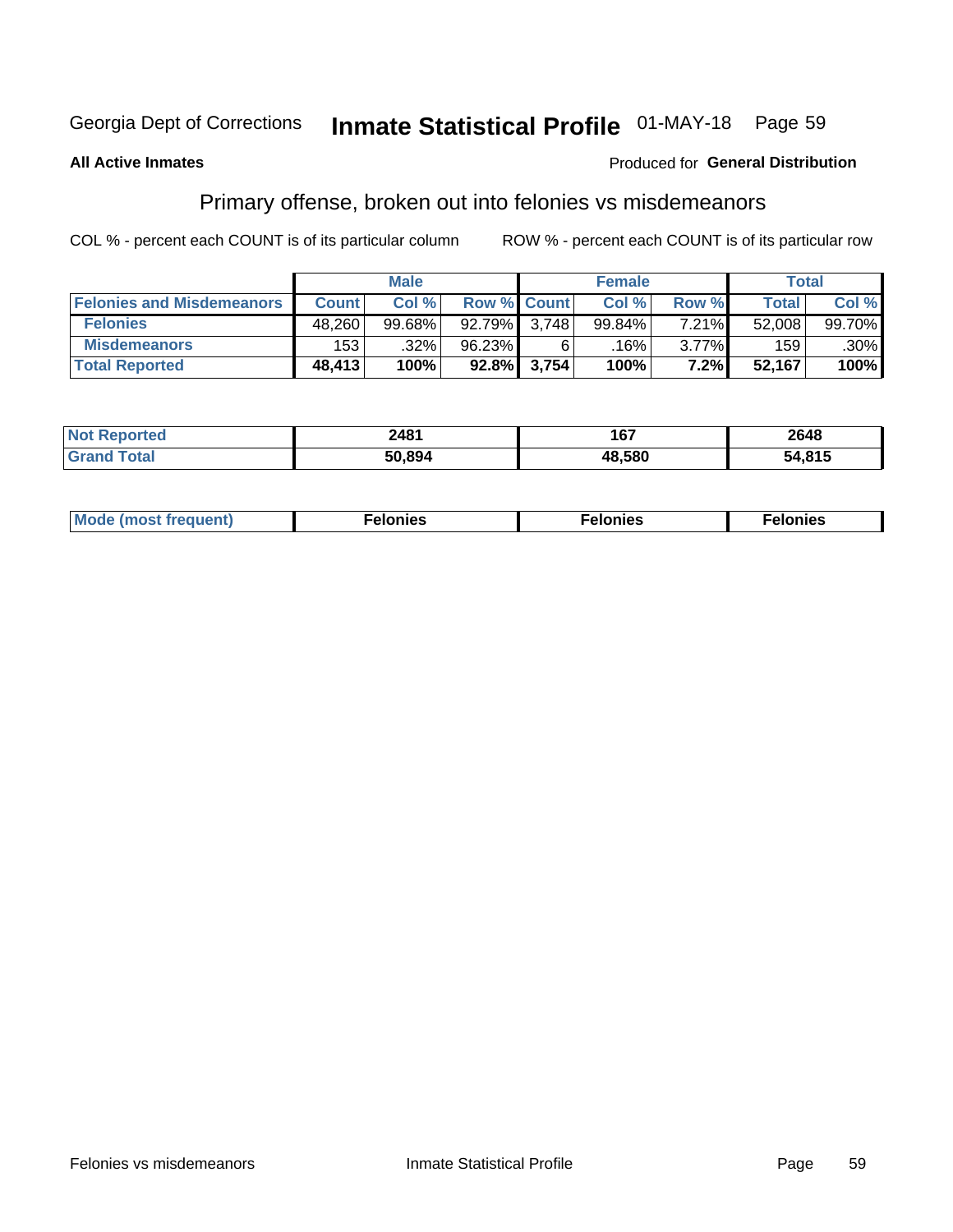## Inmate Statistical Profile 01-MAY-18 Page 60

### **All Active Inmates**

### **Produced for General Distribution**

### Primary offense, broken out into six broad crime categories

COL % - percent each COUNT is of its particular column

|                                 |              | <b>Male</b> |        |             | <b>Female</b> |          |              | <b>Total</b> |
|---------------------------------|--------------|-------------|--------|-------------|---------------|----------|--------------|--------------|
| <b>Crime Categories</b>         | <b>Count</b> | Col %       |        | Row % Count | Col %         | Row %    | <b>Total</b> | Col %        |
| <b>Violent</b>                  | 26,594       | 52.35%      | 93.94% | 1,716       | 43.78%        | $6.06\%$ | 28,310       | 51.73%       |
| <b>Sex Crime</b><br>2           | 8,451        | 16.63%      | 98.51% | 128         | 3.27%         | 1.49%    | 8,579        | 15.68%       |
| $\mathbf{3}$<br><b>Property</b> | 7,817        | 15.39%      | 88.56% | 1,010       | 25.77%        | 11.44%   | 8,827        | 16.13%       |
| <b>Drug</b><br>4                | 5,332        | 10.50%      | 86.25% | 850         | 21.68%        | 13.75%   | 6,182        | 11.30%       |
| <b>Habit/DUI</b><br>5           | 96           | .19%        | 88.07% | 13          | .33%          | 11.93%   | 109          | .20%         |
| <b>Other</b><br>6               | 2,515        | 4.95%       | 92.53% | 203         | 5.18%         | 7.47%    | 2,718        | 4.97%        |
| <b>Total Reported</b>           | 50,805       | 100%        | 92.84% | 3,920       | 100%          | 7.16%    | 54,725       | 100%         |

| rtea<br>NO | 89     |              | 90     |
|------------|--------|--------------|--------|
| Ento.      | 50.894 | രാ∙<br>J.JZ. | 54,815 |

| <b>Mode (most frequent)</b> | .<br>ïolent | 'iolent | ---<br>Violent |
|-----------------------------|-------------|---------|----------------|
|                             |             |         |                |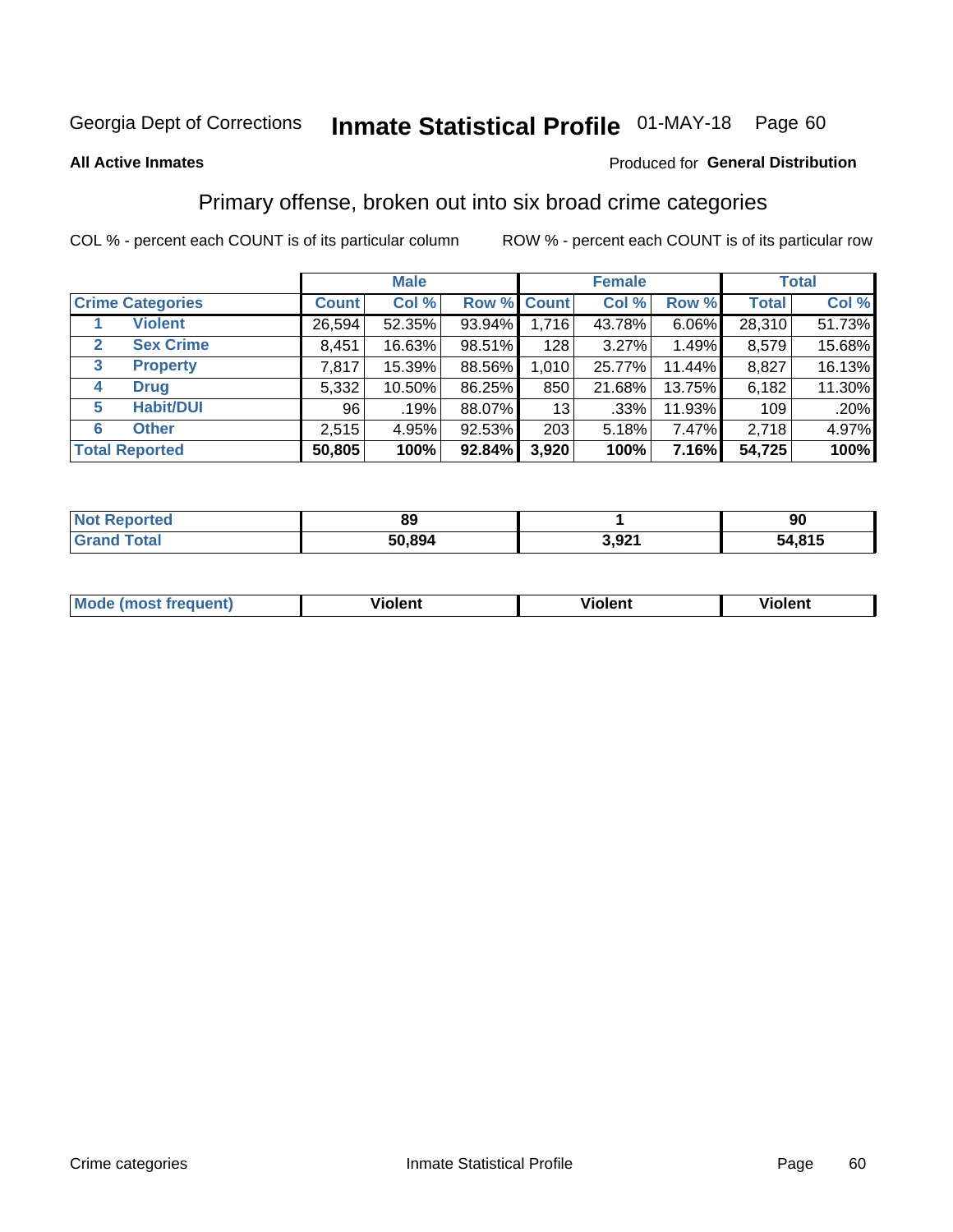# Inmate Statistical Profile 01-MAY-18 Page 61

#### **All Active Inmates**

### Produced for General Distribution

## Primary offense, detailed offense code

COL % - percent each COUNT is of its particular column

| Col %<br><b>Count</b><br>Col %<br>Row %<br>Col %<br><b>Count</b><br>Row %<br><b>Total</b><br><b>Abuse Neglect Elder/Disab (2812)</b><br>64.18%<br>35.82%<br>43<br>.08%<br>24<br>.61%<br>.12%<br>67<br>Agg Aslt W Intnt To Rape (2095)<br>67<br>100.00%<br>.13%<br>67<br>.12%<br><b>Agg Sex Battery Atmpt (2099)</b><br>$\overline{2}$<br>.01%<br>.01%<br>100.00%<br>$\overline{2}$<br><b>Aggrav Assault (1302)</b><br>5,217<br>10.27%<br>94.55%<br>7.68%<br>5,518<br>10.08%<br>301<br>5.45%<br><b>Aggrav Assault Peace Ofcr</b><br>.51%<br>5.56%<br>.67%<br>94.44%<br>20<br>.66%<br>340<br>360<br>(1314)<br><b>Aggrav Battery (1305)</b><br>2.64%<br>1,352<br>2.66%<br>93.69%<br>91<br>2.32%<br>6.31%<br>1,443<br><b>Aggrav Battery Peace Ofcr</b><br>3.23%<br>30<br>.06%<br>96.77%<br>1<br>.03%<br>31<br>.06%<br>(1315)<br><b>Aggrav Ch Molest Atmpt (2096)</b><br>3<br>100.00%<br>3<br>.01%<br>.01%<br><b>Aggrav Child Molestation (2021)</b><br>1,267<br>2.49%<br>98.45%<br>20<br>.51%<br>1,287<br>2.35%<br>1.55%<br><b>Aggrav Cruelty To Animals</b><br>93.75%<br>.03%<br>15<br>6.25%<br>.03%<br>.03%<br>1<br>16<br>(2972)<br><b>Aggrav Sexual Battery (2009)</b><br>222<br>99.55%<br>223<br>.41%<br>.44%<br>1<br>.03%<br>.45%<br><b>Aggrav Sodomy (2003)</b><br>$\overline{2}$<br>216<br>99.08%<br>.05%<br>.92%<br>218<br>.40%<br>.43%<br><b>Aggrav Stalking (1321)</b><br>95.92%<br>329<br>.65%<br>14<br>.36%<br>4.08%<br>343<br>.63%<br><b>Aggravated Assault On 65+</b><br>.01%<br>66.67%<br>$\overline{2}$<br>.05%<br>33.33%<br>.01%<br>4<br>6<br>(1304)<br><b>Alter Id (1506)</b><br>$\overline{2}$<br>100.00%<br>$\overline{2}$<br>.01%<br>.01%<br><b>Armed Robbery (1902)</b><br>11.72%<br>96.47%<br>218<br>5.56%<br>3.53%<br>6,172<br>11.28%<br>5,954<br><b>Arson 1st Degree (1401)</b><br>85.48%<br>.23%<br>14.52%<br>53<br>.10%<br>9<br>62<br>.11%<br><b>Arson 2nd Degree (1402)</b><br>11<br>91.67%<br>.02%<br>1<br>.03%<br>8.33%<br>12<br>.02%<br><b>Arson 3rd Degree (1403)</b><br>7<br>100.00%<br>$\overline{7}$<br>.01%<br>.01%<br>Ass W/ Int Transmit Hiv (1313)<br>$\mathbf{1}$<br>.01%<br>50.00%<br>.03%<br>50.00%<br>$\overline{c}$<br>.01%<br>1<br><b>Atmpt Aggrav Assault (1303)</b><br>8<br>.02%<br>88.89%<br>1<br>11.11%<br>$\boldsymbol{9}$<br>.03%<br>.02%<br><b>Atmpt Aggrav Sodomy (2093)</b><br>4<br>100.00%<br>4<br>.01%<br>.01%<br><b>Atmpt Armed Robbery (1992)</b><br>87<br>91.58%<br>.17%<br>8<br>.20%<br>8.42%<br>95<br>.17%<br><b>Atmpt Burglary (1690)</b><br>27<br>.05%<br>100.00%<br>27<br>.05%<br><b>Atmpt Child Molestation (2094)</b><br>100.00%<br>49<br>.10%<br>49<br>.09%<br><b>Atmpt Finan Ident Frd (7014)</b><br>50.00%<br>$\overline{c}$<br>.01%<br>1<br>.01%<br>1<br>.03%<br>50.00%<br><b>Atmpt Kidnap (1390)</b><br>$\overline{3}$<br>3<br>.01%<br>100.00%<br>.01%<br><b>Atmpt Murder (1190)</b><br>122<br>.24%<br>91.73%<br>11<br>.28%<br>8.27%<br>133<br>.24%<br>Atmpt Rape (2091)<br>$\overline{47}$<br>.09%<br>97.92%<br>.03%<br>2.08%<br>48<br>.09%<br>$\mathbf 1$<br><b>Atmpt Robbery (1991)</b><br>34<br>35<br>.07%<br>97.14%<br>1<br>.03%<br>2.86%<br>.06%<br><b>Atmpt Sodomy (2092)</b><br>.01%<br>100.00%<br>.01%<br>4<br>$\overline{\mathbf{4}}$<br><b>Atmpt Theft By Taking (1812)</b><br>5<br>$\overline{\mathbf{4}}$<br>.01%<br>80.00%<br>.01%<br>1<br>.03%<br>20.00%<br><b>Atmpt Viol Substance Act (4090)</b><br>$\overline{3}$<br>15<br>83.33%<br>16.67%<br>18<br>.03%<br>.08%<br>.03%<br><b>Att/Consprcy Commt C/S/Of</b><br>37<br>77.08%<br>11<br>.07%<br>.28%<br>22.92%<br>.09%<br>48<br>(4134) |                          | <b>Male</b> |              | <b>Female</b> |         |              | <b>Total</b> |
|----------------------------------------------------------------------------------------------------------------------------------------------------------------------------------------------------------------------------------------------------------------------------------------------------------------------------------------------------------------------------------------------------------------------------------------------------------------------------------------------------------------------------------------------------------------------------------------------------------------------------------------------------------------------------------------------------------------------------------------------------------------------------------------------------------------------------------------------------------------------------------------------------------------------------------------------------------------------------------------------------------------------------------------------------------------------------------------------------------------------------------------------------------------------------------------------------------------------------------------------------------------------------------------------------------------------------------------------------------------------------------------------------------------------------------------------------------------------------------------------------------------------------------------------------------------------------------------------------------------------------------------------------------------------------------------------------------------------------------------------------------------------------------------------------------------------------------------------------------------------------------------------------------------------------------------------------------------------------------------------------------------------------------------------------------------------------------------------------------------------------------------------------------------------------------------------------------------------------------------------------------------------------------------------------------------------------------------------------------------------------------------------------------------------------------------------------------------------------------------------------------------------------------------------------------------------------------------------------------------------------------------------------------------------------------------------------------------------------------------------------------------------------------------------------------------------------------------------------------------------------------------------------------------------------------------------------------------------------------------------------------------------------------------------------------------------------------------------------------------------------------------------------------------------------------------------------------------------------------------------------------------------------------------------------------------------------------------------------------------------------------------------------------------------------------------------------------------------------------------------------------------------------------------------------------------------------|--------------------------|-------------|--------------|---------------|---------|--------------|--------------|
|                                                                                                                                                                                                                                                                                                                                                                                                                                                                                                                                                                                                                                                                                                                                                                                                                                                                                                                                                                                                                                                                                                                                                                                                                                                                                                                                                                                                                                                                                                                                                                                                                                                                                                                                                                                                                                                                                                                                                                                                                                                                                                                                                                                                                                                                                                                                                                                                                                                                                                                                                                                                                                                                                                                                                                                                                                                                                                                                                                                                                                                                                                                                                                                                                                                                                                                                                                                                                                                                                                                                                                            | <b>Primary Offense</b>   |             |              |               |         |              |              |
|                                                                                                                                                                                                                                                                                                                                                                                                                                                                                                                                                                                                                                                                                                                                                                                                                                                                                                                                                                                                                                                                                                                                                                                                                                                                                                                                                                                                                                                                                                                                                                                                                                                                                                                                                                                                                                                                                                                                                                                                                                                                                                                                                                                                                                                                                                                                                                                                                                                                                                                                                                                                                                                                                                                                                                                                                                                                                                                                                                                                                                                                                                                                                                                                                                                                                                                                                                                                                                                                                                                                                                            |                          |             |              |               |         |              |              |
|                                                                                                                                                                                                                                                                                                                                                                                                                                                                                                                                                                                                                                                                                                                                                                                                                                                                                                                                                                                                                                                                                                                                                                                                                                                                                                                                                                                                                                                                                                                                                                                                                                                                                                                                                                                                                                                                                                                                                                                                                                                                                                                                                                                                                                                                                                                                                                                                                                                                                                                                                                                                                                                                                                                                                                                                                                                                                                                                                                                                                                                                                                                                                                                                                                                                                                                                                                                                                                                                                                                                                                            |                          |             |              |               |         |              |              |
|                                                                                                                                                                                                                                                                                                                                                                                                                                                                                                                                                                                                                                                                                                                                                                                                                                                                                                                                                                                                                                                                                                                                                                                                                                                                                                                                                                                                                                                                                                                                                                                                                                                                                                                                                                                                                                                                                                                                                                                                                                                                                                                                                                                                                                                                                                                                                                                                                                                                                                                                                                                                                                                                                                                                                                                                                                                                                                                                                                                                                                                                                                                                                                                                                                                                                                                                                                                                                                                                                                                                                                            |                          |             |              |               |         |              |              |
|                                                                                                                                                                                                                                                                                                                                                                                                                                                                                                                                                                                                                                                                                                                                                                                                                                                                                                                                                                                                                                                                                                                                                                                                                                                                                                                                                                                                                                                                                                                                                                                                                                                                                                                                                                                                                                                                                                                                                                                                                                                                                                                                                                                                                                                                                                                                                                                                                                                                                                                                                                                                                                                                                                                                                                                                                                                                                                                                                                                                                                                                                                                                                                                                                                                                                                                                                                                                                                                                                                                                                                            |                          |             |              |               |         |              |              |
|                                                                                                                                                                                                                                                                                                                                                                                                                                                                                                                                                                                                                                                                                                                                                                                                                                                                                                                                                                                                                                                                                                                                                                                                                                                                                                                                                                                                                                                                                                                                                                                                                                                                                                                                                                                                                                                                                                                                                                                                                                                                                                                                                                                                                                                                                                                                                                                                                                                                                                                                                                                                                                                                                                                                                                                                                                                                                                                                                                                                                                                                                                                                                                                                                                                                                                                                                                                                                                                                                                                                                                            |                          |             |              |               |         |              |              |
|                                                                                                                                                                                                                                                                                                                                                                                                                                                                                                                                                                                                                                                                                                                                                                                                                                                                                                                                                                                                                                                                                                                                                                                                                                                                                                                                                                                                                                                                                                                                                                                                                                                                                                                                                                                                                                                                                                                                                                                                                                                                                                                                                                                                                                                                                                                                                                                                                                                                                                                                                                                                                                                                                                                                                                                                                                                                                                                                                                                                                                                                                                                                                                                                                                                                                                                                                                                                                                                                                                                                                                            |                          |             |              |               |         |              |              |
|                                                                                                                                                                                                                                                                                                                                                                                                                                                                                                                                                                                                                                                                                                                                                                                                                                                                                                                                                                                                                                                                                                                                                                                                                                                                                                                                                                                                                                                                                                                                                                                                                                                                                                                                                                                                                                                                                                                                                                                                                                                                                                                                                                                                                                                                                                                                                                                                                                                                                                                                                                                                                                                                                                                                                                                                                                                                                                                                                                                                                                                                                                                                                                                                                                                                                                                                                                                                                                                                                                                                                                            |                          |             |              |               |         |              |              |
|                                                                                                                                                                                                                                                                                                                                                                                                                                                                                                                                                                                                                                                                                                                                                                                                                                                                                                                                                                                                                                                                                                                                                                                                                                                                                                                                                                                                                                                                                                                                                                                                                                                                                                                                                                                                                                                                                                                                                                                                                                                                                                                                                                                                                                                                                                                                                                                                                                                                                                                                                                                                                                                                                                                                                                                                                                                                                                                                                                                                                                                                                                                                                                                                                                                                                                                                                                                                                                                                                                                                                                            |                          |             |              |               |         |              |              |
|                                                                                                                                                                                                                                                                                                                                                                                                                                                                                                                                                                                                                                                                                                                                                                                                                                                                                                                                                                                                                                                                                                                                                                                                                                                                                                                                                                                                                                                                                                                                                                                                                                                                                                                                                                                                                                                                                                                                                                                                                                                                                                                                                                                                                                                                                                                                                                                                                                                                                                                                                                                                                                                                                                                                                                                                                                                                                                                                                                                                                                                                                                                                                                                                                                                                                                                                                                                                                                                                                                                                                                            |                          |             |              |               |         |              |              |
|                                                                                                                                                                                                                                                                                                                                                                                                                                                                                                                                                                                                                                                                                                                                                                                                                                                                                                                                                                                                                                                                                                                                                                                                                                                                                                                                                                                                                                                                                                                                                                                                                                                                                                                                                                                                                                                                                                                                                                                                                                                                                                                                                                                                                                                                                                                                                                                                                                                                                                                                                                                                                                                                                                                                                                                                                                                                                                                                                                                                                                                                                                                                                                                                                                                                                                                                                                                                                                                                                                                                                                            |                          |             |              |               |         |              |              |
|                                                                                                                                                                                                                                                                                                                                                                                                                                                                                                                                                                                                                                                                                                                                                                                                                                                                                                                                                                                                                                                                                                                                                                                                                                                                                                                                                                                                                                                                                                                                                                                                                                                                                                                                                                                                                                                                                                                                                                                                                                                                                                                                                                                                                                                                                                                                                                                                                                                                                                                                                                                                                                                                                                                                                                                                                                                                                                                                                                                                                                                                                                                                                                                                                                                                                                                                                                                                                                                                                                                                                                            |                          |             |              |               |         |              |              |
|                                                                                                                                                                                                                                                                                                                                                                                                                                                                                                                                                                                                                                                                                                                                                                                                                                                                                                                                                                                                                                                                                                                                                                                                                                                                                                                                                                                                                                                                                                                                                                                                                                                                                                                                                                                                                                                                                                                                                                                                                                                                                                                                                                                                                                                                                                                                                                                                                                                                                                                                                                                                                                                                                                                                                                                                                                                                                                                                                                                                                                                                                                                                                                                                                                                                                                                                                                                                                                                                                                                                                                            |                          |             |              |               |         |              |              |
|                                                                                                                                                                                                                                                                                                                                                                                                                                                                                                                                                                                                                                                                                                                                                                                                                                                                                                                                                                                                                                                                                                                                                                                                                                                                                                                                                                                                                                                                                                                                                                                                                                                                                                                                                                                                                                                                                                                                                                                                                                                                                                                                                                                                                                                                                                                                                                                                                                                                                                                                                                                                                                                                                                                                                                                                                                                                                                                                                                                                                                                                                                                                                                                                                                                                                                                                                                                                                                                                                                                                                                            |                          |             |              |               |         |              |              |
|                                                                                                                                                                                                                                                                                                                                                                                                                                                                                                                                                                                                                                                                                                                                                                                                                                                                                                                                                                                                                                                                                                                                                                                                                                                                                                                                                                                                                                                                                                                                                                                                                                                                                                                                                                                                                                                                                                                                                                                                                                                                                                                                                                                                                                                                                                                                                                                                                                                                                                                                                                                                                                                                                                                                                                                                                                                                                                                                                                                                                                                                                                                                                                                                                                                                                                                                                                                                                                                                                                                                                                            |                          |             |              |               |         |              |              |
|                                                                                                                                                                                                                                                                                                                                                                                                                                                                                                                                                                                                                                                                                                                                                                                                                                                                                                                                                                                                                                                                                                                                                                                                                                                                                                                                                                                                                                                                                                                                                                                                                                                                                                                                                                                                                                                                                                                                                                                                                                                                                                                                                                                                                                                                                                                                                                                                                                                                                                                                                                                                                                                                                                                                                                                                                                                                                                                                                                                                                                                                                                                                                                                                                                                                                                                                                                                                                                                                                                                                                                            |                          |             |              |               |         |              |              |
|                                                                                                                                                                                                                                                                                                                                                                                                                                                                                                                                                                                                                                                                                                                                                                                                                                                                                                                                                                                                                                                                                                                                                                                                                                                                                                                                                                                                                                                                                                                                                                                                                                                                                                                                                                                                                                                                                                                                                                                                                                                                                                                                                                                                                                                                                                                                                                                                                                                                                                                                                                                                                                                                                                                                                                                                                                                                                                                                                                                                                                                                                                                                                                                                                                                                                                                                                                                                                                                                                                                                                                            |                          |             |              |               |         |              |              |
|                                                                                                                                                                                                                                                                                                                                                                                                                                                                                                                                                                                                                                                                                                                                                                                                                                                                                                                                                                                                                                                                                                                                                                                                                                                                                                                                                                                                                                                                                                                                                                                                                                                                                                                                                                                                                                                                                                                                                                                                                                                                                                                                                                                                                                                                                                                                                                                                                                                                                                                                                                                                                                                                                                                                                                                                                                                                                                                                                                                                                                                                                                                                                                                                                                                                                                                                                                                                                                                                                                                                                                            |                          |             |              |               |         |              |              |
|                                                                                                                                                                                                                                                                                                                                                                                                                                                                                                                                                                                                                                                                                                                                                                                                                                                                                                                                                                                                                                                                                                                                                                                                                                                                                                                                                                                                                                                                                                                                                                                                                                                                                                                                                                                                                                                                                                                                                                                                                                                                                                                                                                                                                                                                                                                                                                                                                                                                                                                                                                                                                                                                                                                                                                                                                                                                                                                                                                                                                                                                                                                                                                                                                                                                                                                                                                                                                                                                                                                                                                            |                          |             |              |               |         |              |              |
|                                                                                                                                                                                                                                                                                                                                                                                                                                                                                                                                                                                                                                                                                                                                                                                                                                                                                                                                                                                                                                                                                                                                                                                                                                                                                                                                                                                                                                                                                                                                                                                                                                                                                                                                                                                                                                                                                                                                                                                                                                                                                                                                                                                                                                                                                                                                                                                                                                                                                                                                                                                                                                                                                                                                                                                                                                                                                                                                                                                                                                                                                                                                                                                                                                                                                                                                                                                                                                                                                                                                                                            |                          |             |              |               |         |              |              |
|                                                                                                                                                                                                                                                                                                                                                                                                                                                                                                                                                                                                                                                                                                                                                                                                                                                                                                                                                                                                                                                                                                                                                                                                                                                                                                                                                                                                                                                                                                                                                                                                                                                                                                                                                                                                                                                                                                                                                                                                                                                                                                                                                                                                                                                                                                                                                                                                                                                                                                                                                                                                                                                                                                                                                                                                                                                                                                                                                                                                                                                                                                                                                                                                                                                                                                                                                                                                                                                                                                                                                                            |                          |             |              |               |         |              |              |
|                                                                                                                                                                                                                                                                                                                                                                                                                                                                                                                                                                                                                                                                                                                                                                                                                                                                                                                                                                                                                                                                                                                                                                                                                                                                                                                                                                                                                                                                                                                                                                                                                                                                                                                                                                                                                                                                                                                                                                                                                                                                                                                                                                                                                                                                                                                                                                                                                                                                                                                                                                                                                                                                                                                                                                                                                                                                                                                                                                                                                                                                                                                                                                                                                                                                                                                                                                                                                                                                                                                                                                            |                          |             |              |               |         |              |              |
|                                                                                                                                                                                                                                                                                                                                                                                                                                                                                                                                                                                                                                                                                                                                                                                                                                                                                                                                                                                                                                                                                                                                                                                                                                                                                                                                                                                                                                                                                                                                                                                                                                                                                                                                                                                                                                                                                                                                                                                                                                                                                                                                                                                                                                                                                                                                                                                                                                                                                                                                                                                                                                                                                                                                                                                                                                                                                                                                                                                                                                                                                                                                                                                                                                                                                                                                                                                                                                                                                                                                                                            |                          |             |              |               |         |              |              |
|                                                                                                                                                                                                                                                                                                                                                                                                                                                                                                                                                                                                                                                                                                                                                                                                                                                                                                                                                                                                                                                                                                                                                                                                                                                                                                                                                                                                                                                                                                                                                                                                                                                                                                                                                                                                                                                                                                                                                                                                                                                                                                                                                                                                                                                                                                                                                                                                                                                                                                                                                                                                                                                                                                                                                                                                                                                                                                                                                                                                                                                                                                                                                                                                                                                                                                                                                                                                                                                                                                                                                                            |                          |             |              |               |         |              |              |
|                                                                                                                                                                                                                                                                                                                                                                                                                                                                                                                                                                                                                                                                                                                                                                                                                                                                                                                                                                                                                                                                                                                                                                                                                                                                                                                                                                                                                                                                                                                                                                                                                                                                                                                                                                                                                                                                                                                                                                                                                                                                                                                                                                                                                                                                                                                                                                                                                                                                                                                                                                                                                                                                                                                                                                                                                                                                                                                                                                                                                                                                                                                                                                                                                                                                                                                                                                                                                                                                                                                                                                            |                          |             |              |               |         |              |              |
|                                                                                                                                                                                                                                                                                                                                                                                                                                                                                                                                                                                                                                                                                                                                                                                                                                                                                                                                                                                                                                                                                                                                                                                                                                                                                                                                                                                                                                                                                                                                                                                                                                                                                                                                                                                                                                                                                                                                                                                                                                                                                                                                                                                                                                                                                                                                                                                                                                                                                                                                                                                                                                                                                                                                                                                                                                                                                                                                                                                                                                                                                                                                                                                                                                                                                                                                                                                                                                                                                                                                                                            |                          |             |              |               |         |              |              |
|                                                                                                                                                                                                                                                                                                                                                                                                                                                                                                                                                                                                                                                                                                                                                                                                                                                                                                                                                                                                                                                                                                                                                                                                                                                                                                                                                                                                                                                                                                                                                                                                                                                                                                                                                                                                                                                                                                                                                                                                                                                                                                                                                                                                                                                                                                                                                                                                                                                                                                                                                                                                                                                                                                                                                                                                                                                                                                                                                                                                                                                                                                                                                                                                                                                                                                                                                                                                                                                                                                                                                                            |                          |             |              |               |         |              |              |
|                                                                                                                                                                                                                                                                                                                                                                                                                                                                                                                                                                                                                                                                                                                                                                                                                                                                                                                                                                                                                                                                                                                                                                                                                                                                                                                                                                                                                                                                                                                                                                                                                                                                                                                                                                                                                                                                                                                                                                                                                                                                                                                                                                                                                                                                                                                                                                                                                                                                                                                                                                                                                                                                                                                                                                                                                                                                                                                                                                                                                                                                                                                                                                                                                                                                                                                                                                                                                                                                                                                                                                            |                          |             |              |               |         |              |              |
|                                                                                                                                                                                                                                                                                                                                                                                                                                                                                                                                                                                                                                                                                                                                                                                                                                                                                                                                                                                                                                                                                                                                                                                                                                                                                                                                                                                                                                                                                                                                                                                                                                                                                                                                                                                                                                                                                                                                                                                                                                                                                                                                                                                                                                                                                                                                                                                                                                                                                                                                                                                                                                                                                                                                                                                                                                                                                                                                                                                                                                                                                                                                                                                                                                                                                                                                                                                                                                                                                                                                                                            |                          |             |              |               |         |              |              |
|                                                                                                                                                                                                                                                                                                                                                                                                                                                                                                                                                                                                                                                                                                                                                                                                                                                                                                                                                                                                                                                                                                                                                                                                                                                                                                                                                                                                                                                                                                                                                                                                                                                                                                                                                                                                                                                                                                                                                                                                                                                                                                                                                                                                                                                                                                                                                                                                                                                                                                                                                                                                                                                                                                                                                                                                                                                                                                                                                                                                                                                                                                                                                                                                                                                                                                                                                                                                                                                                                                                                                                            |                          |             |              |               |         |              |              |
|                                                                                                                                                                                                                                                                                                                                                                                                                                                                                                                                                                                                                                                                                                                                                                                                                                                                                                                                                                                                                                                                                                                                                                                                                                                                                                                                                                                                                                                                                                                                                                                                                                                                                                                                                                                                                                                                                                                                                                                                                                                                                                                                                                                                                                                                                                                                                                                                                                                                                                                                                                                                                                                                                                                                                                                                                                                                                                                                                                                                                                                                                                                                                                                                                                                                                                                                                                                                                                                                                                                                                                            |                          |             |              |               |         |              |              |
|                                                                                                                                                                                                                                                                                                                                                                                                                                                                                                                                                                                                                                                                                                                                                                                                                                                                                                                                                                                                                                                                                                                                                                                                                                                                                                                                                                                                                                                                                                                                                                                                                                                                                                                                                                                                                                                                                                                                                                                                                                                                                                                                                                                                                                                                                                                                                                                                                                                                                                                                                                                                                                                                                                                                                                                                                                                                                                                                                                                                                                                                                                                                                                                                                                                                                                                                                                                                                                                                                                                                                                            |                          |             |              |               |         |              |              |
|                                                                                                                                                                                                                                                                                                                                                                                                                                                                                                                                                                                                                                                                                                                                                                                                                                                                                                                                                                                                                                                                                                                                                                                                                                                                                                                                                                                                                                                                                                                                                                                                                                                                                                                                                                                                                                                                                                                                                                                                                                                                                                                                                                                                                                                                                                                                                                                                                                                                                                                                                                                                                                                                                                                                                                                                                                                                                                                                                                                                                                                                                                                                                                                                                                                                                                                                                                                                                                                                                                                                                                            |                          |             |              |               |         |              |              |
|                                                                                                                                                                                                                                                                                                                                                                                                                                                                                                                                                                                                                                                                                                                                                                                                                                                                                                                                                                                                                                                                                                                                                                                                                                                                                                                                                                                                                                                                                                                                                                                                                                                                                                                                                                                                                                                                                                                                                                                                                                                                                                                                                                                                                                                                                                                                                                                                                                                                                                                                                                                                                                                                                                                                                                                                                                                                                                                                                                                                                                                                                                                                                                                                                                                                                                                                                                                                                                                                                                                                                                            |                          |             |              |               |         |              |              |
|                                                                                                                                                                                                                                                                                                                                                                                                                                                                                                                                                                                                                                                                                                                                                                                                                                                                                                                                                                                                                                                                                                                                                                                                                                                                                                                                                                                                                                                                                                                                                                                                                                                                                                                                                                                                                                                                                                                                                                                                                                                                                                                                                                                                                                                                                                                                                                                                                                                                                                                                                                                                                                                                                                                                                                                                                                                                                                                                                                                                                                                                                                                                                                                                                                                                                                                                                                                                                                                                                                                                                                            |                          |             |              |               |         |              |              |
|                                                                                                                                                                                                                                                                                                                                                                                                                                                                                                                                                                                                                                                                                                                                                                                                                                                                                                                                                                                                                                                                                                                                                                                                                                                                                                                                                                                                                                                                                                                                                                                                                                                                                                                                                                                                                                                                                                                                                                                                                                                                                                                                                                                                                                                                                                                                                                                                                                                                                                                                                                                                                                                                                                                                                                                                                                                                                                                                                                                                                                                                                                                                                                                                                                                                                                                                                                                                                                                                                                                                                                            |                          |             |              |               |         |              |              |
|                                                                                                                                                                                                                                                                                                                                                                                                                                                                                                                                                                                                                                                                                                                                                                                                                                                                                                                                                                                                                                                                                                                                                                                                                                                                                                                                                                                                                                                                                                                                                                                                                                                                                                                                                                                                                                                                                                                                                                                                                                                                                                                                                                                                                                                                                                                                                                                                                                                                                                                                                                                                                                                                                                                                                                                                                                                                                                                                                                                                                                                                                                                                                                                                                                                                                                                                                                                                                                                                                                                                                                            |                          |             |              |               |         |              |              |
|                                                                                                                                                                                                                                                                                                                                                                                                                                                                                                                                                                                                                                                                                                                                                                                                                                                                                                                                                                                                                                                                                                                                                                                                                                                                                                                                                                                                                                                                                                                                                                                                                                                                                                                                                                                                                                                                                                                                                                                                                                                                                                                                                                                                                                                                                                                                                                                                                                                                                                                                                                                                                                                                                                                                                                                                                                                                                                                                                                                                                                                                                                                                                                                                                                                                                                                                                                                                                                                                                                                                                                            | <b>Bad Checks (1704)</b> |             | $\mathbf{1}$ | .03%          | 100.00% | $\mathbf{1}$ | .01%         |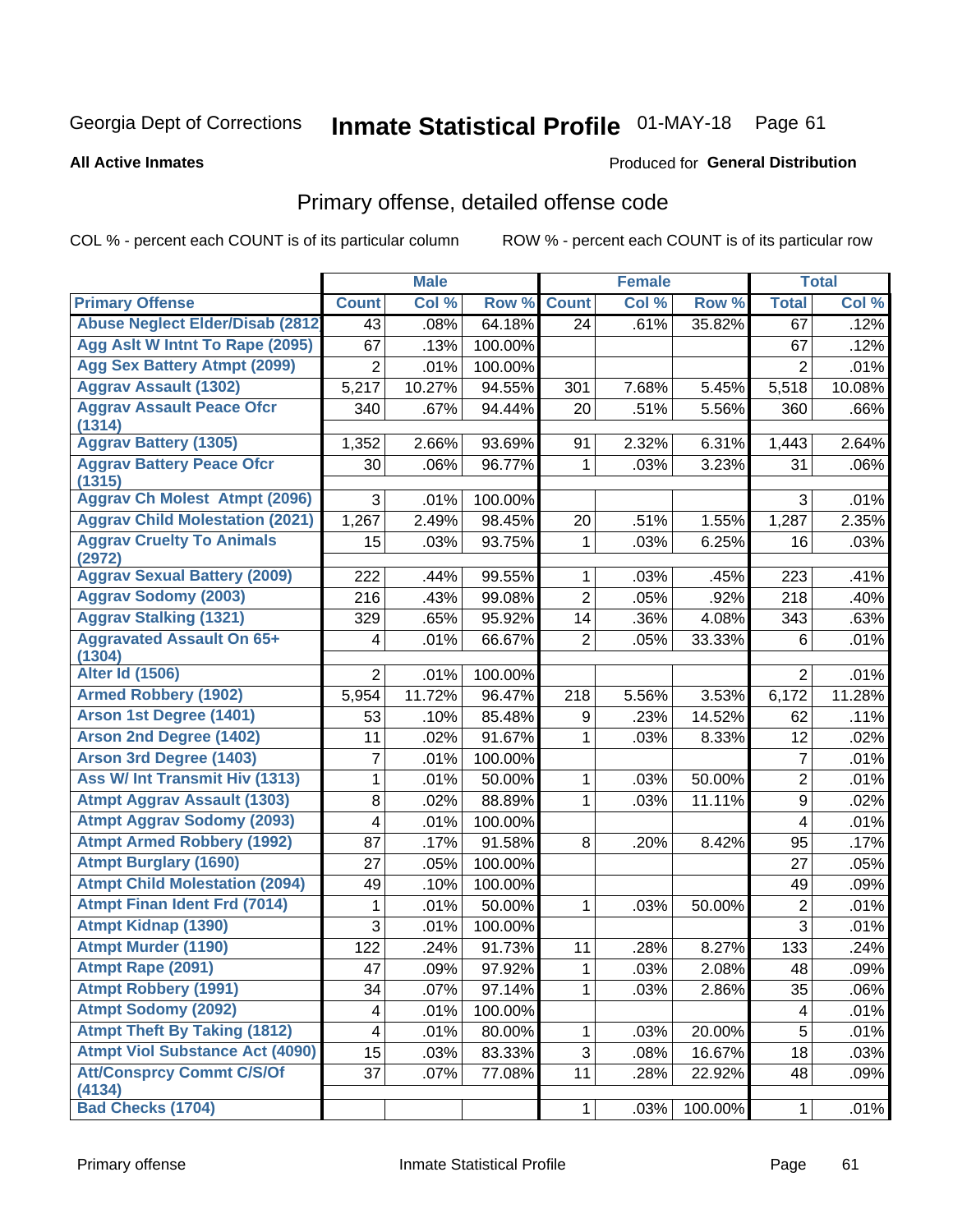# Inmate Statistical Profile 01-MAY-18 Page 62

### **All Active Inmates**

### **Produced for General Distribution**

### Primary offense, detailed offense code

COL % - percent each COUNT is of its particular column

|                                           |                | <b>Male</b> |         |                 | <b>Female</b> |         |                  | <b>Total</b> |
|-------------------------------------------|----------------|-------------|---------|-----------------|---------------|---------|------------------|--------------|
| <b>Primary Offense</b>                    | <b>Count</b>   | Col %       | Row %   | <b>Count</b>    | Col %         | Row %   | <b>Total</b>     | Col %        |
| <b>Bail Jumping (2511)</b>                | 6              | .01%        | 75.00%  | $\overline{2}$  | .05%          | 25.00%  | 8                | .01%         |
| <b>Bigamy (2007)</b>                      | 3              | .01%        | 100.00% |                 |               |         | 3                | .01%         |
| <b>Bribery Govt Officer (2301)</b>        |                |             |         | 1               | .03%          | 100.00% | 1                | .01%         |
| Burg 1st Aft 6/30/12 (1611)               | 1,954          | 3.85%       | 93.05%  | 146             | 3.72%         | 6.95%   | 2,100            | 3.84%        |
| Burg 2nd Aft 6/30/12 (1612)               | 642            | 1.26%       | 94.97%  | 34              | .87%          | 5.03%   | 676              | 1.24%        |
| <b>Burg Bef 7/1/12 (1601)</b>             | 2,427          | 4.78%       | 96.50%  | 88              | 2.24%         | 3.50%   | 2,515            | 4.60%        |
| <b>Carry Weapon At School (2915)</b>      | $\overline{2}$ | .01%        | 50.00%  | $\overline{2}$  | .05%          | 50.00%  | 4                | .01%         |
| <b>Child Molestation (2019)</b>           | 2,612          | 5.14%       | 98.08%  | 51              | 1.30%         | 1.92%   | 2,663            | 4.87%        |
| <b>Chop Shop Violation (5003)</b>         | 1              | .01%        | 100.00% |                 |               |         | 1                | .01%         |
| <b>Cnspire Traffic Cntrl Sub (4130)</b>   | 5              | .01%        | 100.00% |                 |               |         | 5                | .01%         |
| <b>Computer Pornography (1760)</b>        | 101            | .20%        | 98.06%  | $\overline{2}$  | .05%          | 1.94%   | 103              | .19%         |
| <b>Computer Theft (1761)</b>              | $\overline{2}$ | .01%        | 22.22%  | $\overline{7}$  | .18%          | 77.78%  | $\boldsymbol{9}$ | .02%         |
| <b>Computer Trespass (1762)</b>           |                |             |         | $\overline{2}$  | .05%          | 100.00% | $\overline{2}$   | .01%         |
| <b>Conceal Death Of Another (1125)</b>    | 10             | .02%        | 62.50%  | 6               | .15%          | 37.50%  | 16               | .03%         |
| <b>Conspiracy (9901)</b>                  | 32             | .06%        | 86.49%  | 5               | .13%          | 13.51%  | 37               | .07%         |
| <b>Convynce Handle Contrabnd</b>          | 1              | .01%        | 100.00% |                 |               |         | 1                | .01%         |
| (5174)                                    |                |             |         |                 |               |         |                  |              |
| Crmnl Atmpt (9905)                        | 1              | .01%        | 100.00% |                 |               |         | 1                | .01%         |
| Crmnl Damage 1st Degree (1501)            | 25             | .05%        | 96.15%  | 1               | .03%          | 3.85%   | 26               | .05%         |
| <b>Crmnl Damage 2nd Degree</b><br>(1502)  | 73             | .14%        | 84.88%  | 13              | .33%          | 15.12%  | 86               | .16%         |
| <b>Crmnl Interfere Govt Prop (2613)</b>   | 17             | .03%        | 94.44%  | 1               | .03%          | 5.56%   | 18               | .03%         |
| <b>Crmnl Poss Explosives (1404)</b>       | 1              | .01%        | 100.00% |                 |               |         | 1                | .01%         |
| <b>Crmnl Solicitation (9910)</b>          | 1              | .01%        | 100.00% |                 |               |         | $\mathbf{1}$     | .01%         |
| <b>Cruelty To Animals (2971)</b>          | $\overline{2}$ | .01%        | 100.00% |                 |               |         | $\overline{2}$   | .01%         |
| <b>Cruelty To Children (2801)</b>         | 286            | .56%        | 75.86%  | 91              | 2.32%         | 24.14%  | 377              | .69%         |
| <b>Cruelty To Elder Person (2811)</b>     | 30             | .06%        | 69.77%  | 13              | .33%          | 30.23%  | 43               | .08%         |
| <b>Damage Destroy Secr Prop</b><br>(1504) | 1              | .01%        | 100.00% |                 |               |         | 1                | .01%         |
| Drv W/ Improp Veh Reg (7013)              | 2              | .01%        | 50.00%  | $\overline{2}$  | .05%          | 50.00%  | 4                | .01%         |
| <b>Drvng Habtl Violator (5004)</b>        | 6              | .01%        | 100.00% |                 |               |         | $\,6$            | .01%         |
| <b>Embracery (2407)</b>                   | 1              | .01%        | 100.00% |                 |               |         | 1                | .01%         |
| <b>Entering Vehicle (1880)</b>            | 116            | .23%        | 98.31%  | $\overline{2}$  | .05%          | 1.69%   | 118              | .22%         |
| <b>Entice Child Attempted (2090)</b>      | 3              | .01%        | 100.00% |                 |               |         | 3                | .01%         |
| <b>Enticing Child-Indec Purp (2020)</b>   | 76             | .15%        | 95.00%  | 4               | .10%          | 5.00%   | 80               | .15%         |
| <b>Escape (2501)</b>                      | 22             | .04%        | 95.65%  | $\mathbf 1$     | .03%          | 4.35%   | 23               | .04%         |
| <b>False Certificates (2311)</b>          | 3              | .01%        | 100.00% |                 |               |         | $\mathbf{3}$     | .01%         |
| <b>False Imprisonment (1308)</b>          | 198            | .39%        | 95.19%  | 10 <sub>1</sub> | .26%          | 4.81%   | 208              | .38%         |
| <b>False Statements Govt (2408)</b>       | 25             | .05%        | 92.59%  | $\overline{2}$  | .05%          | 7.41%   | 27               | .05%         |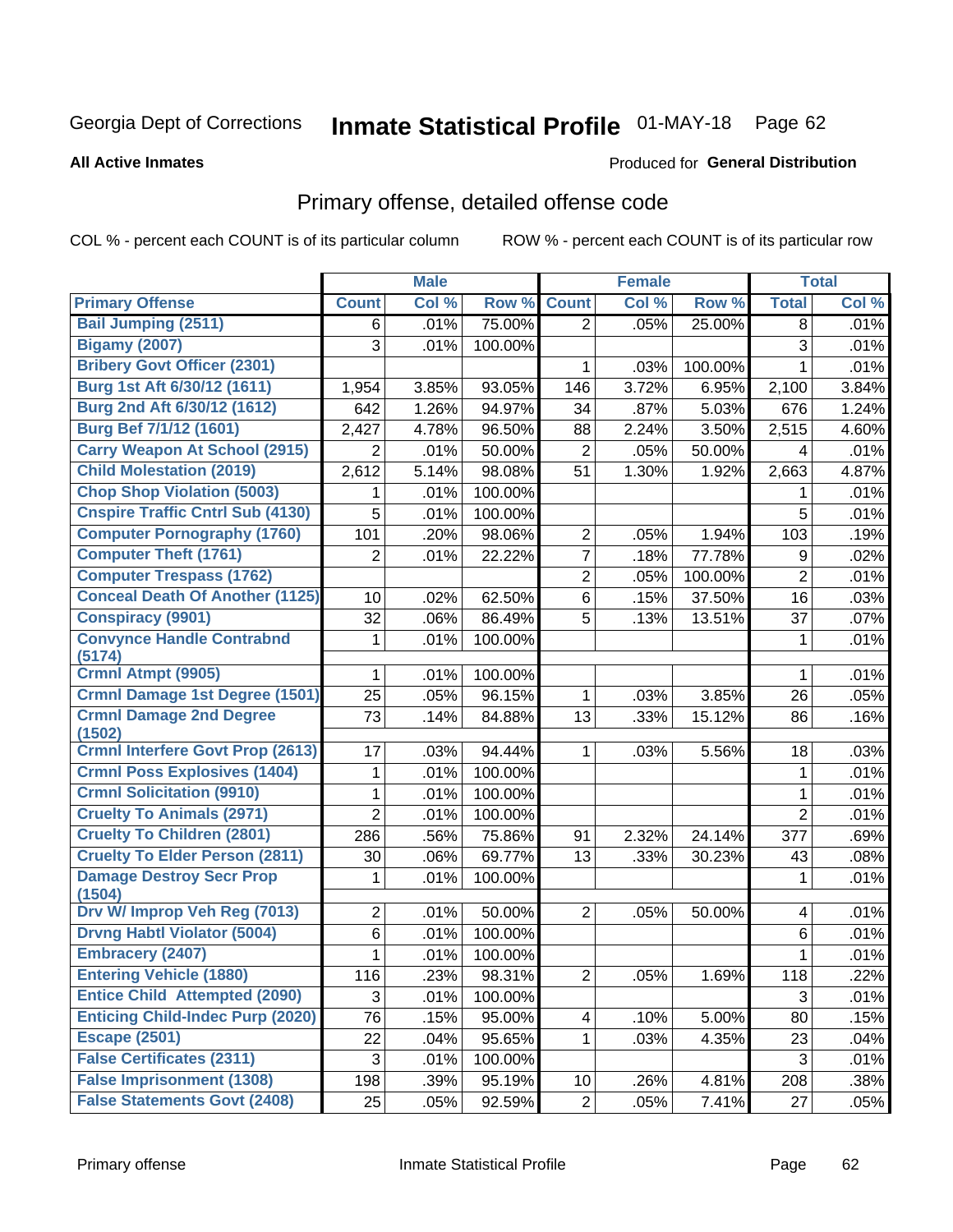# Inmate Statistical Profile 01-MAY-18 Page 63

### **All Active Inmates**

### Produced for General Distribution

## Primary offense, detailed offense code

COL % - percent each COUNT is of its particular column

|                                            |                         | <b>Male</b> |         |                | <b>Female</b> |        |                         | <b>Total</b> |
|--------------------------------------------|-------------------------|-------------|---------|----------------|---------------|--------|-------------------------|--------------|
| <b>Primary Offense</b>                     | <b>Count</b>            | Col %       | Row %   | <b>Count</b>   | Col %         | Row %  | <b>Total</b>            | Col %        |
| <b>False Swearing (2402)</b>               | 3                       | .01%        | 100.00% |                |               |        | $\overline{3}$          | .01%         |
| <b>False Swearng Writtn Stmt</b><br>(2205) | 1                       | .01%        | 100.00% |                |               |        | 1                       | .01%         |
| <b>Family Violence Battery (1301)</b>      | 169                     | .33%        | 96.02%  | $\overline{7}$ | .18%          | 3.98%  | 176                     | .32%         |
| Feticide (1121)                            | 1                       | .01%        | 100.00% |                |               |        | 1                       | .01%         |
| <b>Feticide By Vehicle (1118)</b>          | 4                       | .01%        | 100.00% |                |               |        | 4                       | .01%         |
| <b>Financial Identity Fraud (1756)</b>     | 56                      | .11%        | 65.88%  | 29             | .74%          | 34.12% | 85                      | .16%         |
| <b>Fleeing/Eluding Police (2316)</b>       | 440                     | .87%        | 95.03%  | 23             | .59%          | 4.97%  | 463                     | .85%         |
| Forg 1st Aft 6/30/12 (1711)                | 112                     | .22%        | 68.29%  | 52             | 1.33%         | 31.71% | 164                     | .30%         |
| Forg 1st Bef 7/1/12 (1701)                 | 245                     | .48%        | 71.22%  | 99             | 2.53%         | 28.78% | 344                     | .63%         |
| Forg 2nd Aft 6/30/12 (1712)                | 25                      | .05%        | 65.79%  | 13             | .33%          | 34.21% | 38                      | .07%         |
| Forg 2nd Bef 7/1/12 (1702)                 | 6                       | .01%        | 100.00% |                |               |        | 6                       | .01%         |
| Forg 3rd Aft 6/30/12 (1713)                | 66                      | .13%        | 84.62%  | 12             | .31%          | 15.38% | 78                      | .14%         |
| Forg 4th Aft 6/30/12 (1714)                | 12                      | .02%        | 70.59%  | 5              | .13%          | 29.41% | 17                      | .03%         |
| <b>Forgery Credit Card (1752)</b>          | 1                       | .01%        | 100.00% |                |               |        | 1                       | .01%         |
| <b>Fraudulent Access Compute</b><br>(1796) | 1                       | .01%        | 50.00%  | 1              | .03%          | 50.00% | $\overline{2}$          | .01%         |
| <b>Fraudulent Checks (1750)</b>            | 1                       | .01%        | 50.00%  | 1              | .03%          | 50.00% | $\overline{2}$          | .01%         |
| <b>Fraudulent Credit Card (1753)</b>       | 62                      | .12%        | 65.26%  | 33             | .84%          | 34.74% | 95                      | .17%         |
| <b>Gang Participation (9914)</b>           | 35                      | .07%        | 100.00% |                |               |        | 35                      | .06%         |
| <b>Guard Line W/Weapon/Drugs</b><br>(2963) | 19                      | .04%        | 59.38%  | 13             | .33%          | 40.63% | 32                      | .06%         |
| <b>Habit Traf Viol/Impaired (5005)</b>     | 10                      | .02%        | 100.00% |                |               |        | 10                      | .02%         |
| <b>Habit Traf Viol/Other (5006)</b>        | 4                       | .01%        | 100.00% |                |               |        | 4                       | .01%         |
| <b>Hijacking Motor Vehicle (1911)</b>      | 37                      | .07%        | 94.87%  | 2              | .05%          | 5.13%  | 39                      | .07%         |
| <b>Hindering Appreh Or Pun (2503)</b>      | 5                       | .01%        | 71.43%  | $\overline{2}$ | .05%          | 28.57% | $\overline{7}$          | .01%         |
| Hit-Run W/Injury/Fatality (5007)           | 36                      | .07%        | 80.00%  | 9              | .23%          | 20.00% | 45                      | .08%         |
| Home Invasion 1st Degree (7007)            | 12                      | .02%        | 85.71%  | $\overline{c}$ | .05%          | 14.29% | 14                      | .03%         |
| <b>Homicide By Vessel (1124)</b>           | 48                      | .09%        | 88.89%  | $\,6$          | .15%          | 11.11% | 54                      | .10%         |
| <b>Illegal Attm To Obt Drugs (4011)</b>    | 1                       | .01%        | 25.00%  | 3              | .08%          | 75.00% | $\overline{\mathbf{4}}$ | .01%         |
| <b>Impersonating Officer (2405)</b>        | $\overline{5}$          | .01%        | 100.00% |                |               |        | 5                       | .01%         |
| <b>Impersonation (2404)</b>                | $\overline{\mathbf{4}}$ | .01%        | 57.14%  | 3              | .08%          | 42.86% | $\overline{7}$          | .01%         |
| <b>Incest (2006)</b>                       | 212                     | .42%        | 99.53%  | $\mathbf 1$    | .03%          | .47%   | 213                     | .39%         |
| <b>Incest Atmpt (2098)</b>                 | 1                       | .01%        | 100.00% |                |               |        |                         | .01%         |
| <b>Inciting To Insurrection (2203)</b>     | $\overline{\mathbf{4}}$ | .01%        | 100.00% |                |               |        | $\overline{\mathbf{4}}$ | .01%         |
| <b>Influencing Witness (2313)</b>          | $\overline{7}$          | .01%        | 87.50%  | $\mathbf{1}$   | .03%          | 12.50% | 8                       | .01%         |
| <b>Injury By Vehicle (1318)</b>            | 83                      | .16%        | 81.37%  | 19             | .48%          | 18.63% | 102                     | .19%         |
| <b>Insurrection (2202)</b>                 | $\overline{2}$          | .01%        | 100.00% |                |               |        | $\overline{2}$          | .01%         |
| <b>Interference With Custody (1312)</b>    | $\overline{12}$         | .02%        | 92.31%  | $\mathbf{1}$   | .03%          | 7.69%  | 13                      | .02%         |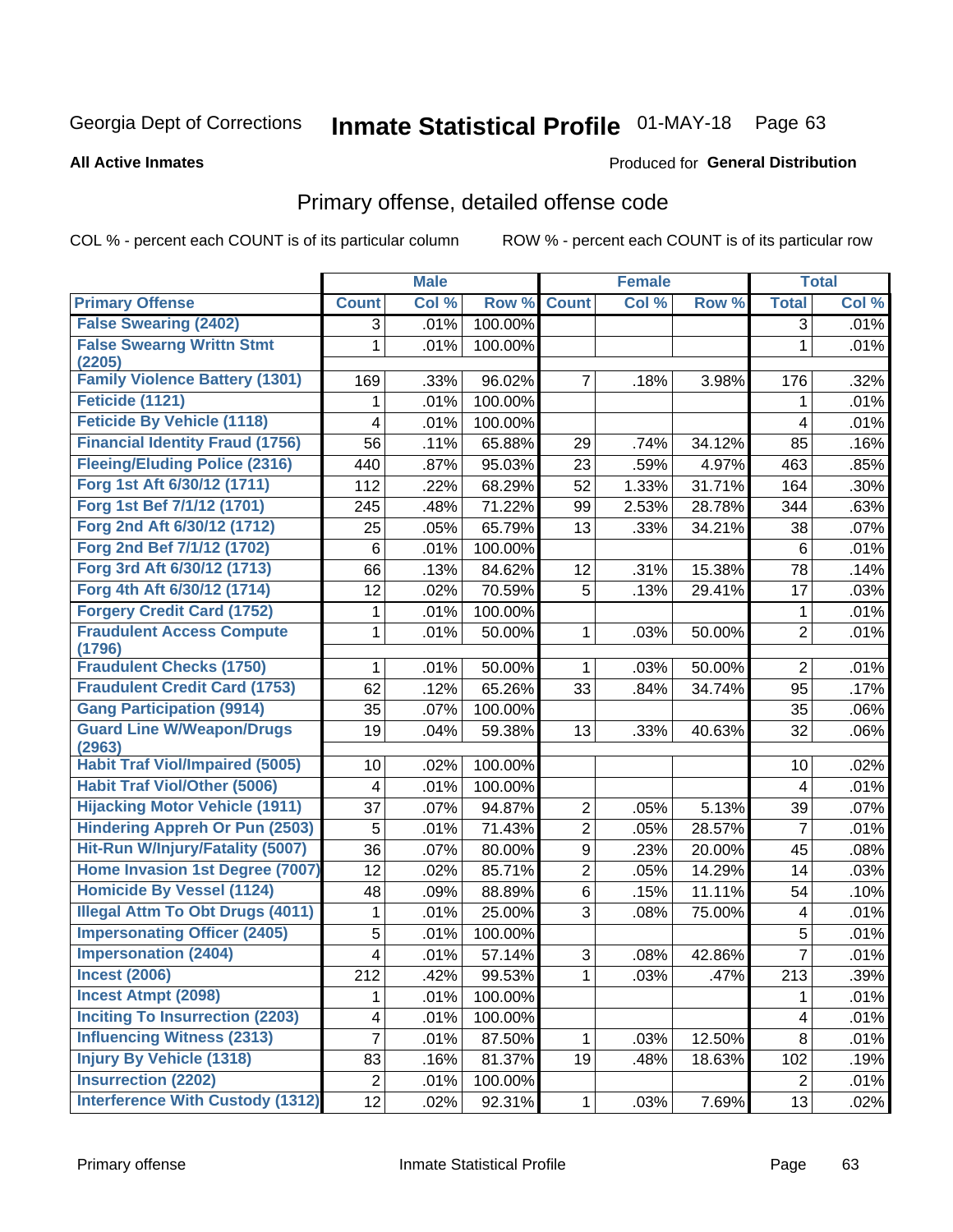# Inmate Statistical Profile 01-MAY-18 Page 64

### **All Active Inmates**

### Produced for General Distribution

## Primary offense, detailed offense code

COL % - percent each COUNT is of its particular column

|                                            |                | <b>Male</b> |         |                | <b>Female</b> |        |                  | <b>Total</b> |
|--------------------------------------------|----------------|-------------|---------|----------------|---------------|--------|------------------|--------------|
| <b>Primary Offense</b>                     | <b>Count</b>   | Col %       | Row %   | <b>Count</b>   | Col %         | Row %  | <b>Total</b>     | Col %        |
| <b>Involuntary Manslaughter (1103)</b>     | 174            | .34%        | 88.32%  | 23             | .59%          | 11.68% | $\overline{197}$ | .36%         |
| Kidnapping (1311)                          | 1,487          | 2.93%       | 97.32%  | 41             | 1.05%         | 2.68%  | 1,528            | 2.79%        |
| <b>Livestock Theft (1817)</b>              | 4              | .01%        | 100.00% |                |               |        | 4                | .01%         |
| <b>Lottery Violation (2730)</b>            | 3              | .01%        | 100.00% |                |               |        | 3                | .01%         |
| <b>Machine Gun Activities (2906)</b>       | 1              | .01%        | 100.00% |                |               |        | 1                | .01%         |
| Manf Methamph 200-399 Gm                   | 6              | .01%        | 100.00% |                |               |        | $6\phantom{1}$   | .01%         |
| (4144)                                     |                |             |         |                |               |        |                  |              |
| Manf Methamph 28-199 Gm<br>(4143)          | 13             | .03%        | 86.67%  | $\overline{2}$ | .05%          | 13.33% | 15               | .03%         |
| Manf Methamph 400+ Gm (4145)               | 1              | .01%        | 100.00% |                |               |        | 1                | .01%         |
| <b>Manf Methamph Unspec Amt</b>            | 113            | .22%        | 88.28%  | 15             | .38%          | 11.72% | 128              | .23%         |
| (4147)                                     |                |             |         |                |               |        |                  |              |
| <b>Manufac Marijuana (7012)</b>            | 15             | .03%        | 93.75%  | 1              | .03%          | 6.25%  | 16               | .03%         |
| <b>Manufact Meth Near Child (2803)</b>     | 11             | .02%        | 84.62%  | $\overline{2}$ | .05%          | 15.38% | 13               | .02%         |
| <b>Misc Assault/Battery (1300)</b>         | 11             | .02%        | 100.00% |                |               |        | 11               | .02%         |
| <b>Misc Correctionl Inst Off (6200)</b>    | 5              | .01%        | 83.33%  | 1              | .03%          | 16.67% | 6                | .01%         |
| <b>Misc Drugs Trafficking (4100)</b>       | 6              | .01%        | 100.00% |                |               |        | 6                | .01%         |
| <b>Misc Family Violence (1306)</b>         | 1              | .01%        | 100.00% |                |               |        | 1                | .01%         |
| <b>Misc Forgery (1700)</b>                 | $\overline{2}$ | .01%        | 66.67%  | 1              | .03%          | 33.33% | 3                | .01%         |
| <b>Misc Fraud (1799)</b>                   | 11             | .02%        | 64.71%  | 6              | .15%          | 35.29% | 17               | .03%         |
| <b>Misc Homicide Offense (1100)</b>        | 8              | .02%        | 88.89%  | 1              | .03%          | 11.11% | $\boldsymbol{9}$ | .02%         |
| <b>Misc Invasion Of Privacy (3000)</b>     | 4              | .01%        | 100.00% |                |               |        | 4                | .01%         |
| <b>Misc Obscenity (2100)</b>               | 3              | .01%        | 100.00% |                |               |        | 3                | .01%         |
| <b>Misc Public Order (2200)</b>            | 3              | .01%        | 100.00% |                |               |        | $\overline{3}$   | .01%         |
| <b>Misc Sexual Offense (2000)</b>          | 22             | .04%        | 95.65%  | 1              | .03%          | 4.35%  | 23               | .04%         |
| <b>Misc Weapon/Explosive Off</b>           | 1              | .01%        | 100.00% |                |               |        | 1                | .01%         |
| (2900)                                     |                |             |         |                |               |        |                  |              |
| <b>Murder (1101)</b>                       | 6,058          | 11.92%      | 93.65%  | 411            | 10.48%        | 6.35%  | 6,469            | 11.82%       |
| <b>Murder Conspire To Commit</b><br>(1191) | 17             | .03%        | 100.00% |                |               |        | 17               | .03%         |
| <b>Mutiny In Penal Inst (2507)</b>         | 7              | .01%        | 87.50%  | 1              | .03%          | 12.50% | 8                | .01%         |
| Necrophilia (2022)                         | 1              | .01%        | 100.00% |                |               |        | 1                | .01%         |
| <b>Obstr Of Law Enf Officer (2314)</b>     | 386            | .76%        | 89.77%  | 44             | 1.12%         | 10.23% | 430              | .79%         |
| <b>Pandering By Compulsion (2017)</b>      | 1              | .01%        | 100.00% |                |               |        | 1                | .01%         |
| Peeping Tom (3002)                         | 14             | .03%        | 100.00% |                |               |        | 14               | .03%         |
| <b>Perjury (2401)</b>                      | 6              | .01%        | 100.00% |                |               |        | 6                | .01%         |
| <b>Pimping A Minor Under 18 (2016)</b>     | 8              | .02%        | 100.00% |                |               |        | 8                | .01%         |
| Poss Alprazolam (7003)                     | 6              | .01%        | 66.67%  | 3              | .08%          | 33.33% | 9                | .02%         |
| Poss By Inm Proh Items (7015)              | 5              | .01%        | 100.00% |                |               |        | 5                | .01%         |
| <b>Poss Contraband Articles (5171)</b>     | 3              | .01%        | 100.00% |                |               |        | 3                | .01%         |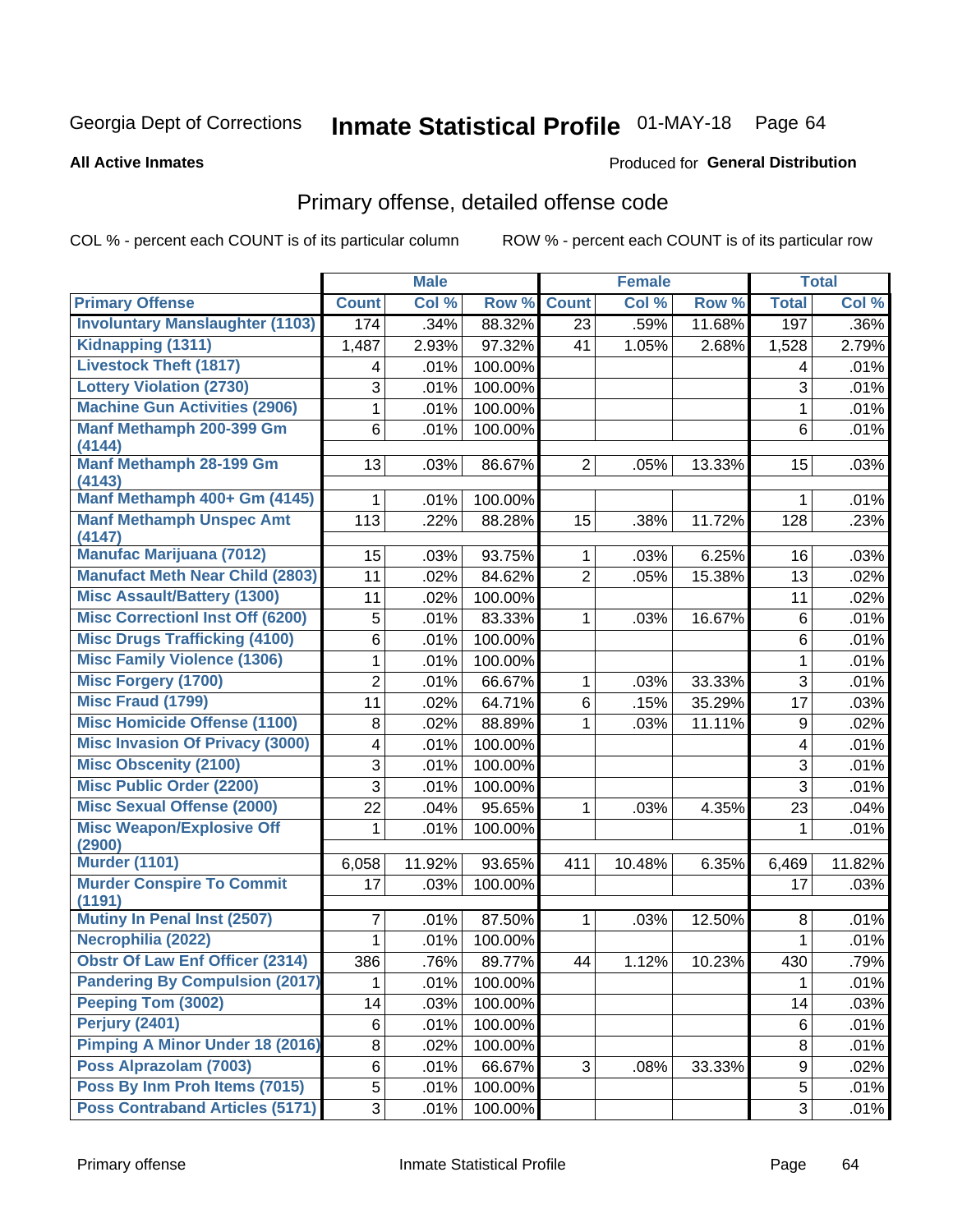# Inmate Statistical Profile 01-MAY-18 Page 65

### **All Active Inmates**

### Produced for General Distribution

## Primary offense, detailed offense code

COL % - percent each COUNT is of its particular column

|                                            |              | <b>Male</b> |         |                | <b>Female</b> |         |                | <b>Total</b> |
|--------------------------------------------|--------------|-------------|---------|----------------|---------------|---------|----------------|--------------|
| <b>Primary Offense</b>                     | <b>Count</b> | Col %       | Row %   | <b>Count</b>   | Col %         | Row %   | <b>Total</b>   | Col %        |
| <b>Poss Dep Stim Cntrf Drugs</b>           | 71           | .14%        | 69.61%  | 31             | .79%          | 30.39%  | 102            | .19%         |
| (4007)                                     |              |             |         |                |               |         |                |              |
| <b>Poss Drug Related Matri (4016)</b>      | 24           | .05%        | 82.76%  | 5              | .13%          | 17.24%  | 29             | .05%         |
| Poss Ephedrine (4030)                      | 6            | .01%        | 85.71%  | $\mathbf{1}$   | .03%          | 14.29%  | $\overline{7}$ | .01%         |
| Poss Firearm 1st Offender (2913)           | 113          | .22%        | 95.76%  | 5              | .13%          | 4.24%   | 118            | .22%         |
| <b>Poss Firearm Convct Felon</b><br>(2914) | 1,147        | 2.26%       | 95.82%  | 50             | 1.28%         | 4.18%   | 1,197          | 2.19%        |
| Poss Hydrocodone (7004)                    | 13           | .03%        | 68.42%  | 6              | .15%          | 31.58%  | 19             | .03%         |
| Poss Knife During Crime (2911)             | 5            | .01%        | 100.00% |                |               |         | 5              | .01%         |
| Poss Mda/Extsy (4033)                      | 1            | .01%        | 100.00% |                |               |         | 1              | .01%         |
| Poss Methamphetamine (4031)                | 468          | .92%        | 74.29%  | 162            | 4.13%         | 25.71%  | 630            | 1.15%        |
| <b>Poss Narcotics Opiates (4006)</b>       | 76           | .15%        | 76.00%  | 24             | .61%          | 24.00%  | 100            | .18%         |
| <b>Poss Of Certain Weapons (2912)</b>      | 21           | .04%        | 91.30%  | $\overline{2}$ | .05%          | 8.70%   | 23             | .04%         |
| Poss Of Cocaine (4022)                     | 378          | .74%        | 89.79%  | 43             | 1.10%         | 10.21%  | 421            | .77%         |
| <b>Poss Of Firearm Dur Crime</b><br>(2910) | 791          | 1.56%       | 95.07%  | 41             | 1.05%         | 4.93%   | 832            | 1.52%        |
| <b>Poss Of Lsd (4008)</b>                  |              |             |         | 1              | .03%          | 100.00% | 1              | .01%         |
| Poss Of Marijuana (4009)                   | 54           | .11%        | 94.74%  | 3              | .08%          | 5.26%   | 57             | .10%         |
| <b>Poss Tools Commit Crime (1602)</b>      | 21           | .04%        | 95.45%  | $\mathbf{1}$   | .03%          | 4.55%   | 22             | .04%         |
| Poss W Int Dis Other Drug (4053)           | 116          | .23%        | 89.23%  | 14             | .36%          | 10.77%  | 130            | .24%         |
| Poss W Int Dist Cocaine (4050)             | 267          | .53%        | 94.68%  | 15             | .38%          | 5.32%   | 282            | .52%         |
| Poss W Int Dist Marijuana (4051)           | 632          | 1.24%       | 93.49%  | 44             | 1.12%         | 6.51%   | 676            | 1.24%        |
| Poss W Int Dist Meth (4052)                | 480          | .94%        | 80.00%  | 120            | 3.06%         | 20.00%  | 600            | 1.10%        |
| Poss Within 1000 Hous Pjt (7009)           | 3            | .01%        | 75.00%  | 1              | .03%          | 25.00%  | 4              | .01%         |
| <b>Poss Wpn Drugs By Prisnr</b>            | 37           | .07%        | 86.05%  | 6              | .15%          | 13.95%  | 43             | .08%         |
| (2965)                                     |              |             |         |                |               |         |                |              |
| <b>Racketeering (3404)</b>                 | 98           | .19%        | 72.59%  | 37             | .94%          | 27.41%  | 135            | .25%         |
| Rape (2001)                                | 1,787        | 3.52%       | 99.50%  | 9              | .23%          | .50%    | 1,796          | 3.28%        |
| <b>Reck Cond Infected Person</b><br>(1317) | 11           | .02%        | 84.62%  | $\overline{2}$ | .05%          | 15.38%  | 13             | .02%         |
| <b>Recv Gds Srvs Fraud Obtnd</b><br>(1755) | 1            | .01%        | 100.00% |                |               |         | 1              | .01%         |
| <b>Removal Baggage Cargo Etc</b><br>(2761) | 1            | .01%        | 50.00%  | 1              | .03%          | 50.00%  | $\overline{2}$ | .01%         |
| <b>Robbery (1901)</b>                      | 1,240        | 2.44%       | 93.66%  | 84             | 2.14%         | 6.34%   | 1,324          | 2.42%        |
| <b>Robbery By Force (1903)</b>             | 213          | .42%        | 95.52%  | 10             | .26%          | 4.48%   | 223            | .41%         |
| <b>Robbery By Intimidation (1904)</b>      | 262          | .52%        | 94.93%  | 14             | .36%          | 5.07%   | 276            | .50%         |
| <b>Robbery By Sudden Snatch</b>            | 125          | .25%        | 96.15%  | 5              | .13%          | 3.85%   | 130            | .24%         |
| (1905)                                     |              |             |         |                |               |         |                |              |
| S/D Cocaine (4021)                         | 392          | .77%        | 96.31%  | 15             | .38%          | 3.69%   | 407            | .74%         |
| S/D Cont Sub Public (4017)                 | 29           | .06%        | 100.00% |                |               |         | 29             | .05%         |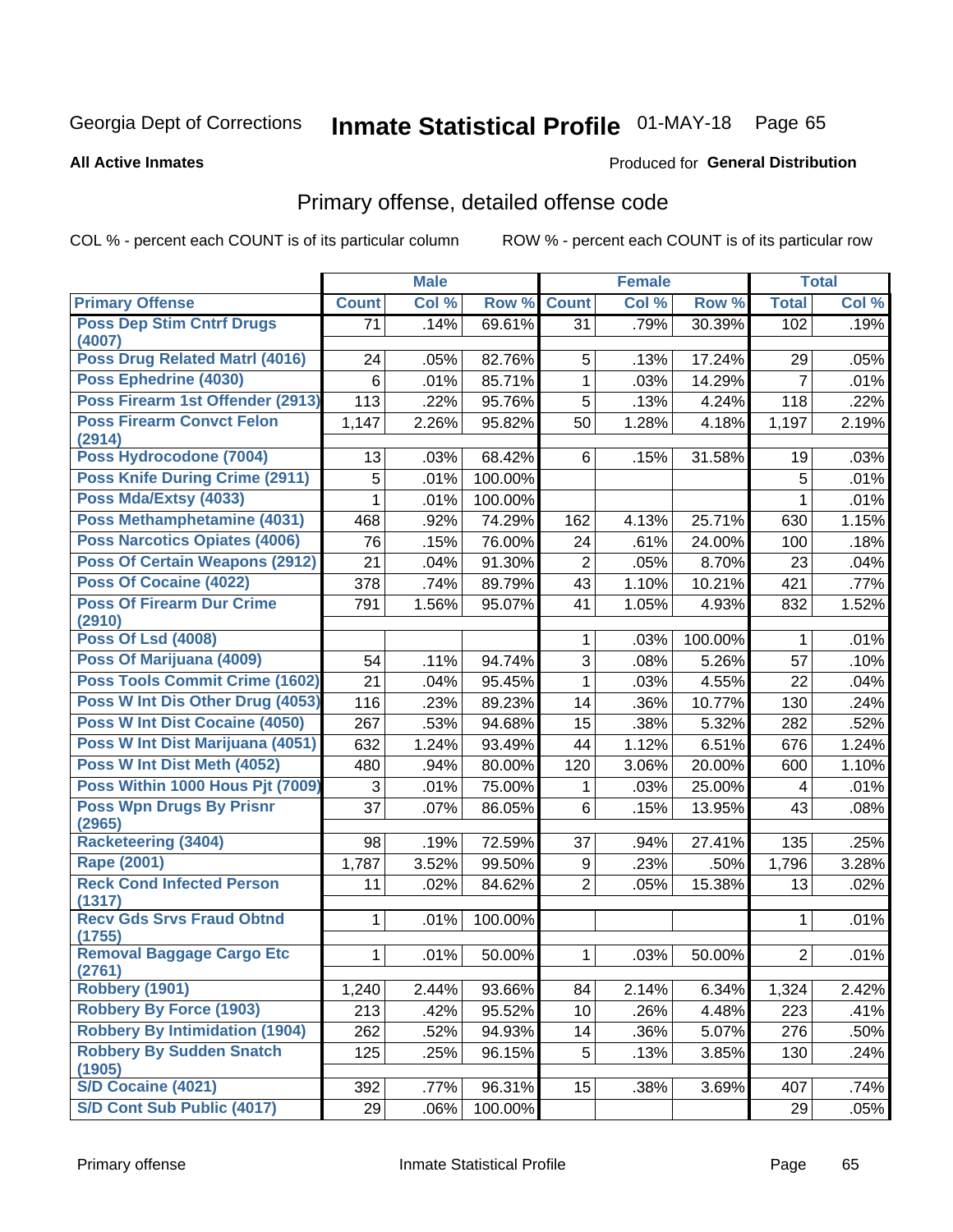# Inmate Statistical Profile 01-MAY-18 Page 66

### **All Active Inmates**

### **Produced for General Distribution**

### Primary offense, detailed offense code

COL % - percent each COUNT is of its particular column

|                                            |                         | <b>Male</b> |         |                | <b>Female</b> |         |                | <b>Total</b> |
|--------------------------------------------|-------------------------|-------------|---------|----------------|---------------|---------|----------------|--------------|
| <b>Primary Offense</b>                     | <b>Count</b>            | Col %       | Row %   | <b>Count</b>   | Col %         | Row %   | <b>Total</b>   | Col %        |
| S/D Cont Sub School (4018)                 | 26                      | .05%        | 96.30%  | $\mathbf{1}$   | .03%          | 3.70%   | 27             | .05%         |
| S/D Dep Stim Cntrf Drugs (4002)            | 58                      | .11%        | 78.38%  | 16             | .41%          | 21.62%  | 74             | .14%         |
| <b>S/D Narcotics Opiates (4001)</b>        | 19                      | .04%        | 76.00%  | 6              | .15%          | 24.00%  | 25             | .05%         |
| S/D Of Marijuana (4004)                    | 226                     | .44%        | 96.58%  | 8              | .20%          | 3.42%   | 234            | .43%         |
| Sale Mda/Extsy (4034)                      | 1                       | .01%        | 100.00% |                |               |         | 1              | .01%         |
| Sale Methamphetamine (4032)                | 244                     | .48%        | 82.15%  | 53             | 1.35%         | 17.85%  | 297            | .54%         |
| <b>Sex Exploitation Child (2843)</b>       | 223                     | .44%        | 99.11%  | $\overline{2}$ | .05%          | .89%    | 225            | .41%         |
| <b>Sex Offender Fail Registr (2026)</b>    | 510                     | 1.00%       | 98.08%  | 10             | .26%          | 1.92%   | 520            | .95%         |
| <b>Sex Offender Fail To Move (2028)</b>    | 6                       | .01%        | 100.00% |                |               |         | 6              | .01%         |
| Sexl/Asslt/Agn/Pers/Cstdy (2023)           | 18                      | .04%        | 100.00% |                |               |         | 18             | .03%         |
| <b>Sexual Aslt By Therapist (2024)</b>     |                         |             |         | 1              | .03%          | 100.00% | 1              | .01%         |
| <b>Sexual Battery (2011)</b>               | 186                     | .37%        | 98.41%  | 3              | .08%          | 1.59%   | 189            | .35%         |
| <b>Simple Battery (1316)</b>               | 14                      | .03%        | 100.00% |                |               |         | 14             | .03%         |
| <b>Sodomy (2002)</b>                       | 8                       | .02%        | 100.00% |                |               |         | 8              | .01%         |
| <b>Solicit Sodomy From Minor</b>           | 7                       | .01%        | 87.50%  | 1              | .03%          | 12.50%  | 8              | .01%         |
| (2025)                                     |                         |             |         |                |               |         |                |              |
| <b>Solicit/Accepting Bribe (2712)</b>      | 1                       | .01%        | 100.00% |                |               |         | 1              | .01%         |
| <b>Stalking (1320)</b>                     | 6                       | .01%        | 100.00% |                |               |         | 6              | .01%         |
| <b>Statutory Rape (2018)</b>               | 770                     | 1.52%       | 97.72%  | 18             | .46%          | 2.28%   | 788            | 1.44%        |
| <b>Tampering With Evidence (2315)</b>      | 9                       | .02%        | 75.00%  | 3              | .08%          | 25.00%  | 12             | .02%         |
| <b>Telecommunications Fraud</b><br>(1759)  | 1                       | .01%        | 100.00% |                |               |         | 1              | .01%         |
| <b>Terrorist Threats &amp; Acts (1307)</b> | 358                     | .70%        | 94.21%  | 22             | .56%          | 5.79%   | 380            | .69%         |
| <b>Theft Bring Prop In State (1815)</b>    | 6                       | .01%        | 85.71%  | 1              | .03%          | 14.29%  | 7              | .01%         |
| <b>Theft By Conversion (1808)</b>          | 15                      | .03%        | 75.00%  | 5              | .13%          | 25.00%  | 20             | .04%         |
| <b>Theft By Deception (1803)</b>           | 31                      | .06%        | 75.61%  | 10             | .26%          | 24.39%  | 41             | .07%         |
| <b>Theft By Extortion (1804)</b>           |                         |             |         | $\overline{2}$ | .05%          | 100.00% | $\overline{2}$ | .01%         |
| Theft By Rec Stolen Prop (1806)            | 500                     | .98%        | 89.93%  | 56             | 1.43%         | 10.07%  | 556            | 1.02%        |
| <b>Theft By Shoplifting (1821)</b>         | 433                     | .85%        | 70.64%  | 180            | 4.59%         | 29.36%  | 613            | 1.12%        |
| <b>Theft By Taking (1802)</b>              | 656                     | 1.29%       | 82.21%  | 142            | 3.62%         | 17.79%  | 798            | 1.46%        |
| <b>Theft Credit Card (1751)</b>            | 18                      | .04%        | 64.29%  | 10             | .26%          | 35.71%  | 28             | .05%         |
| <b>Theft Motorveh Or Part (1813)</b>       | 29                      | .06%        | 90.63%  | 3              | .08%          | 9.38%   | 32             | .06%         |
| <b>Theft Of Lost Property (1805)</b>       | 1                       | .01%        | 50.00%  | 1.             | .03%          | 50.00%  | $\overline{2}$ | .01%         |
| <b>Theft Of Services (1807)</b>            | $\overline{2}$          | .01%        | 100.00% |                |               |         | $\overline{2}$ | .01%         |
| <b>Theft Recv Prop Out State (1816)</b>    | $\overline{\mathbf{c}}$ | .01%        | 100.00% |                |               |         | $\overline{2}$ | .01%         |
| <b>Traf Amphtmine 200-399 Gm</b><br>(4127) | $\overline{2}$          | .01%        | 66.67%  | 1              | .03%          | 33.33%  | 3              | .01%         |
| <b>Traf Amphtmine 28-199 Gm</b><br>(4126)  | 5                       | .01%        | 62.50%  | 3              | .08%          | 37.50%  | 8              | .01%         |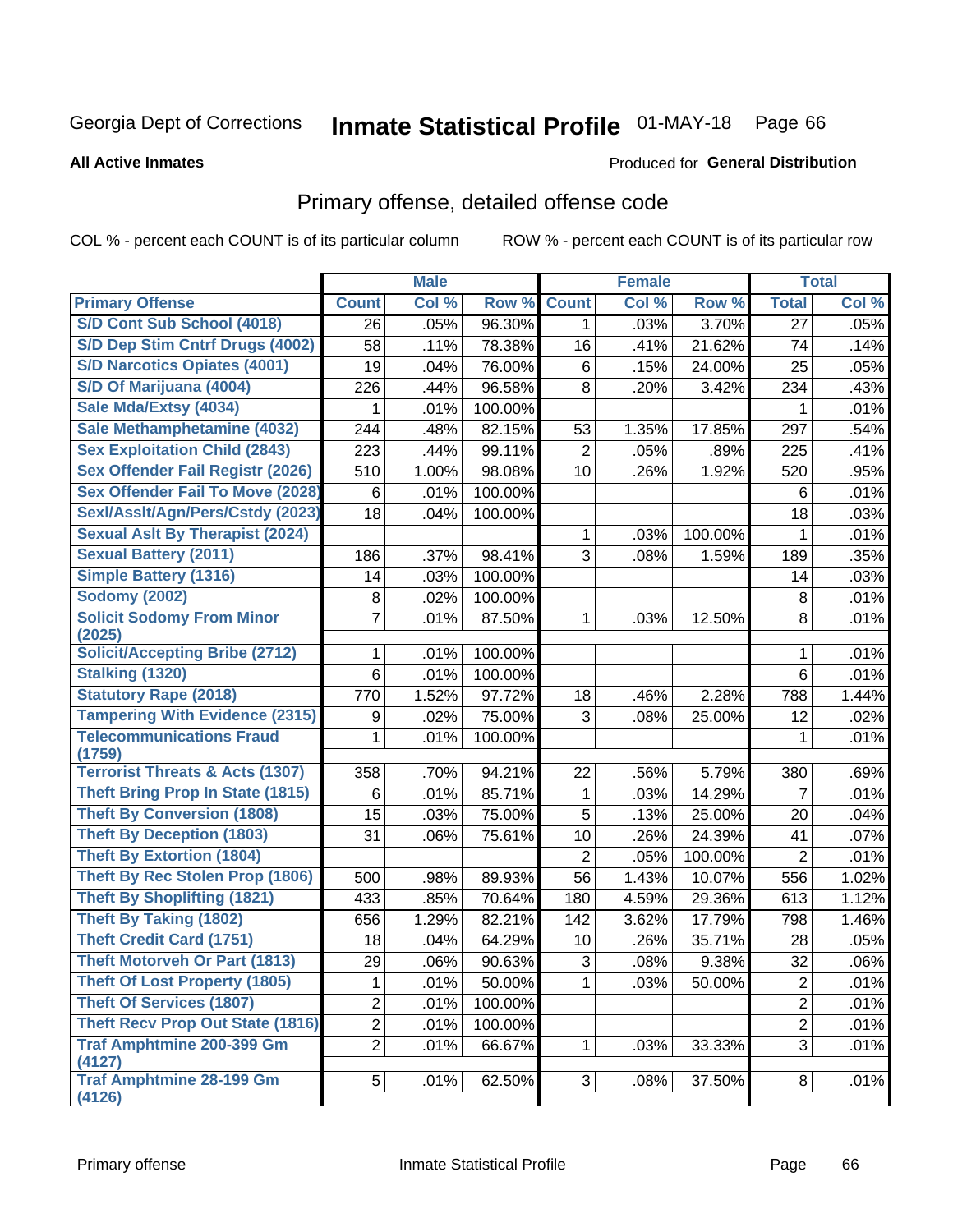# Inmate Statistical Profile 01-MAY-18 Page 67

### **All Active Inmates**

### Produced for General Distribution

## Primary offense, detailed offense code

COL % - percent each COUNT is of its particular column

|                                                |                         | <b>Male</b> |         |                         | <b>Female</b> |        |                | <b>Total</b> |
|------------------------------------------------|-------------------------|-------------|---------|-------------------------|---------------|--------|----------------|--------------|
| <b>Primary Offense</b>                         | <b>Count</b>            | Col %       | Row %   | <b>Count</b>            | Col %         | Row %  | <b>Total</b>   | Col %        |
| Traf Amphtmine 400+ Gm (4128)                  | 3                       | .01%        | 100.00% |                         |               |        | 3              | .01%         |
| <b>Traf Cocaine 201-400 Gm (4102)</b>          | 93                      | .18%        | 96.88%  | 3                       | .08%          | 3.13%  | 96             | .18%         |
| <b>Traf Cocaine 401+ Gm (4103)</b>             | 90                      | .18%        | 96.77%  | $\overline{3}$          | .08%          | 3.23%  | 93             | .17%         |
| Traf Cocaine Less 200 Gm (4101)                | 214                     | .42%        | 97.72%  | $\overline{5}$          | .13%          | 2.28%  | 219            | .40%         |
| <b>Traf Marijna 10-2000 Lb (4121)</b>          | 54                      | .11%        | 87.10%  | 8                       | .20%          | 12.90% | 62             | .11%         |
| <b>Traf Marijna 10001+ Lb (4123)</b>           | 1                       | .01%        | 100.00% |                         |               |        | 1              | .01%         |
| <b>Traf Marijna 2001-10k Lb (4122)</b>         | $\overline{2}$          | .01%        | 100.00% |                         |               |        | $\overline{c}$ | .01%         |
| Traf Mda/Extsy 200-399gm<br>(4151)             | $\overline{2}$          | .01%        | 100.00% |                         |               |        | $\overline{2}$ | .01%         |
| <b>Traf Mda/Extsy 28-199gm (4150)</b>          | 12                      | .02%        | 80.00%  | 3                       | .08%          | 20.00% | 15             | .03%         |
| Traf Mda/Extsy 400+Gm (4152)                   | 4                       | .01%        | 100.00% |                         |               |        | 4              | .01%         |
| Traf Methamph 200-399 Gm                       | 118                     | .23%        | 84.89%  | 21                      | .54%          | 15.11% | 139            | .25%         |
| (4141)<br><b>Traf Methamph 28-199 Gm</b>       |                         |             |         |                         |               |        |                |              |
| (4140)                                         | 399                     | .79%        | 80.77%  | 95                      | 2.42%         | 19.23% | 494            | .90%         |
| Traf Methamph 400+ Gm (4142)                   | 79                      | .16%        | 87.78%  | 11                      | .28%          | 12.22% | 90             | .16%         |
| <b>Traf Methamph Unspec Amt</b>                | 111                     | .22%        | 78.17%  | 31                      | .79%          | 21.83% | 142            | .26%         |
| (4146)                                         |                         |             |         |                         |               |        |                |              |
| <b>Traf Methaqualone&lt; 400 Gm</b>            | $\overline{2}$          | .01%        | 100.00% |                         |               |        | $\overline{2}$ | .01%         |
| (4124)<br><b>Traf Narcotic 15-28 Gm (4112)</b> |                         |             |         |                         |               |        |                |              |
| Traf Narcotic 29+ Gm (4113)                    | 32                      | .06%        | 88.89%  | $\overline{\mathbf{4}}$ | .10%          | 11.11% | 36             | .07%         |
| <b>Traf Narcotic Less 14 Gm (4111)</b>         | 33                      | .06%        | 94.29%  | $\overline{2}$          | .05%          | 5.71%  | 35             | .06%         |
|                                                | 43                      | .08%        | 87.76%  | 6                       | .15%          | 12.24% | 49             | .09%         |
| <b>Traffick Sexual Servitude (1331)</b>        | 15                      | .03%        | 83.33%  | 3                       | .08%          | 16.67% | 18             | .03%         |
| <b>Unauth Dist Recrd Devices</b><br>(9907)     | $\overline{2}$          | .01%        | 100.00% |                         |               |        | $\overline{2}$ | .01%         |
| <b>Unknown Offense (9999)</b>                  | 14                      | .03%        | 87.50%  | $\overline{2}$          | .05%          | 12.50% | 16             | .03%         |
| <b>Uniwfl Mfg/Del/Dist N-C S (4014)</b>        | $\,8\,$                 | .02%        | 100.00% |                         |               |        | $\,8\,$        | .01%         |
| <b>Use Comm Facity Vio C Sub</b>               | 7                       | .01%        | 100.00% |                         |               |        | 7              | .01%         |
| (4133)                                         |                         |             |         |                         |               |        |                |              |
| <b>Vehicular Homicide (1123)</b>               | 290                     | .57%        | 76.72%  | 88                      | 2.24%         | 23.28% | 378            | .69%         |
| <b>Viol Dngrous Drgs Act (4013)</b>            | 194                     | .38%        | 81.86%  | 43                      | 1.10%         | 18.14% | 237            | .43%         |
| Viol Ga Cntrl Sbst Act (4012)                  | 11                      | .02%        | 84.62%  | $\overline{2}$          | .05%          | 15.38% | 13             | .02%         |
| <b>Viol Ga Securities Act (1800)</b>           | 1                       | .01%        | 100.00% |                         |               |        | $\mathbf 1$    | .01%         |
| <b>Viol Motor Vehicle Laws (5001)</b>          | 34                      | .07%        | 89.47%  | 4                       | .10%          | 10.53% | 38             | .07%         |
| <b>Viol Oath Public Offer (2302)</b>           | 3                       | .01%        | 75.00%  | 1                       | .03%          | 25.00% | 4              | .01%         |
| <b>Violatn Othr States Law (8001)</b>          | 38                      | .07%        | 84.44%  | $\overline{7}$          | .18%          | 15.56% | 45             | .08%         |
| <b>Vol Manslaughter Of Fetus</b>               | $\overline{2}$          | .01%        | 100.00% |                         |               |        | $\overline{2}$ | .01%         |
| (1119)                                         |                         |             |         |                         |               |        |                |              |
| <b>Voluntary Manslaughter (1102)</b>           | 1,107                   | 2.18%       | 88.49%  | 144                     | 3.67%         | 11.51% | 1,251          | 2.29%        |
| <b>Abandonment Of Dep Child (11)</b>           | $\overline{\mathbf{4}}$ | .01%        | 100.00% |                         |               |        | 4              | .01%         |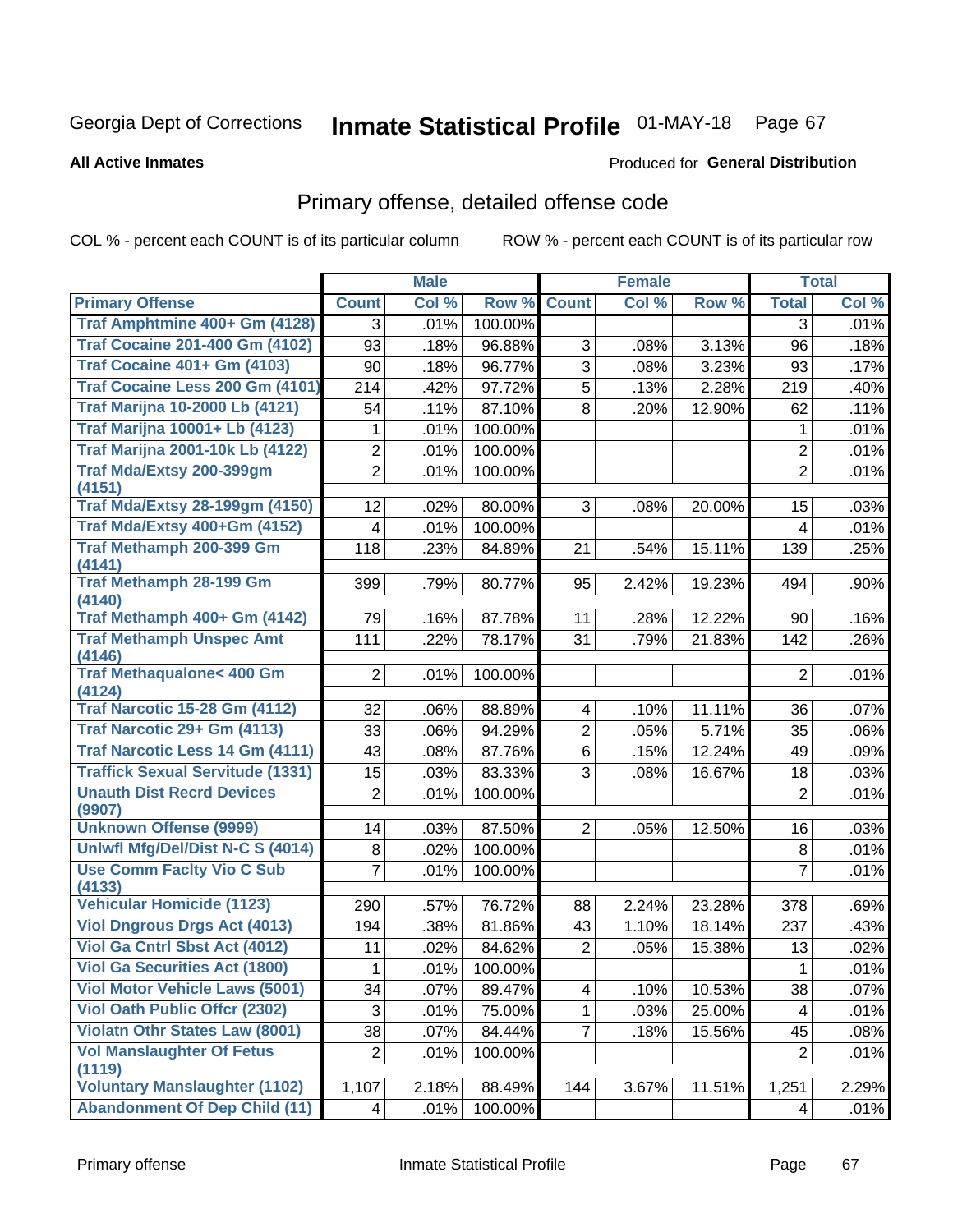## Inmate Statistical Profile 01-MAY-18 Page 68

### **All Active Inmates**

### Produced for General Distribution

## Primary offense, detailed offense code

COL % - percent each COUNT is of its particular column

|                                         |                | <b>Male</b> |                  |              | <b>Female</b> |         |                | <b>Total</b> |
|-----------------------------------------|----------------|-------------|------------------|--------------|---------------|---------|----------------|--------------|
| <b>Primary Offense</b>                  | <b>Count</b>   | Col %       | Row <sup>%</sup> | <b>Count</b> | Col %         | Row %   | <b>Total</b>   | Col %        |
| <b>Assault &amp; Battery (21)</b>       | 5              | .01%        | 100.00%          |              |               |         | 5              | .01%         |
| <b>Bad Checks (52)</b>                  | $\overline{2}$ | .01%        | 66.67%           | 1            | .03%          | 33.33%  | 3              | .01%         |
| <b>Burglary (45)</b>                    | $\overline{7}$ | .01%        | 100.00%          |              |               |         | $\overline{7}$ | .01%         |
| <b>Cheating &amp; Swindling (51)</b>    | 2              | .01%        | 100.00%          |              |               |         | 2              | .01%         |
| <b>Cpwl &amp; Concealed Weapon (93)</b> | 5              | .01%        | 100.00%          |              |               |         | 5              | .01%         |
| <b>Crmnl Attempt (98)</b>               | 2              | .01%        | 100.00%          |              |               |         | $\overline{2}$ | .01%         |
| <b>Dui</b> (72)                         | 6              | .01%        | 100.00%          |              |               |         | 6              | .01%         |
| Escape (92)                             | 3              | .01%        | 100.00%          |              |               |         | 3              | .01%         |
| Forgery (55)                            | 3              | .01%        | 100.00%          |              |               |         | 3              | .01%         |
| <b>Misc Misdemeanor (500)</b>           | 3              | .01%        | 100.00%          |              |               |         | 3              | .01%         |
| <b>Other Misdemeanor (99)</b>           | 11             | .02%        | 91.67%           | 1            | .03%          | 8.33%   | 12             | .02%         |
| <b>Pointing Gun At Another (96)</b>     |                | .01%        | 100.00%          |              |               |         | 1              | .01%         |
| <b>Poss Ntp Whiskey (64)</b>            | $\overline{2}$ | .01%        | 100.00%          |              |               |         | $\overline{2}$ | .01%         |
| <b>Prostitution (81)</b>                |                |             |                  | 1            | .03%          | 100.00% |                | .01%         |
| <b>Public Drunkenness (61)</b>          | 3              | .01%        | 100.00%          |              |               |         | 3              | .01%         |
| <b>Public Indecency (83)</b>            |                | .01%        | 100.00%          |              |               |         |                | .01%         |
| <b>Simple Assault (24)</b>              |                | .01%        | 100.00%          |              |               |         |                | .01%         |
| <b>Simple Battery (25)</b>              |                | .01%        | 100.00%          |              |               |         |                | .01%         |
| <b>Theft By Taking - Larceny (41)</b>   | 23             | .05%        | 100.00%          |              |               |         | 23             | .04%         |
| Viol Motor Veh Law (71)                 | 3              | .01%        | 100.00%          |              |               |         | 3              | .01%         |
| <b>Wife Beating (28)</b>                | $\overline{2}$ | .01%        | 100.00%          |              |               |         | $\overline{2}$ | .01%         |
| <b>Total Rported</b>                    | 50,805         | 100%        | 92.84%           | 3,920        | 100%          | 7.16%   | 54,725         | 101%         |

| 89    |       | 90      |
|-------|-------|---------|
| ג∩ פס | 3,921 | 04E<br> |

| 1101 Murder<br>1101 Murder<br>Mode (most frequent) | 1101 Murder |
|----------------------------------------------------|-------------|
|----------------------------------------------------|-------------|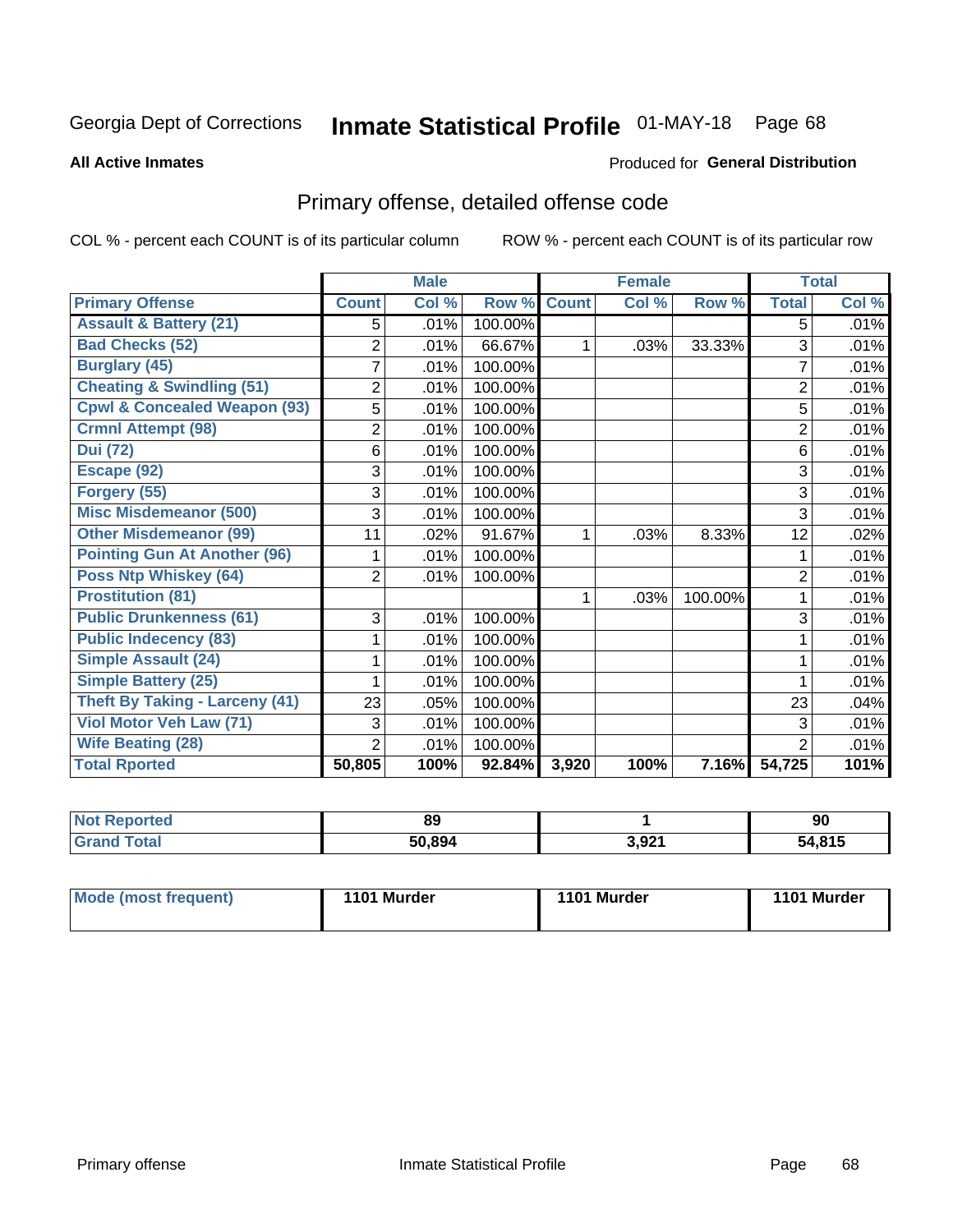## Inmate Statistical Profile 01-MAY-18 Page 69

**All Active Inmates** 

### Produced for General Distribution

## County of conviction of primary offense

COL % - percent each COUNT is of its particular column

|     |                             |              | <b>Male</b> |         |                         | <b>Female</b> |        |              | <b>Total</b> |
|-----|-----------------------------|--------------|-------------|---------|-------------------------|---------------|--------|--------------|--------------|
|     | <b>County of Conviction</b> | <b>Count</b> | Col %       | Row %   | <b>Count</b>            | Col %         | Row %  | <b>Total</b> | Col %        |
| 000 | <b>Unknown</b>              | 2,541        | 4.99%       | 93.63%  | 173                     | 4.41%         | 6.37%  | 2,714        | 4.95%        |
| 001 | <b>Appling County</b>       | 98           | .19%        | 96.08%  | 4                       | .10%          | 3.92%  | 102          | .19%         |
| 002 | <b>Atkinson County</b>      | 52           | .10%        | 89.66%  | 6                       | .15%          | 10.34% | 58           | .11%         |
| 003 | <b>Bacon County</b>         | 70           | .14%        | 92.11%  | 6                       | .15%          | 7.89%  | 76           | .14%         |
| 004 | <b>Baker County</b>         | 10           | .02%        | 90.91%  | $\mathbf{1}$            | .03%          | 9.09%  | 11           | .02%         |
| 005 | <b>Baldwin County</b>       | 293          | .58%        | 90.99%  | 29                      | .74%          | 9.01%  | 322          | .59%         |
| 006 | <b>Banks County</b>         | 62           | .12%        | 93.94%  | $\overline{\mathbf{4}}$ | .10%          | 6.06%  | 66           | .12%         |
| 007 | <b>Barrow County</b>        | 308          | .61%        | 92.22%  | 26                      | .66%          | 7.78%  | 334          | .61%         |
| 008 | <b>Bartow County</b>        | 607          | 1.19%       | 85.86%  | 100                     | 2.55%         | 14.14% | 707          | 1.29%        |
| 009 | <b>Ben Hill County</b>      | 256          | .50%        | 91.43%  | 24                      | .61%          | 8.57%  | 280          | .51%         |
| 010 | <b>Berrien County</b>       | 89           | .17%        | 98.89%  | 1                       | .03%          | 1.11%  | 90           | .16%         |
| 011 | <b>Bibb County</b>          | 1,039        | 2.04%       | 93.94%  | 67                      | 1.71%         | 6.06%  | 1,106        | 2.02%        |
| 012 | <b>Bleckley County</b>      | 63           | .12%        | 90.00%  | $\overline{7}$          | .18%          | 10.00% | 70           | .13%         |
| 013 | <b>Brantley County</b>      | 68           | .13%        | 89.47%  | 8                       | .20%          | 10.53% | 76           | .14%         |
| 014 | <b>Brooks County</b>        | 52           | .10%        | 98.11%  | $\mathbf{1}$            | .03%          | 1.89%  | 53           | .10%         |
| 015 | <b>Bryan County</b>         | 59           | .12%        | 98.33%  | $\mathbf 1$             | .03%          | 1.67%  | 60           | .11%         |
| 016 | <b>Bulloch County</b>       | 532          | 1.05%       | 93.01%  | 40                      | 1.02%         | 6.99%  | 572          | 1.04%        |
| 017 | <b>Burke County</b>         | 220          | .43%        | 97.35%  | 6                       | .15%          | 2.65%  | 226          | .41%         |
| 018 | <b>Butts County</b>         | 99           | .19%        | 94.29%  | 6                       | .15%          | 5.71%  | 105          | .19%         |
| 019 | <b>Calhoun County</b>       | 30           | .06%        | 93.75%  | $\overline{2}$          | .05%          | 6.25%  | 32           | .06%         |
| 020 | <b>Camden County</b>        | 184          | .36%        | 93.88%  | 12                      | .31%          | 6.12%  | 196          | .36%         |
| 021 | <b>Candler County</b>       | 111          | .22%        | 90.98%  | 11                      | .28%          | 9.02%  | 122          | .22%         |
| 022 | <b>Carroll County</b>       | 602          | 1.18%       | 92.76%  | 47                      | 1.20%         | 7.24%  | 649          | 1.18%        |
| 023 | <b>Catoosa County</b>       | 361          | .71%        | 88.26%  | 48                      | 1.22%         | 11.74% | 409          | .75%         |
| 024 | <b>Charlton County</b>      | 62           | .12%        | 93.94%  | 4                       | .10%          | 6.06%  | 66           | .12%         |
| 025 | <b>Chatham County</b>       | 1,806        | 3.55%       | 95.15%  | 92                      | 2.35%         | 4.85%  | 1,898        | 3.46%        |
| 026 | <b>Chattahoochee County</b> | 24           | .05%        | 100.00% |                         |               |        | 24           | .04%         |
| 027 | <b>Chattooga County</b>     | 226          | .44%        | 91.13%  | 22                      | .56%          | 8.87%  | 248          | .45%         |
| 028 | <b>Cherokee County</b>      | 544          | 1.07%       | 89.62%  | 63                      | 1.61%         | 10.38% | 607          | 1.11%        |
| 029 | <b>Clarke County</b>        | 553          | 1.09%       | 94.05%  | 35                      | .89%          | 5.95%  | 588          | 1.07%        |
| 030 | <b>Clay County</b>          | 18           | .04%        | 78.26%  | 5                       | .13%          | 21.74% | 23           | .04%         |
| 031 | <b>Clayton County</b>       | 1,345        | 2.64%       | 92.19%  | 114                     | 2.91%         | 7.81%  | 1,459        | 2.66%        |
| 032 | <b>Clinch County</b>        | 46           | .09%        | 90.20%  | 5                       | .13%          | 9.80%  | 51           | .09%         |
| 033 | <b>Cobb County</b>          | 2,368        | 4.65%       | 92.10%  | 203                     | 5.18%         | 7.90%  | 2,571        | 4.69%        |
| 034 | <b>Coffee County</b>        | 225          | .44%        | 94.94%  | 12                      | .31%          | 5.06%  | 237          | .43%         |
| 035 | <b>Colquitt County</b>      | 181          | .36%        | 92.82%  | 14                      | .36%          | 7.18%  | 195          | .36%         |
| 036 | <b>Columbia County</b>      | 402          | .79%        | 91.36%  | 38                      | .97%          | 8.64%  | 440          | .80%         |
| 037 | <b>Cook County</b>          | 113          | .22%        | 90.40%  | 12                      | .31%          | 9.60%  | 125          | .23%         |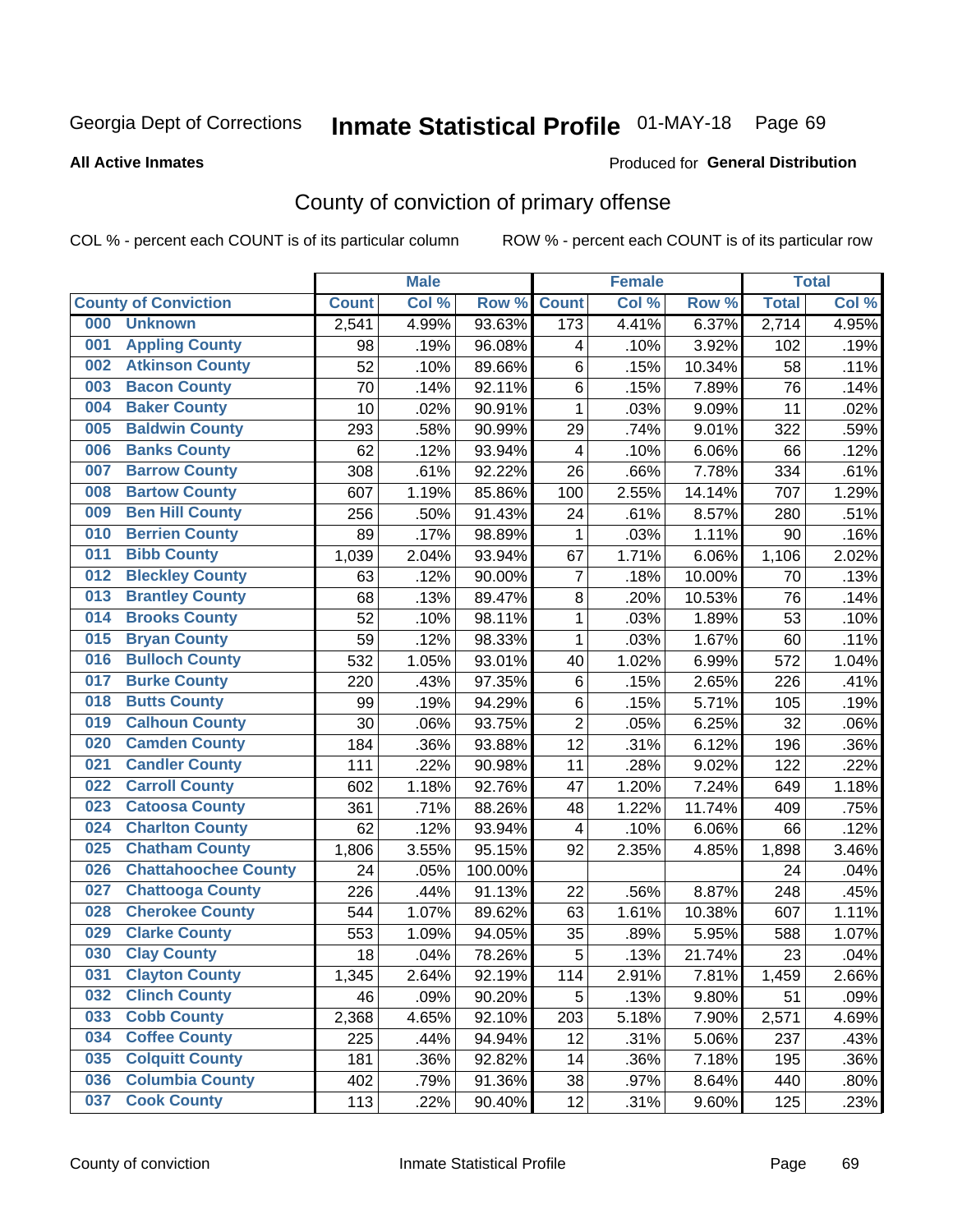# Inmate Statistical Profile 01-MAY-18 Page 70

### **All Active Inmates**

### **Produced for General Distribution**

## County of conviction of primary offense

COL % - percent each COUNT is of its particular column

|                                |                | <b>Male</b> |         |              | <b>Female</b> |        |                | <b>Total</b> |
|--------------------------------|----------------|-------------|---------|--------------|---------------|--------|----------------|--------------|
| <b>County of Conviction</b>    | <b>Count</b>   | Col %       | Row %   | <b>Count</b> | Col %         | Row %  | <b>Total</b>   | Col %        |
| <b>Coweta County</b><br>038    | 607            | 1.19%       | 92.53%  | 49           | 1.25%         | 7.47%  | 656            | 1.20%        |
| <b>Crawford County</b><br>039  | 24             | .05%        | 85.71%  | 4            | .10%          | 14.29% | 28             | .05%         |
| <b>Crisp County</b><br>040     | 292            | .57%        | 92.99%  | 22           | .56%          | 7.01%  | 314            | .57%         |
| <b>Dade County</b><br>041      | 101            | .20%        | 92.66%  | 8            | .20%          | 7.34%  | 109            | .20%         |
| <b>Dawson County</b><br>042    | 87             | .17%        | 86.14%  | 14           | .36%          | 13.86% | 101            | .18%         |
| <b>Decatur County</b><br>043   | 205            | .40%        | 95.35%  | 10           | .26%          | 4.65%  | 215            | .39%         |
| <b>Dekalb County</b><br>044    | 2,853          | 5.61%       | 95.32%  | 140          | 3.57%         | 4.68%  | 2,993          | 5.46%        |
| <b>Dodge County</b><br>045     | 163            | .32%        | 94.77%  | 9            | .23%          | 5.23%  | 172            | .31%         |
| <b>Dooly County</b><br>046     | 112            | .22%        | 94.92%  | 6            | .15%          | 5.08%  | 118            | .22%         |
| <b>Dougherty County</b><br>047 | 924            | 1.82%       | 94.96%  | 49           | 1.25%         | 5.04%  | 973            | 1.78%        |
| <b>Douglas County</b><br>048   | 977            | 1.92%       | 89.31%  | 117          | 2.98%         | 10.69% | 1,094          | 2.00%        |
| <b>Early County</b><br>049     | 79             | .16%        | 90.80%  | 8            | .20%          | 9.20%  | 87             | .16%         |
| <b>Echols County</b><br>050    | 13             | .03%        | 100.00% |              |               |        | 13             | .02%         |
| <b>Effingham County</b><br>051 | 239            | .47%        | 91.92%  | 21           | .54%          | 8.08%  | 260            | .47%         |
| <b>Elbert County</b><br>052    | 143            | .28%        | 95.97%  | 6            | .15%          | 4.03%  | 149            | .27%         |
| <b>Emanuel County</b><br>053   | 167            | .33%        | 93.30%  | 12           | .31%          | 6.70%  | 179            | .33%         |
| <b>Evans County</b><br>054     | 80             | .16%        | 94.12%  | 5            | .13%          | 5.88%  | 85             | .16%         |
| <b>Fannin County</b><br>055    | 90             | .18%        | 90.91%  | 9            | .23%          | 9.09%  | 99             | .18%         |
| <b>Fayette County</b><br>056   | 318            | .62%        | 89.33%  | 38           | .97%          | 10.67% | 356            | .65%         |
| <b>Floyd County</b><br>057     | 881            | 1.73%       | 89.35%  | 105          | 2.68%         | 10.65% | 986            | 1.80%        |
| <b>Forsyth County</b><br>058   | 353            | .69%        | 91.93%  | 31           | .79%          | 8.07%  | 384            | .70%         |
| <b>Franklin County</b><br>059  | 158            | .31%        | 91.86%  | 14           | .36%          | 8.14%  | 172            | .31%         |
| <b>Fulton County</b><br>060    | 4,712          | 9.26%       | 96.01%  | 196          | 5.00%         | 3.99%  | 4,908          | 8.95%        |
| <b>Gilmer County</b><br>061    | 92             | .18%        | 93.88%  | 6            | .15%          | 6.12%  | 98             | .18%         |
| <b>Glascock County</b><br>062  | $\overline{7}$ | .01%        | 100.00% |              |               |        | $\overline{7}$ | .01%         |
| 063<br><b>Glynn County</b>     | 511            | 1.00%       | 94.28%  | 31           | .79%          | 5.72%  | 542            | .99%         |
| <b>Gordon County</b><br>064    | 385            | .76%        | 87.10%  | 57           | 1.45%         | 12.90% | 442            | .81%         |
| 065<br><b>Grady County</b>     | 124            | .24%        | 96.12%  | 5            | .13%          | 3.88%  | 129            | .24%         |
| <b>Greene County</b><br>066    | 104            | .20%        | 92.86%  | 8            | .20%          | 7.14%  | 112            | .20%         |
| <b>Gwinnett County</b><br>067  | 2,698          | 5.30%       | 92.91%  | 206          | 5.25%         | 7.09%  | 2,904          | 5.30%        |
| <b>Habersham County</b><br>068 | 104            | .20%        | 89.66%  | 12           | .31%          | 10.34% | 116            | .21%         |
| 069<br><b>Hall County</b>      | 687            | 1.35%       | 91.48%  | 64           | 1.63%         | 8.52%  | 751            | 1.37%        |
| <b>Hancock County</b><br>070   | 35             | .07%        | 100.00% |              |               |        | 35             | .06%         |
| <b>Haralson County</b><br>071  | 111            | .22%        | 93.28%  | 8            | .20%          | 6.72%  | 119            | .22%         |
| <b>Harris County</b><br>072    | 113            | .22%        | 91.87%  | 10           | .26%          | 8.13%  | 123            | .22%         |
| <b>Hart County</b><br>073      | 158            | .31%        | 88.27%  | 21           | .54%          | 11.73% | 179            | .33%         |
| <b>Heard County</b><br>074     | 45             | .09%        | 88.24%  | 6            | .15%          | 11.76% | 51             | .09%         |
| <b>Henry County</b><br>075     | 538            | 1.06%       | 89.67%  | 62           | 1.58%         | 10.33% | 600            | 1.09%        |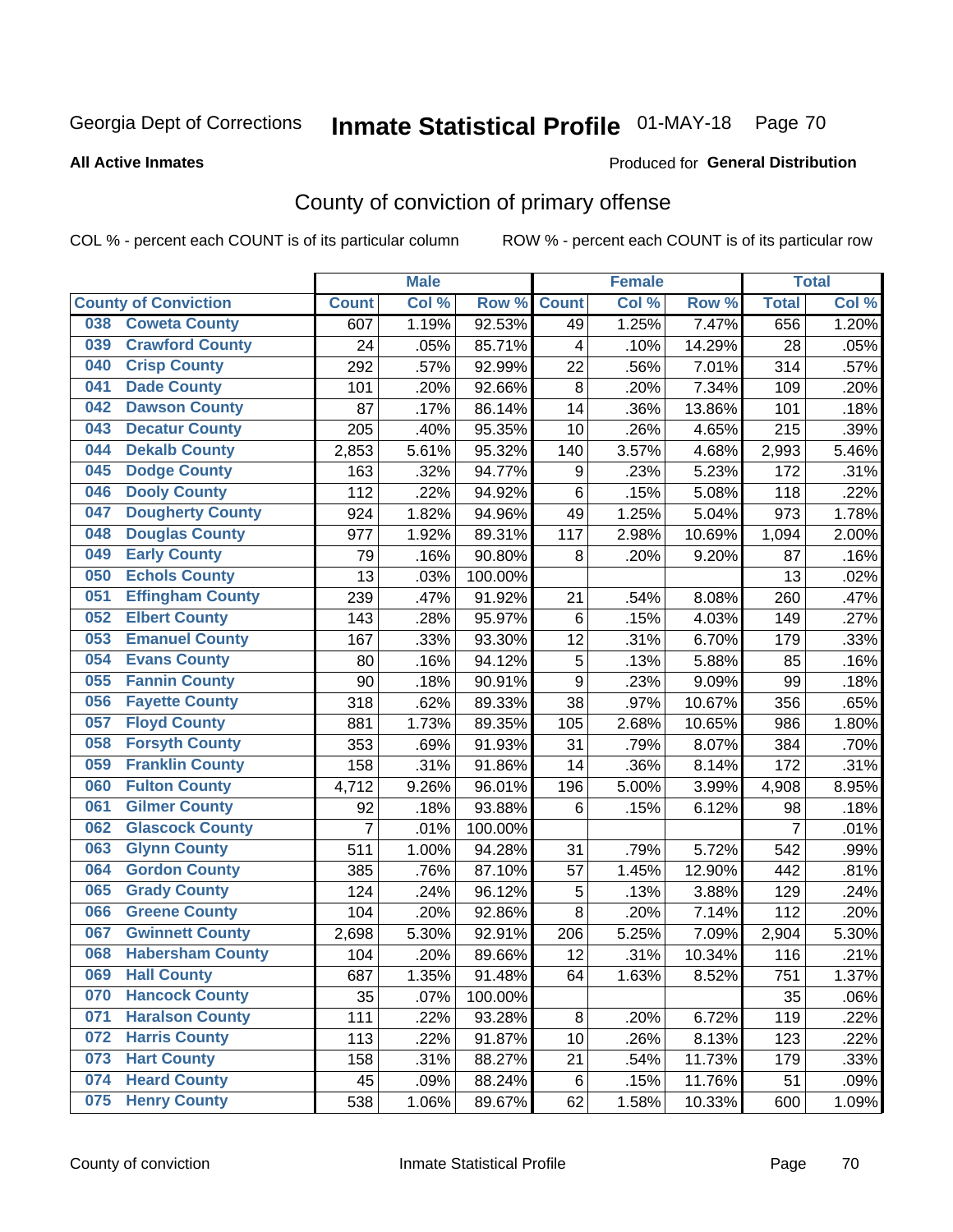# Inmate Statistical Profile 01-MAY-18 Page 71

### **All Active Inmates**

### **Produced for General Distribution**

## County of conviction of primary offense

COL % - percent each COUNT is of its particular column

|     |                             |              | <b>Male</b> |        |                           | <b>Female</b> |        |              | <b>Total</b> |
|-----|-----------------------------|--------------|-------------|--------|---------------------------|---------------|--------|--------------|--------------|
|     | <b>County of Conviction</b> | <b>Count</b> | Col %       | Row %  | <b>Count</b>              | Col %         | Row %  | <b>Total</b> | Col %        |
| 076 | <b>Houston County</b>       | 633          | 1.24%       | 93.92% | 41                        | 1.05%         | 6.08%  | 674          | 1.23%        |
| 077 | <b>Irwin County</b>         | 75           | .15%        | 96.15% | 3                         | .08%          | 3.85%  | 78           | .14%         |
| 078 | <b>Jackson County</b>       | 254          | .50%        | 90.71% | 26                        | .66%          | 9.29%  | 280          | .51%         |
| 079 | <b>Jasper County</b>        | 55           | .11%        | 94.83% | $\ensuremath{\mathsf{3}}$ | .08%          | 5.17%  | 58           | .11%         |
| 080 | <b>Jeff Davis County</b>    | 87           | .17%        | 95.60% | 4                         | .10%          | 4.40%  | 91           | .17%         |
| 081 | <b>Jefferson County</b>     | 154          | .30%        | 95.65% | $\overline{7}$            | .18%          | 4.35%  | 161          | .29%         |
| 082 | <b>Jenkins County</b>       | 75           | .15%        | 97.40% | $\overline{2}$            | .05%          | 2.60%  | 77           | .14%         |
| 083 | <b>Johnson County</b>       | 31           | .06%        | 93.94% | $\overline{2}$            | .05%          | 6.06%  | 33           | .06%         |
| 084 | <b>Jones County</b>         | 215          | .42%        | 87.76% | 30                        | .77%          | 12.24% | 245          | .45%         |
| 085 | <b>Lamar County</b>         | 70           | .14%        | 86.42% | 11                        | .28%          | 13.58% | 81           | .15%         |
| 086 | <b>Lanier County</b>        | 48           | .09%        | 97.96% | 1                         | .03%          | 2.04%  | 49           | .09%         |
| 087 | <b>Laurens County</b>       | 262          | .51%        | 94.24% | 16                        | .41%          | 5.76%  | 278          | .51%         |
| 088 | <b>Lee County</b>           | 65           | .13%        | 92.86% | 5                         | .13%          | 7.14%  | 70           | .13%         |
| 089 | <b>Liberty County</b>       | 229          | .45%        | 93.85% | 15                        | .38%          | 6.15%  | 244          | .45%         |
| 090 | <b>Lincoln County</b>       | 40           | .08%        | 88.89% | $\mathbf 5$               | .13%          | 11.11% | 45           | .08%         |
| 091 | <b>Long County</b>          | 63           | .12%        | 92.65% | 5                         | .13%          | 7.35%  | 68           | .12%         |
| 092 | <b>Lowndes County</b>       | 436          | .86%        | 95.40% | 21                        | .54%          | 4.60%  | 457          | .83%         |
| 093 | <b>Lumpkin County</b>       | 86           | .17%        | 96.63% | $\ensuremath{\mathsf{3}}$ | .08%          | 3.37%  | 89           | .16%         |
| 094 | <b>Macon County</b>         | 44           | .09%        | 93.62% | $\overline{3}$            | .08%          | 6.38%  | 47           | .09%         |
| 095 | <b>Madison County</b>       | 163          | .32%        | 93.14% | 12                        | .31%          | 6.86%  | 175          | .32%         |
| 096 | <b>Marion County</b>        | 27           | .05%        | 93.10% | $\overline{2}$            | .05%          | 6.90%  | 29           | .05%         |
| 097 | <b>Mcduffie County</b>      | 187          | .37%        | 93.97% | $\overline{12}$           | .31%          | 6.03%  | 199          | .36%         |
| 098 | <b>Mcintosh County</b>      | 42           | .08%        | 95.45% | $\overline{2}$            | .05%          | 4.55%  | 44           | .08%         |
| 099 | <b>Meriwether County</b>    | 191          | .38%        | 92.27% | 16                        | .41%          | 7.73%  | 207          | .38%         |
| 100 | <b>Miller County</b>        | 39           | .08%        | 88.64% | 5                         | .13%          | 11.36% | 44           | .08%         |
| 101 | <b>Mitchell County</b>      | 151          | .30%        | 93.79% | 10                        | .26%          | 6.21%  | 161          | .29%         |
| 102 | <b>Monroe County</b>        | 125          | .25%        | 93.28% | $\boldsymbol{9}$          | .23%          | 6.72%  | 134          | .24%         |
| 103 | <b>Montgomery County</b>    | 36           | .07%        | 90.00% | 4                         | .10%          | 10.00% | 40           | .07%         |
| 104 | <b>Morgan County</b>        | 119          | .23%        | 92.97% | $\boldsymbol{9}$          | .23%          | 7.03%  | 128          | .23%         |
| 105 | <b>Murray County</b>        | 214          | .42%        | 87.70% | 30                        | .77%          | 12.30% | 244          | .45%         |
| 106 | <b>Muscogee County</b>      | 1,142        | 2.24%       | 95.25% | 57                        | 1.45%         | 4.75%  | 1,199        | 2.19%        |
| 107 | <b>Newton County</b>        | 703          | 1.38%       | 89.33% | 84                        | 2.14%         | 10.67% | 787          | 1.44%        |
| 108 | <b>Oconee County</b>        | 51           | .10%        | 96.23% | $\overline{2}$            | .05%          | 3.77%  | 53           | .10%         |
| 109 | <b>Oglethorpe County</b>    | 67           | .13%        | 90.54% | $\overline{7}$            | .18%          | 9.46%  | 74           | .13%         |
| 110 | <b>Paulding County</b>      | 225          | .44%        | 91.84% | 20                        | .51%          | 8.16%  | 245          | .45%         |
| 111 | <b>Peach County</b>         | 101          | .20%        | 93.52% | $\overline{7}$            | .18%          | 6.48%  | 108          | .20%         |
| 112 | <b>Pickens County</b>       | 111          | .22%        | 90.98% | 11                        | .28%          | 9.02%  | 122          | .22%         |
| 113 | <b>Pierce County</b>        | 101          | .20%        | 94.39% | 6                         | .15%          | 5.61%  | 107          | .20%         |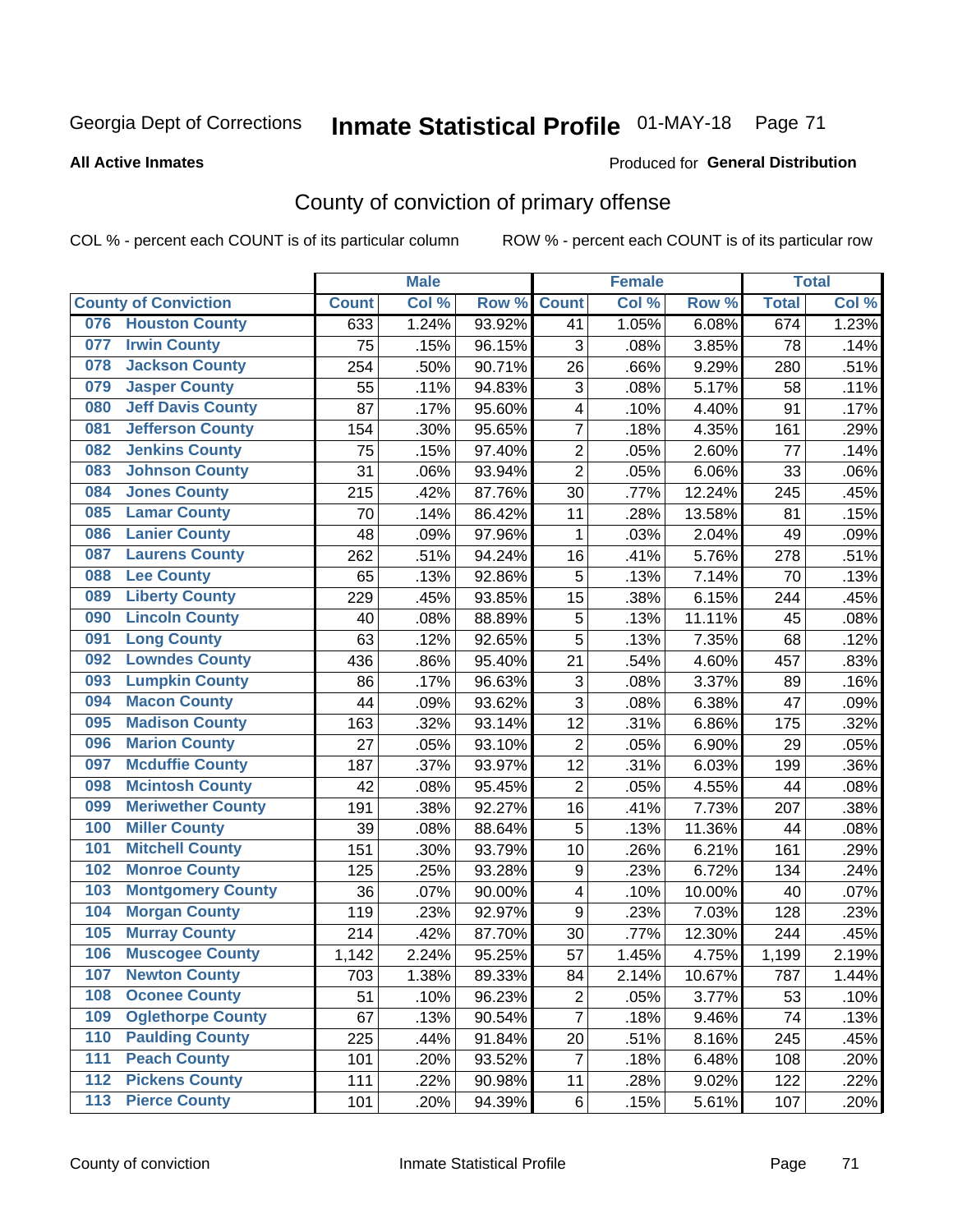# Inmate Statistical Profile 01-MAY-18 Page 72

### **All Active Inmates**

### **Produced for General Distribution**

## County of conviction of primary offense

COL % - percent each COUNT is of its particular column

|                                          |                 | <b>Male</b> |         |                | <b>Female</b> |        |                 | <b>Total</b> |
|------------------------------------------|-----------------|-------------|---------|----------------|---------------|--------|-----------------|--------------|
| <b>County of Conviction</b>              | <b>Count</b>    | Col %       | Row %   | <b>Count</b>   | Col %         | Row %  | <b>Total</b>    | Col %        |
| <b>Pike County</b><br>114                | $\overline{37}$ | .07%        | 90.24%  | $\overline{4}$ | .10%          | 9.76%  | $\overline{41}$ | .07%         |
| <b>Polk County</b><br>$\overline{115}$   | 180             | .35%        | 91.84%  | 16             | .41%          | 8.16%  | 196             | .36%         |
| <b>Pulaski County</b><br>116             | 45              | .09%        | 95.74%  | $\overline{2}$ | .05%          | 4.26%  | 47              | .09%         |
| <b>Putnam County</b><br>117              | 147             | .29%        | 90.18%  | 16             | .41%          | 9.82%  | 163             | .30%         |
| <b>Quitman County</b><br>118             | 14              | .03%        | 100.00% |                |               |        | 14              | .03%         |
| <b>Rabun County</b><br>119               | 61              | .12%        | 88.41%  | 8              | .20%          | 11.59% | 69              | .13%         |
| <b>Randolph County</b><br>120            | 55              | .11%        | 98.21%  | $\mathbf 1$    | .03%          | 1.79%  | 56              | .10%         |
| <b>Richmond County</b><br>121            | 1,853           | 3.64%       | 93.49%  | 129            | 3.29%         | 6.51%  | 1,982           | 3.62%        |
| <b>Rockdale County</b><br>122            | 474             | .93%        | 91.33%  | 45             | 1.15%         | 8.67%  | 519             | .95%         |
| <b>Schley County</b><br>123              | 14              | .03%        | 82.35%  | 3              | .08%          | 17.65% | 17              | .03%         |
| <b>Screven County</b><br>124             | 119             | .23%        | 96.75%  | 4              | .10%          | 3.25%  | 123             | .22%         |
| <b>Seminole County</b><br>125            | 63              | .12%        | 86.30%  | 10             | .26%          | 13.70% | 73              | .13%         |
| <b>Spalding County</b><br>126            | 496             | .97%        | 93.23%  | 36             | .92%          | 6.77%  | 532             | .97%         |
| <b>Stephens County</b><br>127            | 167             | .33%        | 85.64%  | 28             | .71%          | 14.36% | 195             | .36%         |
| <b>Stewart County</b><br>128             | 32              | .06%        | 96.97%  | 1              | .03%          | 3.03%  | 33              | .06%         |
| <b>Sumter County</b><br>129              | 190             | .37%        | 95.48%  | 9              | .23%          | 4.52%  | 199             | .36%         |
| <b>Talbot County</b><br>130              | 36              | .07%        | 92.31%  | 3              | .08%          | 7.69%  | 39              | .07%         |
| <b>Taliaferro County</b><br>131          | 17              | .03%        | 94.44%  | 1              | .03%          | 5.56%  | 18              | .03%         |
| <b>Tattnall County</b><br>132            | 190             | .37%        | 93.60%  | 13             | .33%          | 6.40%  | 203             | .37%         |
| <b>Taylor County</b><br>133              | 62              | .12%        | 88.57%  | 8              | .20%          | 11.43% | 70              | .13%         |
| <b>Telfair County</b><br>134             | 98              | .19%        | 94.23%  | 6              | .15%          | 5.77%  | 104             | .19%         |
| <b>Terrell County</b><br>135             | 81              | .16%        | 94.19%  | 5              | .13%          | 5.81%  | 86              | .16%         |
| <b>Thomas County</b><br>136              | 188             | .37%        | 96.41%  | $\overline{7}$ | .18%          | 3.59%  | 195             | .36%         |
| <b>Tift County</b><br>137                | 310             | .61%        | 94.51%  | 18             | .46%          | 5.49%  | 328             | .60%         |
| <b>Toombs County</b><br>138              | 298             | .59%        | 90.85%  | 30             | .77%          | 9.15%  | 328             | .60%         |
| <b>Towns County</b><br>139               | 55              | .11%        | 75.34%  | 18             | .46%          | 24.66% | 73              | .13%         |
| <b>Treutlen County</b><br>140            | 76              | .15%        | 93.83%  | 5              | .13%          | 6.17%  | 81              | .15%         |
| <b>Troup County</b><br>141               | 626             | 1.23%       | 91.52%  | 58             | 1.48%         | 8.48%  | 684             | 1.25%        |
| <b>Turner County</b><br>142              | 61              | .12%        | 95.31%  | 3              | .08%          | 4.69%  | 64              | .12%         |
| <b>Twiggs County</b><br>$\overline{143}$ | 47              | .09%        | 95.92%  | $\overline{2}$ | .05%          | 4.08%  | 49              | .09%         |
| <b>Union County</b><br>144               | 99              | .19%        | 83.19%  | 20             | .51%          | 16.81% | 119             | .22%         |
| 145<br><b>Upson County</b>               | 158             | .31%        | 94.61%  | 9              | .23%          | 5.39%  | 167             | .30%         |
| <b>Walker County</b><br>146              | 412             | .81%        | 91.56%  | 38             | .97%          | 8.44%  | 450             | .82%         |
| <b>Walton County</b><br>147              | 532             | 1.05%       | 90.78%  | 54             | 1.38%         | 9.22%  | 586             | 1.07%        |
| <b>Ware County</b><br>148                | 320             | .63%        | 93.57%  | 22             | .56%          | 6.43%  | 342             | .62%         |
| <b>Warren County</b><br>149              | 35              | .07%        | 97.22%  | 1              | .03%          | 2.78%  | 36              | .07%         |
| <b>Washington County</b><br>150          | 183             | .36%        | 90.15%  | 20             | .51%          | 9.85%  | 203             | .37%         |
| <b>Wayne County</b><br>151               | 167             | .33%        | 93.30%  | 12             | .31%          | 6.70%  | 179             | .33%         |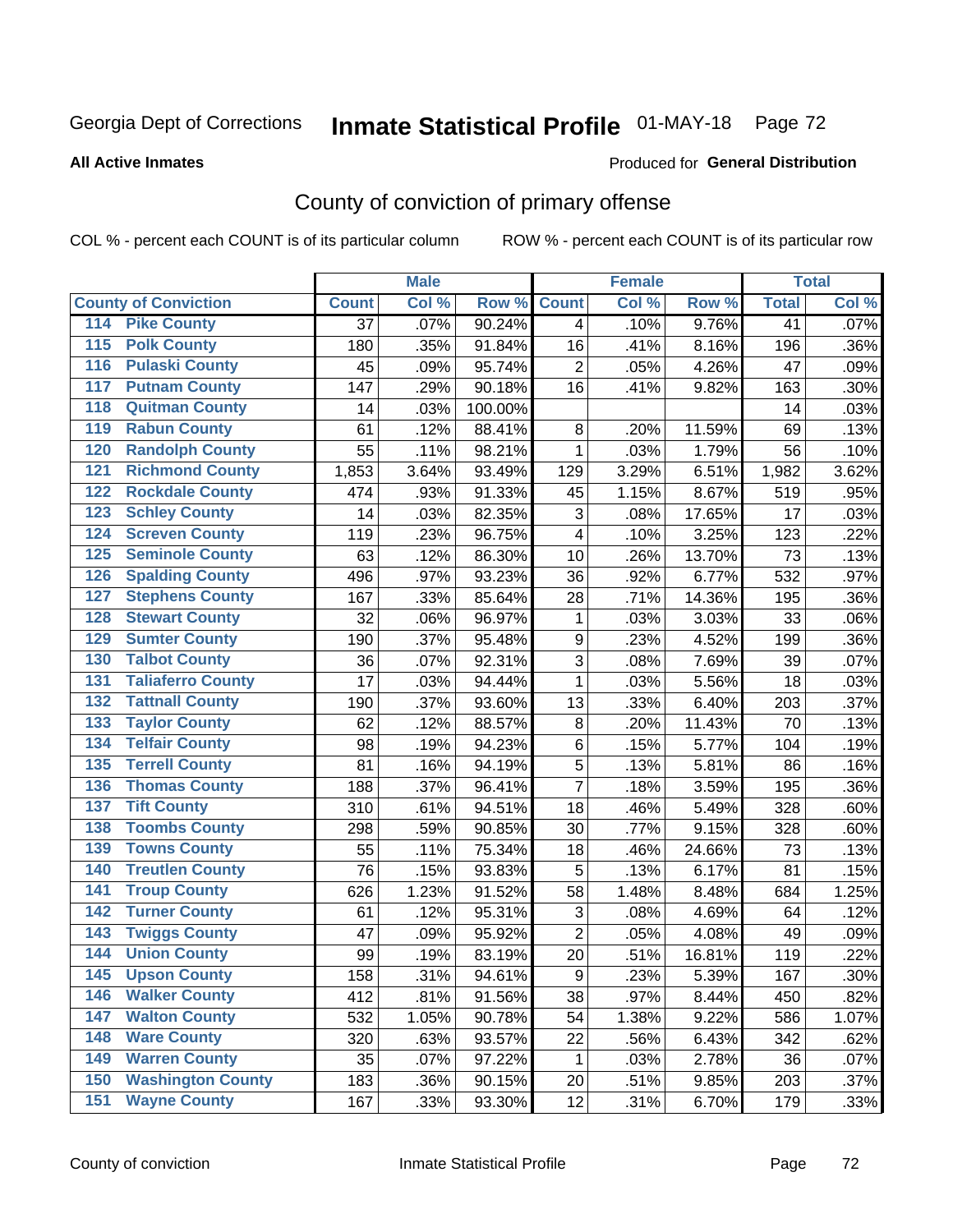# Inmate Statistical Profile 01-MAY-18 Page 73

**All Active Inmates** 

### Produced for General Distribution

## County of conviction of primary offense

COL % - percent each COUNT is of its particular column

|                                | <b>Male</b>  |         |             | <b>Female</b> |       |        | <b>Total</b> |       |
|--------------------------------|--------------|---------|-------------|---------------|-------|--------|--------------|-------|
| <b>County of Conviction</b>    | <b>Count</b> | Col %   | Row % Count |               | Col % | Row %  | <b>Total</b> | Col % |
| <b>Webster County</b><br>152   | 3            | .01%    | 75.00%      |               | .03%  | 25.00% | 4            | .01%  |
| <b>Wheeler County</b><br>153   | 25           | .05%    | 92.59%      | 2             | .05%  | 7.41%  | 27           | .05%  |
| <b>White County</b><br>154     | 97           | .19%    | 87.39%      | 14            | .36%  | 12.61% | 111          | .20%  |
| <b>Whitfield County</b><br>155 | 761          | 1.50%   | 89.11%      | 93            | 2.37% | 10.89% | 854          | 1.56% |
| <b>Wilcox County</b><br>156    | 44           | $.09\%$ | 95.65%      | 2             | .05%  | 4.35%  | 46           | .08%  |
| <b>Wilkes County</b><br>157    | 76           | .15%    | 92.68%      | 6             | .15%  | 7.32%  | 82           | .15%  |
| <b>Wilkinson County</b><br>158 | 41           | $.08\%$ | 93.18%      | 3             | .08%  | 6.82%  | 44           | .08%  |
| <b>Worth County</b><br>159     | 123          | .24%    | 93.18%      | 9             | .23%  | 6.82%  | 132          | .24%  |
| <b>Total Rported</b>           | 50,894       | 100%    | 92.85%      | 3,921         | 100%  | 7.15%  | 54,815       | 100%  |

| <b>Not Reported</b> |        |       |        |
|---------------------|--------|-------|--------|
| <b>Grand Total</b>  | 50,894 | 3,921 | 54,815 |

| <b>Mode (most frequent)</b> | <b>Fulton County</b> | <b>Gwinnett County</b> | <b>Fulton County</b> |
|-----------------------------|----------------------|------------------------|----------------------|
|                             |                      |                        |                      |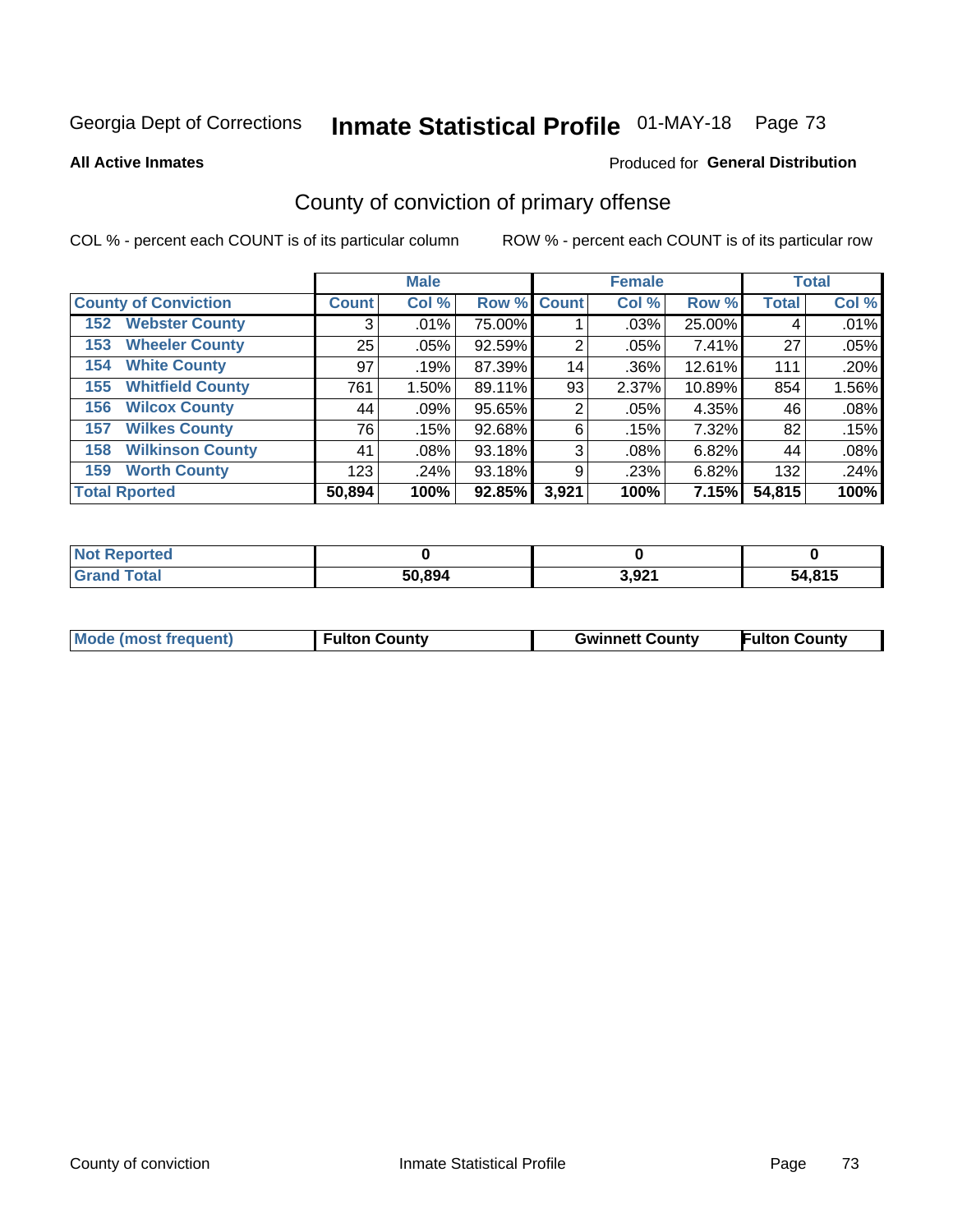### Georgia Dept of Corrections **All Active Inmates**

# Inmate Statistical Profile 01-MAY-18 Page 74

Produced for General Distribution

## Circuit of conviction of primary offense

COL % - percent each COUNT is of its particular column ROW % - percent each COUNT is of its particular row

|                         |                                 |              | <b>Male</b> |        |              | <b>Female</b> |        |                  | <b>Total</b> |
|-------------------------|---------------------------------|--------------|-------------|--------|--------------|---------------|--------|------------------|--------------|
|                         | <b>Circuit of Conviction</b>    | <b>Count</b> | Col %       | Row %  | <b>Count</b> | Col %         | Row %  | <b>Total</b>     | Col %        |
| 1                       | <b>Alapaha Circuit</b>          | 348          | .72%        | 93.30% | 25           | .67%          | 6.70%  | $\overline{373}$ | .72%         |
| $\overline{2}$          | <b>Alcovy Circuit</b>           | 1,235        | 2.55%       | 89.95% | 138          | 3.68%         | 10.05% | 1,373            | 2.64%        |
| $\overline{\mathbf{3}}$ | <b>Atlanta Circuit</b>          | 4,712        | 9.75%       | 96.01% | 196          | 5.23%         | 3.99%  | 4,908            | 9.42%        |
| 4                       | <b>Atlantic Circuit</b>         | 663          | 1.37%       | 94.18% | 41           | 1.09%         | 5.82%  | 704              | 1.35%        |
| 5                       | <b>Augusta Circuit</b>          | 2,475        | 5.12%       | 93.47% | 173          | 4.62%         | 6.53%  | 2,648            | 5.08%        |
| $\overline{\bf{6}}$     | <b>Blue Ridge Circuit</b>       | 544          | 1.13%       | 89.62% | 63           | 1.68%         | 10.38% | 607              | 1.17%        |
| 7                       | <b>Brunswick Circuit</b>        | 1,047        | 2.17%       | 94.32% | 63           | 1.68%         | 5.68%  | 1,110            | 2.13%        |
| $\overline{\mathbf{8}}$ | <b>Chattahoochee Circuit</b>    | 1,404        | 2.90%       | 94.61% | 80           | 2.13%         | 5.39%  | 1,484            | 2.85%        |
| $\overline{9}$          | <b>Cherokee Circuit</b>         | 992          | 2.05%       | 86.34% | 157          | 4.19%         | 13.66% | 1,149            | 2.21%        |
| 10                      | <b>Clayton Circuit</b>          | 1,345        | 2.78%       | 92.19% | 114          | 3.04%         | 7.81%  | 1,459            | 2.80%        |
| $\overline{11}$         | <b>Cobb Circuit</b>             | 2,368        | 4.90%       | 92.10% | 203          | 5.42%         | 7.90%  | 2,571            | 4.93%        |
| $\overline{12}$         | <b>Conasauga Circuit</b>        | 975          | 2.02%       | 88.80% | 123          | 3.28%         | 11.20% | 1,098            | 2.11%        |
| 13                      | <b>Cordele Circuit</b>          | 704          | 1.46%       | 92.88% | 54           | 1.44%         | 7.12%  | 758              | 1.45%        |
| $\overline{14}$         | <b>Coweta Circuit</b>           | 2,071        | 4.28%       | 92.17% | 176          | 4.70%         | 7.83%  | 2,247            | 4.31%        |
| 15                      | <b>Dougherty Circuit</b>        | 924          | 1.91%       | 94.96% | 49           | 1.31%         | 5.04%  | 973              | 1.87%        |
| 16                      | <b>Dublin Circuit</b>           | 416          | .86%        | 94.33% | 25           | .67%          | 5.67%  | 441              | .85%         |
| 17                      | <b>Eastern Circuit</b>          | 1,806        | 3.74%       | 95.15% | 92           | 2.45%         | 4.85%  | 1,898            | 3.64%        |
| $\overline{18}$         | <b>Flint Circuit</b>            | 538          | 1.11%       | 89.67% | 62           | 1.65%         | 10.33% | 600              | 1.15%        |
| 19                      | <b>Griffin Circuit</b>          | 1,009        | 2.09%       | 92.06% | 87           | 2.32%         | 7.94%  | 1,096            | 2.10%        |
| $\overline{20}$         | <b>Gwinnett Circuit</b>         | 2,698        | 5.58%       | 92.91% | 206          | 5.50%         | 7.09%  | 2,904            | 5.57%        |
| $\overline{21}$         | <b>Houston Circuit</b>          | 633          | 1.31%       | 93.92% | 41           | 1.09%         | 6.08%  | 674              | 1.29%        |
| $\overline{22}$         | <b>Lookout Mountain Circuit</b> | 1,100        | 2.27%       | 90.46% | 116          | 3.09%         | 9.54%  | 1,216            | 2.33%        |
| 23                      | <b>Macon Circuit</b>            | 1,164        | 2.41%       | 93.72% | 78           | 2.08%         | 6.28%  | 1,242            | 2.38%        |
| $\overline{24}$         | <b>Middle Circuit</b>           | 913          | 1.89%       | 91.94% | 80           | 2.13%         | 8.06%  | 993              | 1.91%        |
| $\overline{25}$         | <b>Mountain Circuit</b>         | 332          | .69%        | 87.37% | 48           | 1.28%         | 12.63% | 380              | .73%         |
| 26                      | <b>Northeastern Circuit</b>     | 774          | 1.60%       | 90.85% | 78           | 2.08%         | 9.15%  | 852              | 1.64%        |
| $\overline{27}$         | <b>Northern Circuit</b>         | 689          | 1.42%       | 91.99% | 60           | 1.60%         | 8.01%  | 749              | 1.44%        |
| 28                      | <b>Ocmulgee Circuit</b>         | 1,009        | 2.09%       | 91.15% | 98           | 2.61%         | 8.85%  | 1,107            | 2.12%        |
| 29                      | <b>Oconee Circuit</b>           | 430          | .89%        | 93.48% | 30           | .80%          | 6.52%  | 460              | .88%         |
| 30                      | <b>Ogeechee Circuit</b>         | 965          | 2.00%       | 93.51% | 67           | 1.79%         | 6.49%  | 1,032            | 1.98%        |
| $\overline{31}$         | <b>Pataula Circuit</b>          | 349          | .72%        | 91.12% | 34           | .91%          | 8.88%  | 383              | .74%         |
| 32                      | <b>Piedmont Circuit</b>         | 624          | 1.29%       | 91.76% | 56           | 1.49%         | 8.24%  | 680              | 1.31%        |
| 33                      | <b>Rome Circuit</b>             | 881          | 1.82%       | 89.35% | 105          | 2.80%         | 10.65% | 986              | 1.89%        |
| 34                      | <b>South Georgia Circuit</b>    | 520          | 1.08%       | 94.89% | 28           | .75%          | 5.11%  | 548              | 1.05%        |
| 35                      | <b>Southern Circuit</b>         | 870          | 1.80%       | 95.29% | 43           | 1.15%         | 4.71%  | 913              | 1.75%        |
| 36                      | <b>Southwestern Circuit</b>     | 348          | .72%        | 94.05% | 22           | .59%          | 5.95%  | 370              | .71%         |
| 37                      | <b>Stone Mountain Circuit</b>   | 2,853        | 5.90%       | 95.32% | 140          | 3.74%         | 4.68%  | 2,993            | 5.74%        |
| 38                      | <b>Tallapoosa Circuit</b>       | 291          | .60%        | 92.38% | 24           | .64%          | 7.62%  | 315              | .60%         |
| 39                      | <b>Tifton Circuit</b>           | 569          | 1.18%       | 94.52% | 33           | .88%          | 5.48%  | 602              | 1.16%        |
| 40                      | <b>Toombs Circuit</b>           | 362          | .75%        | 93.54% | 25           | .67%          | 6.46%  | 387              | .74%         |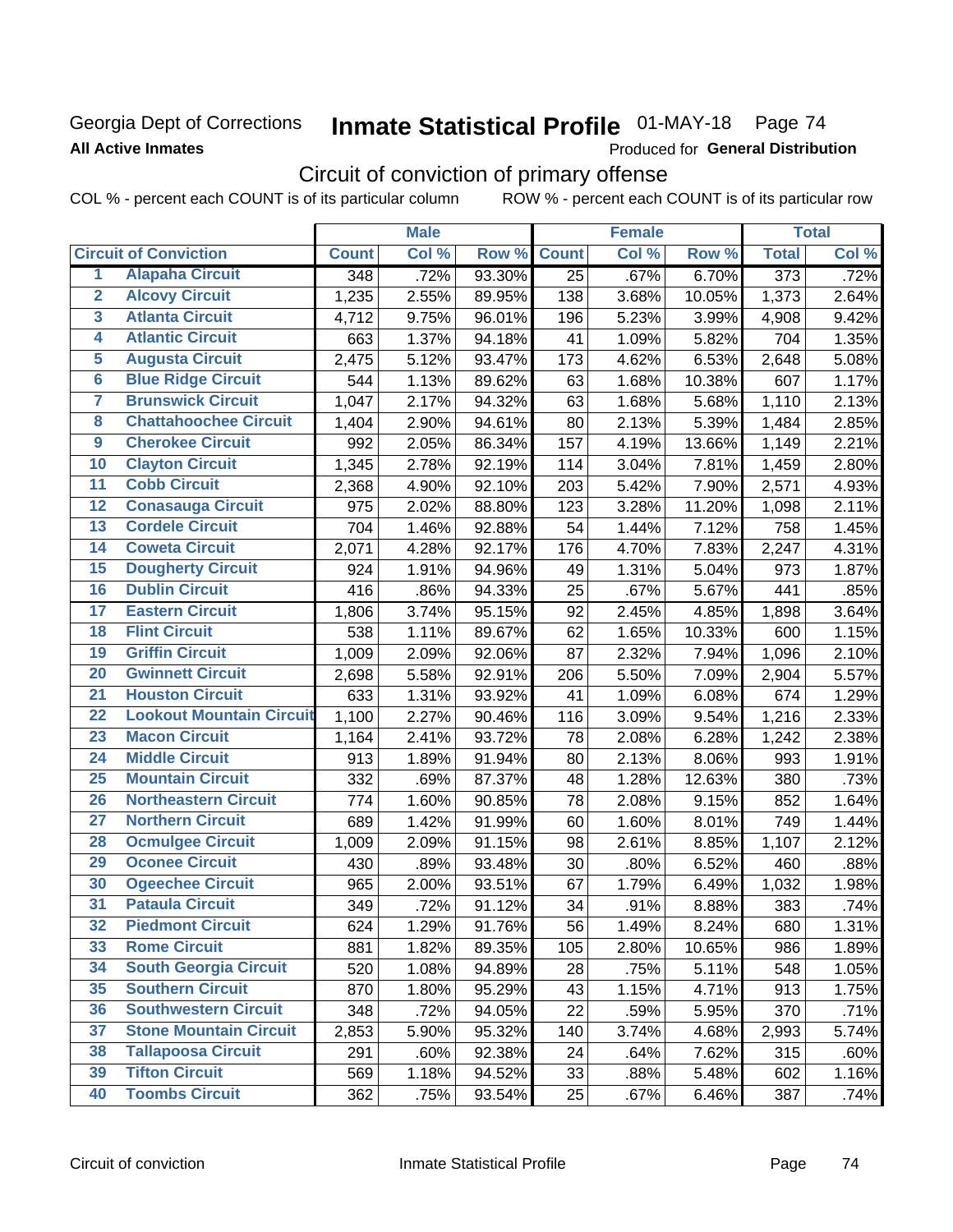### Georgia Dept of Corrections **All Active Inmates**

# Inmate Statistical Profile 01-MAY-18 Page 75

**Produced for General Distribution** 

## Circuit of conviction of primary offense

ROW % - percent each COUNT is of its particular row COL % - percent each COUNT is of its particular column

|    |                                  | <b>Male</b>  |                |        |              | <b>Female</b>   | <b>Total</b> |              |                |  |
|----|----------------------------------|--------------|----------------|--------|--------------|-----------------|--------------|--------------|----------------|--|
|    | <b>Circuit of Conviction</b>     | <b>Count</b> | Col %          | Row %  | <b>Count</b> | Col %           | Row %        | <b>Total</b> | Col %          |  |
| 41 | <b>Waycross Circuit</b>          | 846          | 1.75%          | 93.58% | 58           | 1.55%           | 6.42%        | 904          | 1.74%          |  |
| 42 | <b>Western Circuit</b>           | 604          | 1.25%          | 94.23% | 37           | .99%            | 5.77%        | 641          | 1.23%          |  |
| 43 | <b>Rockdale Circuit</b>          | 474          | .98%           | 91.33% | 45           | 1.20%           | 8.67%        | 519          | 1.00%          |  |
| 44 | <b>Douglas Circuit</b>           | 977          | 2.02%          | 89.31% | 117          | 3.12%           | 10.69%       | 1,094        | 2.10%          |  |
| 45 | <b>Appalachian Circuit</b>       | 293          | .61%           | 91.85% | 26           | .69%            | 8.15%        | 319          | .61%           |  |
| 46 | <b>Enotah Circuit</b>            | 337          | .70%           | 85.97% | 55           | 1.47%           | 14.03%       | 392          | .75%           |  |
| 47 | <b>Bell-Forsyth J.C.</b>         | 353          | .73%           | 91.93% | 31           | .83%            | 8.07%        | 384          | .74%           |  |
| 48 | <b>Towaliga Judicial Circuit</b> | 294          | .61%           | 91.88% | 26           | .69%            | 8.13%        | 320          | .61%           |  |
| 49 | <b>Paulding Circuit</b>          | 225          | .47%           | 91.84% | 20           | .53%            | 8.16%        | 245          | .47%           |  |
|    | <b>Total Rported</b>             | 48,353       | 100%           | 92.81% | 3,748        | 100%            | 7.19%        | 52,101       | 100%           |  |
|    | <b>Not Reported</b>              |              | 2,541          |        |              | 173             |              |              | 2,714          |  |
|    | <b>Grand Total</b>               |              | 50,894         |        |              | 3,921           |              | 54,815       |                |  |
|    | <b>Mode (most frequent)</b>      |              | <b>Atlanta</b> |        |              | <b>Gwinnett</b> |              |              | <b>Atlanta</b> |  |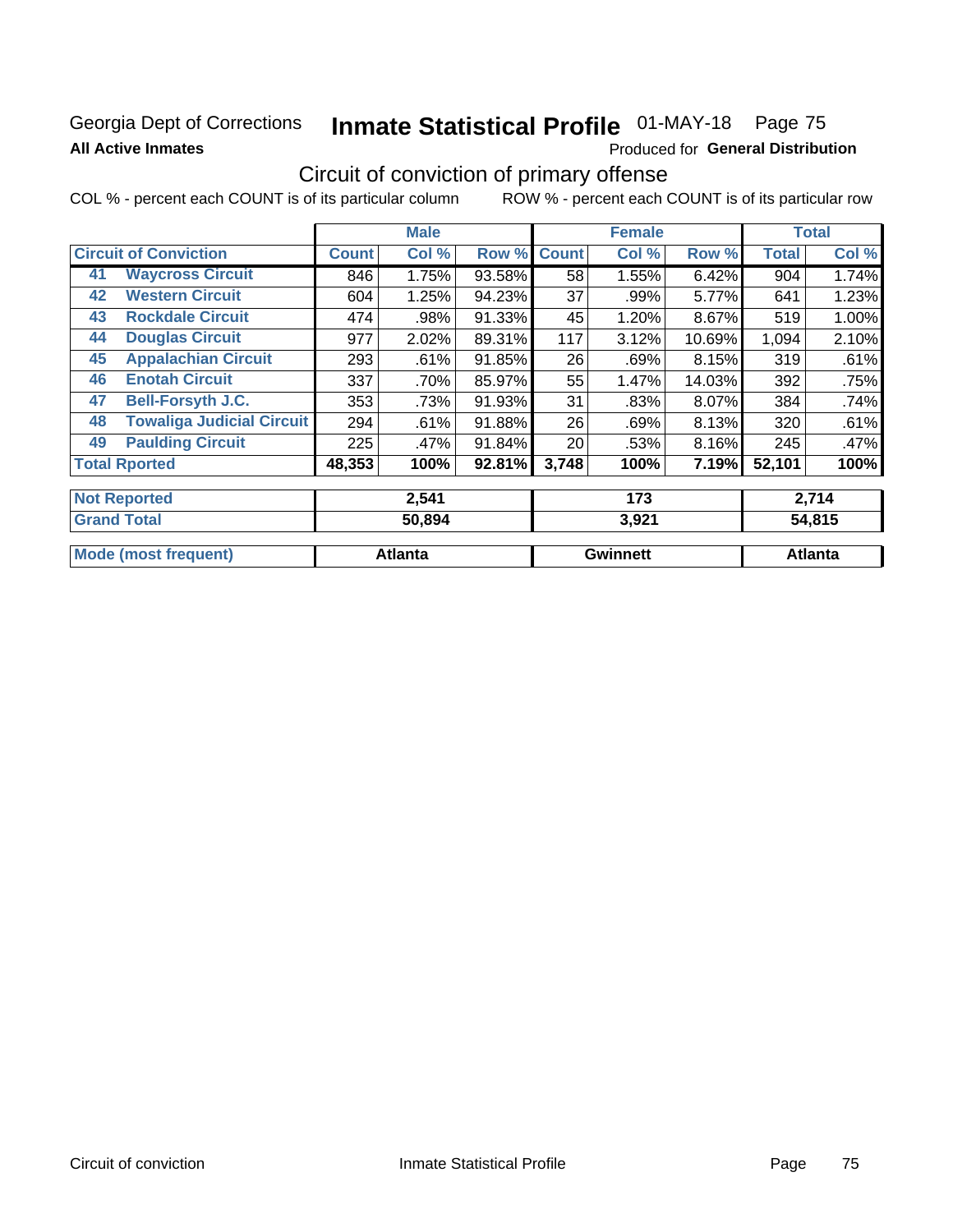#### **All Active Inmates**

#### Produced for **General Distribution**

### Years served (jail + prison) in this incarceration

COL % - percent each COUNT is of its particular column ROW % - percent each COUNT is of its particular row

|                       |              | <b>Male</b> |         |                  | <b>Female</b> |                  |              | <b>Total</b> |
|-----------------------|--------------|-------------|---------|------------------|---------------|------------------|--------------|--------------|
| <b>Years Served</b>   | <b>Count</b> | Col %       | Row %   | <b>Count</b>     | Col %         | Row <sub>%</sub> | <b>Total</b> | Col %        |
| Less than one year    | 10,069       | 19.80%      | 90.41%  | 1,068            | 27.27%        | 9.59%            | 11,137       | 20.34%       |
| 1 to 1.99 years       | 7,192        | 14.15%      | 91.21%  | 693              | 17.69%        | 8.79%            | 7,885        | 14.40%       |
| 2 to 2.99 years       | 5,348        | 10.52%      | 91.81%  | 477              | 12.18%        | 8.19%            | 5,825        | 10.64%       |
| 3 to 3.99 years       | 4,191        | 8.24%       | 92.19%  | 355              | 9.06%         | 7.81%            | 4,546        | 8.30%        |
| 4 to 4.99 years       | 3,341        | 6.57%       | 92.32%  | 278              | 7.10%         | 7.68%            | 3,619        | 6.61%        |
| 5 to 5.99 years       | 2,759        | 5.43%       | 92.80%  | 214              | 5.46%         | 7.20%            | 2,973        | 5.43%        |
| 6 to 6.99 years       | 2,433        | 4.79%       | 94.08%  | 153              | 3.91%         | 5.92%            | 2,586        | 4.72%        |
| 7 to 7.99 years       | 1,997        | 3.93%       | 94.24%  | 122              | 3.11%         | 5.76%            | 2,119        | 3.87%        |
| 8 to 8.99 years       | 1,682        | 3.31%       | 94.39%  | 100              | 2.55%         | 5.61%            | 1,782        | 3.25%        |
| 9 to 9.99 years       | 1,376        | 2.71%       | 95.69%  | 62               | 1.58%         | 4.31%            | 1,438        | 2.63%        |
| 10 to 10.99 years     | 1,274        | 2.51%       | 96.01%  | 53               | 1.35%         | 3.99%            | 1,327        | 2.42%        |
| 11 to 11.99 years     | 1,015        | 2.00%       | 95.22%  | 51               | 1.30%         | 4.78%            | 1,066        | 1.95%        |
| 12 to 12.99 years     | 790          | 1.55%       | 95.53%  | 37               | 0.94%         | 4.47%            | 827          | 1.51%        |
| 13 to 13.99 years     | 681          | 1.34%       | 95.92%  | 29               | 0.74%         | 4.08%            | 710          | 1.30%        |
| 14 to 14.99 years     | 644          | 1.27%       | 95.55%  | 30               | 0.77%         | 4.45%            | 674          | 1.23%        |
| 15 to 15.99 years     | 553          | 1.09%       | 95.34%  | 27               | 0.69%         | 4.66%            | 580          | 1.06%        |
| 16 to 16.99 years     | 492          | 0.97%       | 96.28%  | 19               | 0.49%         | 3.72%            | 511          | 0.93%        |
| 17 to 17.99 years     | 515          | 1.01%       | 97.35%  | 14               | 0.36%         | 2.65%            | 529          | 0.97%        |
| 18 to 18.99 years     | 460          | 0.90%       | 94.65%  | 26               | 0.66%         | 5.35%            | 486          | 0.89%        |
| 19 to 19.99 years     | 411          | 0.81%       | 95.14%  | 21               | 0.54%         | 4.86%            | 432          | 0.79%        |
| 20 to 20.99 years     | 424          | 0.83%       | 97.25%  | 12               | 0.31%         | 2.75%            | 436          | 0.80%        |
| 21 to 21.99 years     | 372          | 0.73%       | 97.89%  | 8                | 0.20%         | 2.11%            | 380          | 0.69%        |
| 22 to 22.99 years     | 353          | 0.69%       | 96.71%  | 12               | 0.31%         | 3.29%            | 365          | 0.67%        |
| 23 to 23.99 years     | 342          | 0.67%       | 96.61%  | 12               | 0.31%         | 3.39%            | 354          | 0.65%        |
| 24 to 24.99 years     | 289          | 0.57%       | 96.98%  | $\boldsymbol{9}$ | 0.23%         | 3.02%            | 298          | 0.54%        |
| 25 to 25.99 years     | 230          | 0.45%       | 98.29%  | 4                | 0.10%         | 1.71%            | 234          | 0.43%        |
| 26 to 26.99 years     | 212          | 0.42%       | 95.93%  | $\boldsymbol{9}$ | 0.23%         | 4.07%            | 221          | 0.40%        |
| 27 to 27.99 years     | 174          | 0.34%       | 97.21%  | $\overline{5}$   | 0.13%         | 2.79%            | 179          | 0.33%        |
| 28 to 28.99 years     | 128          | 0.25%       | 96.24%  | 5                | 0.13%         | 3.76%            | 133          | 0.24%        |
| 29 to 29.99 years     | 130          | 0.26%       | 100.00% |                  |               |                  | 130          | 0.24%        |
| Thirty + years        | 966          | 1.90%       | 98.77%  | 12               | 0.31%         | 1.23%            | 978          | 1.79%        |
| <b>Total Reported</b> | 50,843       | 100%        | 92.85%  | 3,917            | 100%          | 7.15%            | 54,760       | 100.0%       |

| <b>Not Reported</b>            | 51                 |                    | 55                      |
|--------------------------------|--------------------|--------------------|-------------------------|
| <b>Grand Total</b>             | 50,894             | 3,921              | 54,815                  |
| <b>Mean</b><br>(average)       | 6.62               | 4.14               | 6.44                    |
| Median (middle)                | 3.64               | 2.39               | 3.53                    |
| (most frequent)<br><b>Mode</b> | Less than one year | Less than one year | Less than one<br>Vear I |

**year**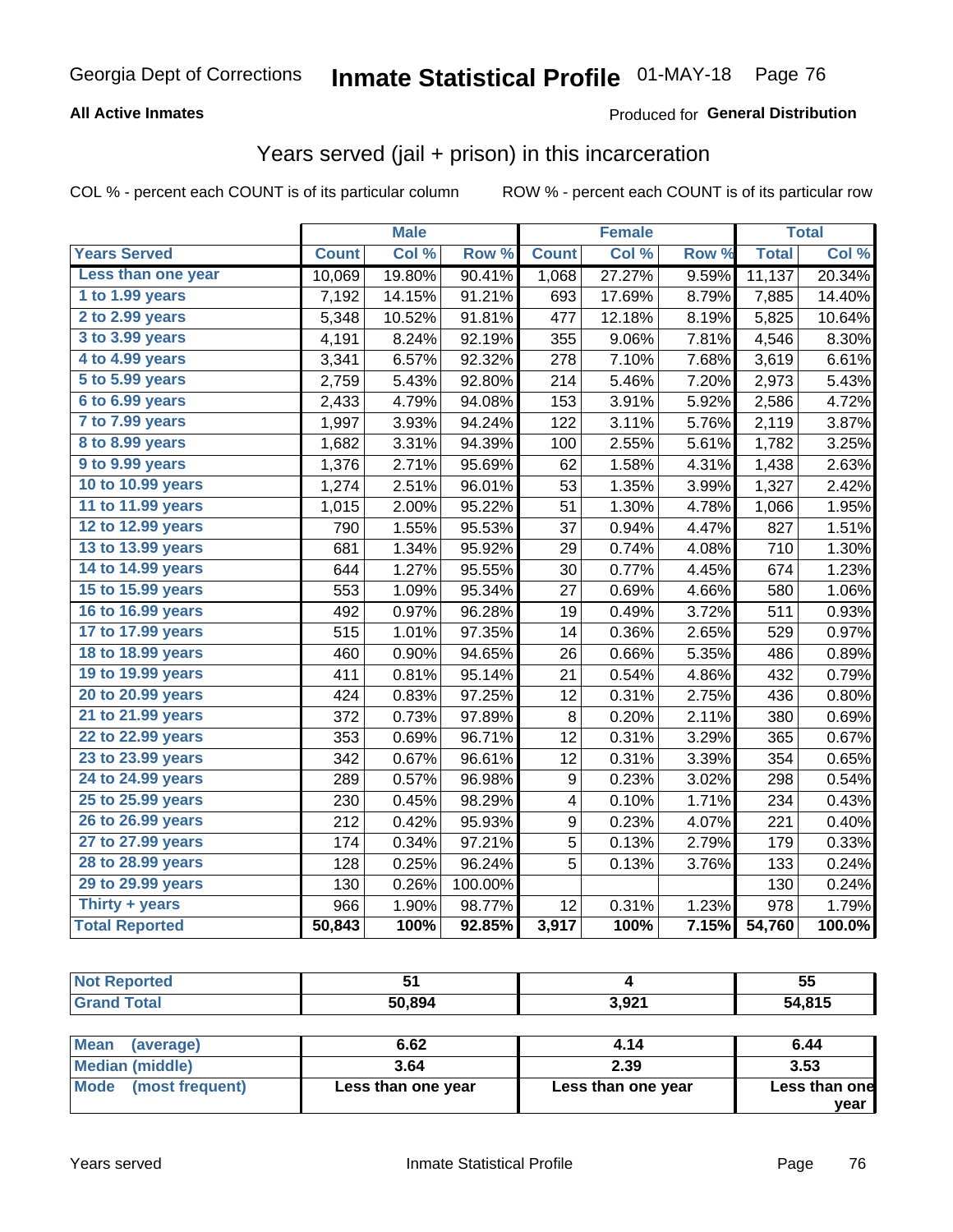#### **All Active Inmates**

Produced for **General Distribution**

### Results of most recent HIV tests

|                         | <b>Male</b>  |        | <b>Female</b> |              |           | Total    |        |        |
|-------------------------|--------------|--------|---------------|--------------|-----------|----------|--------|--------|
| <b>HIV Test Results</b> | <b>Count</b> | Col %  | Row %I        | <b>Count</b> | Col %     | Row %    | Total  | Col %  |
| <b>Positive</b>         | 685          | 1.49%  | 93.58%        | 47           | 1.32%     | $6.42\%$ | 732    | 1.48%  |
| <b>Negative</b>         | 45,160       | 98.50% | 92.77%        | 3,520        | $98.68\%$ | 7.23%    | 48,680 | 98.51% |
| Indeterminate           | າ            | 0.01%  | 100.00%       |              |           |          |        | 0.01%  |
| <b>Total Reported</b>   | 45,848       | 100%   | 92.78%        | 3,567        | 100%      | 7.22%    | 49,415 | 100%   |

| <b>Not Reported</b> | 5,046  | 354   | 5,400  |
|---------------------|--------|-------|--------|
| <b>Grand Total</b>  | 50,894 | 3,921 | 54,815 |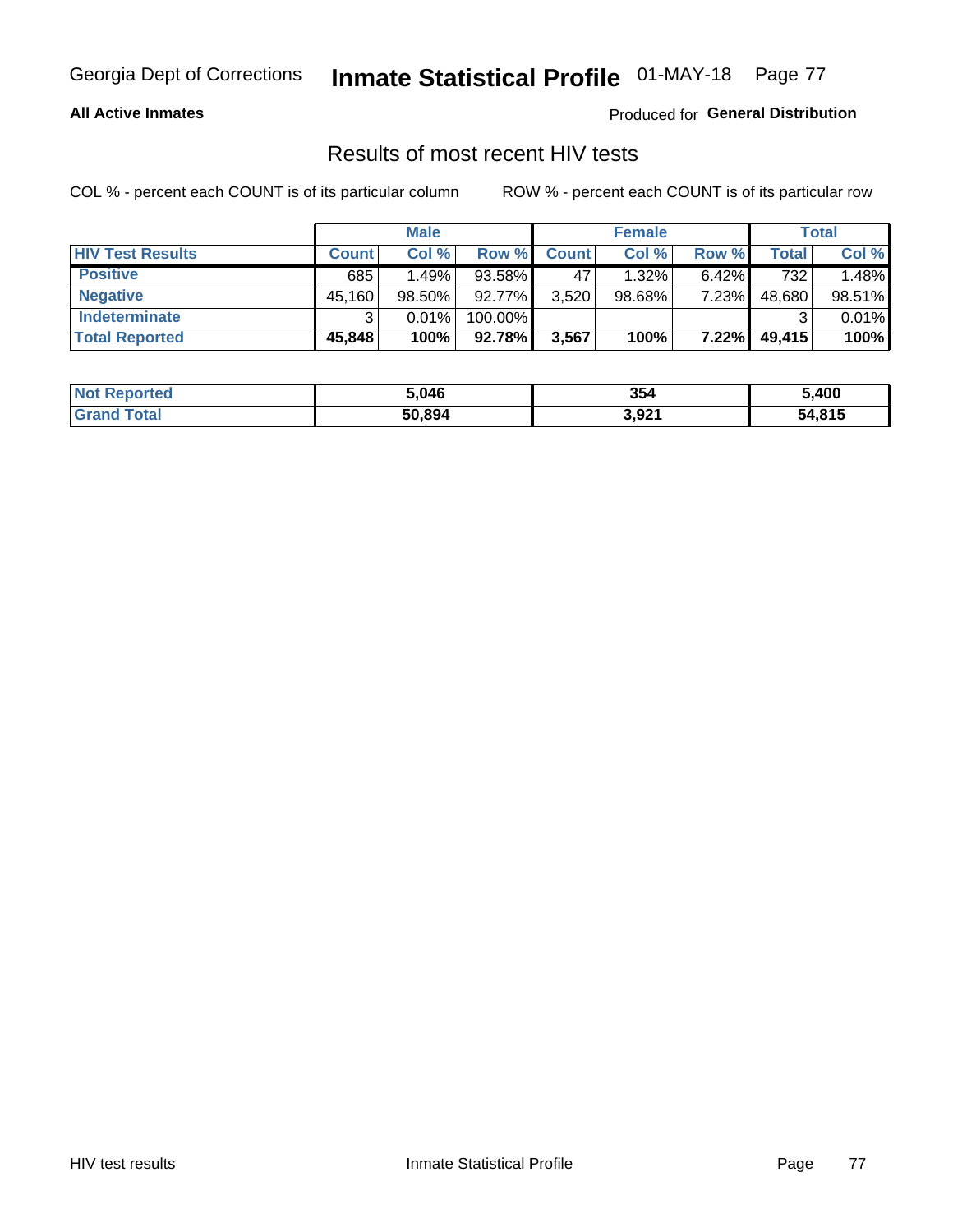#### **All Active Inmates**

#### Produced for **General Distribution**

### Results of most recent tuberculosis test

|                                  | <b>Male</b>  |          | <b>Female</b> |              |           | Total    |        |        |
|----------------------------------|--------------|----------|---------------|--------------|-----------|----------|--------|--------|
| <b>Tuberculosis Test Results</b> | <b>Count</b> | Col%     | Row %         | <b>Count</b> | Col%      | Row %    | Total  | Col %  |
| <b>Positive on current test</b>  | 6,696        | 14.13%   | $97.71\%$     | 157          | 4.18%     | $2.29\%$ | 6,853  | 13.40% |
| <b>Positive on previous test</b> | ົ            | $0.01\%$ | 100.00%       |              |           |          |        | 0.01%  |
| <b>Negative</b>                  | 40.696       | 85.87%   | 91.87%        | 3,601        | $95.82\%$ | $8.13\%$ | 44,297 | 86.60% |
| <b>Total Reported</b>            | 47,394       | 100%     | $92.65\%$     | 3,758        | 100%      | $7.35\%$ | 51,152 | 100.0% |

| <b>Not Reported</b> | 3,500  | 163   | 3,663  |
|---------------------|--------|-------|--------|
| Total<br>' Grand    | 50,894 | 3,921 | 54,815 |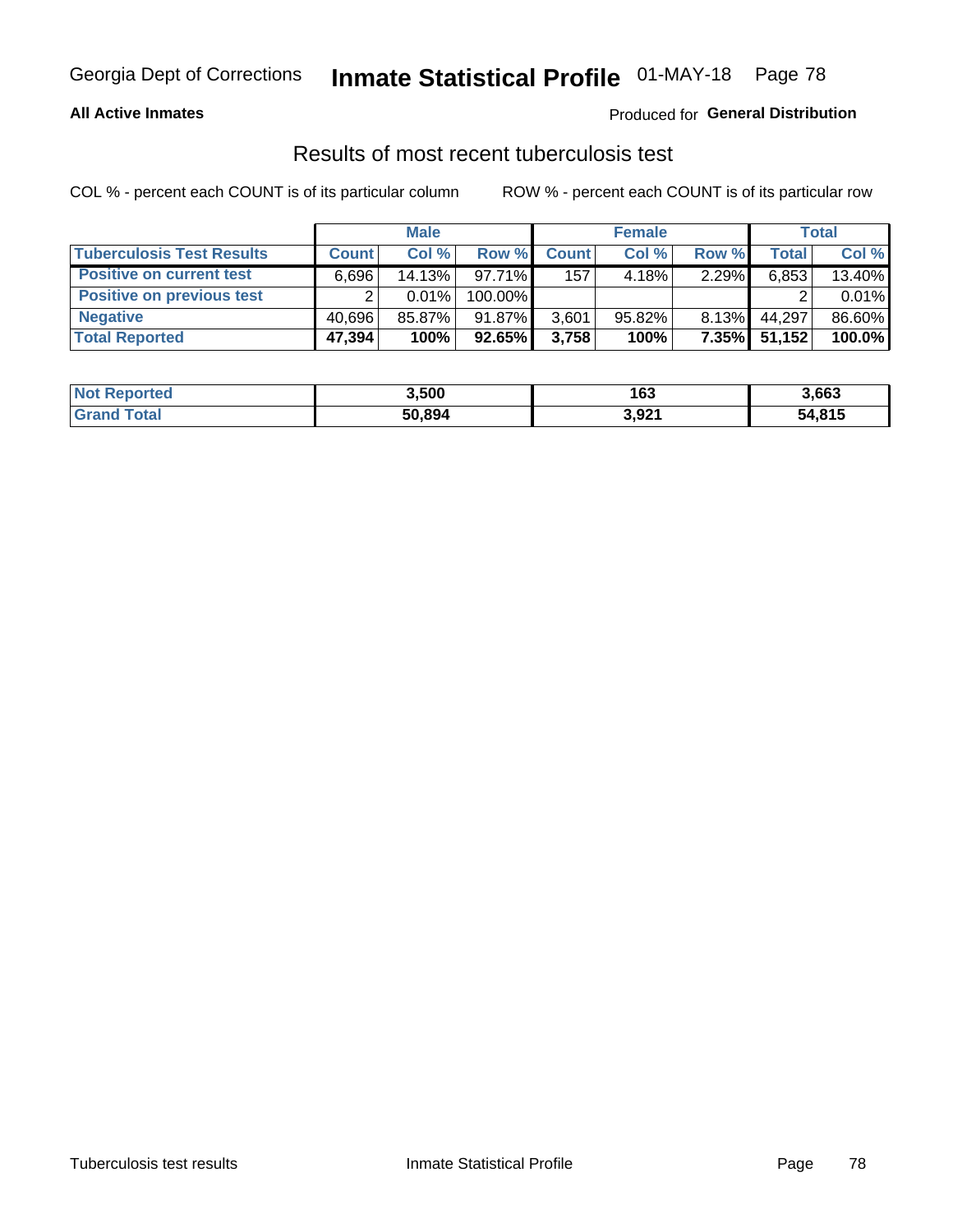#### **All Active Inmates**

Produced for **General Distribution**

### Results of most recent syphilis test

|                                 | <b>Male</b>  |        |           | <b>Female</b>   |           |          | Total   |        |
|---------------------------------|--------------|--------|-----------|-----------------|-----------|----------|---------|--------|
| <b>Syphilis Test Results</b>    | <b>Count</b> | Col%   | Row %     | <b>Count</b>    | Col %     | Row %    | Total I | Col %  |
| <b>Positive on current test</b> | 177          | 1.33%  | $94.65\%$ | 10 <sub>1</sub> | $2.07\%$  | $5.35\%$ | 187     | 1.36%  |
| <b>Negative</b>                 | 13.113       | 98.67% | 96.52%    | 473             | $97.93\%$ | $3.48\%$ | 13.586  | 98.64% |
| <b>Total Reported</b>           | 13,290       | 100%   | 96.49%    | 483             | 100%      | $3.51\%$ | 13,773  | 100%   |

| <b>Not Reported</b> | 37,604 | 3,438 | 41,042 |
|---------------------|--------|-------|--------|
| <b>Grand Total</b>  | 50,894 | 3,921 | 54,815 |